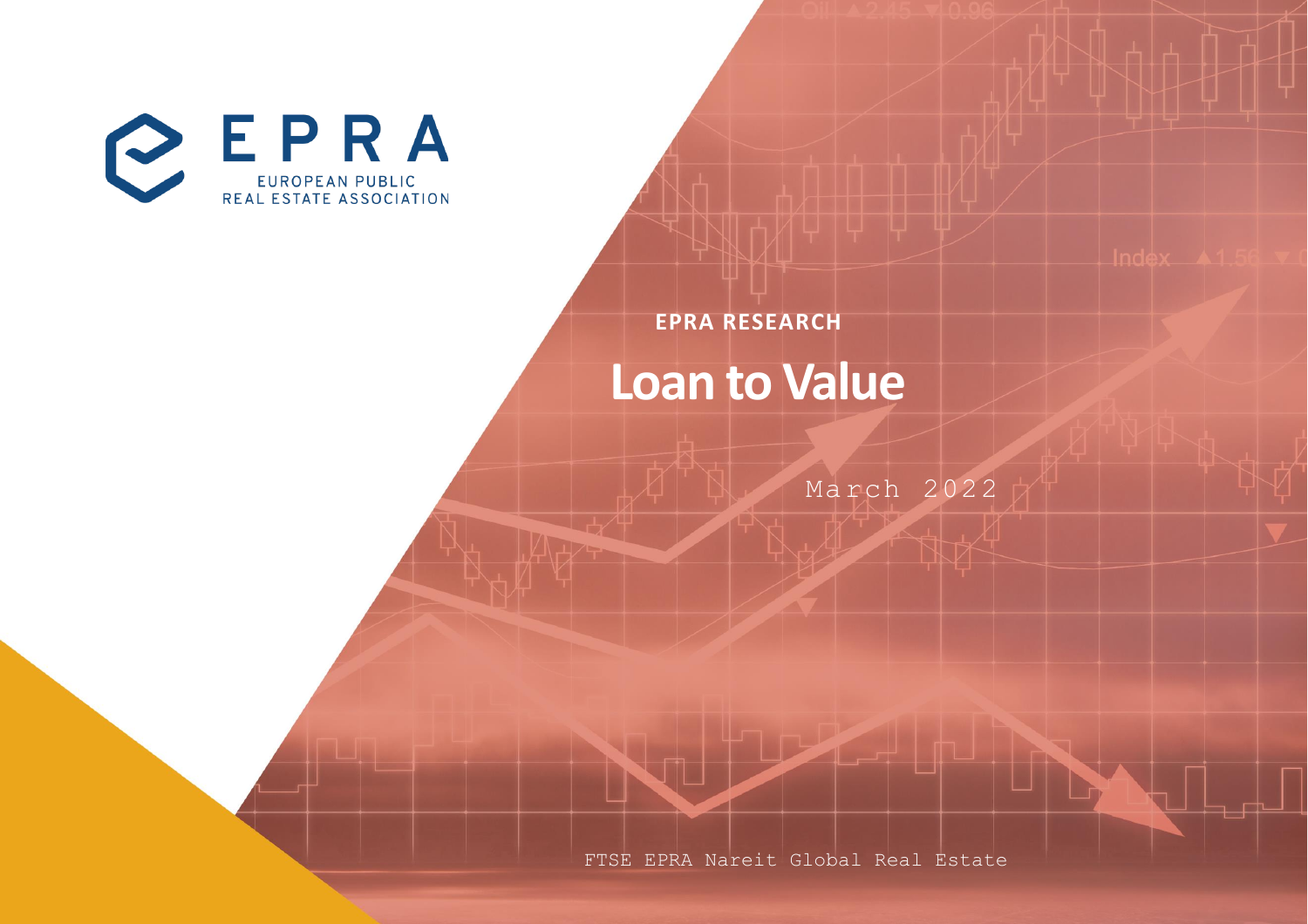

#### **Loan to Value Report**

**March-2022**

## **EPRA Developed Europe Index - Debt Profile Summary**

**Latest Equity Issues:**

**2015 2016 2016 2016 2016 2020 2020 2020 2020 2020 2020 2020 2020 2020 2020 2020 2020 2020 2020 2020 2020 2020 2020 2020 2020 2020 2020 2020 2020 2020 2020 2020** 

Samhällsbyggnadsbolaget i Norden AB

|                                                                                                                                             | <b>Latest Bond Issues:</b> |                          |                  |  |  |  |  |
|---------------------------------------------------------------------------------------------------------------------------------------------|----------------------------|--------------------------|------------------|--|--|--|--|
|                                                                                                                                             | Company                    | <b>Description</b>       | Amount (000' EUR |  |  |  |  |
| Weighted average LTV of the European Index is 36.78% (36.70% last month).<br>46 European companies have updated their LTV-ratio this month. | Mercialys                  | 2.5% coupon rate, 7 year | 500,000          |  |  |  |  |
| 5 capital raisings have been completed in Europe in February 2022, raising EUR 910 mln.                                                     |                            |                          |                  |  |  |  |  |

#### **Capital raised (EUR Bn)** LXI REIT plc Ordinary Shares 296,200

|  | 2015 2016 2017 2018 2019 | 2020 | 2021  | 2022 |
|--|--------------------------|------|-------|------|
|  |                          |      | 32.05 | 4.72 |

#### **EPRA European Constituents Debt Maturity Schedule (%)**





#### 44,435,213 62,354,247 60,006,288 -143,554 (5,000,000) 13,000,000 31,000,000 49,000,000 67,000,000 85,000,000 103,000,000 Debt Due in Next Twelve **Months** Debt Due in 1-5 Years Debt Due Thereafter Adjustments to Debt Schedule **(in 000's EUR)**

**Company Description**<br> **Company Description**<br> **Class B Common Shares Amount (T EUR)**<br> **COLOGY** 

abrdn European Logistics Income plc abruit of Ordinary Shares 45,554 abruit 1999 and 45,554 abruit 15,554 abruit 15,554 abruit 16,654 abruit 17,000 abruit 17,000 abruit 17,000 abruit 17,000 abruit 17,000 abruit 17,000 abru

Graphs represent 52.4% of total debt coverage (167 Bn EUR out of 318 Bn EUR). Converted to Euros as of 28 February 2022. *Source: S&P Global Market Intelligence*

## **EPRA European Constituents Debt Maturity Schedule**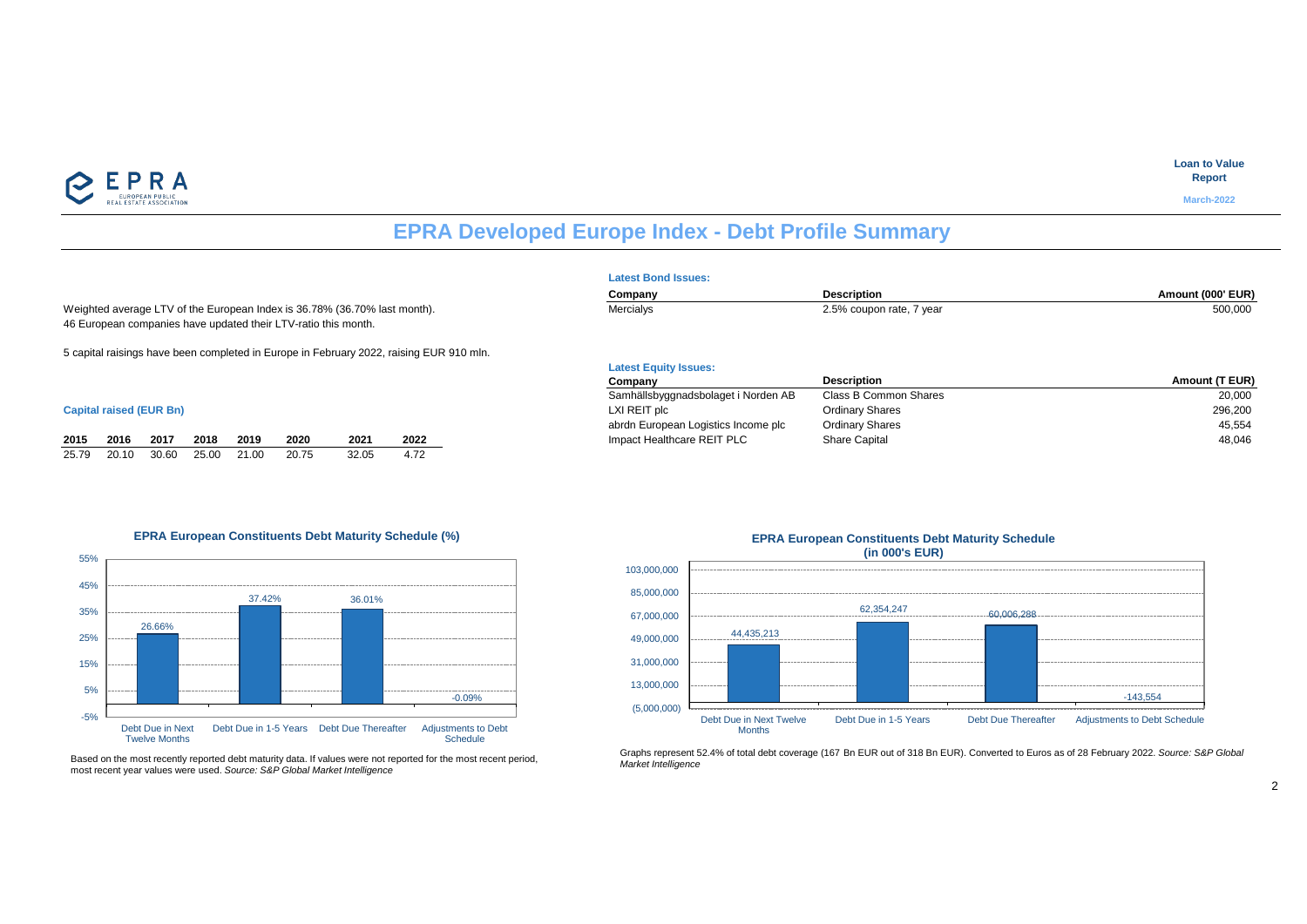

**March-2022**

## **EPRA European Constituents Updated Published LTVs (February 2022)**

| <b>Date</b> | <b>Company Name</b>            | <b>Country</b> | <b>Source</b> | <b>Latest report</b> |       | <b>Report end date</b> | <b>Latest LTV</b> | <b>Change</b> | <b>Previous report</b> | <b>Previous LTV</b> |
|-------------|--------------------------------|----------------|---------------|----------------------|-------|------------------------|-------------------|---------------|------------------------|---------------------|
| 08/02/2022  | Wallenstam                     | SWED           | Posted        | <b>FY 21</b>         | as of | 31-Dec-21              | 43.00%            | $-1.00%$      | Q3 21                  | 44.00%              |
| 09/02/2022  | Hamborner                      | <b>GER</b>     | <b>Posted</b> | Q3 21                | as of | 30-Sep-21              | 43.50%            | 0.00%         | Q2 21                  | 43.50%              |
| 09/02/2022  | Fabege                         | SWED           | Posted        | <b>FY 21</b>         | as of | 31-Dec-21              | 36.50%            | 0.50%         | Q3 21                  | 36.00%              |
| 09/02/2022  | Pandox AB                      | SWED           | Posted        | <b>FY 21</b>         | as of | 31-Dec-21              | 49.80%            | 0.20%         | Q3 21                  | 49.60%              |
| 10/02/2022  | Unibail-Rodamco-Westfield      | NL             | <b>Posted</b> | FY 21                | as of | 31-Dec-21              | 43.30%            | $-1.10%$      | Q2 21                  | 44.40%              |
| 10/02/2022  | <b>Vastned Retail</b>          | $\sf NL$       | <b>Posted</b> | <b>FY 21</b>         | as of | 31-Dec-21              | 43.00%            | $-1.20%$      | Q2 21                  | 44.20%              |
| 10/02/2022  | Wereldhave                     | $\sf NL$       | Posted        | FY 21                | as of | 31-Dec-21              | 41.00%            | $-1.00%$      | Q3 21                  | 42.00%              |
| 10/02/2022  | Montea                         | BE             | Posted        | <b>FY 21</b>         | as of | 31-Dec-21              | 38.60%            | 1.10%         | Q3 21                  | 37.50%              |
| 11/02/2022  | Mobimo Holding                 | SWIT           | <b>Posted</b> | FY 21                | as of | 31-Dec-21              | 48.90%            | 3.00%         | Q2 21                  | 45.90%              |
| 11/02/2022  | Entra ASA                      | <b>NOR</b>     | <b>Posted</b> | <b>FY 21</b>         | as of | 31-Dec-21              | 38.40%            | $-2.30%$      | Q3 21                  | 40.70%              |
| 11/02/2022  | <b>Fast Balder</b>             | SWED           | <b>Posted</b> | <b>FY 21</b>         | as of | 31-Dec-21              | 47.40%            | $-0.30%$      | Q3 21                  | 47.70%              |
| 11/02/2022  | Sagax AB                       | SWED           | <b>Posted</b> | <b>FY 21</b>         | as of | 31-Dec-21              | 42.00%            | $-2.00%$      | Q3 21                  | 44.00%              |
| 14/02/2022  | Intervest Offices & Warehouses | BE             | <b>Posted</b> | <b>FY 21</b>         | as of | 31-Dec-21              | 45.00%            | 2.10%         | Q3 21                  | 42.90%              |
| 14/02/2022  | Mercialys                      | <b>FR</b>      | <b>Posted</b> | <b>FY 21</b>         | as of | 31-Dec-21              | 36.70%            | $-1.60%$      | Q2 21                  | 38.30%              |
| 15/02/2022  | Wihlborgs Fastigheter          | SWED           | <b>Posted</b> | FY 21                | as of | 31-Dec-21              | 46.50%            | $-1.50%$      | Q3 21                  | 48.00%              |
| 16/02/2022  | Castellum                      | SWED           | Posted        | <b>FY 21</b>         | as of | 31-Dec-21              | 39.00%            | 3.00%         | Q3 21                  | 36.00%              |
| 16/02/2022  | Carmila                        | <b>FR</b>      | Posted        | FY 21                | as of | 31-Dec-21              | 37.40%            | $-2.00%$      | Q2 21                  | 39.40%              |
| 16/02/2022  | Klepierre                      | ${\sf FR}$     | <b>Posted</b> | <b>FY 21</b>         | as of | 31-Dec-21              | 38.70%            | $-3.90%$      | Q2 21                  | 42.60%              |
| 16/02/2022  | Nextensa                       | BE             | Posted        | <b>FY 21</b>         | as of | 31-Dec-21              | 55.64%            | $-0.36%$      | Q2 21                  | 56.00%              |
| 16/02/2022  | Xior Student Housing           | BE             | <b>Posted</b> | <b>FY 21</b>         | as of | 31-Dec-21              | 47.58%            | $-3.12%$      | Q3 21                  | 50.70%              |
| 17/02/2022  | Citycon                        | <b>FIN</b>     | <b>Posted</b> | FY 21                | as of | 31-Dec-21              | 40.70%            | 1.10%         | Q3 21                  | 39.60%              |
| 17/02/2022  | Gecina                         | <b>FR</b>      | <b>Posted</b> | <b>FY 21</b>         | as of | 31-Dec-21              | 32.30%            | $0.00\%$      | Q <sub>2</sub> 21      | 32.30%              |
| 17/02/2022  | Swiss Prime Site               | SWIT           | <b>Posted</b> | FY 21                | as of | 31-Dec-21              | 40.20%            | $-1.80%$      | Q2 21                  | 42.00%              |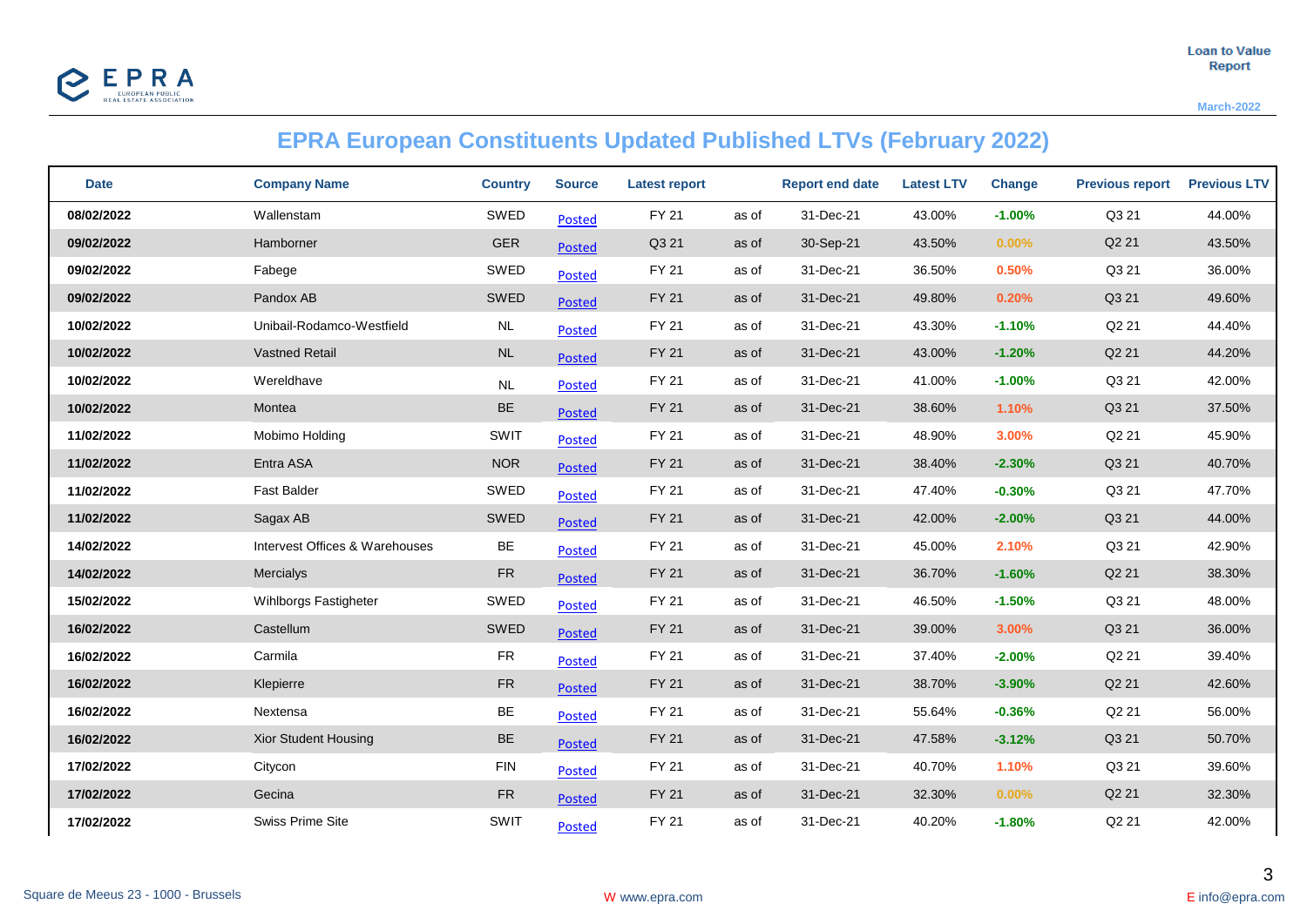

**March-2022**

## **EPRA European Constituents Updated Published LTVs (February 2022)**

| <b>Date</b> | <b>Company Name</b>                      | <b>Country</b> | <b>Source</b> | Latest report |       | <b>Report end date</b> | <b>Latest LTV</b> | <b>Change</b> | <b>Previous report</b> | <b>Previous LTV</b> |
|-------------|------------------------------------------|----------------|---------------|---------------|-------|------------------------|-------------------|---------------|------------------------|---------------------|
| 17/02/2022  | Befimmo                                  | BE             | <b>Posted</b> | HY 21/22      | as of | 31-Dec-21              | 40.90%            | 2.90%         | Q3 21                  | 38.00%              |
| 17/02/2022  | Kojamo                                   | <b>FIN</b>     | <b>Posted</b> | FY 20/21      | as of | 31-Dec-21              | 37.70%            | $-3.30%$      | Q3 21                  | 41.00%              |
| 17/02/2022  | <b>Primary Health Properties</b>         | UK             | <b>Posted</b> | FY 21         | as of | 31-Dec-21              | 42.90%            | 2.00%         | Q2 21                  | 40.90%              |
| 17/02/2022  | Hufvudstaden A                           | SWED           | <b>Posted</b> | HY 21/22      | as of | 31-Dec-21              | 17.90%            | $-1.00%$      | Q3 21                  | 18.90%              |
| 17/02/2022  | Nyfosa AB                                | SWED           | <b>Posted</b> | FY 21         | as of | 31-Dec-21              | 56.70%            | 0.20%         | Q3 21                  | 56.50%              |
| 18/02/2022  | <b>SEGRO</b>                             | <b>UK</b>      | <b>Posted</b> | <b>FY 21</b>  | as of | 31-Dec-21              | 23.00%            | 2.00%         | Q2 21                  | 21.00%              |
| 21/02/2022  | Icade                                    | ${\sf FR}$     | <b>Posted</b> | FY 21         | as of | 31-Dec-21              | 40.10%            | 0.30%         | Q2 21                  | 39.80%              |
| 21/02/2022  | <b>Retail Estates</b>                    | BE             | <b>Posted</b> | <b>FY 21</b>  | as of | 31-Dec-21              | 50.42%            | $-2.48%$      | Q3 21                  | 52.90%              |
| 22/02/2022  | Catena AB                                | SWED           | <b>Posted</b> | FY 21         | as of | 31-Dec-21              | 43.10%            | $-1.90%$      | Q3 21                  | 45.00%              |
| 22/02/2022  | <b>PSP Swiss Property</b>                | SWIT           | <b>Posted</b> | <b>FY 21</b>  | as of | 31-Dec-21              | 32.80%            | $-1.50%$      | Q3 21                  | 34.30%              |
| 23/02/2022  | Covivio                                  | <b>FR</b>      | <b>Posted</b> | FY 21         | as of | 31-Dec-21              | 39.10%            | $-2.10%$      | Q2 21                  | 41.20%              |
| 23/02/2022  | <b>Shurgard Self Storage</b>             | BE             | <b>Posted</b> | <b>FY 21</b>  | as of | 31-Dec-21              | 17.40%            | $-2.10%$      | Q2 21                  | 19.50%              |
| 23/02/2022  | Aedifica                                 | BE             | <b>Posted</b> | FY 21         | as of | 4456100.00%            | 42.60%            | 0.20%         | Q3 21                  | 42.40%              |
| 23/02/2022  | Samhallsbyggnadsbolaget i Norden<br>AB   | SWED           | <b>Posted</b> | <b>FY 21</b>  | as of | 4456100.00%            | 40.00%            | 5.00%         | Q3 21                  | 35.00%              |
| 23/02/2022  | Unite Group                              | UK             | <b>Posted</b> | FY 21         | as of | 31-Dec-21              | 29.00%            | $-1.00%$      | Q2 21                  | 30.00%              |
| 23/02/2022  | <b>Capital &amp; Counties Properties</b> | <b>UK</b>      | <b>Posted</b> | <b>FY 21</b>  | as of | 31-Dec-21              | 24.30%            | $-3.20%$      | Q2 21                  | 27.50%              |
| 24/02/2022  | Immobiliare Grande Distribution          | <b>ITA</b>     | <b>Posted</b> | FY 21         | as of | 31-Dec-21              | 44.80%            | $-5.10%$      | Q2 21                  | 49.90%              |
| 24/02/2022  | Derwent London Holdings                  | UK             | <b>Posted</b> | <b>FY 21</b>  | as of | 31-Dec-21              | 20.80%            | $-0.20%$      | Q2 21                  | 21.00%              |
| 24/02/2022  | Cofinimmo                                | BE             | Posted        | <b>FY 21</b>  | as of | 31-Dec-21              | 44.20%            | $-0.30%$      | Q3 21                  | 44.50%              |
| 24/02/2022  | Corem Property Group (B)                 | SWED           | <b>Posted</b> | <b>FY 21</b>  | as of | 31-Dec-21              | 53.00%            | $-2.00%$      | Q3 21                  | 55.00%              |
| 24/02/2022  | Merlin Properties SOCIMI                 | SP             | <b>Posted</b> | <b>FY 21</b>  | as of | 31-Dec-21              | 39.20%            | $-0.90%$      | Q3 21                  | 40.10%              |
| 25/02/2022  | Lar Espana Real Estate SOCIMI            | <b>SP</b>      | <b>Posted</b> | <b>FY 21</b>  | as of | 31-Dec-21              | 41.00%            | $0.00\%$      | Q3 21                  | 41.00%              |
| 26/02/2022  | Cibus Nordic Real Estate AB              | SWED           | <b>Posted</b> | FY 21         | as of | 31-Dec-21              | 57.80%            | $-2.30%$      | Q3 21                  | 60.10%              |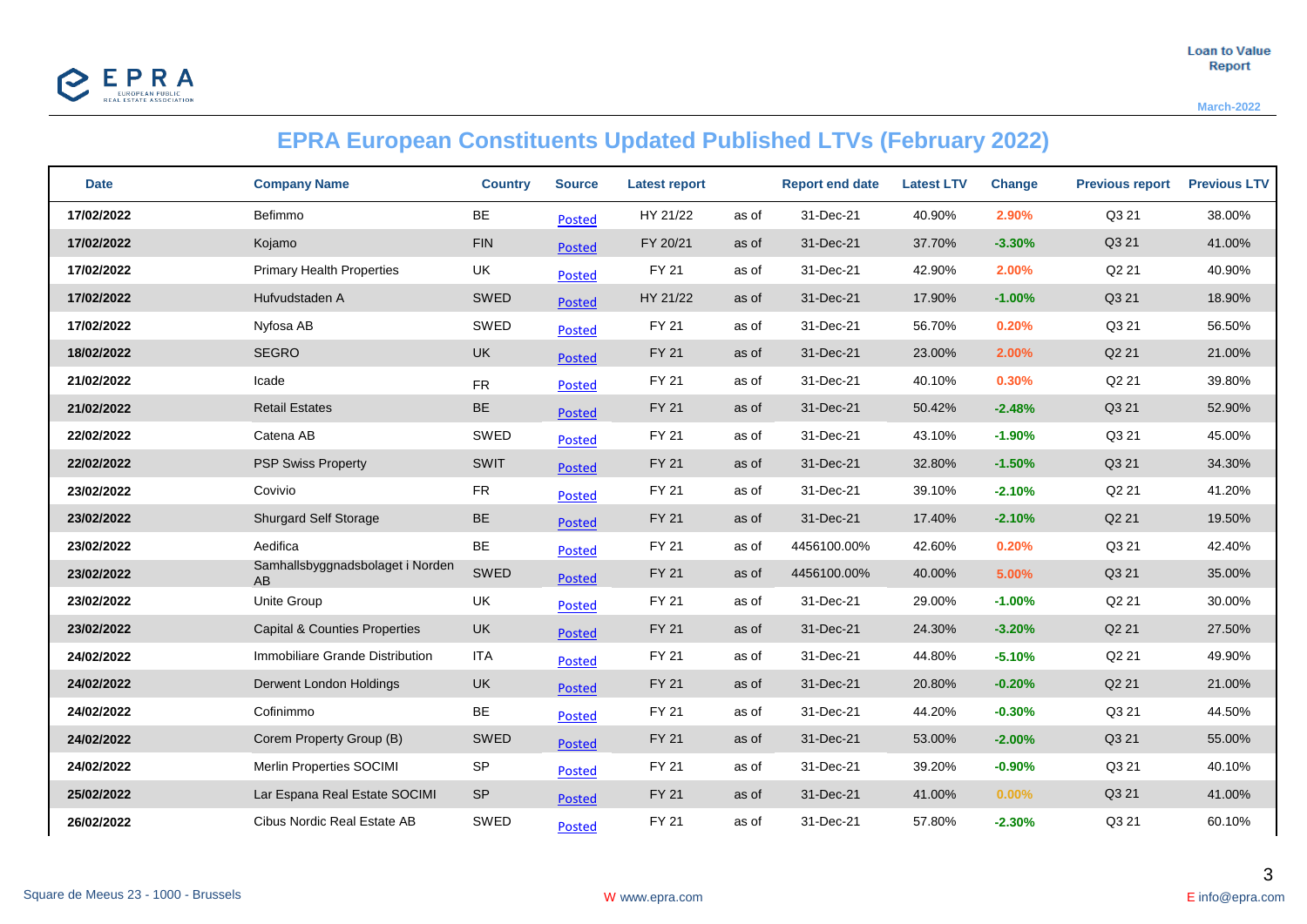

**Loan to Value** Report

**March-2022**

## **EPRA European Constituents Debt Offerings 2022**

| <b>Company</b>                         | <b>Description</b>                        | <b>Announcement Date</b> | <b>Completion Date</b> | <b>Maturity Date</b> | <b>Currency</b>  | <b>Gross Amount Offered (EUR 000)</b> |
|----------------------------------------|-------------------------------------------|--------------------------|------------------------|----------------------|------------------|---------------------------------------|
| Nyfosa AB (publ)                       | FRN SNR 30/04/2024 SEK                    | 26-Jan-22                | 26-Jan-22              | 30-Apr-24            | Swedish<br>Krona | 9,600                                 |
| Gecina                                 | 0.875% SNR NTS 25/01/2033 EUR (REG S)     | 18-Jan-22                |                        | 25-Jan-33            | Euro             | 500,000                               |
| Cofinimmo SA                           | 1% SNR NTS 24/01/2028 EUR (REG S) (Unsec) | 17-Jan-22                |                        | 24-Jan-28            | Euro             | 500,000                               |
| <b>LEG Immobilien SE</b>               | 0.375% SNR NTS 17/01/2026 EUR (REG S) (6) | 10-Jan-22                | 17-Jan-22              | 17-Jan-26            | Euro             | 500,000                               |
| LEG Immobilien SE                      | 0.875% SNR NTS 17/01/2029 EUR (REG S)     | 10-Jan-22                | 17-Jan-22              | 17-Jan-29            | Euro             | 500,000                               |
| <b>LEG Immobilien SE</b>               | 1.5% SNR NTS 17/01/2034 EUR (REG S) (8)   | 10-Jan-22                | 17-Jan-22              | 17-Jan-34            | Euro             | 500,000                               |
| Icade                                  | 1% UNSUB BDS 19/01/2030 EUR (REG S)       | 12-Jan-22                | 12-Jan-22              | 19-Jan-30            | Euro             | 500,000                               |
| Mercialys                              |                                           | 17-Feb-22                |                        | 17-Feb-29            | Euro             | 500,000                               |
|                                        |                                           |                          |                        |                      |                  |                                       |
|                                        |                                           |                          |                        |                      |                  |                                       |
|                                        |                                           |                          |                        |                      |                  |                                       |
|                                        |                                           |                          |                        |                      |                  |                                       |
|                                        |                                           |                          |                        |                      |                  |                                       |
|                                        |                                           |                          |                        |                      |                  |                                       |
|                                        |                                           |                          |                        |                      |                  |                                       |
|                                        |                                           |                          |                        |                      |                  |                                       |
|                                        |                                           |                          |                        |                      |                  |                                       |
|                                        |                                           |                          |                        |                      | <b>EUR</b>       | 3,509,600                             |
| Source: S&P Global Market Intelligence |                                           | * Converted to Euros     |                        |                      |                  |                                       |

\* Converted to Euros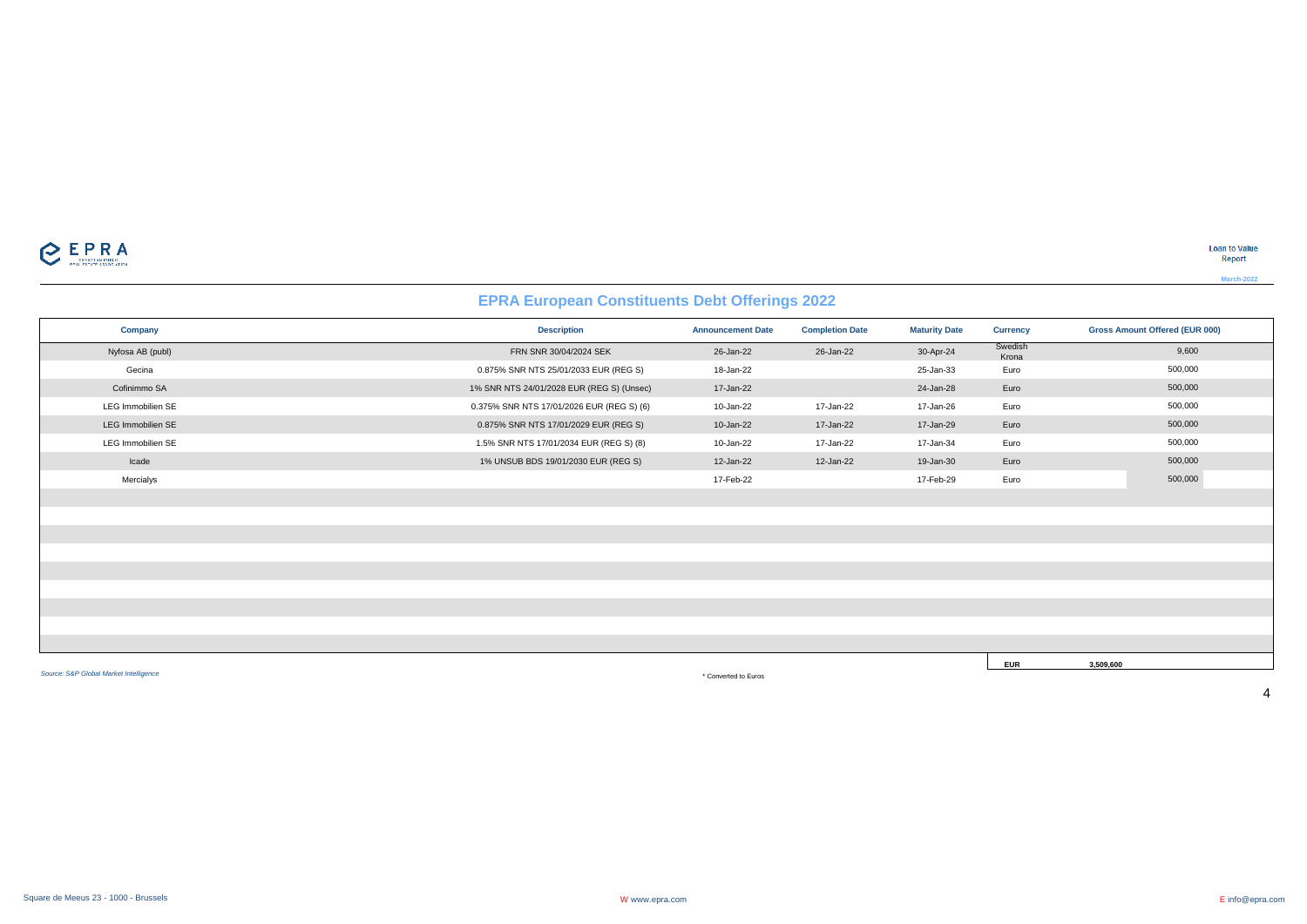

## **EPRA European Constituents Debt Offerings 2021**

| Company                             | <b>Description</b>                    | <b>Announcement Date</b> | <b>Completion Date</b> | <b>Maturity Date</b> | <b>Currency</b> | <b>Gross Amount Offered (EUR 000)</b> |
|-------------------------------------|---------------------------------------|--------------------------|------------------------|----------------------|-----------------|---------------------------------------|
| Wihlborgs Fastigheter AB (publ)     | FRN SNR 08/09/2025 SEK                | 8-Sep-21                 | 8-Sep-21               | 8-Sep-25             | SEK             | 39,239                                |
| Diös Fastigheter AB (publ)          | FRN 15/09/2023 SEK                    | 10-Sep-21                | 15-Sep-21              | 15-Sep-23            | <b>SEK</b>      | 73,593                                |
| Aedifica SA                         | 0.75% UNSUB NTS 09/09/2031 EUR        | 2-Sep-21                 | 5-Oct-21               | 9-Sep-31             | EUR             | 500,000                               |
| Lar España Real Estate SOCIMI, S.A. | 1.843% SNR NTS 03/11/2028 EUR (REG S) | 29-Oct-21                | 3-Nov-21               | 3-Nov-28             | EUR             | 300,000                               |
| Hufvudstaden AB (publ)              | 1.293% SNR NTS 14/10/2026 SEK (124)   | 8-Oct-21                 | 8-Oct-21               | 14-Oct-26            | SEK             | 98,845                                |
| LEG Immobilien SE                   | 0.875% SNR NTS 30/03/2033 EUR (REG S) | 5-Oct-21                 | 5-Oct-21               | 30-Mar-33            | EUR             | 100,000                               |
| Fabege AB (publ)                    | FRN SNR 15/10/2026 SEK                | 12-Oct-21                | 15-Oct-21              | 15-Oct-26            | SEK             | 59,264                                |
| LEG Immobilien SE                   | Senior Unsecured 19/11/2032 EUR       | 15-Nov-21                | 19-Nov-21              | 19-Nov-32            | EUR             | 500,000                               |
| Sirius Real Estate Limited          | Senior Unsecure 24/11/2021 EUR        | 15-Nov-21                | 24-Nov-21              | 24-Nov-28            | EUR             | 300,000                               |
| Nyfosa AB (publ)                    | FRN Subordinated Perpetual SEK        | 8-Nov-21                 | 18-Nov-21              |                      | <b>SEK</b>      | 79,259                                |
|                                     |                                       |                          |                        |                      |                 |                                       |
|                                     |                                       |                          |                        |                      |                 |                                       |
|                                     |                                       |                          |                        |                      |                 |                                       |
|                                     |                                       |                          |                        |                      |                 |                                       |
|                                     |                                       |                          |                        |                      |                 |                                       |
|                                     |                                       |                          |                        |                      |                 |                                       |
|                                     |                                       |                          |                        |                      |                 |                                       |
|                                     |                                       |                          |                        |                      |                 |                                       |
|                                     |                                       |                          |                        |                      |                 |                                       |
|                                     |                                       |                          |                        |                      |                 |                                       |
|                                     |                                       |                          |                        |                      |                 |                                       |
|                                     |                                       |                          |                        |                      |                 |                                       |
|                                     |                                       |                          |                        |                      |                 |                                       |
|                                     |                                       |                          |                        |                      |                 |                                       |
|                                     |                                       |                          |                        |                      |                 |                                       |
|                                     |                                       |                          |                        |                      | <b>EUR</b>      | 2,050,199                             |

*Source: S&P Global Market Intelligence*

\* Converted to Euros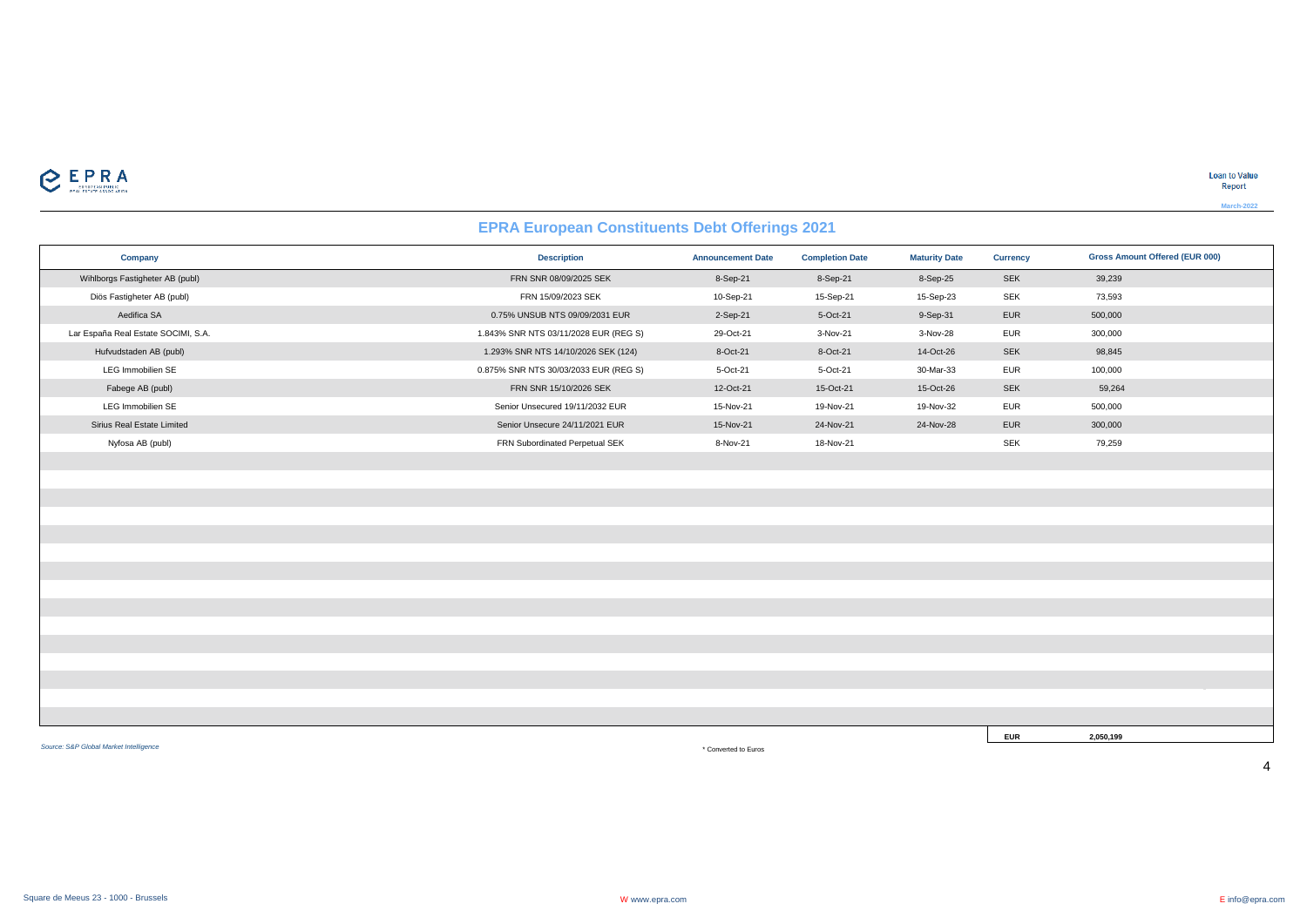$\sum_{\text{minimize}}$ 

#### **EPRA European Constituents Debt Offerings 2021**

| Company                               | <b>Description</b>                                  | <b>Announcement Date</b> | <b>Completion Date</b> | <b>Maturity Date</b> | <b>Currency</b> | <b>Gross Amount Offered (EUR 000)</b> |
|---------------------------------------|-----------------------------------------------------|--------------------------|------------------------|----------------------|-----------------|---------------------------------------|
| Tritax Eurobox plc                    | 0.95% Senior Unsecured Green Bonds due June 2, 2026 | 27-May-21                | 27-May-21              | 2-Jun-26             | <b>GBP</b>      | 581,296                               |
| Entra ASA                             | FRN SNR 07/06/2029 NOK                              | 31-May-21                | 31-May-21              | 7-Jun-29             | <b>NOK</b>      | 49,102                                |
| Catena AB                             | FRN SNR 16/06/2025 SEK (1)                          | 9-Jun-21                 | 9-Jun-21               | 16-Jun-25            | <b>SEK</b>      | 94,414                                |
| Catena AB                             | 1.350% Senior notes, due June 16, 2025              | 9-Jun-21                 | 9-Jun-21               | 16-Jun-25            | <b>SEK</b>      | 44,723                                |
| Entra ASA                             | FRN SNR 07/06/2029 NOK                              | 15-Jun-21                | 15-Jun-21              | 7-Jun-29             | <b>NOK</b>      | 29,676                                |
| Vonovia SE                            | 0.375% SNR NTS 16/06/2027 EUR (REG S)               | 10-Jun-21                | 10-Jun-21              | 16-Jun-27            | <b>EUR</b>      | 1,000,000                             |
| Vonovia SE                            | 0.625% UNSUB NTS 14/12/2029 EUR (REG S) (36)        | 10-Jun-21                | 10-Jun-21              | 14-Dec-29            | <b>EUR</b>      | 1,000,000                             |
| Vonovia SE                            | 1% SNR NTS 16/06/2033 EUR (REG S)                   | 10-Jun-21                | 10-Jun-21              | 16-Jun-33            | <b>EUR</b>      | 1,000,000                             |
| Samhällsbyggnadsbolaget i Norden AB   | FXD-FRN SUB PERP EUR (REG S)                        | 18-Jun-21                | 18-Jun-21              |                      | <b>EUR</b>      | 500,000                               |
| Entra ASA                             | 2.49% BDS 01/02/2030 NOK                            | 28-Jun-21                | 28-Jun-21              | 1-Feb-30             | <b>NOK</b>      | 98,235                                |
| LEG Immobilien SE                     | 0.750% Unsecured bonds due 2031                     | 23-Jun-21                | 23-Jun-21              | 23-Jun-31            | <b>EUR</b>      | 600,000                               |
| Gecina                                | 0.875% Senior notes, due 2036                       | 22-Jun-21                | 22-Jun-21              | 23-Jun-36            | <b>EUR</b>      | 500,000                               |
| Diös Fastigheter AB (publ)            | FRN SNR 21/06/2023 SEK (101)                        | 30-Jun-21                | 30-Jun-21              | 21-Jun-23            | <b>SEK</b>      | 49,295                                |
| Lar España Real Estate SOCIMI, S.A.   | 1.75% SNR NTS 22/07/2026 EUR (REG S)                | 15-Jul-21                | 20-Jul-21              | 22-Jul-26            | <b>EUR</b>      | 400.000                               |
| Vonovia SE                            | 0.25% SNR NTS 01/09/2028 EUR (REG S)                | 27-Aug-21                | 27-Aug-21              | 1-Sep-28             | <b>EUR</b>      | 1,250,000                             |
| Vonovia SE                            | 0.75% SNR NTS 01/09/2032 EUR (REG S)                | 27-Aug-21                | 27-Aug-21              | 1-Sep-32             | <b>EUR</b>      | 1,250,000                             |
| Vonovia SE                            | 1.625% SNR NTS 01/09/2051 EUR (REG S)               | 27-Aug-21                | 27-Aug-21              | 1-Sep-51             | <b>EUR</b>      | 750,000                               |
| Vonovia SE                            | 0% SNR NTS 01/09/2023 EUR (REG S)                   | 27-Aug-21                | 27-Aug-21              | 1-Sep-23             | <b>EUR</b>      | 500,000                               |
| Entra ASA                             | FRN SNR 07/06/2029 NOK                              | 11-Aug-21                | 13-Aug-21              | 7-Jun-29             | <b>NOK</b>      | 67,532                                |
| Atrium Ljungberg AB (publ)            | FRN SNR 01/10/2026 SEK                              | 13-Aug-21                | 13-Aug-21              | 1-Oct-26             | <b>SEK</b>      | 34,340                                |
| Entra ASA                             | FRN SNR 10/09/2026 NOK                              | 20-Sep-21                | 10-Sep-21              | 10-Sep-26            | <b>NOK</b>      | 224,866                               |
| Entra ASA                             | 2% SNR NTS 10/09/2029 NOK                           | 20-Sep-21                | 10-Sep-21              | 10-Sep-29            | <b>NOK</b>      | 136,875                               |
| Entra ASA                             | 1.5% SNR BDS 10/09/2026 NOK                         | 3-Sep-21                 | 10-Sep-21              | 10-Sep-26            | <b>NOK</b>      | 112,433                               |
| Platzer Fastigheter Holding AB (publ) | FRN SNR 15/09/2025 SEK                              | 9-Sep-21                 | 9-Sep-21               | 15-Sep-25            | <b>SEK</b>      | 59,008                                |
|                                       |                                                     |                          |                        |                      |                 |                                       |

*Source: S&P Global Market Intelligence*

\* Converted to Euros

**EUR 10,331,797**

Square de Meeus 23 - 1000 - Brussels www.espea.com **E** info@epra.com **E** info@epra.com **E** info@epra.com **E** info@epra.com **E** info@epra.com **E** info@epra.com **E** info@epra.com **E** info@epra.com **E** info@epra.com **E** info@

5

**Loan to Value** Report **March-2022**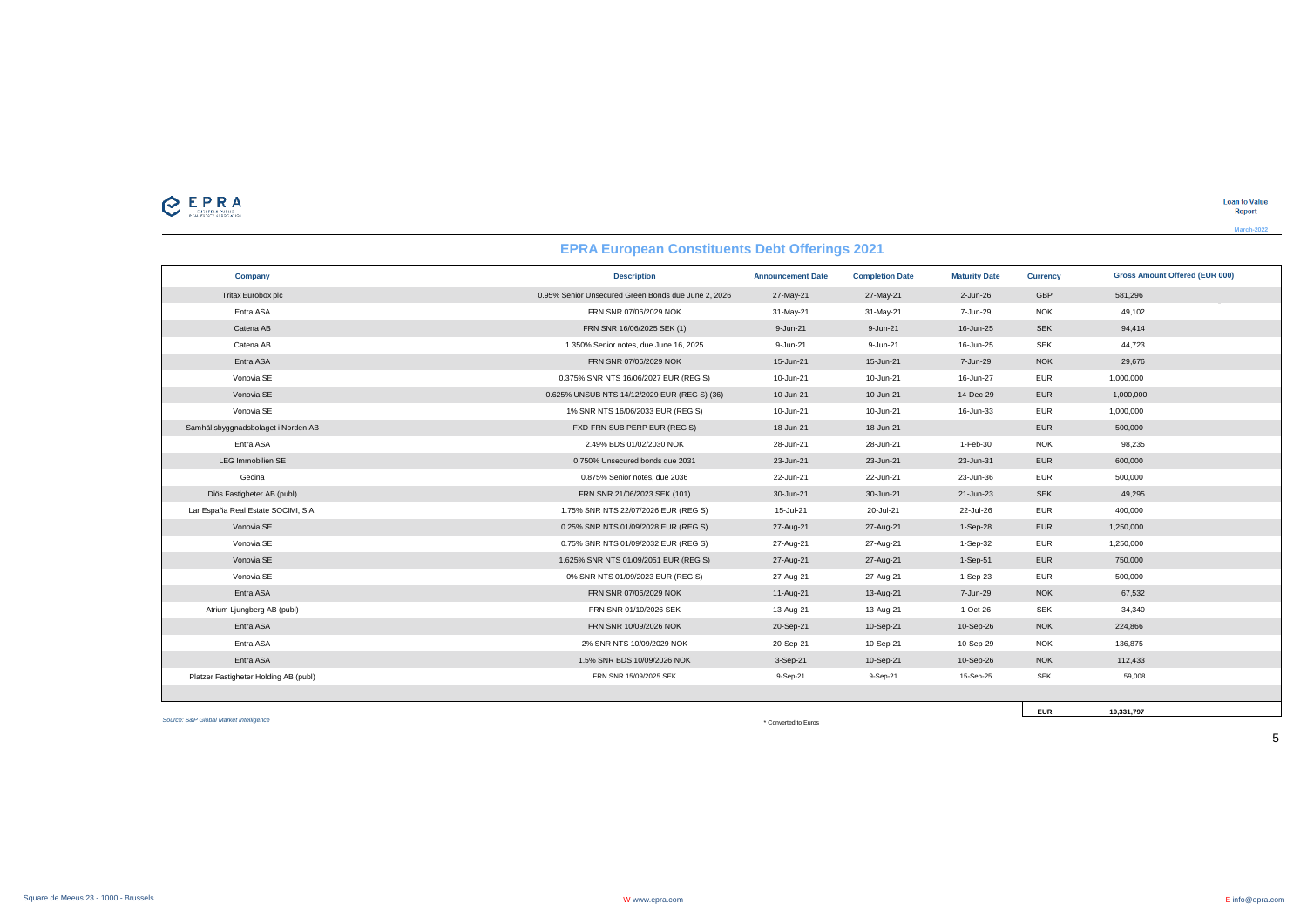**March-2022**

| <b>EPRA European Constituents Debt Offerings 2021</b> |                                           |                          |                        |                      |                 |                                       |  |  |
|-------------------------------------------------------|-------------------------------------------|--------------------------|------------------------|----------------------|-----------------|---------------------------------------|--|--|
| Company                                               | <b>Description</b>                        | <b>Announcement Date</b> | <b>Completion Date</b> | <b>Maturity Date</b> | <b>Currency</b> | <b>Gross Amount Offered (EUR 000)</b> |  |  |
| Samhällsbyggnadsbolaget i Norden AB                   | IDX LKD EMTN 26/07/2023 SEK               | 22-Jan-21                | 26-Jan-21              | 26-Jul-23            | <b>SEK</b>      | 900,000                               |  |  |
| Icade                                                 | 0.625% SNR PIDI NTS 18/01/2031 EUR        | 11-Jan-21                | 12-Jan-21              | 18-Jan-31            | <b>EUR</b>      | 600,000                               |  |  |
| Grand City Properties S.A.                            | 0.125% SNR EMTN 11/01/2028 EUR            | 18-Jan-21                | 11-Jan-21              | 11-Jan-28            | <b>EUR</b>      | 1,000,000                             |  |  |
| Aroundtown SA                                         | FXD-FRN SUB PERP EMTN EUR                 | 11-Jan-21                | 12-Jan-21              |                      | <b>EUR</b>      | 600,000                               |  |  |
| Kungsleden AB                                         | FRN 15/01/2027 SEK                        | 12-Jan-21                | 12-Jan-21              | 15-Jan-27            | <b>SEK</b>      | 29,755                                |  |  |
| Kungsleden AB                                         | FRN 15/01/2027 SEK                        | 29-Jan-21                | 29-Jan-21              | 15-Jan-27            | <b>SEK</b>      | 29,635                                |  |  |
| Fabege AB                                             | 1.265% SNR MTN 02/02/2027 SEK             | 4-Feb-21                 | 31-Jan-21              | 2-Feb-27             | <b>SEK</b>      | 34,600                                |  |  |
| Atrium Ljungberg AB                                   | FRN SNR MTN 10/02/2025 SEK (202)          | 3-Feb-21                 | 3-Feb-21               | 10-Feb-25            | <b>SEK</b>      | 34,586                                |  |  |
| Klövern AB                                            | FRN SNR MTN 03/02/2026 SEK (REGS) (130)   | 3-Feb-21                 | 3-Feb-21               | 3-Feb-26             | <b>SEK</b>      | 247,040                               |  |  |
| Carmila S.A.                                          | 1.625% SNR NTS 01/04/2029 EUR (REG S)     | 26-Mar-21                | 25-Mar-21              | 1-Apr-29             | <b>EUR</b>      | 300,000                               |  |  |
| Vonovia SE                                            | 0.625% SNR PIDI NTS 24/03/2031 EUR (REGS) | 17-Mar-21                | 17-Mar-21              | 24-Mar-31            | <b>EUR</b>      | 600,000                               |  |  |
| Workspace Group Plc                                   | 2.25% SNR PIDI BDS 11/03/2028 GBP (REGS)  | 4-Mar-21                 | 4-Mar-21               | 11-Mar-28            | GBP             | 300,000                               |  |  |
| Wereldhave Belgium                                    | 3.25% BDS 31/03/2026 EUR                  | 31-Mar-21                | 31-Mar-21              | 31-Mar-26            | <b>EUR</b>      | 32,000                                |  |  |
| Deutsche Wohnen SE                                    | 0.5% SNR NTS 07/04/2031 EUR (REG S)       | 29-Mar-21                | 29-Mar-21              | 7-Apr-31             | <b>EUR</b>      | 500,000                               |  |  |
| Deutsche Wohnen SE                                    | 1.3% SNR NTS 07/04/2041 EUR (REG S)       | 29-Mar-21                | 29-Mar-21              | 7-Apr-41             | <b>EUR</b>      | 500,000                               |  |  |
| Kungsleden AB (publ)                                  | 1.963% SNR NTS 30/03/2028 SEK (120)       | 24-Mar-21                | 24-Mar-21              | 30-Mar-28            | <b>SEK</b>      | 39,349                                |  |  |
| Castellum AB                                          | FRN SNR 18/03/2025 SEK                    | 18-Mar-21                | 18-Mar-21              | 18-Mar-25            | <b>SEK</b>      | 34,462                                |  |  |
| <b>LEG Immobilien SE</b>                              | 0.875% SNR NTS 30/03/2033 EUR (REG S)     | 16-Mar-21                | 16-Mar-21              | 30-Mar-33            | <b>EUR</b>      | 500,000                               |  |  |
| Mobimo Holding AG                                     | 0.25% SNR BDS 19/03/2027 CHF (Gtd)        | 13-Apr-21                | 13-Apr-21              | 19-Mar-27            | CHF             | 181,696                               |  |  |
| Entra ASA                                             | 1.66% SUB BDS 21/04/2028 NOK              | 19-Apr-21                | 21-Apr-21              | 21-Apr-28            | <b>NOK</b>      | 99,222                                |  |  |
| MERLIN Properties SOCIMI, S.A.                        | 1.375% SNR NTS 01/06/2030 EUR (REG S)     | 25-May-21                | 25-May-21              | $1-Jun-30$           | <b>EUR</b>      | 500,000                               |  |  |
| Entra ASA                                             | 1.96% BDS 28/11/2025 NOK                  | 21-May-21                | 21-May-21              | 28-Nov-25            | <b>NOK</b>      | 97,914                                |  |  |
| Kojamo Oyj                                            | 0.875% SNR NTS 28/05/2029 EUR (REG S) (2) | 19-May-21                | 19-May-21              | 28-May-29            | <b>EUR</b>      | 350,000                               |  |  |
| Unibail-Rodamco-Westfield                             | 0.75% SNR NTS 25/10/2028 EUR (REG S)      | 17-May-21                | 17-May-21              | 25-Oct-28            | <b>EUR</b>      | 650,000                               |  |  |
|                                                       |                                           |                          |                        |                      |                 |                                       |  |  |

*Source: S&P Global Market Intelligence*

\* Converted to Euros

6

**EUR 8,160,259**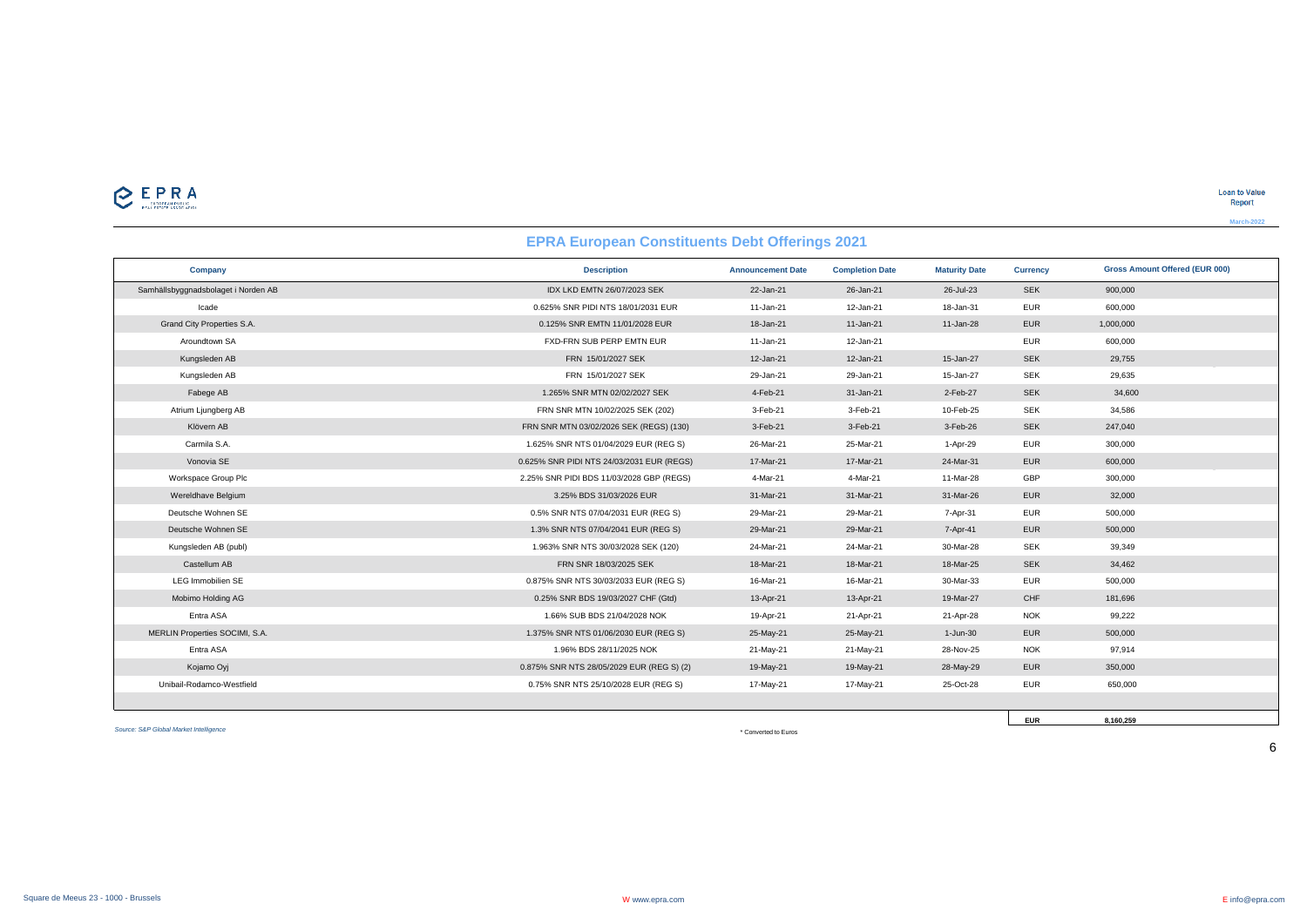

## **EPRA European Constituents Rights Offerings 2022**

| Company                                    | <b>Description</b>     | <b>Announcement Date</b> | <b>Completion Date</b> | <b>Currency</b>               | <b>Gross Amount Offered (EUR 000)</b> |
|--------------------------------------------|------------------------|--------------------------|------------------------|-------------------------------|---------------------------------------|
| Adler Group S.A.                           | <b>Ordinary Shares</b> | 3-Jan-22                 | $3-Jan-22$             | <b>EUR</b>                    | 800,000                               |
| Samhällsbyggnadsbolaget i Norden AB (publ) | Class B Common Shares  | 27-Jan-22                | 27-Jan-22              | Swedish Krona                 | 20,000                                |
| LXI REIT plc                               | <b>Ordinary Shares</b> | 18-Jan-22                | 9-Feb-22               | <b>British Pound Sterling</b> | 296,200                               |
| abrdn European Logistics Income plc        | <b>Ordinary Shares</b> | 12-Jan-22                | 2-Feb-22               | <b>British Pound Sterling</b> | 45,554                                |
| Impact Healthcare REIT PLC                 | Share Capital          | 27-Jan-22                | 17-Feb-22              | <b>British Pound Sterling</b> | 48,046                                |

| <b>EUR</b> | 1,209,801 |  |
|------------|-----------|--|

*Source: S&P Global Market Intelligence*

\* Converted to Euros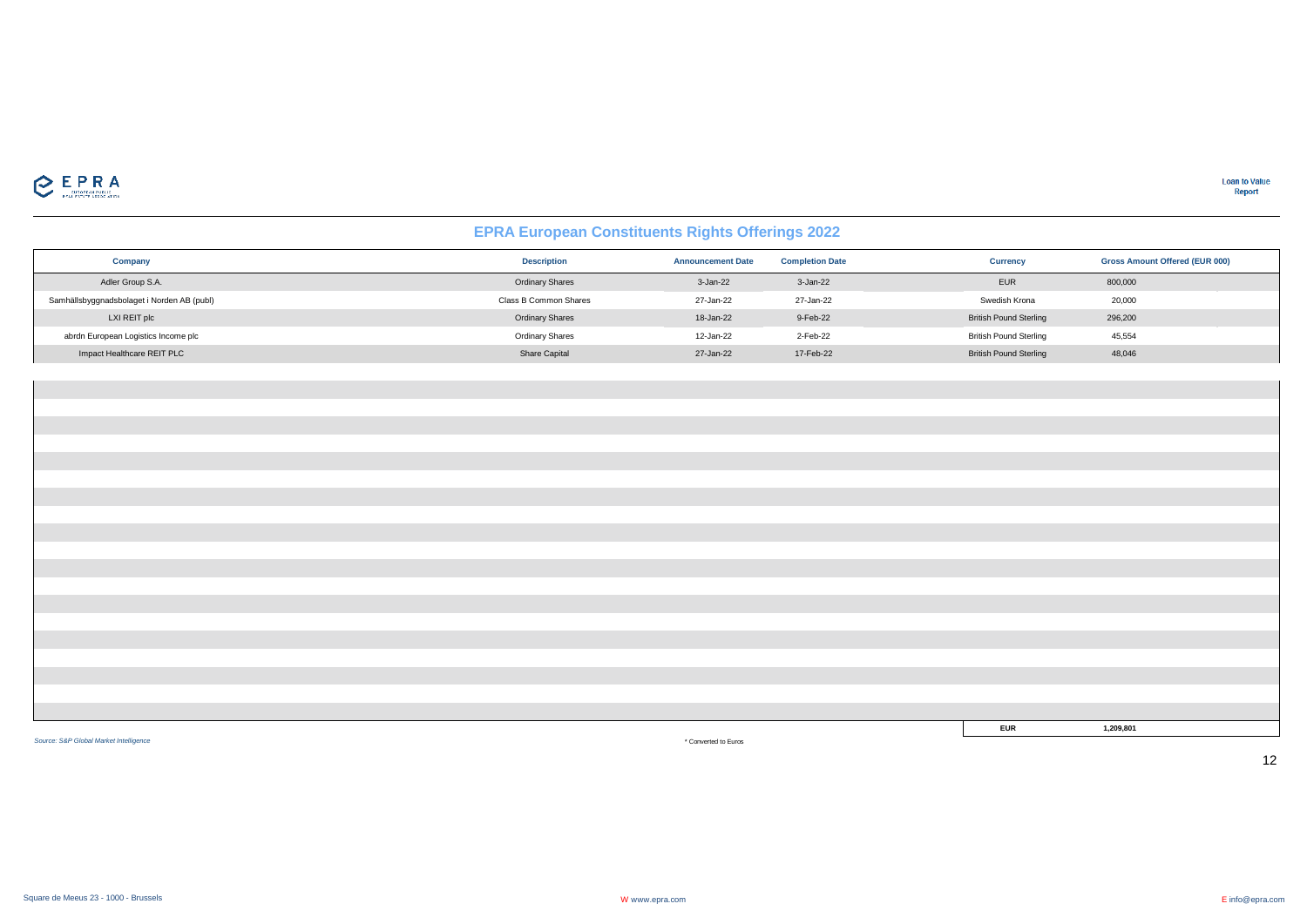

## **EPRA European Constituents Rights Offerings 2021**

| Company                                | <b>Description</b>       | <b>Announcement Date</b> | <b>Completion Date</b> | <b>Currency</b> | <b>Gross Amount Offered (EUR 000)</b> |
|----------------------------------------|--------------------------|--------------------------|------------------------|-----------------|---------------------------------------|
| Assura                                 | <b>Ordinary Shares</b>   | 11-Nov-21                | 11-Nov-21              | GBP             | 212,430                               |
| Vonovia SE                             | Registered Shares        | 21-Nov-21                | 7-Dec-21               | <b>EUR</b>      | 7,940,325                             |
| Vonovia SE                             | <b>Registered Shares</b> | 8-Dec-21                 | 8-Dec-21               | EUR             | 113,278                               |
| Cibus Nordic Real Estate AB (publ)     | Ordinary Shares          | 7-Dec-21                 | 7-Dec-21               | SEK             | 47,967                                |
|                                        |                          |                          |                        |                 |                                       |
|                                        |                          |                          |                        |                 |                                       |
|                                        |                          |                          |                        |                 |                                       |
|                                        |                          |                          |                        |                 |                                       |
|                                        |                          |                          |                        |                 |                                       |
|                                        |                          |                          |                        |                 |                                       |
|                                        |                          |                          |                        |                 |                                       |
|                                        |                          |                          |                        |                 |                                       |
|                                        |                          |                          |                        |                 |                                       |
|                                        |                          |                          |                        |                 |                                       |
|                                        |                          |                          |                        |                 |                                       |
|                                        |                          |                          |                        |                 |                                       |
|                                        |                          |                          |                        |                 |                                       |
|                                        |                          |                          |                        |                 |                                       |
|                                        |                          |                          |                        |                 |                                       |
|                                        |                          |                          |                        |                 |                                       |
|                                        |                          |                          |                        |                 |                                       |
|                                        |                          |                          |                        |                 |                                       |
|                                        |                          |                          |                        |                 |                                       |
|                                        |                          |                          |                        |                 |                                       |
|                                        |                          |                          |                        |                 |                                       |
|                                        |                          |                          |                        | <b>EUR</b>      | 8,314,000                             |
| Source: S&P Global Market Intelligence |                          | * Converted to Euros     |                        |                 |                                       |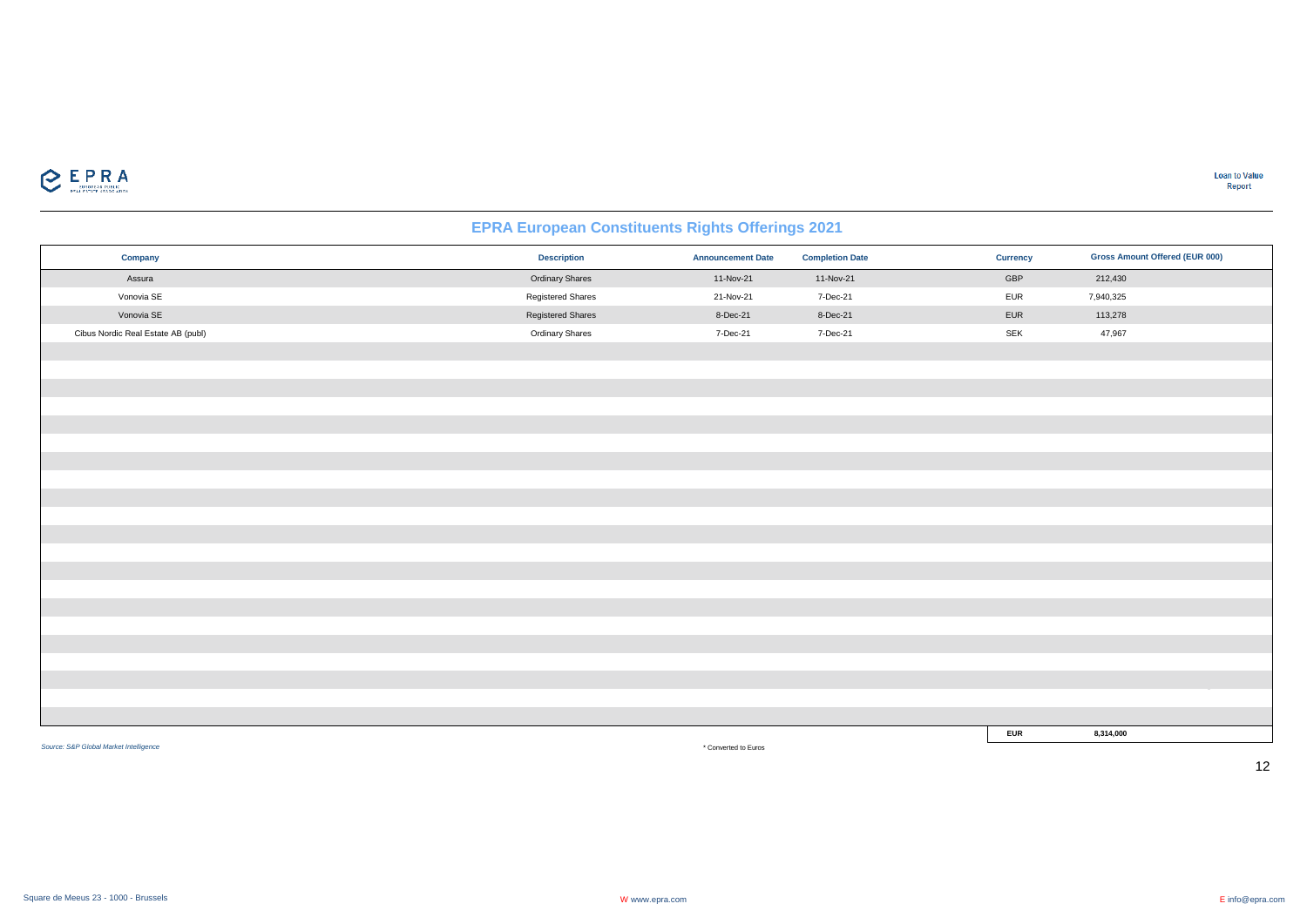| <b>EPRA European Constituents Rights Offerings 2021</b> |                          |                          |                        |                 |                                       |  |  |  |
|---------------------------------------------------------|--------------------------|--------------------------|------------------------|-----------------|---------------------------------------|--|--|--|
| Company                                                 | <b>Description</b>       | <b>Announcement Date</b> | <b>Completion Date</b> | <b>Currency</b> | <b>Gross Amount Offered (EUR 000)</b> |  |  |  |
| Warehouses De Pauw                                      | <b>Ordinary Shares</b>   | 3-Feb-21                 | 3-Feb-21               | <b>EUR</b>      | 200,000                               |  |  |  |
| Target Healthcare REIT plc                              | New Ordinary Shares      | 12-Feb-21                | 10-Sep-21              | GBP             | 146,338                               |  |  |  |
| Target Healthcare REIT plc                              | New Ordinary Shares      | 12-Feb-21                | 26-Feb-21              | GBP             | 69,057                                |  |  |  |
| LXI REIT plc                                            | <b>Ordinary Shares</b>   | 16-Feb-21                | 10-Mar-21              | GBP             | 146,023                               |  |  |  |
| Tritax Eurobox plc                                      | <b>Ordinary Shares</b>   | 19-Feb-21                | 5-Mar-21               | GBP             | 161,592                               |  |  |  |
| Tritax Eurobox plc                                      | <b>Ordinary Shares</b>   | 19-Feb-21                | 5-Mar-21               | GBP             | 68,304                                |  |  |  |
| Xior Student Housing NV                                 | Share Capital            | 24-Feb-21                | 9-Mar-21               | <b>EUR</b>      | 178,895                               |  |  |  |
| Cofinimmo SA                                            | <b>Ordinary Shares</b>   | 3-Mar-21                 | 4-Mar-21               | <b>EUR</b>      | 180,000                               |  |  |  |
| Catena AB (publ)                                        | <b>Registered Shares</b> | 31-Mar-21                | 31-Mar-21              | <b>SEK</b>      | 105,503                               |  |  |  |
| Custodian REIT Plc                                      | <b>Ordinary Shares</b>   | 7-May-21                 | 7-May-21               | GBP             | 642                                   |  |  |  |
| Aedifica SA                                             | <b>Ordinary Shares</b>   | 9-Jun-21                 | 10-Jun-21              | <b>EUR</b>      | 285,600                               |  |  |  |
| Nyfosa AB (publ)                                        | Share Capital            | 9-Jun-21                 | 9-Jun-21               | <b>SEK</b>      | 74,538                                |  |  |  |
| Tritax Big Box REIT Plc                                 | <b>Ordinary Shares</b>   | 17-Jun-21                | 18-Jun-21              | GBP             | $\sim$                                |  |  |  |
| <b>Big Yellow Group Plc</b>                             | <b>Ordinary Shares</b>   | 23-Jun-21                | 24-Jun-21              | GBP             | 116,537                               |  |  |  |
| LXI REIT plc                                            | <b>Ordinary Shares</b>   | 24-Jun-21                | $1-Jul-21$             | GBP             | 116,227                               |  |  |  |
| LXI REIT plc                                            | <b>Ordinary Shares</b>   | 24-Jun-21                | $1-Jul-21$             | GBP             | 4,300                                 |  |  |  |
| Wallenstam AB (publ)                                    | Class B Shares           | 30-Jun-21                | 28-Apr-21              | <b>SEK</b>      | 87,878                                |  |  |  |
| Grainger plc                                            | <b>Ordinary Shares</b>   | 2-Sep-21                 | 2-Sep-21               | GBP             | 243,497                               |  |  |  |
| Tritax Eurobox plc                                      | <b>Ordinary Shares</b>   | 10-Sep-21                | 20-Sep-21              | GBP             | 248,448                               |  |  |  |
| PRS REIT plc                                            | <b>Ordinary Shares</b>   | 27-Sep-21                | 29-Sep-21              | GBP             | 63,448                                |  |  |  |
| PRS REIT plc                                            | <b>Ordinary Shares</b>   | 27-Sep-21                | 29-Sep-21              | GBP             | 884                                   |  |  |  |
| Tritax Big Box REIT Plc                                 | <b>Ordinary Shares</b>   | 29-Sep-21                | 30-Sep-21              | GBP             | 343,337                               |  |  |  |
| Tritax Big Box REIT Plc                                 | <b>Ordinary Shares</b>   | 29-Sep-21                | 30-Sep-21              | GBP             | 6,048                                 |  |  |  |
|                                                         |                          |                          |                        |                 |                                       |  |  |  |
|                                                         |                          |                          |                        |                 |                                       |  |  |  |

*Source: S&P Global Market Intelligence*

\* Converted to Euros

**EUR 2,847,096**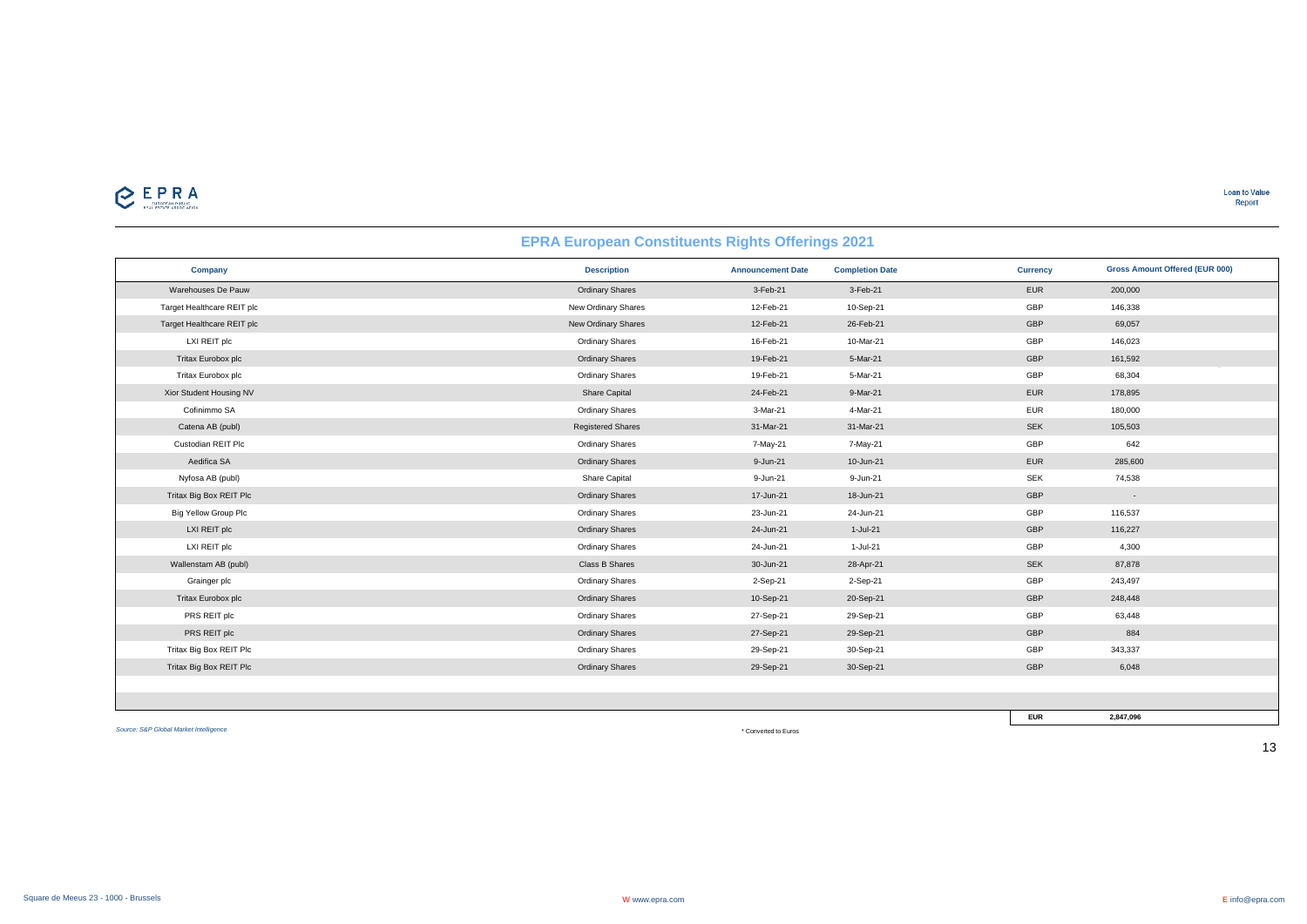

**Loan to Value** Report

**March-2022**

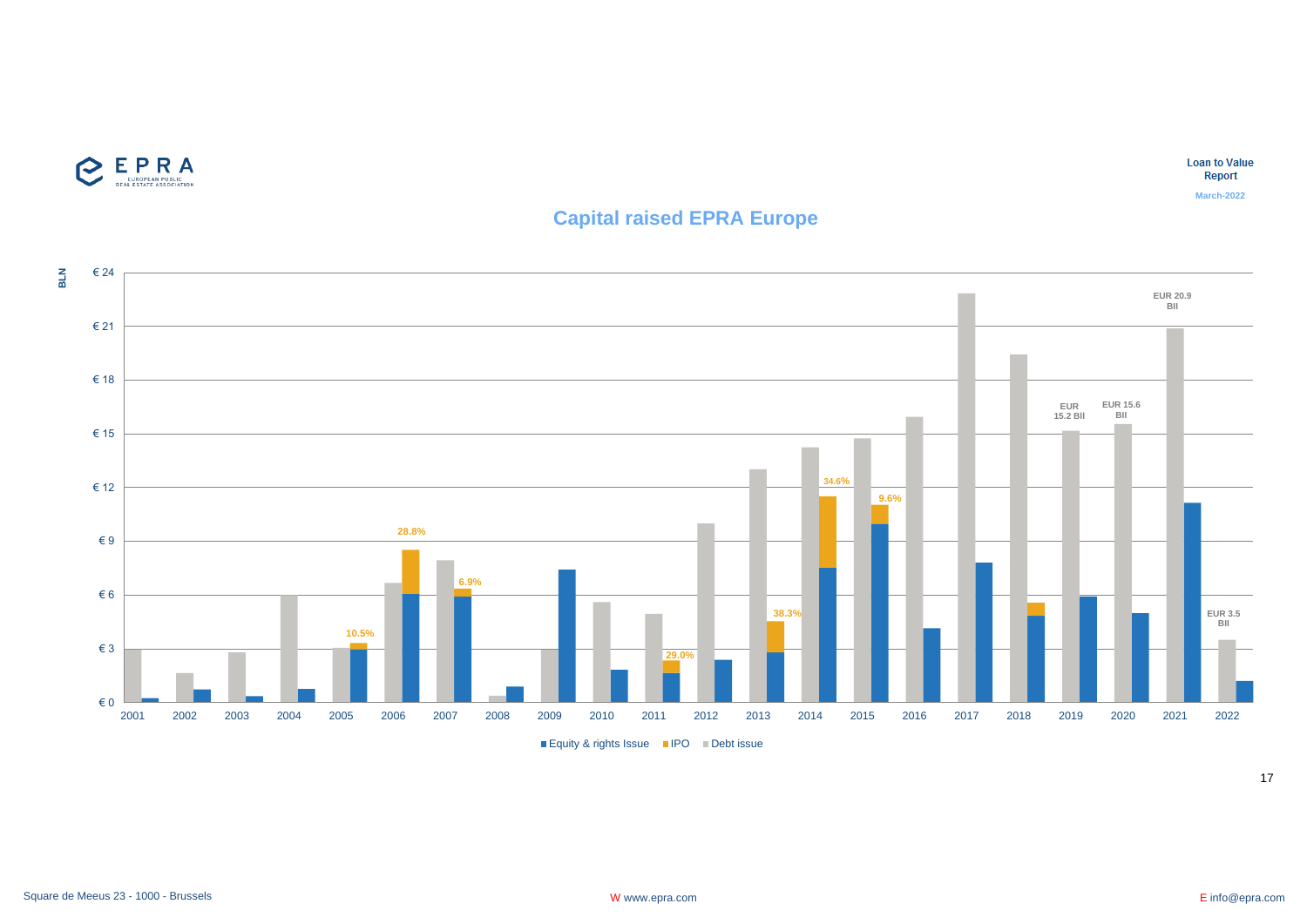

## **Debt Issues EPRA Europe**

**Loan to Value** Report

**March-2022**

Square de Meeus 23 - 1000 - Brussels **Example 23 - 1000 - Brussels** W www.epra.com **W** www.epra.com **E** info@epra.com **E** info@epra.com

**EPRA** 

e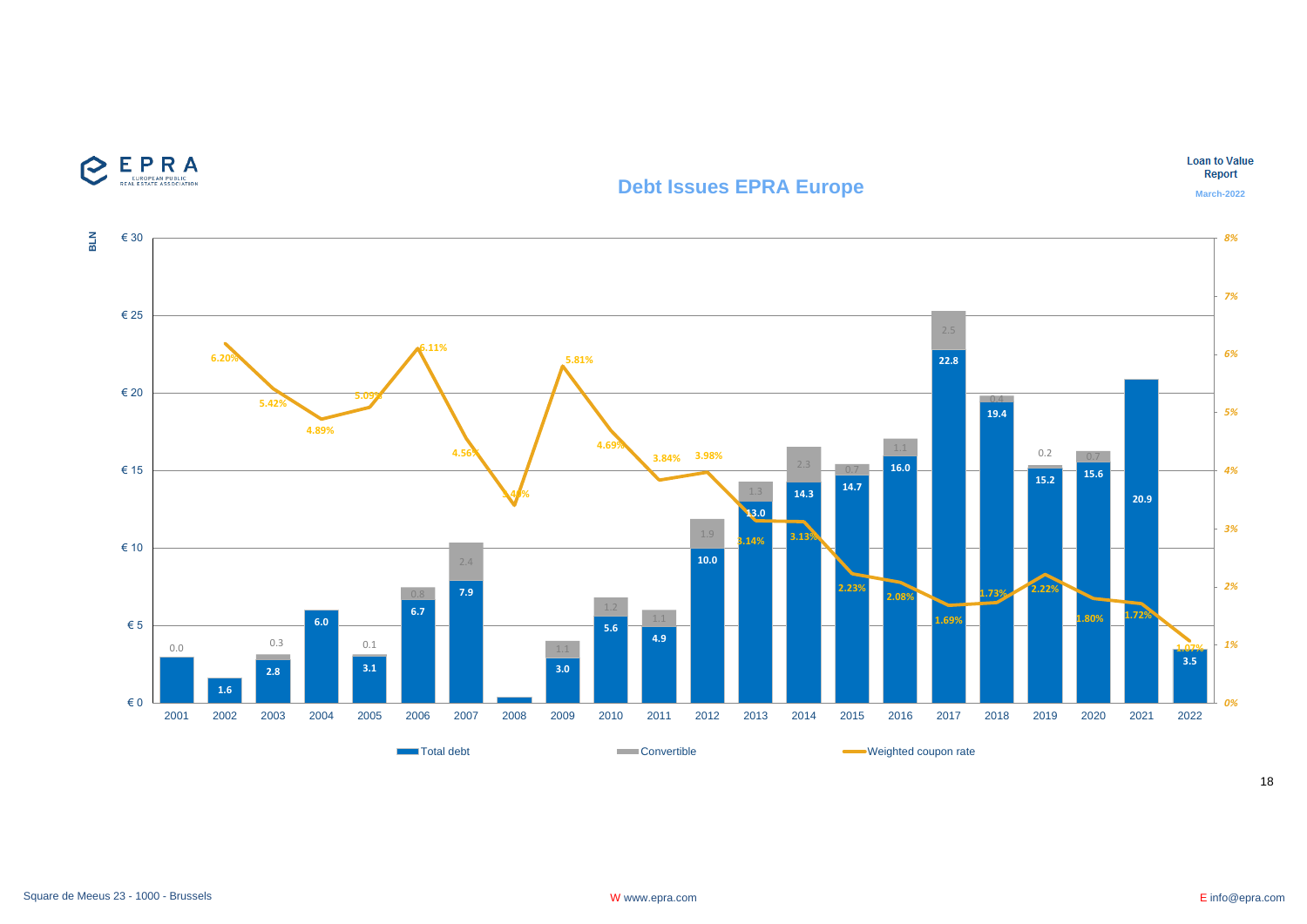

EPRA

## **Bond Maturity Schedule**

19

**March-2022**

**Loan to Value** Report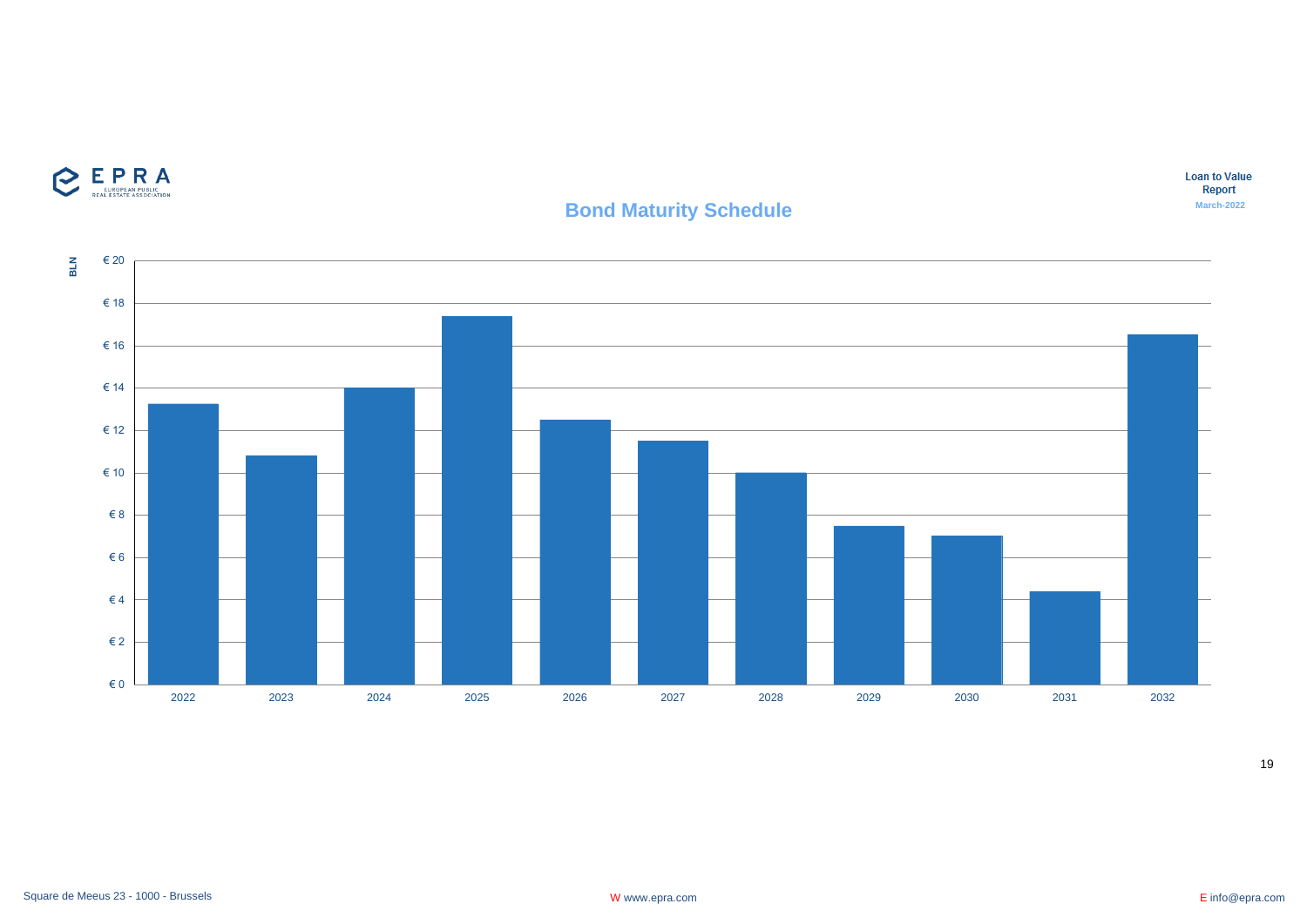

## **Historical LTV - European Market**

**Loan to Value** Report

**March-2022**

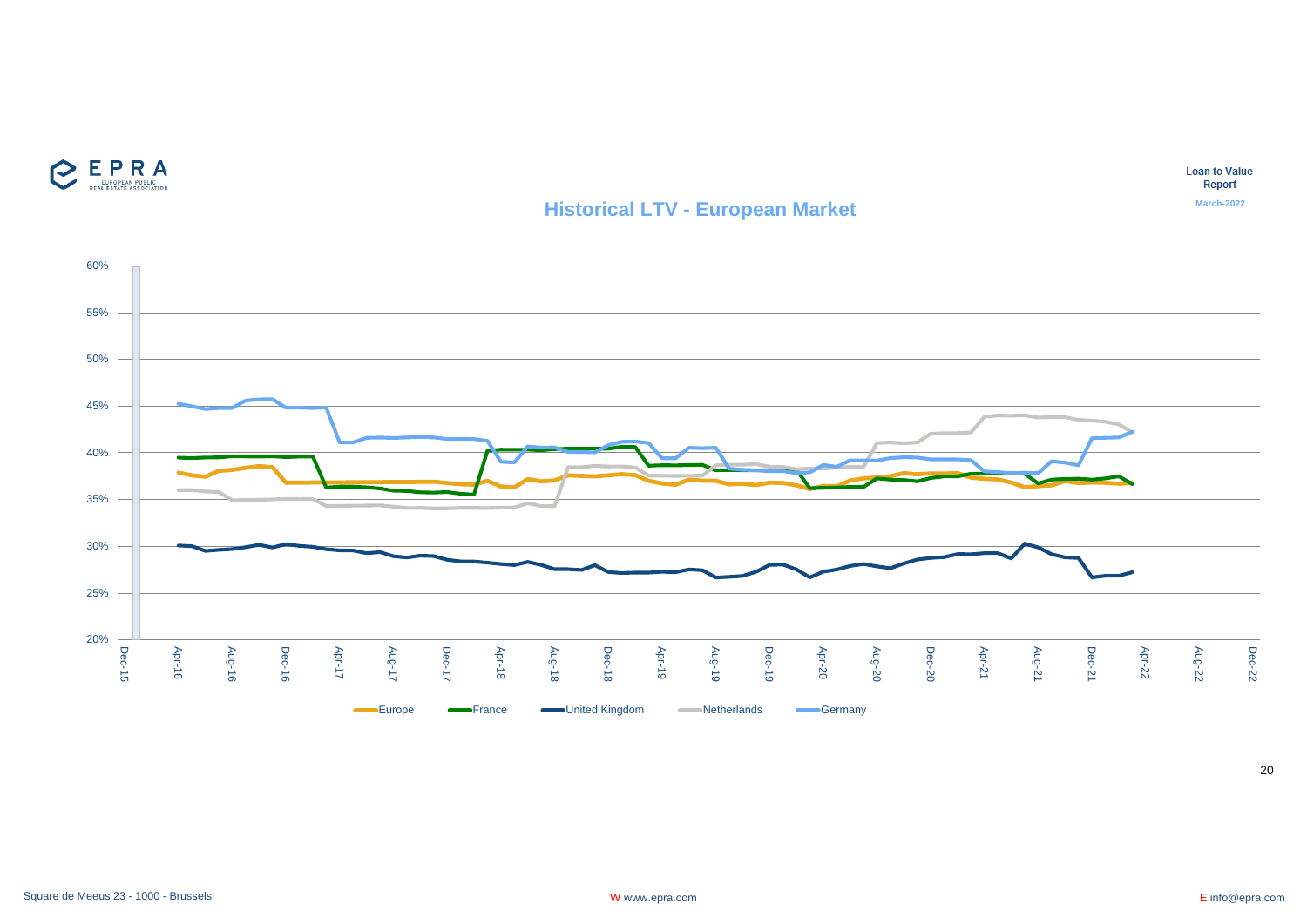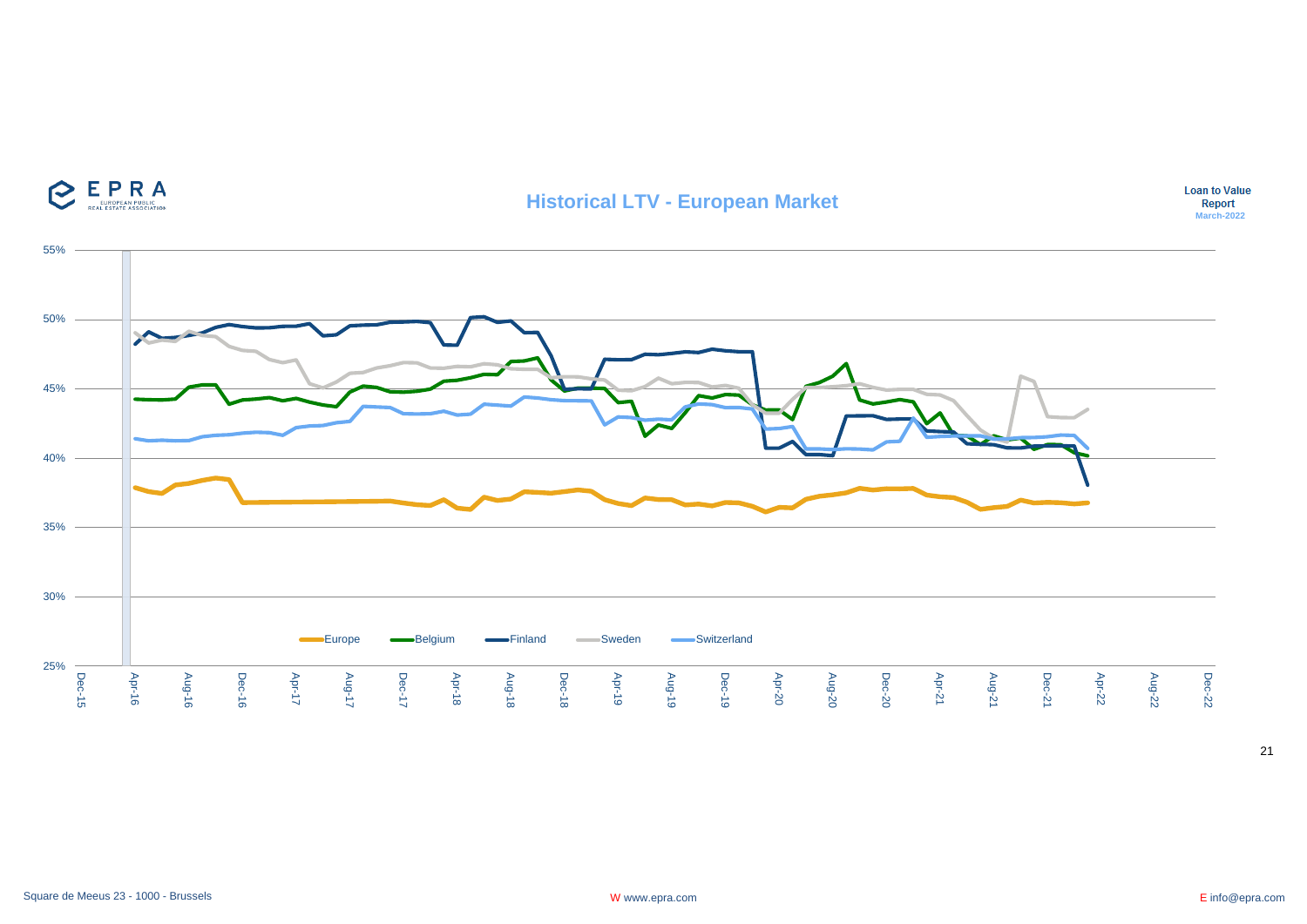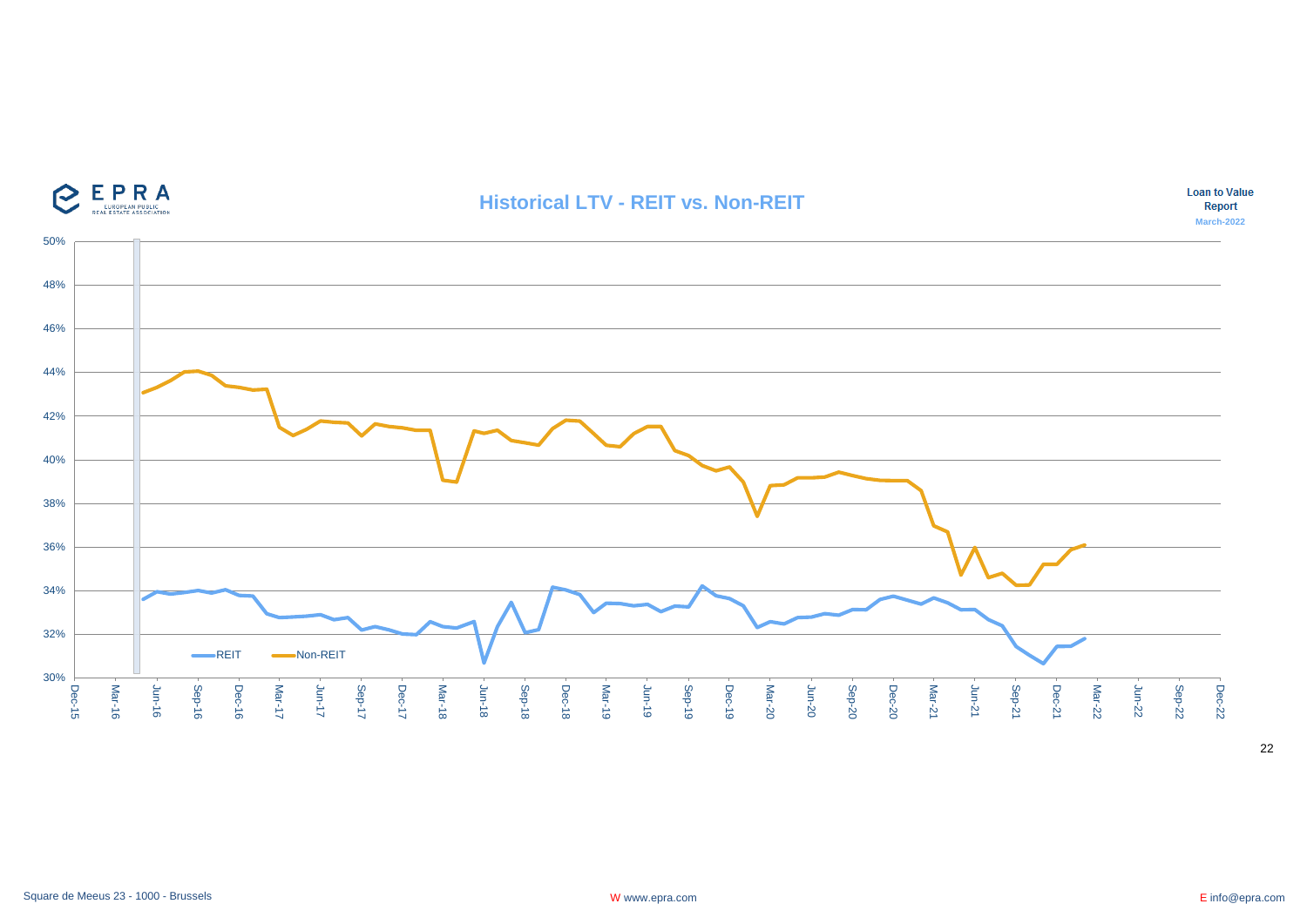

## **Historical LTV - UK vs Continental Europe**



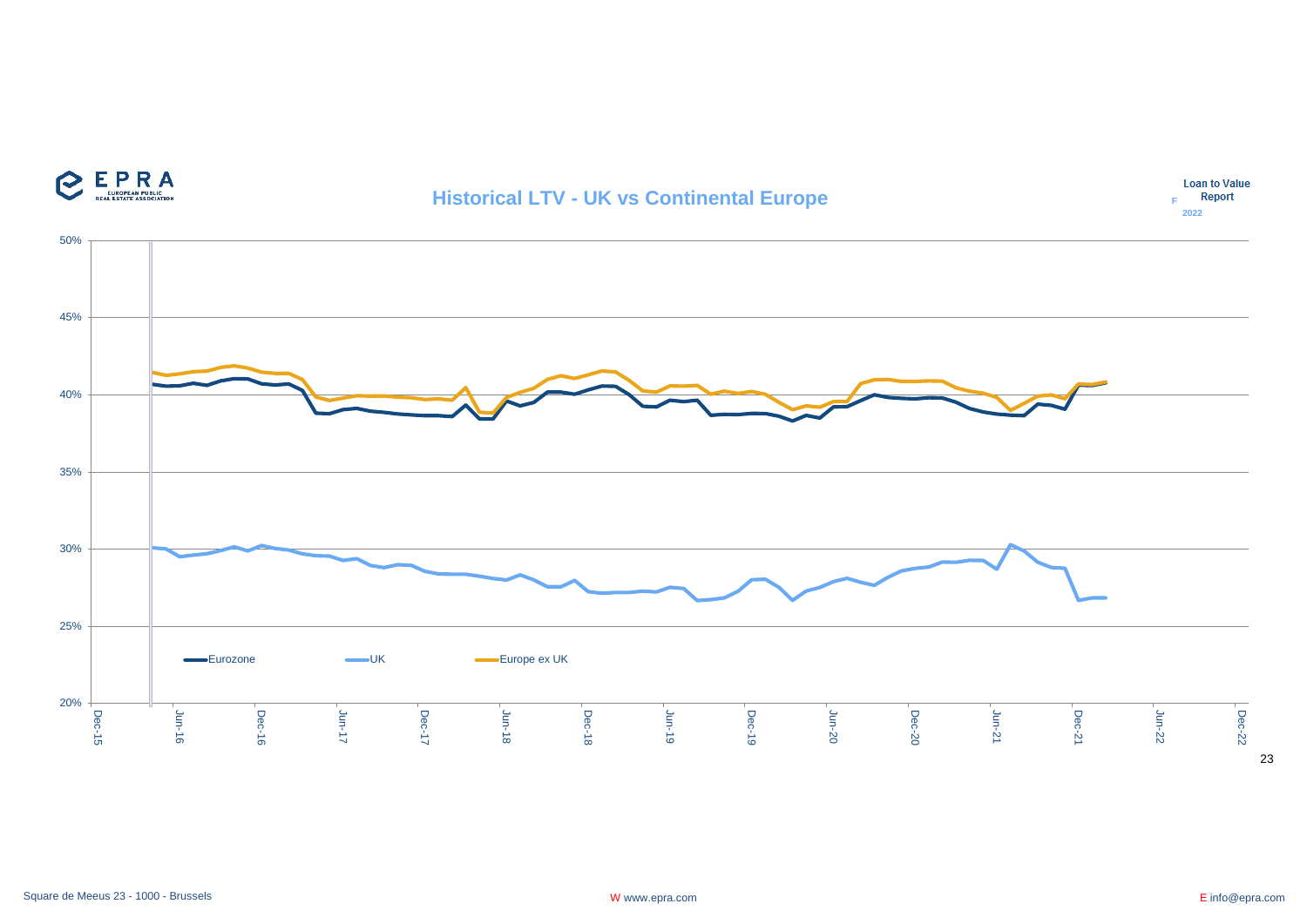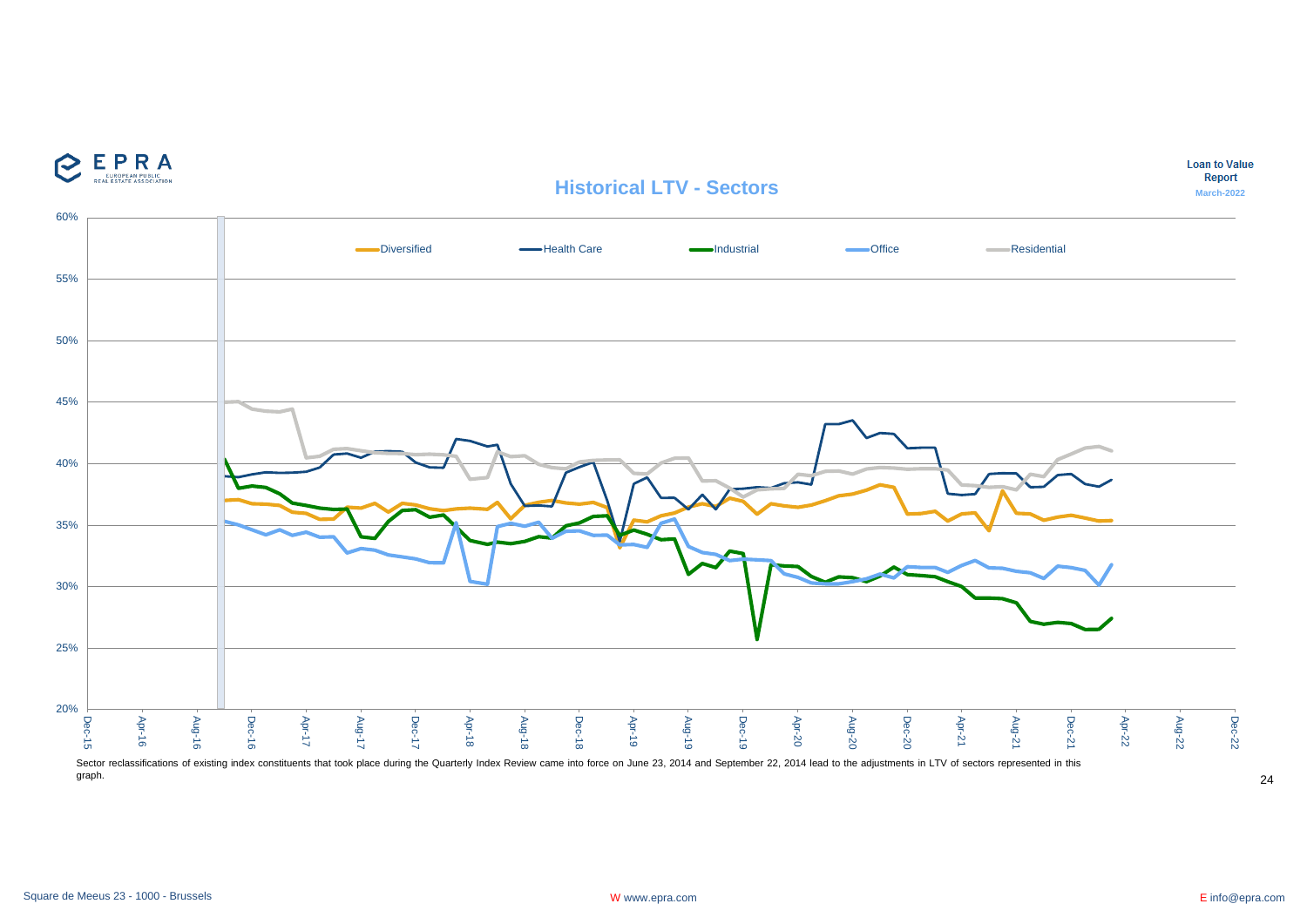

**Loan to Value** Report **March-2022**



## **EPRA Europe Debt Maturity Profiles**

22.72% 23.84% -0.12% Debt Due in Next 12 Months Debt Due in 1-5 Years Debt Due Thereafter Adjustment to Debt Schedule **Retail**

16.19%

**Europe**



Based on most recently reported debt maturity data. If values were not reported for the most recent period, most recent year values were used.

25

-0.13%

-10%

0%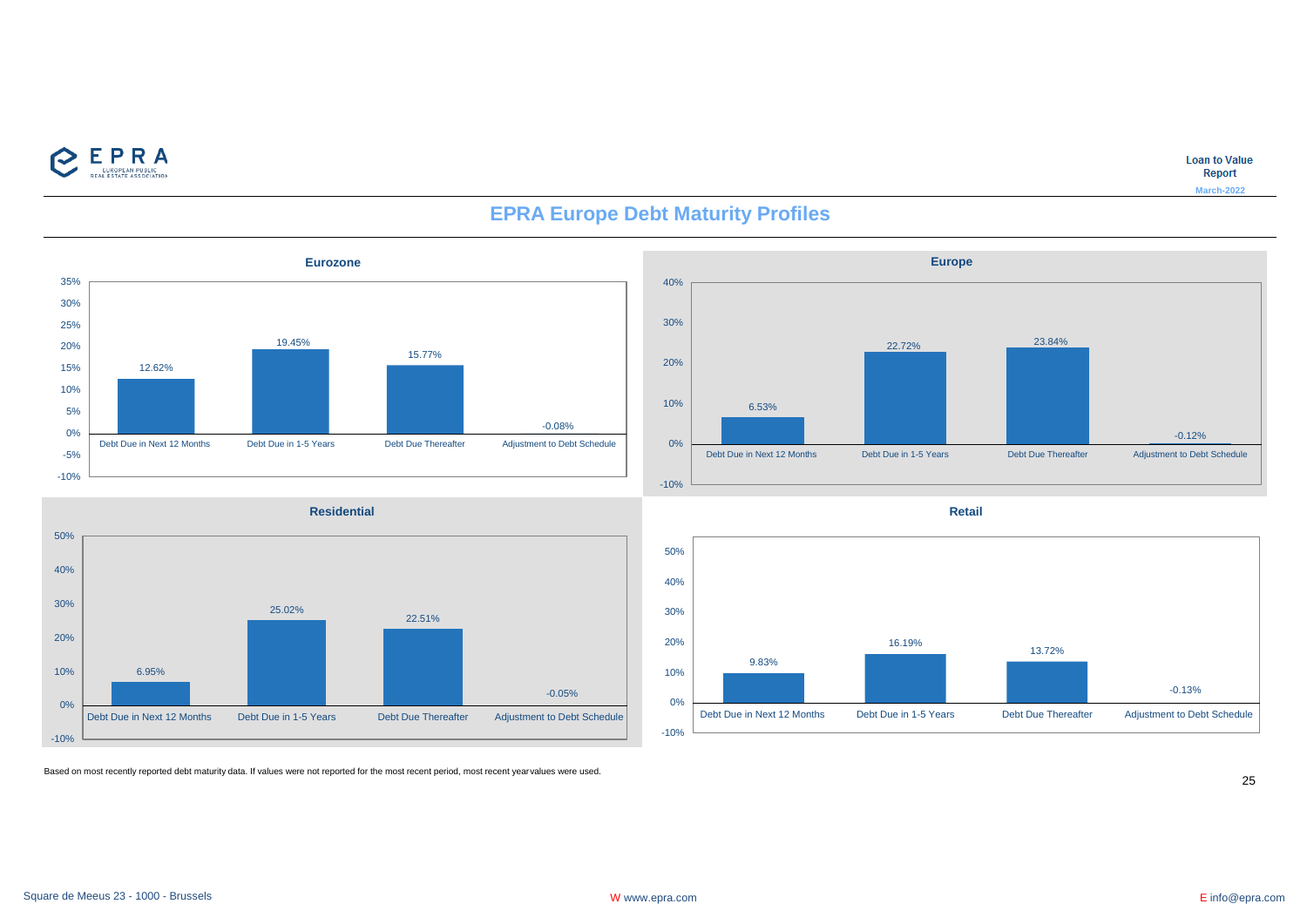

**Loan to Value** Report

**March-2022**



**Industrial**

24.64%

30.13%

## **EPRA Europe Debt Maturity Profiles**





Based on most recently reported debt maturity data.

-10%

0%

10%

20%

30%

40%

6.12%

26

-0.12%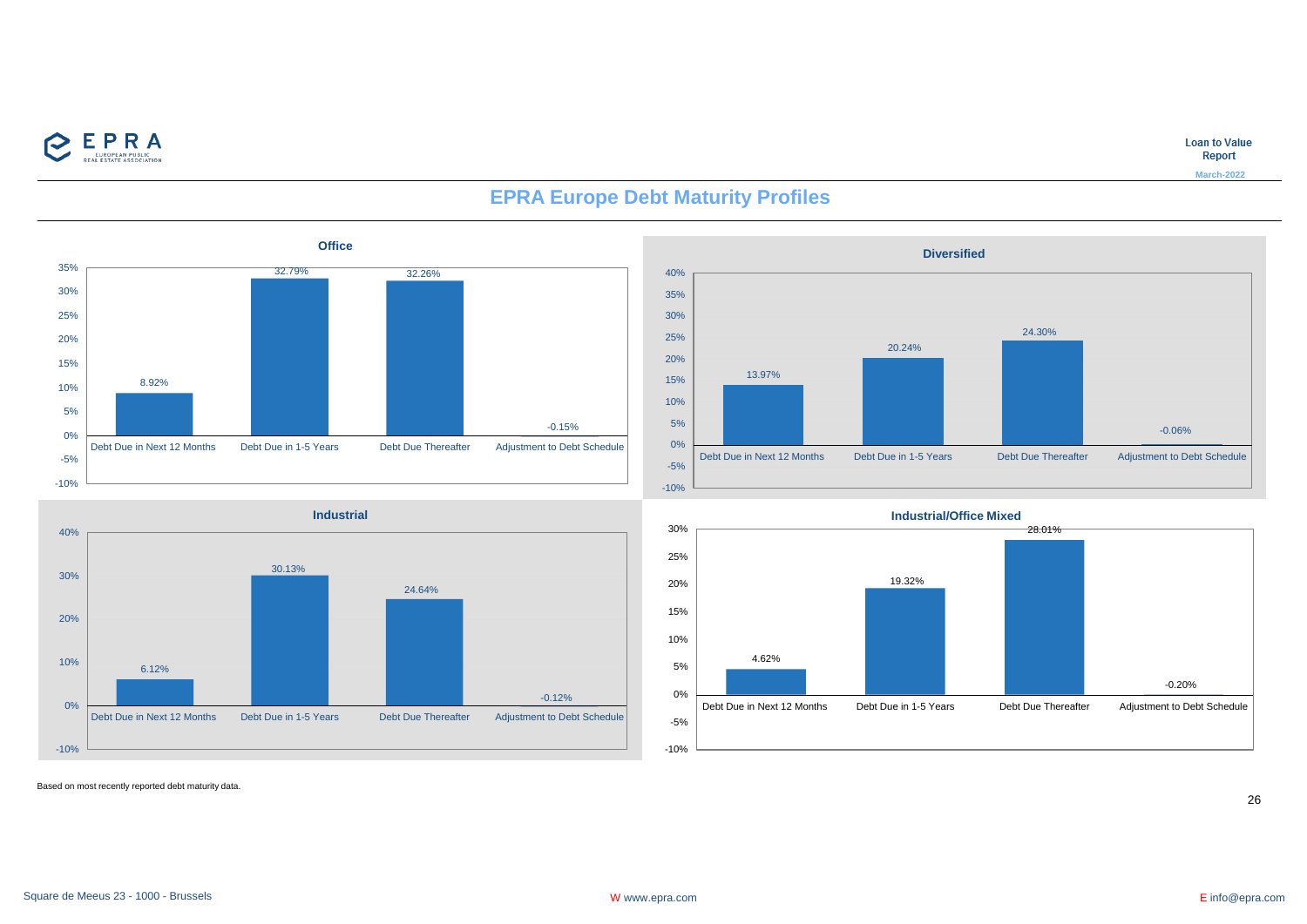

|                       |                |               |        | $\blacksquare$ The $\blacksquare$ which is value southly |                |                |                |
|-----------------------|----------------|---------------|--------|----------------------------------------------------------|----------------|----------------|----------------|
|                       |                | <b>Mar-22</b> | Feb-22 | % change                                                 | 1-year average | 3-year average | 5-year average |
| Europe                | $\mathbb{C}^*$ | 36.78%        | 36.70% | 0.08%                                                    | 37.23%         | 37.02%         | 37.02%         |
| <b>Belgium</b>        |                | 40.17%        | 40.39% | $-0.22%$                                                 | 41.45%         | 43.20%         | 44.01%         |
| France                |                | 36.66%        | 37.48% | $-0.83%$                                                 | 9.54%          | 9.21%          | 10.39%         |
| Germany               |                | 42.26%        | 41.65% | 0.61%                                                    | 39.19%         | 39.14%         | 39.92%         |
| Netherlands           |                | 42.18%        | 43.05% | $-0.87%$                                                 | 43.56%         | 40.65%         | 38.51%         |
| Sweden                |                | 43.52%        | 42.92% | 0.60%                                                    | 43.44%         | 44.44%         | 45.19%         |
| Switzerland           | ÷              | 40.71%        | 41.65% | $-0.93%$                                                 | 41.54%         | 42.03%         | 42.57%         |
| <b>United Kingdom</b> | VZ<br>ZN       | 27.24%        | 26.84% | 0.392%                                                   | 28.64%         | 28.00%         | 28.15%         |
| Spain                 |                | 38.21%        | 38.66% | $-0.45%$                                                 | 38.12%         | 38.52%         | 39.05%         |
| Ireland               |                | 31.53%        | 31.77% | $-0.25%$                                                 | 30.52%         | 26.80%         | 24.05%         |
| Finland               |                | 38.05%        | 40.88% | $-2.82%$                                                 | 41.15%         | 43.47%         | 45.60%         |
| Italy                 |                | 44.80%        | 49.00% | -4.20%                                                   | 49.00%         | 47.99%         | 47.72%         |
| Austria               |                | 29.00%        | 29.00% | $0.00\%$                                                 | 30.59%         | 34.54%         | 38.18%         |
| Norway                |                | 38.40%        | 40.70% | $-2.30%$                                                 | 39.73%         | 40.13%         | 41.43%         |

# **EPRA Europe Loan to Value - Country**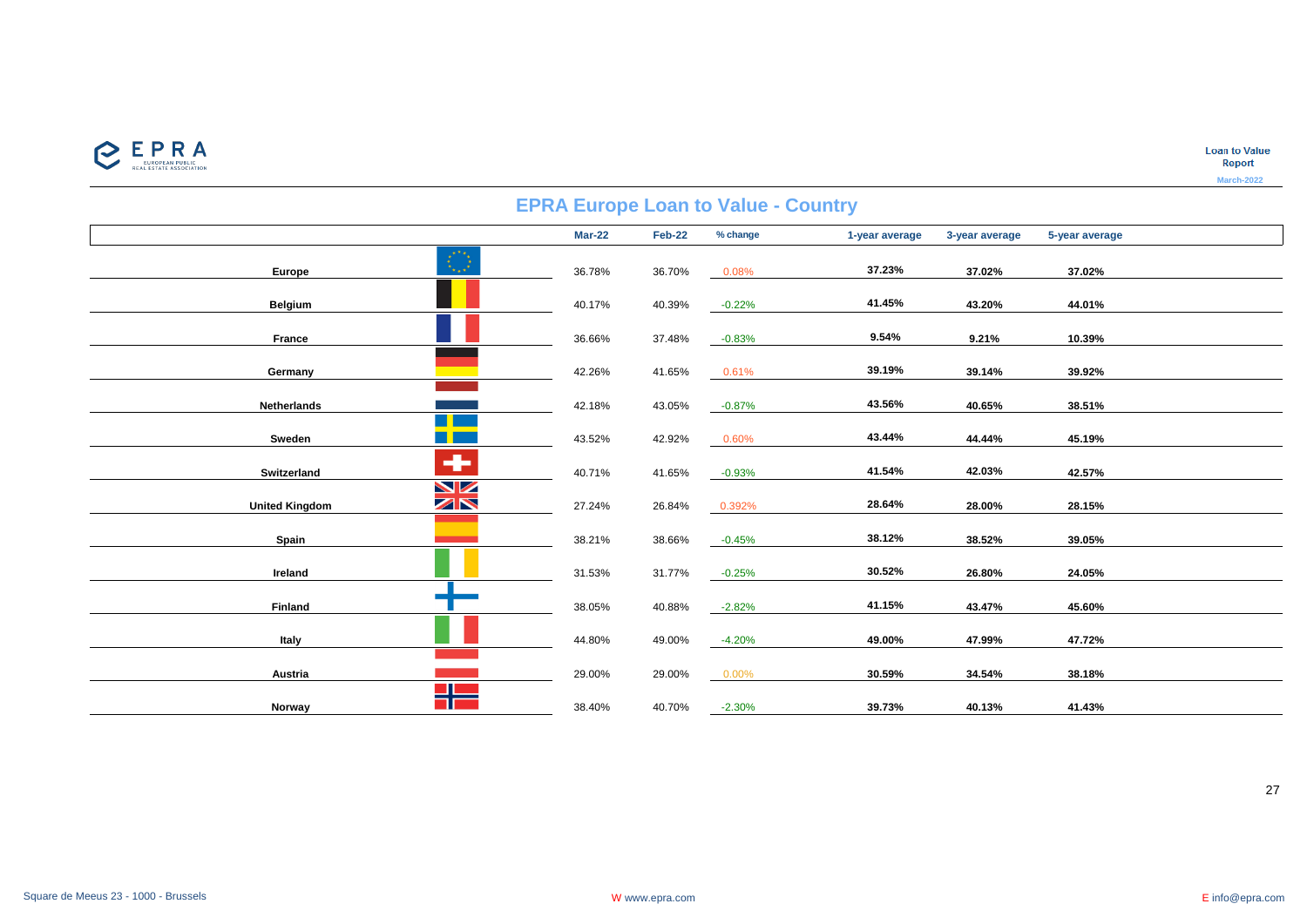

|                              |                       |             |                                                  |                                                                | <b>Belgium</b>               |                                        |                                                                                       |               |        |                                             |                                 |                                      |                                              |
|------------------------------|-----------------------|-------------|--------------------------------------------------|----------------------------------------------------------------|------------------------------|----------------------------------------|---------------------------------------------------------------------------------------|---------------|--------|---------------------------------------------|---------------------------------|--------------------------------------|----------------------------------------------|
| Company                      | <b>Sector</b>         | <b>REIT</b> | <b>Earnings</b><br><b>Release</b><br><b>Date</b> | <b>End of</b><br><b>Fiscal</b><br><b>Period</b><br><b>Date</b> | <b>Net Debt</b><br>(EUR 000) | <b>Investment</b><br><b>Properties</b> | <b>Inventories &amp;</b><br><b>Properties Held</b><br>FV (EUR 000) for Sale (EUR 000) | <b>Mar-22</b> | Feb-22 | <b>Debt Due</b><br>in Next<br><b>Months</b> | <b>Debt Due in</b><br>1-5 Years | <b>Debt Due</b><br><b>Thereafter</b> | <b>Adjustment to Debt</b><br><b>Schedule</b> |
| Befimmo                      | Office                | <b>REIT</b> | 17.02.2022                                       | 31.12.2021                                                     | 1,209,406                    | 2,861,185                              | 13,133                                                                                | 40.9%         | 38.0%  | 29.7%                                       |                                 |                                      |                                              |
| Cofinimmo                    | <b>Diversified</b>    | <b>REIT</b> | 24.02.2022 31.12.2021                            |                                                                | 2,548,209                    | 5,669,990                              | 39,846                                                                                | 44.2%         | 44.5%  | 42.8%                                       |                                 |                                      |                                              |
| <b>Intervest Offices</b>     | Ind/Off Mix           | <b>REIT</b> | 14.02.2022 31.12.2021                            |                                                                | 526,171                      | 1,208,944                              |                                                                                       | 45.0%         | 42.9%  | 19.0%                                       |                                 |                                      |                                              |
| Nextensa                     | <b>Diversified</b>    | <b>REIT</b> | 16.02.2022 31.12.2021                            |                                                                | 853,332                      | 1,267,150                              | 319,542                                                                               | 55.6%         | 56.0%  | #N/A                                        | #N/A                            | #N/A                                 | #N/A                                         |
| <b>WDP</b>                   | Industrial            | <b>REIT</b> | 28.01.2022 31.12.2021                            |                                                                | 2,184,449                    | 5,795,243                              | 286                                                                                   | 36.7%         | 36.7%  | 14.0%                                       |                                 |                                      |                                              |
| Aedifica                     | <b>Health Care</b>    | <b>REIT</b> | 23.02.2022 31.12.2021                            |                                                                | 2,068,358                    | 4,861,062                              | 35,360                                                                                | 42.6%         | 42.4%  | 15.3%                                       | 37.7%                           | 47.1%                                | 0.0%                                         |
| <b>Retail Estates</b>        | Retail                | <b>REIT</b> | 22.11.2021                                       | 30.09.2021                                                     | 909,278                      | 1,725,159                              | 9,632                                                                                 | 50.4%         | 52.9%  | 14.4%                                       | 62.0%                           | 23.2%                                | 0.0%                                         |
| <b>Xior Student Housing</b>  | Residential           | <b>REIT</b> |                                                  |                                                                | 904,747                      | 1,967,056                              |                                                                                       | 47.6%         | 50.7%  | 14.4%                                       | 62.0%                           | 23.2%                                | 0.0%                                         |
| Montea                       | Industrial            | <b>REIT</b> |                                                  | 10.02.2022 31.12.2021                                          |                              |                                        |                                                                                       | 38.6%         | 37.5%  | 14.3%                                       |                                 |                                      |                                              |
| <b>Shurgard Self Storage</b> | Self Storage Non-REIT |             | 23.02.2022 31.12.2021                            |                                                                |                              |                                        |                                                                                       | 17.4%         | 19.5%  | 0.0%                                        | 37.2%                           | 53.1%                                | $-0.3%$                                      |

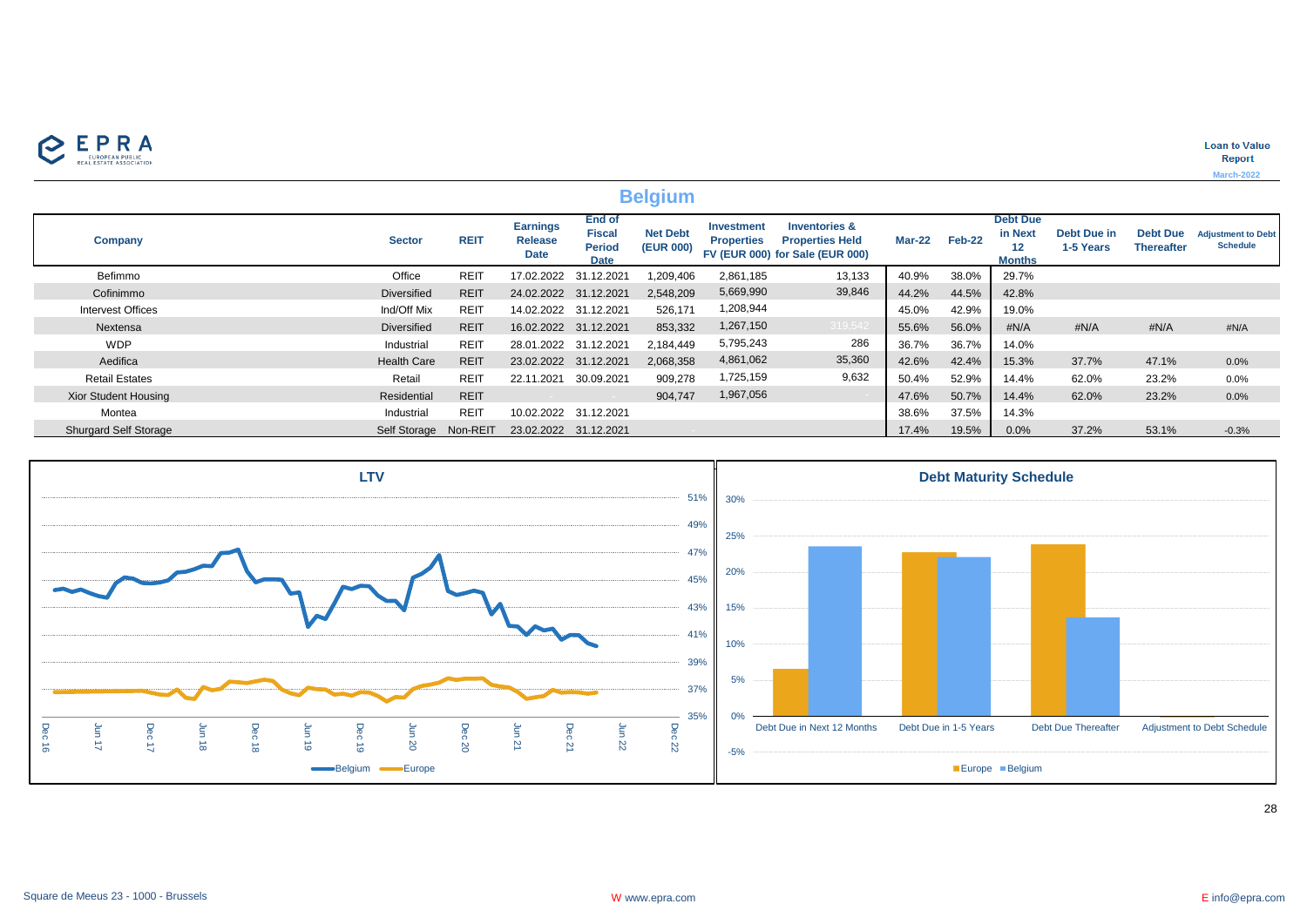

**Loan to Value** Report **March-2022**

|                |               |             |                                                  |                                                      | <b>France</b>                |                                                               |                                                                             |               |        |                                  |                                  |                                      |                                              |
|----------------|---------------|-------------|--------------------------------------------------|------------------------------------------------------|------------------------------|---------------------------------------------------------------|-----------------------------------------------------------------------------|---------------|--------|----------------------------------|----------------------------------|--------------------------------------|----------------------------------------------|
| <b>Company</b> | <b>Sector</b> | <b>REIT</b> | <b>Earnings</b><br><b>Release</b><br><b>Date</b> | <b>End of</b><br><b>Fiscal</b><br><b>Period Date</b> | <b>Net Debt</b><br>(EUR 000) | <b>Investment</b><br><b>Properties</b><br><b>FV (EUR 000)</b> | <b>Inventories &amp;</b><br><b>Properties Held</b><br>for Sale (EUR<br>000) | <b>Mar-22</b> | Feb-22 | <b>Debt Due</b><br><b>Months</b> | in Next Debt Due in 1-5<br>Years | <b>Debt Due</b><br><b>Thereafter</b> | <b>Adiustment to Debt</b><br><b>Schedule</b> |
| Covivio        | Diversified   | <b>REI</b>  | 21.07.2021                                       | 30.06.2021                                           | 11,408,248                   | 23,170,030                                                    | 489,997                                                                     | 39.10%        | 40.90% | 15.05%                           | 42.11%                           | 40.71%                               | 0.00%                                        |
| Gecina         | Office        | <b>REIT</b> | 17.02.2022                                       | 31.12.2021                                           | 6,894,995                    | 19,433,520                                                    | 209,798                                                                     | 32.30%        | 32.30% | 24.46%                           | 15.06%                           | 59.75%                               | 0.00%                                        |
| Icade          | Diversified   | REIT        | 21.02.2022                                       | 31.12.2021                                           | 7,025,900                    | 15,183,600                                                    | 741,500                                                                     | 40.10%        | 39.80% | 14.66%                           | 40.47%                           | 44.56%                               | 0.00%                                        |
| Klépierre      | Retail        | <b>REIT</b> | 16.02.2022                                       | 31.12.2021                                           | 8,450,600                    | 18,728,600                                                    | 15,800                                                                      | 38.70%        | 43.00% | 21.00%                           | 28.68%                           | 45.60%                               | 0.00%                                        |
| Mercialys      | Retail        | REIT        | 14.02.2022                                       | 31.12.2021                                           | 1,139,450                    | $\overline{\phantom{a}}$                                      | 60,086                                                                      | 36.70%        | 38.30% | 10.75%                           | 55.10%                           | 32.22%                               | 0.00%                                        |
| Carmila        | Retail        | <b>REIT</b> |                                                  |                                                      | 2,340,314                    | 5,846,327                                                     |                                                                             | 37.40%        | 39.40% | 7.72%                            | 48.90%                           | 42.66%                               | 0.00%                                        |

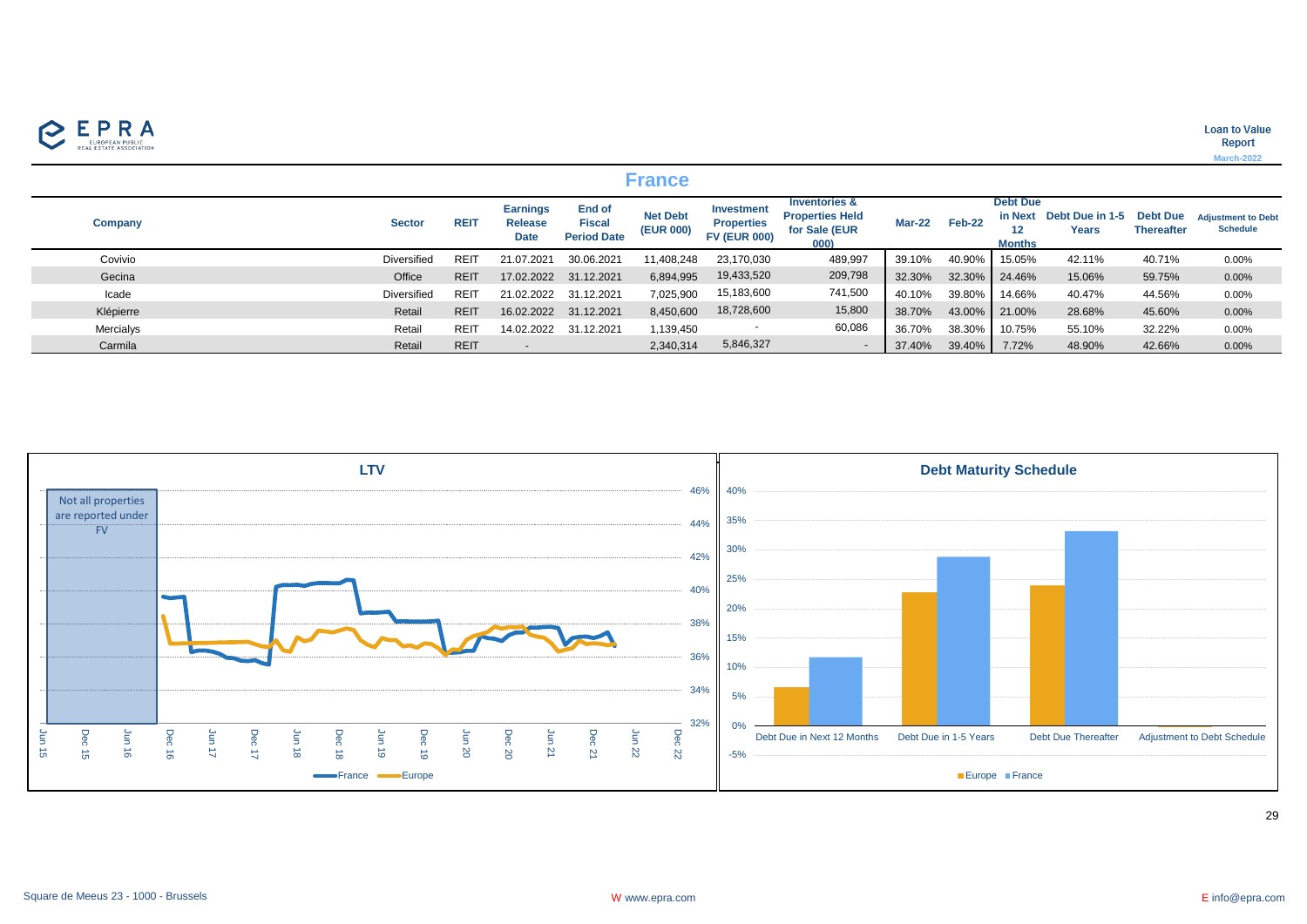

|                              |                      |             |                                        |                                                  | <b>Germany</b>               |                                                               |                                                                             |               |           |                                             |                          |                                      |                                              |
|------------------------------|----------------------|-------------|----------------------------------------|--------------------------------------------------|------------------------------|---------------------------------------------------------------|-----------------------------------------------------------------------------|---------------|-----------|---------------------------------------------|--------------------------|--------------------------------------|----------------------------------------------|
| Company                      | <b>Sector</b>        | <b>REIT</b> | <b>Earnings</b><br><b>Release Date</b> | End of<br><b>Fiscal</b><br><b>Period</b><br>Date | <b>Net Debt</b><br>(EUR 000) | <b>Investment</b><br><b>Properties</b><br><b>FV (EUR 000)</b> | <b>Inventories &amp;</b><br><b>Properties Held</b><br>for Sale (EUR<br>000) | <b>Mar-22</b> | Feb-22    | <b>Debt Due</b><br>in Next<br><b>Months</b> | Debt Due in<br>1-5 Years | <b>Debt Due</b><br><b>Thereafter</b> | <b>Adjustment to Debt</b><br><b>Schedule</b> |
| <b>TAG Immobilien</b>        | Residential          | Non-REIT    | 09.11.2021                             | 30.09.2021                                       | 2,875,371                    | 6,274,519                                                     | 145,725                                                                     | 44.30%        | 44.30%    | 5.99%                                       |                          |                                      |                                              |
| Deutsche EuroShop            | Retail               | Non-REIT    | 11.11.2021                             | 30.09.2021                                       | 1,199,825                    | 3,405,719                                                     |                                                                             | 31.10%        | 31.10%    | 11.39%                                      |                          |                                      |                                              |
| Deutsche Wohnen              | Residential          | Non-REIT    | 12.11.2021                             | 30.09.2021                                       | 11,158,200                   | 27,861,500                                                    | 2,672,300                                                                   | 35.40%        | 35.40%    | 46.17%                                      |                          |                                      |                                              |
| Vonovia                      | Residential          | Non-REIT    | 04.11.2021                             | 30.09.2021                                       | 44,764,000                   | 91,521,000                                                    | 3,612,500                                                                   | 44.20%        | 44.20%    | 16.87%                                      |                          |                                      |                                              |
| Hamborner REIT               | Diversified          | <b>REIT</b> | 09.11.2021                             | 30.09.2021                                       | 673,811                      | $\sim$                                                        | 29,500                                                                      | 43.50%        | 43.50%    | 6.99%                                       |                          |                                      |                                              |
| <b>LEG</b> Immobilien        | Residential          | Non-REIT    | 10.11.2021                             | 30.09.2021                                       | 6,233,000                    | 16,179,800                                                    | 33,100                                                                      | 38.00%        | 38.00%    | 1.61%                                       | 41.13%                   | 56.11%                               | 0.00%                                        |
| <b>Grand City Properties</b> | Residential          | Non-REIT    | 15.11.2021                             | 30.09.2021                                       | 3,554,400                    | 8,894,334                                                     | 149,169                                                                     | 36.00%        | 36.00%    | 9.96%                                       |                          |                                      |                                              |
| <b>ADO Properties</b>        | Residential          | Non-REIT    | 30.11.2021                             | 30.09.2021                                       | 8,184,575                    | 11,210,596                                                    | 1,748,028                                                                   | 53.00%        | 53.00%    | 15.21%                                      |                          |                                      |                                              |
| Aroundtown                   | Diversified Non-REIT |             |                                        |                                                  | 13,182,600                   | 28,975,900                                                    | 1,666,100                                                                   | 39.00%        | $39.00\%$ | 4.75%                                       |                          |                                      |                                              |

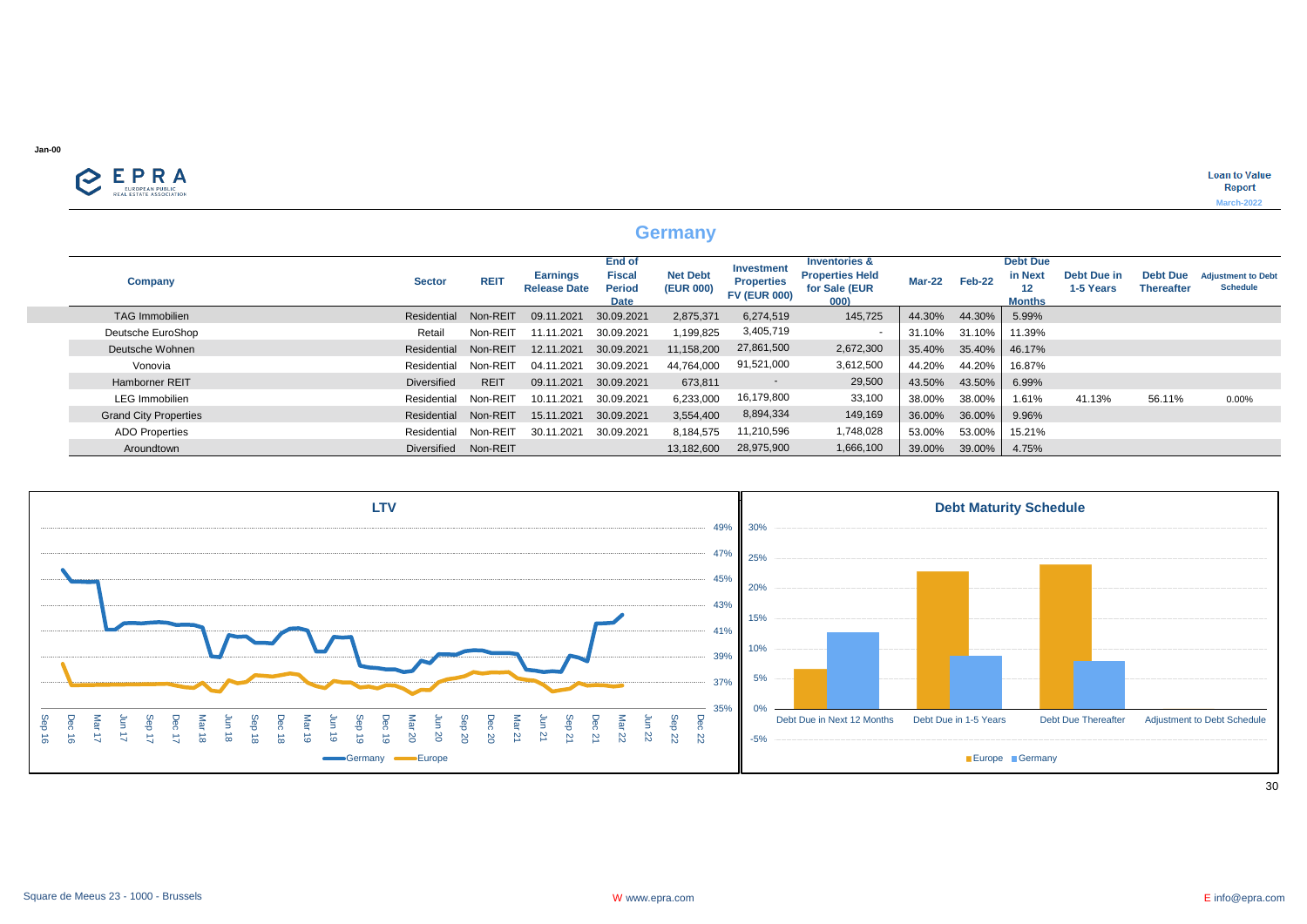

## **Netherlands**

| Company                   | <b>Sector</b> | <b>REIT</b> | <b>Earnings</b><br><b>Release Date</b> | End of<br><b>Fiscal</b><br><b>Period Date</b> | <b>Net Debt</b><br><b>(EUR 000)</b> | Investment<br><b>Properties</b> | <b>Inventories &amp;</b><br><b>Properties Held</b><br>FV (EUR 000) for Sale (EUR 000) | Mar-22 |        | <b>Debt Due</b><br>Feb-22 in Next 12<br><b>Months</b> | Debt Due in 1-5 Debt Due<br><b>Years</b> | <b>Thereafter</b> | <b>Adjustment to</b><br><b>Debt Schedule</b> |
|---------------------------|---------------|-------------|----------------------------------------|-----------------------------------------------|-------------------------------------|---------------------------------|---------------------------------------------------------------------------------------|--------|--------|-------------------------------------------------------|------------------------------------------|-------------------|----------------------------------------------|
| Eurocommercial            | Retail        | <b>REI</b>  | 05.11.2021                             | 30.09.2021                                    | .642,811                            | 3,746,828                       |                                                                                       | 43.50% | 43.50% | 13.63%                                                |                                          |                   |                                              |
| <b>NSI</b>                | Office        | <b>REIT</b> | 25.01.2022                             | 31.12.2021                                    | 382,074                             | 1,338,034                       |                                                                                       | 28.20% | 28.20% | 0.00%                                                 | 54.39%                                   | 46.18%            | 0.00%                                        |
| Vastned Retail            | Retail        | <b>REI</b>  | 10.02.2022                             | 31.12.2021                                    | 619,156                             | 1,440,640                       |                                                                                       | 43.00% | 44.20% | 0.54%                                                 |                                          |                   |                                              |
| Wereldhave                | Retail        | <b>REIT</b> | 10.02.2022                             | 31.12.2021                                    | 788,081                             | 1,939,340                       | 6,525                                                                                 | 41.00% | 42.00% | 17.46%                                                |                                          |                   |                                              |
| Unibail-Rodamco-Westfield | Retail        | <b>REI</b>  | 10.02.2022                             | 31.12.2021                                    | 24.877.400                          | 38,642,100                      | 348,700                                                                               | 43.30% | 44.40% | 5.80%                                                 |                                          |                   |                                              |

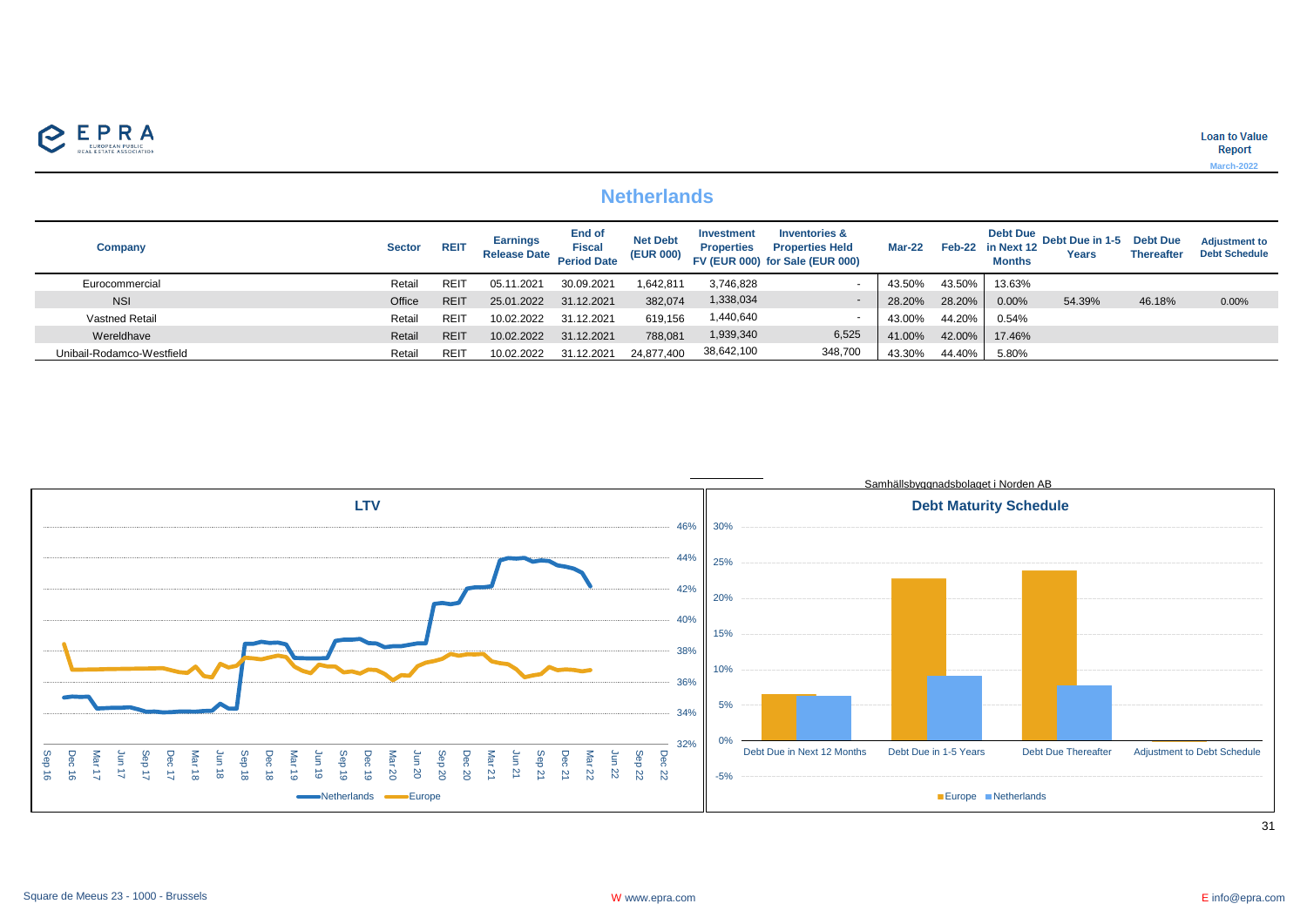

**Loan to Value** Report **March-2022**

## **Sweden**

| Company                             | <b>Sector</b>           | <b>REIT</b> | <b>Earnings</b><br><b>Release Date</b> | <b>End of</b><br><b>Fiscal</b><br><b>Period</b><br><b>Date</b> | <b>Net Debt (SEK</b><br>000) | <b>Investment</b><br><b>Properties</b> | <b>Inventories &amp;</b><br><b>Properties Held</b><br>FV (SEK 000) for Sale (SEK 000) | $Mar-22$ | Feb-22 | <b>Debt Due</b><br>in Next 12<br><b>Months</b> | Debt Due in 1-5 Debt Due<br>Years | <b>Thereafter</b> | <b>Adjustment to Debt</b><br><b>Schedule</b> |
|-------------------------------------|-------------------------|-------------|----------------------------------------|----------------------------------------------------------------|------------------------------|----------------------------------------|---------------------------------------------------------------------------------------|----------|--------|------------------------------------------------|-----------------------------------|-------------------|----------------------------------------------|
| Castellum                           | Industrial/Office Mixed | Non-REIT    | 16.02.2022                             | 31.12.2021                                                     | 71,373,000                   | 153.146.000                            |                                                                                       | 39.00%   | 36.00% | 25.95%                                         | 48.49%                            | 23.16%            | 0.00%                                        |
| Fabege                              | Office                  | Non-REIT    | 07.02.2022                             | 31.12.2021                                                     | 31,361,000                   | 84,078,000                             | $\sim$                                                                                | 36.50%   | 35.00% | 16.03%                                         | 51.22%                            | 29.28%            | 0.00%                                        |
| Hufvudstaden                        | Diversified             | Non-REIT    | 17.02.2022                             | 31.12.2021                                                     | 8,734,300                    | 48,789,600                             | <b>NA</b>                                                                             | 17.90%   | 18.90% | 22.19%                                         | 70.59%                            | 0.00%             | 0.00%                                        |
| Corem Property Group (B)            | Industrial/Office Mixed | Non-REIT    |                                        |                                                                |                              |                                        |                                                                                       | 53.00%   | 55.00% | 0.00%                                          | 0.00%                             | 0.00%             | 0.00%                                        |
| Wallenstam                          | <b>Diversified</b>      | Non-REIT    | 08.02.2022                             | 31.12.2021                                                     | 28,085,000                   | 63,949,000                             | 123,000                                                                               | 43.00%   | 44.00% | 75.40%                                         |                                   |                   |                                              |
| Wihlborgs Fastigheter               | Diversified             | Non-REIT    | 15.02.2022                             | 31.12.2021                                                     | 23,112,000                   | 50,033,000                             |                                                                                       | 46.50%   | 48.00% | 16.03%                                         | 51.22%                            | 29.28%            | 0.00%                                        |
| <b>Fastighets Balder</b>            | <b>Diversified</b>      | Non-REIT    | 11.02.2022                             | 31.12.2021                                                     | 117,733,000                  | 189,138,000                            | 2,697,000                                                                             | 47.40%   | 47.70% | 10.86%                                         | 49.75%                            | 38.04%            | 0.00%                                        |
| Dios Fastigheter                    | Diversified             | Non-REIT    | 11.02.2022                             | 31.12.2021                                                     | 13,652,000                   | 27,993,000                             |                                                                                       | 52.70%   | 52.70% | 26.52%                                         |                                   |                   | 0.00%                                        |
| Pandox                              | Lodging/Resorts         | Non-REIT    | 10.02.2022                             | 31.12.2021                                                     | 34,072,000                   | 52,215,000                             | 12,000                                                                                | 49.80%   | 49.60% | 15.19%                                         |                                   |                   |                                              |
| Catena                              | Industrial              | Non-REIT    | 22.02.2022                             | 31.12.2021                                                     | 10,407,300                   | 23,400,000                             |                                                                                       | 43.10%   | 45.00% | 14.55%                                         | 71.92%                            | 10.61%            | 0.00%                                        |
| Nyfosa                              | Industrial/Office Mixed | Non-REIT    | 00.01.1900                             | 00.01.1900                                                     |                              |                                        | $\sim$                                                                                | 56.70%   | 56.50% | 0.00%                                          | 0.00%                             | 0.00%             | 0.00%                                        |
| Atrium Ljungberg AB                 | Diversified             | Non-REIT    |                                        |                                                                |                              |                                        |                                                                                       | 41.10%   | 41.10% | 0.00%                                          | $0.00\%$                          | 0.00%             | 0.00%                                        |
| Samhallsbyggnadsbolaget i Norden AB | Diversified             | Non-REIT    | 23.02.2022                             | 31.12.2021                                                     | 78.797.000                   | 149.335.000                            |                                                                                       | 40.00%   | 35.00% | 15.91%                                         | 42.45%                            | 41.32%            | 0.00%                                        |
| Sagax AB                            | Industrial/Office Mixed | Non-REIT    |                                        |                                                                |                              |                                        |                                                                                       | 42.00%   | 44.00% |                                                |                                   |                   |                                              |
| K-Fast Holding                      | Residential             | Non-REIT    |                                        |                                                                |                              |                                        |                                                                                       | 55.10%   | 55.10% | 0.00%                                          | 0.00%                             | 0.00%             | 0.00%                                        |
| Platzer Fastigheter Holding         | Industrial/Office Mixed | Non-REIT    | 28.01.2022                             | 31.12.2021                                                     | 12,598,000                   | 25,239,000                             | 792,000                                                                               | 49.00%   | 49.00% | 0.00%                                          | $0.00\%$                          | 0.00%             | 0.00%                                        |
| Cibus Nordic Real Estate AB         | Retail                  | Non-REIT    |                                        |                                                                |                              |                                        |                                                                                       | 57.80%   | 60.10% |                                                |                                   |                   |                                              |



 $\overline{32}$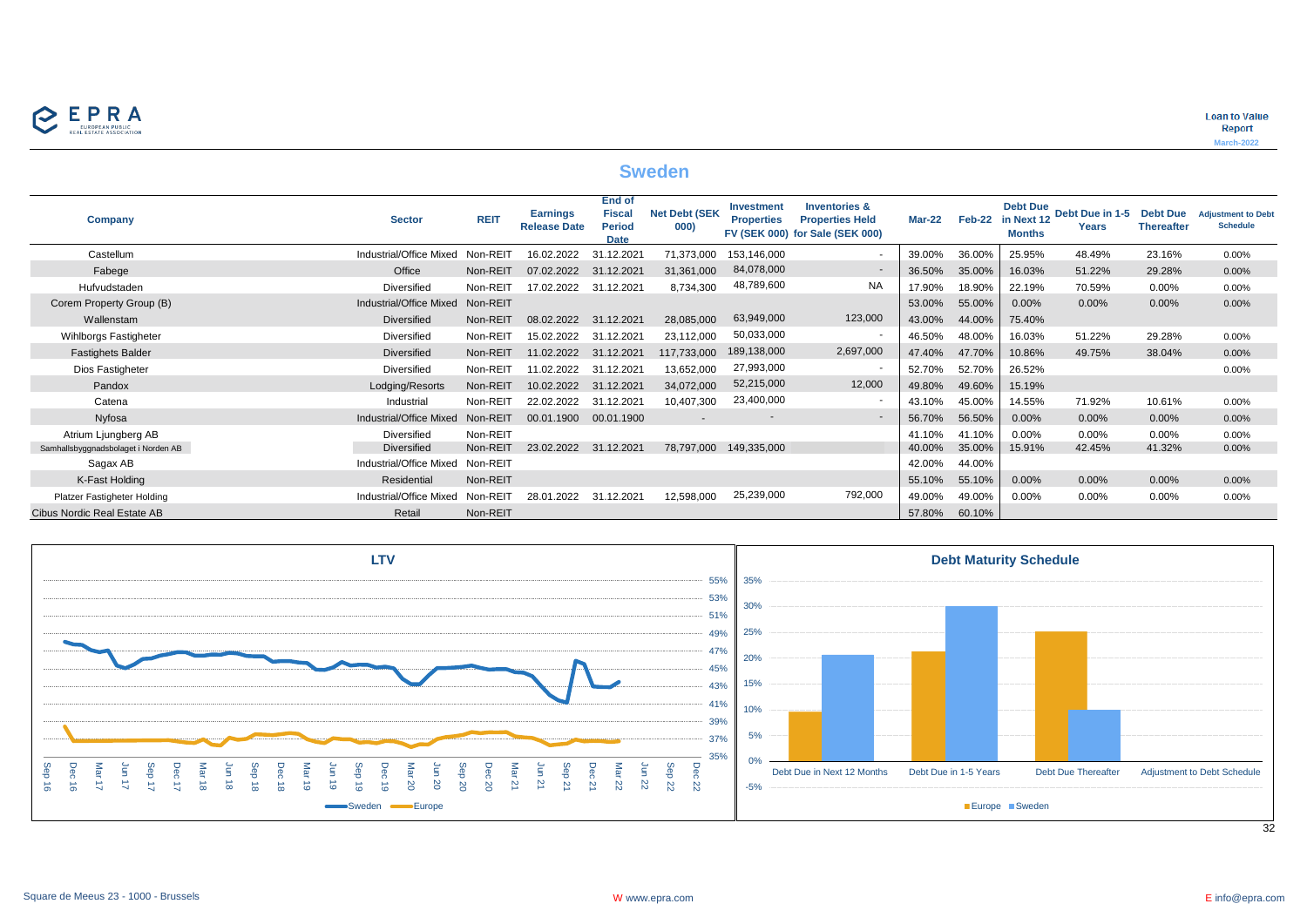

## **Switzerland**

| Company                     | <b>Sector</b>        | <b>REIT</b> | <b>Earnings</b><br><b>Release Date</b> | End of<br><b>Fiscal</b><br><b>Period Date</b> | <b>Net Debt (CHF</b><br>000) | Investment<br><b>Properties</b><br><b>Fair Value</b><br>(CHF 000) | <b>Inventories &amp;</b><br><b>Properties Held</b><br>for Sale (CHF 000) | Mar-22 |        | <b>Debt Due</b><br>Feb-22 in Next 12<br><b>Months</b> | Debt Due in 1-<br>5 Years | <b>Debt Due</b><br><b>Thereafter</b> | <b>Adjustment to</b><br><b>Debt Schedule</b> |
|-----------------------------|----------------------|-------------|----------------------------------------|-----------------------------------------------|------------------------------|-------------------------------------------------------------------|--------------------------------------------------------------------------|--------|--------|-------------------------------------------------------|---------------------------|--------------------------------------|----------------------------------------------|
| Allreal Holding             | Diversified          | Non-REIT    | 25.08.2021                             | 30.06.2021                                    | 2.177.400                    | 4.580.200                                                         | 184,200                                                                  | 47.53% | 47.53% | 31.65%                                                | 29.44%                    | 38.80%                               | 0.00%                                        |
| <b>PSP Swiss Property</b>   | Diversified          | Non-REIT    | 22.02.2022                             | 31.12.2021                                    | 2,992,370                    | 9,005,829                                                         | 85,010                                                                   | 32.80% | 34.60% | 5.81%                                                 | 47.46%                    | 46.47%                               | 0.00%                                        |
| Mobimo                      | Diversified          | Non-REIT    | 11.02.2022                             | 31.12.2021                                    | 1,762,709                    | 3,294,293                                                         | 295,064                                                                  | 48.90% | 45.90% | 19.89%                                                | 42.15%                    | 37.84%                               | 0.00%                                        |
| Swiss Prime Site            | Diversified          | Non-REIT    | 19.08.2021                             | 30.06.2021                                    | 5,101,209                    | 12,355,303                                                        | 166,895                                                                  | 40.20% | 41.90% | 16.66%                                                |                           |                                      |                                              |
| <b>HIAG Immobilien</b>      | Diversified          | Non-REIT    | 26.08.2021                             | 30.06.2021                                    | 906,816                      | 1,749,888                                                         | 30,776                                                                   | 51.00% |        | 51.00% 20.80%                                         |                           |                                      |                                              |
| Intershop Holding N Ord Shs | Diversified Non-REIT |             |                                        |                                               |                              |                                                                   |                                                                          | 34.90% | 34.90% |                                                       |                           |                                      |                                              |
| Peach Property Group AG     | Residential Non-REIT |             |                                        |                                               |                              |                                                                   |                                                                          | 55.00% | 55.00% |                                                       |                           |                                      |                                              |

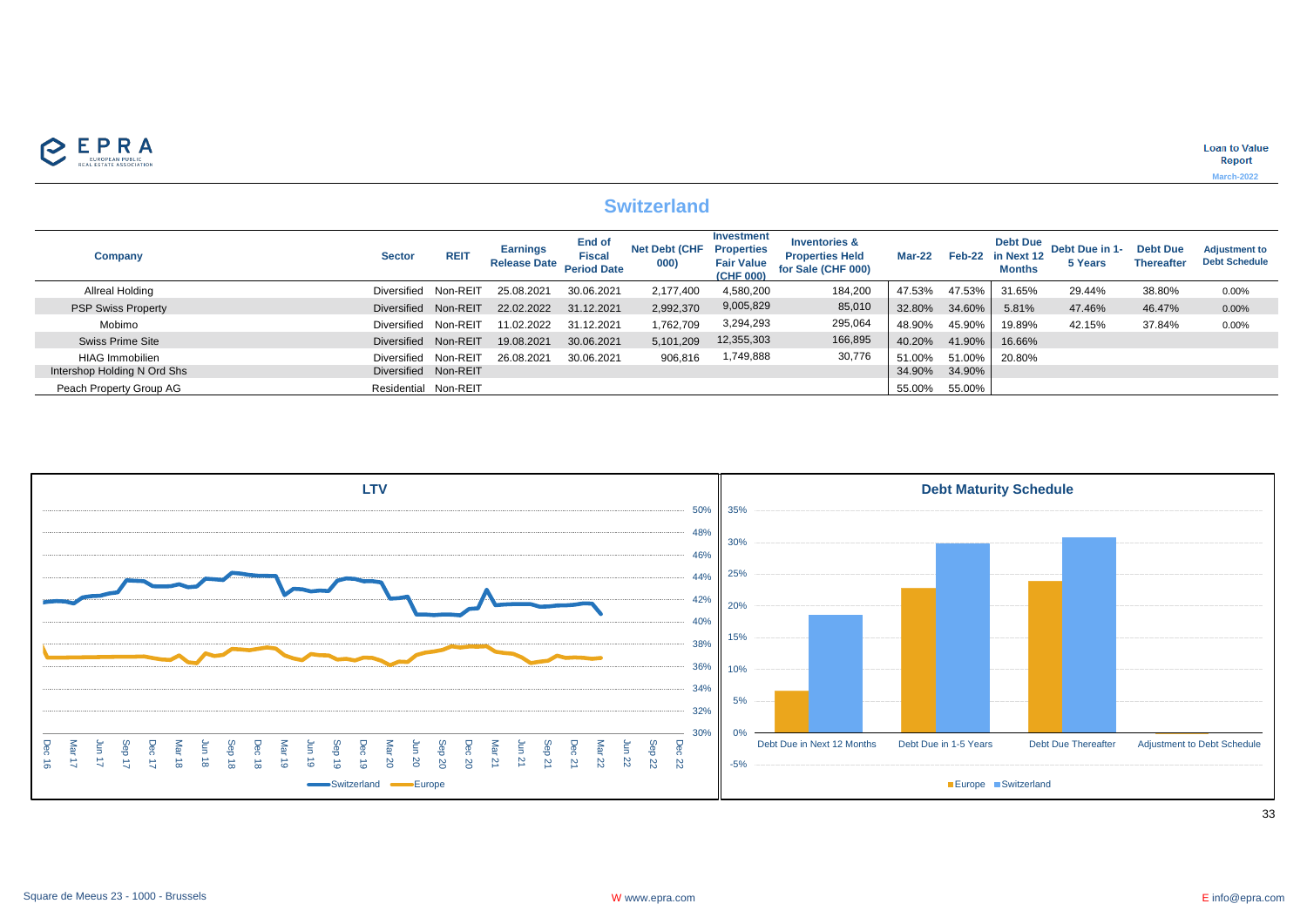

|                                                 |                         |             | <b>United Kingdom</b>                            |                                                  |                              |                                                                         |                                                                             |        |        |                                                              |                          |                                      |                                              |
|-------------------------------------------------|-------------------------|-------------|--------------------------------------------------|--------------------------------------------------|------------------------------|-------------------------------------------------------------------------|-----------------------------------------------------------------------------|--------|--------|--------------------------------------------------------------|--------------------------|--------------------------------------|----------------------------------------------|
| Company                                         | <b>Sector</b>           | <b>REIT</b> | <b>Earnings</b><br><b>Release</b><br><b>Date</b> | End of<br><b>Fiscal</b><br>Period<br><b>Date</b> | <b>Net Debt</b><br>(GBP 000) | Investment<br><b>Properties</b><br><b>Fair Value</b><br><b>GBP 000)</b> | <b>Inventories &amp;</b><br><b>Properties Held</b><br>for Sale (GBP<br>000) |        |        | <b>Debt Due</b><br>Mar-22 Feb-22 in Next 12<br><b>Months</b> | Debt Due in 1-5<br>Years | <b>Debt Due</b><br><b>Thereafter</b> | <b>Adjustment to Debt</b><br><b>Schedule</b> |
| Grainger                                        | Residential             | Non-REIT    | 18.11.2021                                       | 30.09.2021                                       | 1,031,200                    | 2,179,200                                                               | 595,200                                                                     | 30.40% | 30.40% | 0.00%                                                        | 27.85%                   | 72.05%                               | 0.00%                                        |
| <b>Great Portland Estates</b>                   | Office                  | <b>REIT</b> | 19.11.2021 30.09.2021                            |                                                  | 482,700                      | 1,959,200                                                               | $\sim$                                                                      | 22.00% | 22.00% | 0.00%                                                        | 32.54%                   | 57.94%                               | 0.00%                                        |
| Hammerson                                       | Retail                  | REIT        | 05.08.2021 30.06.2021                            |                                                  | 1,575,400                    | 1,644,400                                                               | 29,400                                                                      | 46.70% | 46.70% | 0.00%                                                        |                          |                                      |                                              |
| <b>Helical Bar</b>                              | Office                  | Non-REIT    | 23.11.2021 30.09.2021                            |                                                  | 276,103                      | 761,268                                                                 | 66                                                                          | 25.20% | 25.20% | 0.00%                                                        | 97.10%                   | 0.00%                                | 0.00%                                        |
| Picton Property                                 | Industrial/Office Mixed | <b>REIT</b> | 10.11.2021 30.09.2021                            |                                                  | 162,322                      | 726,020                                                                 |                                                                             | 22.00% | 22.00% | 0.60%                                                        | 7.82%                    | 91.74%                               | $-1.12%$                                     |
| Schroder Real Estate Investment Trust           | <b>Diversified</b>      | <b>REIT</b> | 23.11.2021 30.09.2021                            |                                                  | 144,871                      | 377,301                                                                 |                                                                             | 30.70% | 30.70% | 0.00%                                                        | 15.65%                   | 82.42%                               | 0.00%                                        |
| LondonMetric Property                           | <b>Diversified</b>      | REIT        | 18.11.2021 30.09.2021                            |                                                  | 984,200                      | 2,792,800                                                               | 105,700                                                                     | 31.10% | 31.10% | 0.00%                                                        |                          |                                      |                                              |
| <b>BMO UK Real Estate Investments</b>           | Industrial/Office Mixed | <b>REIT</b> | 08.10.2021 30.06.2021                            |                                                  | 73,091                       | 321,886                                                                 |                                                                             | 24.40% | 24.40% | 0.00%                                                        | 0.00%                    | 100.00%                              | 0.00%                                        |
| Landsec                                         | Diversified             | <b>REIT</b> | 16.11.2021 30.09.2021                            |                                                  | 3,555,000                    | 9,822,000                                                               | 42,000                                                                      | 32.40% | 32.40% | 21.75%                                                       |                          |                                      |                                              |
| Aberdeen Standard European Ord Shs              | Industrial              | Non-REIT    |                                                  |                                                  |                              |                                                                         |                                                                             | 31.70% | 31.70% |                                                              |                          |                                      |                                              |
| <b>Primary Health Properties</b>                | Health Care             | REIT        | 16.02.2022 31.12.2021                            |                                                  | 1,246,300                    | 2,795,900                                                               | 700                                                                         | 42.90% | 40.90% | 0.18%                                                        |                          |                                      |                                              |
| <b>SEGRO</b>                                    | Industrial              | <b>REIT</b> | 18.02.2022 31.12.2021                            |                                                  | 3,361,000                    | 15,492,000                                                              | 45,000                                                                      | 23.00% | 21.00% | 0.00%                                                        | 25.75%                   | 74.25%                               | 0.00%                                        |
| Shaftesbury                                     | Diversified             | <b>REIT</b> | 30.11.2021 30.09.2021                            |                                                  | 741,000                      | 2,964,100                                                               |                                                                             | 24.90% | 24.90% | 0.00%                                                        | 0.00%                    | 100.04%                              | $-0.04%$                                     |
| <b>Empiric Student Property</b>                 | Residential             | <b>REIT</b> | 12.08.2021 30.06.2021                            |                                                  | 338,348                      | 994,297                                                                 |                                                                             | 35.40% | 35.40% | 12.15%                                                       | 33.44%                   | 55.63%                               | $-1.21%$                                     |
| Standard Life Investments Property Income Trust | Industrial/Office Mixed | <b>REIT</b> | 14.09.2021 30.06.2021                            |                                                  | 76.790                       | 423,667                                                                 |                                                                             | 18.10% | 18.10% | 0.00%                                                        | 99.18%                   | $0.00\%$                             | 0.00%                                        |
| UK Commercial Property REIT                     | Diversified             | <b>REIT</b> | 28.09.2021 30.06.2021                            |                                                  | 21,323                       | 1,172,556                                                               | 6,250                                                                       | 14.60% | 14.60% | 0.00%                                                        | 0.00%                    | 100.00%                              | 0.00%                                        |
| Unite Group                                     | Residential             | REIT        | 23.02.2022 31.12.2021                            |                                                  | 1,149,400                    | 3,516,900                                                               | 240,300                                                                     | 29.00% | 30.00% | 0.00%                                                        | 33.30%                   | 57.12%                               | 1.89%                                        |
| Workspace Group                                 | Office                  | <b>REIT</b> | 17.11.2021 30.09.2021                            |                                                  | 554,900                      | 2,297,100                                                               |                                                                             | 23.00% | 23.00% | 0.00%                                                        | 10.19%                   | 69.59%                               | $-0.42%$                                     |
| Safestore Holdings                              | Self Storage            | REIT        | 13.01.2022 31.10.2021                            |                                                  | 523,800                      | 2,031,300                                                               | 500                                                                         | 25.00% | 25.00% | 2.17%                                                        | 40.51%                   | 57.64%                               | $-0.32%$                                     |
| <b>Capital &amp; Counties Properties</b>        | <b>Diversified</b>      | <b>REIT</b> | 23.02.2022 31.12.2021                            |                                                  | 622,000                      | 1,694,500                                                               |                                                                             | 24.30% | 28.00% | 0.07%                                                        |                          |                                      |                                              |
| <b>Target Healthcare REIT</b>                   | <b>Health Care</b>      | <b>REIT</b> | 19.10.2021 30.06.2021                            |                                                  | 106,798                      | 629,606                                                                 | 7,320                                                                       | 20.70% | 20.70% | 0.00%                                                        | 62.55%                   | 39.09%                               | $-1.64%$                                     |
| <b>Regional REIT</b>                            | Ind/Off Mix             | <b>REIT</b> | 15.09.2021 30.06.2021                            |                                                  | 300,924                      | 745,071                                                                 |                                                                             | 42.50% | 42.50% | 0.00%                                                        | 26.72%                   | 70.35%                               | $-1.41%$                                     |
| NewRiver REIT                                   | Retail                  | REIT        | 25.11.2021 30.09.2021                            |                                                  | 341,000                      | 715,000                                                                 | 18,100                                                                      | 39.40% | 39.40% | 0.00%                                                        | 0.00%                    | 41.15%                               | 0.00%                                        |
| Home REIT                                       | Residential             | <b>REIT</b> |                                                  | 00.01.1900 00.01.1900                            | $\sim$                       | $\sim$                                                                  | $\sim$                                                                      | 32.40% | 32.40% |                                                              |                          |                                      |                                              |
| Custodian REIT                                  | Industrial/Office Mixed | REIT        | 04.11.2021 30.09.2021                            |                                                  | 133,074                      | 565,279                                                                 |                                                                             | 24.90% | 24.90% | 0.00%                                                        | 37.75%                   | 65.20%                               |                                              |
| <b>Sirius Real Estate</b>                       | Industrial/Office Mixed | Non-REIT    | 08.11.2021 30.09.2021                            |                                                  | 532,850                      | 1,444,779                                                               | $\sim$                                                                      | 36.80% | 36.80% | 0.68%                                                        |                          |                                      |                                              |
| <b>Civitas Social Housing</b>                   | Residential             | <b>REIT</b> | 09.12.2021 30.09.2021                            |                                                  | 283,046                      | 923,943                                                                 |                                                                             | 34.48% | 34.48% | 0.00%                                                        | 61.42%                   | 37.68%                               |                                              |
| <b>Tritax EuroBox Ord Shs</b>                   | Industrial              | Non-REIT    | 07.12.2021 30.09.2021                            |                                                  | 162,440                      | 1,281,380                                                               |                                                                             | 13.00% | 13.00% | 0.00%                                                        | 100.00%                  | 0.00%                                |                                              |
| <b>CLS Holdings Plc</b>                         | Office                  |             | Non-REIT 11.08.2021 30.06.2021                   |                                                  | 882.100                      | 2,141,500                                                               | 46,900                                                                      | 38.00% | 38.00% | 14.03%                                                       | 57.35%                   | 29.07%                               |                                              |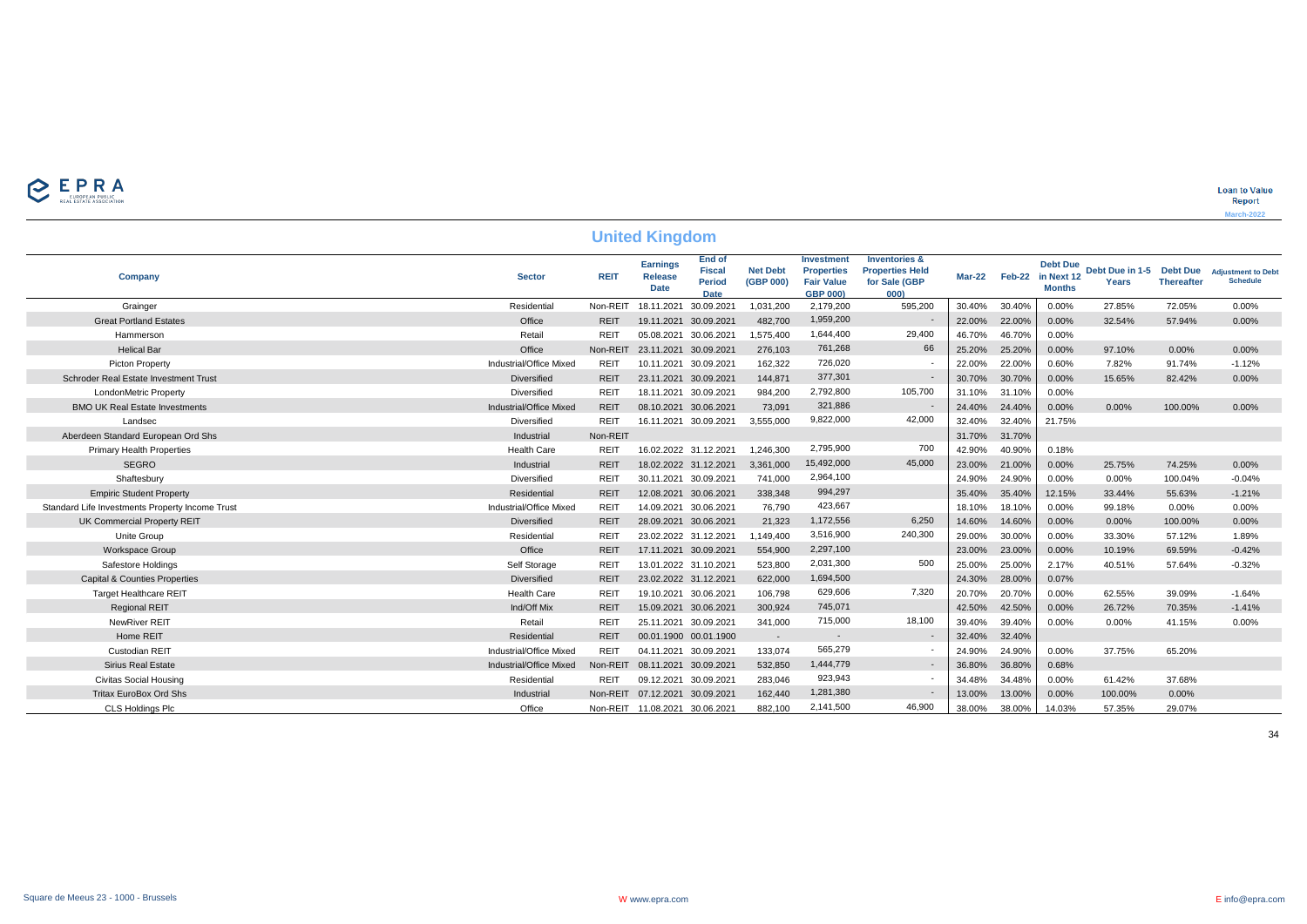

## **United Kingdom**

| <b>Company</b>                   | <b>Sector</b>      | <b>REIT</b> | <b>Earnings</b><br><b>Release</b><br><b>Date</b> | End of<br><b>Fiscal</b><br><b>Period Date</b> | <b>Net Debt</b><br>(GBP 000) | <b>Investment</b><br><b>Properties</b><br><b>Fair Value</b><br><b>GBP 000)</b> | <b>Inventories &amp;</b><br><b>Properties Held</b><br>for Sale (GBP 000) | <b>Mar-22</b> | Feb-22 | <b>Debt Due</b><br>in Next<br><b>Months</b> | Debt Due in 1-5<br>Years | <b>Debt Due</b><br><b>Thereafter</b> | <b>Adjustment to</b><br><b>Debt Schedule</b> |
|----------------------------------|--------------------|-------------|--------------------------------------------------|-----------------------------------------------|------------------------------|--------------------------------------------------------------------------------|--------------------------------------------------------------------------|---------------|--------|---------------------------------------------|--------------------------|--------------------------------------|----------------------------------------------|
| <b>Big Yellow Group</b>          | Self Storage       | REIT        | 22.11<br>.202'                                   | 30.09.2021                                    | 417,693                      | 2,204,272                                                                      | 404                                                                      | 18.00%        | 18.00% | 0.69%                                       |                          |                                      |                                              |
| <b>British Land</b>              | <b>Diversified</b> | <b>REIT</b> | 17.11.2021                                       | 30.09.2021                                    | 2,537,000                    | 6,809,000                                                                      | 18,000                                                                   | 26.00%        | 26.00% | 0.08%                                       |                          |                                      |                                              |
| Derwent London                   | Office             | REIT        | 24.02.2022                                       | 31.12.2021                                    | 1,251,500                    | 5,409,200                                                                      | 135,400                                                                  | 20.80%        | 21.00% | 0.93%                                       |                          |                                      |                                              |
| <b>Phoenix Spree Deutschland</b> | Residential        | Non-REIT    |                                                  |                                               |                              |                                                                                |                                                                          | 33.70%        | 33.70% |                                             |                          |                                      |                                              |
| <b>BMO Commercial</b>            | <b>Diversified</b> | REIT        | 30.09.2021                                       | 30.06.2021                                    | 252,427                      | 1,234,898                                                                      | . .                                                                      | 20.40%        | 20.40% | 0.00%                                       | 100.00%                  | $0.00\%$                             | 0.00%                                        |
| Assura                           | <b>Health Care</b> | <b>REIT</b> | 11.11.2021                                       | 30.09.2021                                    | 1.007.400                    | 2,594,600                                                                      | 400                                                                      | 39.00%        | 39.00% | 0.00%                                       |                          |                                      |                                              |
| <b>Tritax Big Box REIT</b>       | Industrial         | <b>REIT</b> | 05.08.2021                                       | 30.06.2021                                    | 1,459,800                    | 4,632,900                                                                      | . .                                                                      | 30.00%        | 30.00% | 0.00%                                       | 13.22%                   | 87.60%                               | $-0.81%$                                     |
| LXi REIT                         | <b>Diversified</b> | <b>REIT</b> | 24.11.2021                                       | 30.09.2021                                    | 234,900                      | 1,171,400                                                                      | 20,700                                                                   | 25.00%        | 25.00% | 0.00%                                       | 30.65%                   | 64.66%                               | 0.00%                                        |
| Triple Point Social Housing REIT | Residential        | <b>REIT</b> | 03.09.2021                                       | 30.06.2021                                    | 169,426                      | 596,155                                                                        | $\overline{\phantom{a}}$                                                 | 31.50%        | 31.50% | 0.02%                                       | 66.03%                   | 34.80%                               | $-1.57%$                                     |
| Impact Healthcare REIT           | <b>Health Care</b> | <b>REIT</b> |                                                  |                                               |                              |                                                                                |                                                                          | 13.70%        | 13.70% | $0.00\%$                                    | 0.00%                    | 0.00%                                | 0.00%                                        |
| <b>PRS REIT</b>                  | Residential        | REIT        | 12.10.2021                                       | 30.06.2021                                    | 354,269                      | 780,366                                                                        |                                                                          | 29.00%        | 29.00% | 0.00%                                       | 0.00%                    | 0.00%                                | 0.00%                                        |

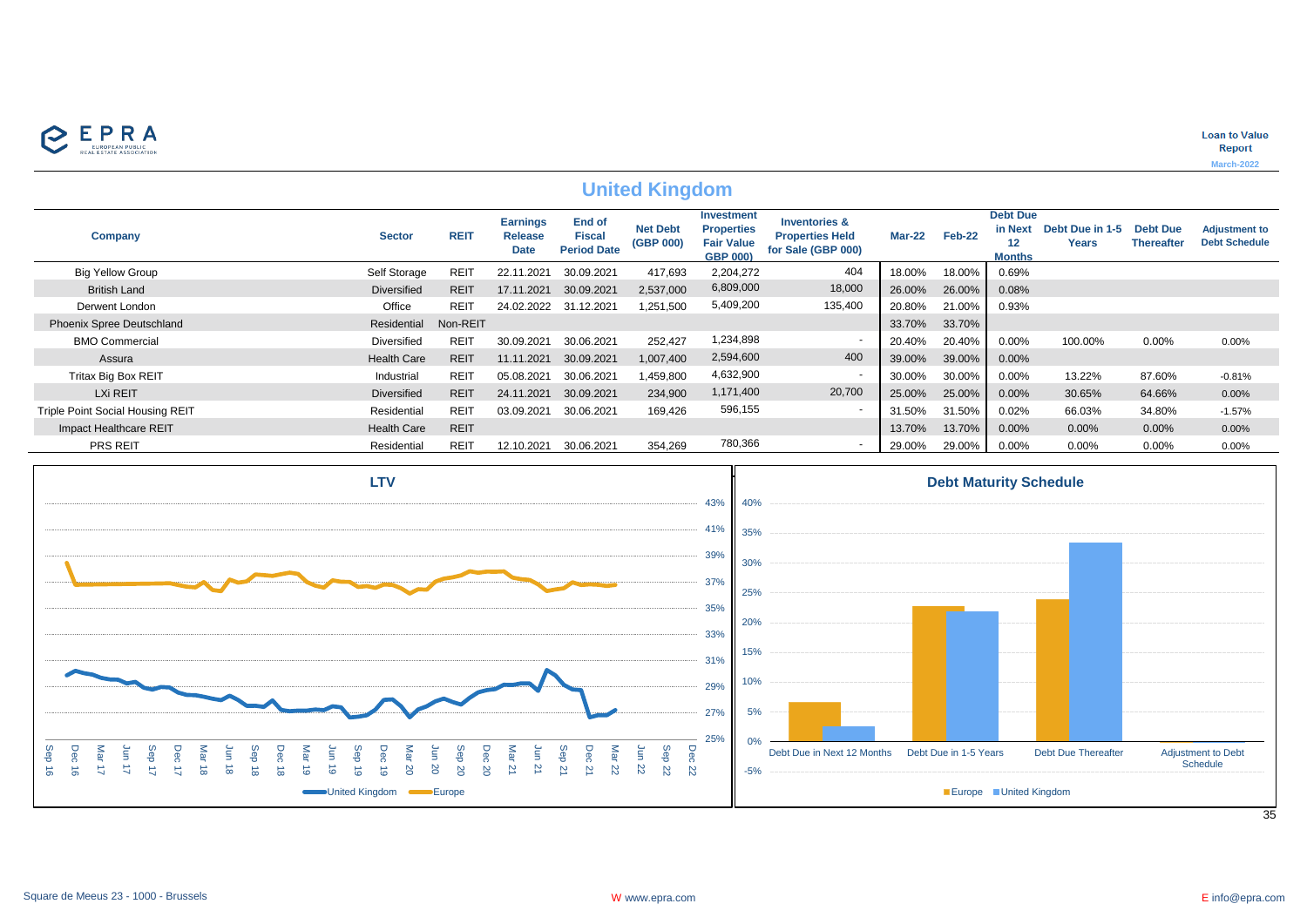

|  | Loan to Value |  |  |  |
|--|---------------|--|--|--|
|--|---------------|--|--|--|

|                                                              |                             |             |                                                  |                                            |                              |                                                                   |                                                                                 |               |        |                                                   |                                 |                                      | March-2022                                   |
|--------------------------------------------------------------|-----------------------------|-------------|--------------------------------------------------|--------------------------------------------|------------------------------|-------------------------------------------------------------------|---------------------------------------------------------------------------------|---------------|--------|---------------------------------------------------|---------------------------------|--------------------------------------|----------------------------------------------|
| <b>EPRA European Constituents</b><br><b>Published LTVs</b>   | <b>Sector</b>               | <b>REIT</b> | <b>Earnings</b><br><b>Release</b><br><b>Date</b> | <b>End of Fiscal</b><br><b>Period Date</b> | <b>Net Debt</b><br>(EUR 000) | Investment<br><b>Properties</b><br><b>Fair Value</b><br>(EUR 000) | <b>Inventories &amp;</b><br><b>Properties Held for</b><br><b>Sale (EUR 000)</b> | <b>Mar-22</b> | Feb-22 | <b>Debt Due</b><br>in Next<br>12<br><b>Months</b> | Debt Due in 1-5<br><b>Years</b> | <b>Debt Due</b><br><b>Thereafter</b> | <b>Adjustment to</b><br><b>Debt Schedule</b> |
| <b>Spain</b>                                                 |                             |             |                                                  |                                            |                              |                                                                   |                                                                                 |               |        |                                                   |                                 |                                      |                                              |
| Inmobiliaria Colonial                                        | Office                      | <b>REIT</b> | 17.11.2021                                       | 30.09.2021                                 | <b>NA</b>                    | <b>NA</b>                                                         | <b>NA</b>                                                                       | 36.60%        | 36.60% | 10.98%                                            | 47.87%                          | 40.91%                               |                                              |
| Lar Espana Real Estate SOCIMI                                | Retail                      | <b>REIT</b> | 30.09.2021                                       | 30.06.2021                                 | 583,683                      | 1,411,110                                                         | $\overline{\phantom{a}}$                                                        | 41.00%        | 41.00% | 0.00%                                             | $0.00\%$                        | 0.00%                                | 0.00%                                        |
| <b>Merlin Properties</b>                                     | Diversified                 | <b>REIT</b> |                                                  | 23.02.2022 31.12.2021                      | 4,731,330                    | 12,297,257                                                        | 38,697                                                                          | 39.20%        | 40.10% | 0.00%                                             | 0.00%                           | 0.00%                                |                                              |
| <b>Ireland</b>                                               |                             |             |                                                  |                                            |                              |                                                                   |                                                                                 |               |        |                                                   |                                 |                                      |                                              |
| <b>Hibernia REIT</b>                                         | Office                      | <b>REIT</b> | 18.11.2021                                       | 30.09.2021                                 | 282,861                      | 1,450,437                                                         |                                                                                 | 20.10%        | 20.10% | 0.29%                                             | 48.15%                          | 51.55%                               |                                              |
| <b>Irish Residential Properties</b>                          | Residential                 | <b>REIT</b> |                                                  | 23.02.2022 31.12.2021                      | 609,105                      | 1,493,405                                                         |                                                                                 | 45.00%        | 45.00% | 0.00%                                             | 67.26%                          | 31.28%                               |                                              |
| <b>Finland</b>                                               |                             |             |                                                  |                                            |                              |                                                                   |                                                                                 |               |        |                                                   |                                 |                                      |                                              |
| Citycon Oyj                                                  | Retail                      |             | Non-REIT 17.02.2022 31.12.2021                   |                                            | 1,851,600                    | 4,189,200                                                         |                                                                                 | 40.70%        | 40.00% | 0.35%                                             | 64.42%                          | 34.60%                               |                                              |
| Kojamo                                                       | <b>Residential Non-REIT</b> |             |                                                  |                                            | 3,137,500                    | 8,326,400 1,200                                                   |                                                                                 | 37.70%        | 41.00% | 2.73%                                             | 57.88%                          | 37.25%                               | 0.00%                                        |
| <b>Italy</b>                                                 |                             |             |                                                  |                                            |                              |                                                                   |                                                                                 |               |        |                                                   |                                 |                                      |                                              |
| Immobiliare Grande Distribuzione                             | Retail                      | <b>REIT</b> |                                                  | 04.11.2021 30.09.2021                      | 1,116,226                    | 2,271,498 35,771                                                  |                                                                                 | 44.80%        | 49.00% | 16.37%                                            |                                 |                                      |                                              |
| <b>Austria</b>                                               |                             |             |                                                  |                                            |                              |                                                                   |                                                                                 |               |        |                                                   |                                 |                                      |                                              |
| CA Immobilien                                                | Office                      |             | Non-REIT 24.11.2021 30.09.2021                   |                                            | 1,714,919                    | 5,732,910 160,493                                                 |                                                                                 | 29.00%        | 29.00% | 7.09%                                             |                                 |                                      |                                              |
| <b>Norway</b>                                                |                             |             |                                                  |                                            |                              |                                                                   |                                                                                 |               |        |                                                   |                                 |                                      |                                              |
| Entra                                                        | Office                      |             | Non-REIT 11.02.2022 31.12.2021                   |                                            | 26,270,000                   | 67,568,000                                                        | 556.000                                                                         | 38.40%        | 40.70% | 14.26%                                            |                                 |                                      |                                              |
| *debt_property and inventory values for Entra ASA are in NOK |                             |             |                                                  |                                            |                              |                                                                   |                                                                                 |               |        |                                                   |                                 |                                      |                                              |

\*debt, property and inventory values for Entra ASA are in NOK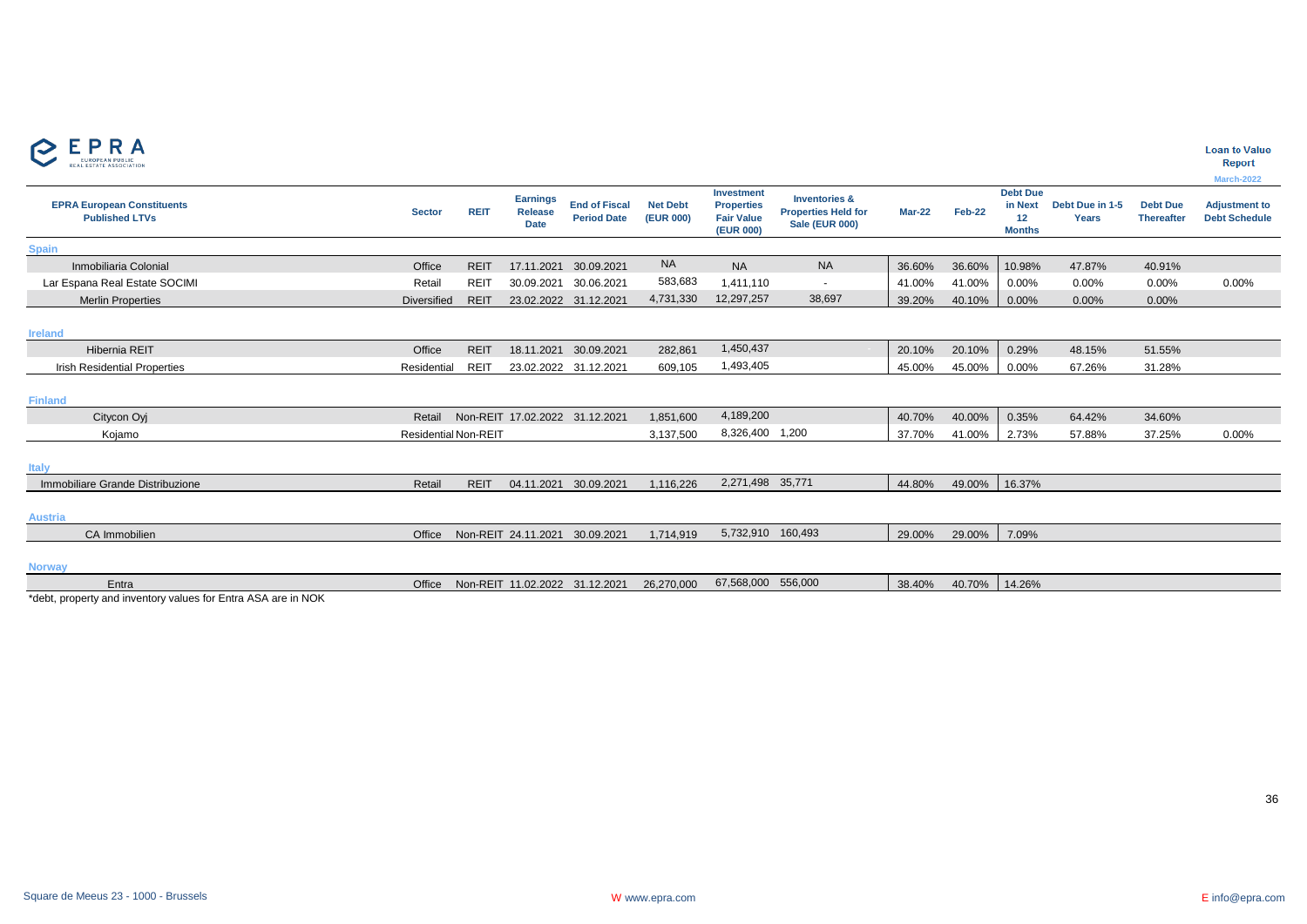

**Loan to Value**<br>Report

| Appendix - Historical Bolld and Equity issues         |                                                              |                          |                        |                      |            |                                |  |  |  |  |  |
|-------------------------------------------------------|--------------------------------------------------------------|--------------------------|------------------------|----------------------|------------|--------------------------------|--|--|--|--|--|
| <b>EPRA European Constituents Debt Offerings 2010</b> |                                                              |                          |                        |                      |            |                                |  |  |  |  |  |
| Company                                               | <b>Description</b>                                           | <b>Announcement Date</b> | <b>Completion Date</b> | <b>Maturity Date</b> | Currency   | Gross Amount Offered (EUR 000) |  |  |  |  |  |
| Swiss Prime Site AG                                   | 1.875% Convertible bonds, due 01/20/15                       | 7-Jan-10                 | 7-Jan-10               | 20-Jan-15            | CHF        | 202,856                        |  |  |  |  |  |
| conwert Immobilien Invest SE                          | 5.250% Senior unsecured convertible bonds, due 02/01/16      | 20-Jan-10                | 20-Jan-10              | 1-Feb-16             | <b>EUR</b> | 135,000                        |  |  |  |  |  |
| Norwegian Property ASA                                | Floating rate bonds, due Mar 22, 2012                        | 26-Jan-10                | 29-Jan-10              | 22-Mar-12            | <b>NOK</b> | 28,674                         |  |  |  |  |  |
| Unibail-Rodamco SE                                    | 3.375% Series 61 unsecured bonds, due Mar 11, 2015           | 31-Mar-10                | 11-Mar-10              | 11-Mar-15            | <b>EUR</b> | 635,000                        |  |  |  |  |  |
| Gecina                                                | 2.125% Convertible bonds, due 01/01/16                       | 31-Mar-10                | 31-Mar-10              | $1 - Jan-16$         | <b>EUR</b> | 320,000                        |  |  |  |  |  |
| PSP Swiss Property AG                                 | 1.875% Senior unsecured bonds, due Apr 1, 2014               | 31-Mar-10                | 1-Apr-10               | 1-Apr-14             | CHF        | 176,391                        |  |  |  |  |  |
| Klépierre                                             | 4.625% Series 2 senior medium-term notes, due 04/14/20       | 7-Apr-10                 | 7-Apr-10               | 14-Apr-20            | <b>EUR</b> | 200,000                        |  |  |  |  |  |
| Klépierre                                             | 4.000% Series 1 senior medium-term notes, due 04/13/17       | 7-Apr-10                 | 9-Apr-10               | 13-Apr-17            | <b>EUR</b> | 700,000                        |  |  |  |  |  |
| Beni Stabili SpA SIIQ                                 | 3.875% Equity linked convertible bond, due 04/23/15          | 14-Apr-10                | 14-Apr-10              | 23-Apr-15            | <b>EUR</b> | 225,000                        |  |  |  |  |  |
| Colonia Real Estate AG                                | 5.875% Convertible bonds, due May 11, 2015                   | 21-Apr-10                | 5-May-10               | 11-May-15            | <b>EUR</b> | 11,441                         |  |  |  |  |  |
| TAG Immobilien AG                                     | 6.375% Convertible bonds, due 05/13/15                       | 15-Apr-10                | 7-May-10               | 13-May-15            | <b>EUR</b> | 30,000                         |  |  |  |  |  |
| Unibail-Rodamco SE                                    | Floating rate series 62 medium-term notes, due May 25, 2020  | 21-Jul-10                | 25-May-10              | 25-May-20            | <b>EUR</b> | 50,000                         |  |  |  |  |  |
| Sponda Plc                                            | 4.375% Senior unsecured notes, due May 27, 2015              | 20-May-10                | 27-May-10              | 27-May-15            | <b>EUR</b> | 100,000                        |  |  |  |  |  |
| Unibail-Rodamco SE                                    | Floating rate series 63 medium-term notes, due June 18, 2020 | 21-Jul-10                | 18-Jun-10              | 18-Jun-20            | <b>EUR</b> | 50,000                         |  |  |  |  |  |
| Intervest Offices & Warehouses                        | 5.100% Bonds, due June 29, 2015                              | 8-Jun-10                 | 29-Jun-10              | 29-Jun-15            | <b>EUR</b> | 75,000                         |  |  |  |  |  |
| Kungsleden AB                                         | Unsecured bond, due 2015                                     | 18-Aug-10                | 30-Jun-10              | 31-Dec-15            | <b>NOK</b> | 40,781                         |  |  |  |  |  |
| Corio N.V.                                            | 5.448% Bond, due Aug 10, 2020                                | 2-Aug-10                 | $2 - Aug-10$           | 10-Aug-20            | <b>EUR</b> | 250,000                        |  |  |  |  |  |
| Cofinimmo SA                                          | 2.936% Non-convertible bond, due Sept 29, 2013               | 7-Sep-10                 | $6-Sep-10$             | 29-Sep-13            | <b>EUR</b> | 50,000                         |  |  |  |  |  |
| Gecina                                                | 4.500% Bonds, due Sept 19, 2014                              | 13-Sep-10                | 10-Sep-10              | 19-Sep-14            | <b>EUR</b> | 500,000                        |  |  |  |  |  |
| Unibail-Rodamco SE                                    | 3.350% Series 64 unsecured bonds, due Sept 27, 2018          | 31-Dec-10                | 27-Sep-10              | 27-Sep-18            | <b>EUR</b> | 50,000                         |  |  |  |  |  |
| Unibail-Rodamco SE                                    | 3.350% Series 65 unsecured bonds, due Sept 27, 2018          | 31-Dec-10                | 27-Sep-10              | 27-Sep-18            | <b>EUR</b> | 60,000                         |  |  |  |  |  |
| Kungsleden AB                                         | Floating rate unsecured bonds, due Oct 18, 2015              | 12-Oct-10                | 12-Oct-10              | 18-Oct-15            | <b>SEK</b> | 64,782                         |  |  |  |  |  |
| Corio N.V.                                            | 4.625% Bonds, due Jan 2018                                   | 13-Oct-10                | 13-Oct-10              | 31-Jan-18            | <b>EUR</b> | 500,000                        |  |  |  |  |  |
| Wereldhave N.V.                                       | 2.875% Unsecured convertible bonds, due Nov 18, 2015         | 13-Oct-10                | 13-Oct-10              | 18-Nov-15            | <b>EUR</b> | 230,000                        |  |  |  |  |  |
| Vastned Retail N.V.                                   | 4.790% Unsecured bonds, due 2017                             | 27-Oct-10                | 27-Oct-10              | 31-Dec-17            | <b>EUR</b> | 37,500                         |  |  |  |  |  |
|                                                       |                                                              | * Converted to Euros     |                        |                      | <b>EUR</b> | 4.722.425                      |  |  |  |  |  |

#### **Appendix - Historical Bond and Equity Issues**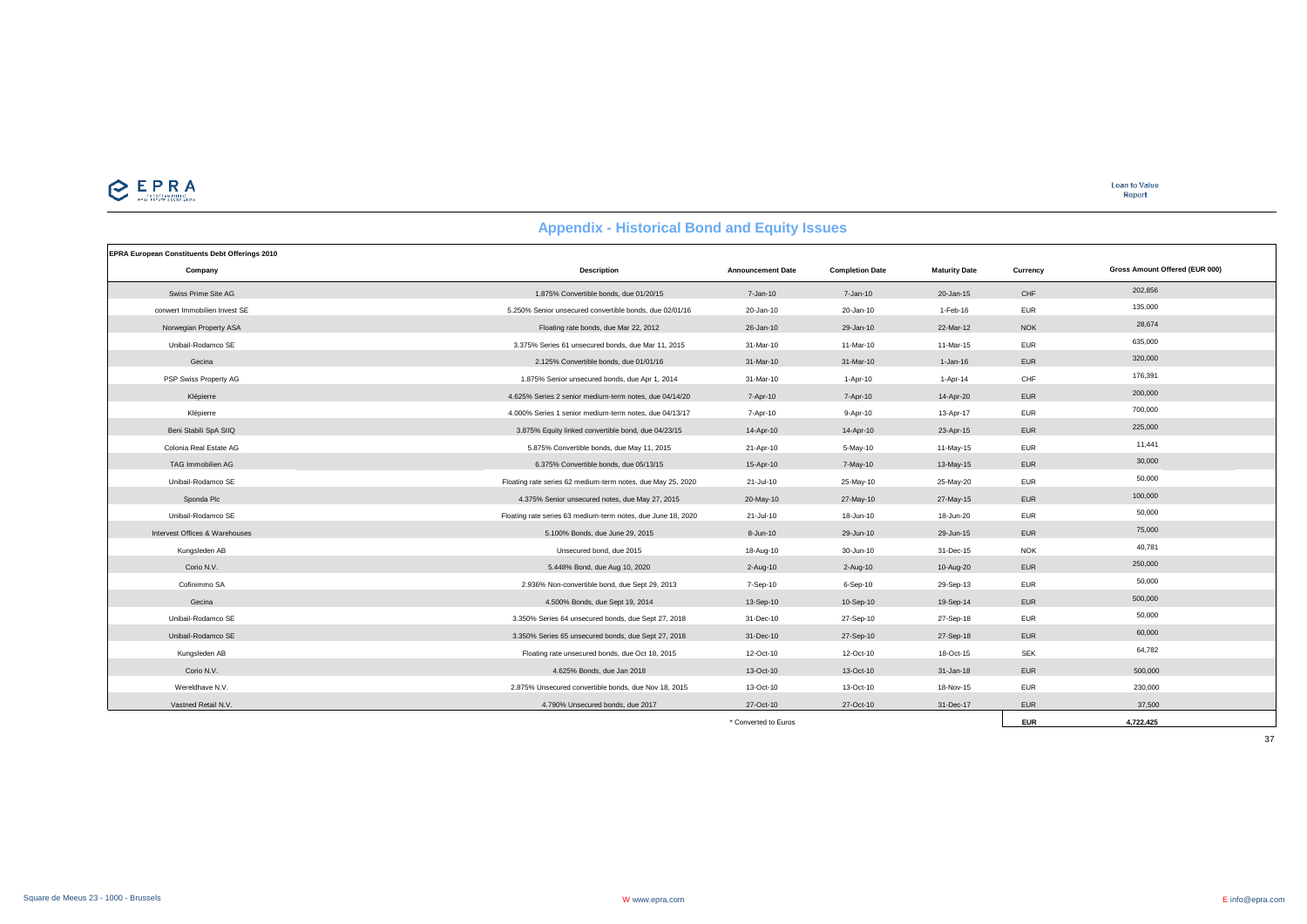

**Loan to Value** Report

## **Appendix - Historical Bond and Equity Issues**

| EPRA European Constituents Debt Offerings 2010 (cont.) |                                                      |                          |                        |                      |            |                                |
|--------------------------------------------------------|------------------------------------------------------|--------------------------|------------------------|----------------------|------------|--------------------------------|
| Company                                                | <b>Description</b>                                   | <b>Announcement Date</b> | <b>Completion Date</b> | <b>Maturity Date</b> | Currency   | Gross Amount Offered (EUR 000) |
| Vastned Retail N.V.                                    | 5.460% Unsecured bonds, due 2020                     | 27-Oct-10                | 27-Oct-10              | 31-Dec-20            | EUR        | 37,500                         |
| Klépierre                                              | Floating rate senior secured bonds, due Oct 29, 2013 | 30-Jun-12                | 29-Oct-10              | 29-Oct-13            | <b>NOK</b> | 73,369                         |
| Silic SA                                               | 2.500% Convertible unsecured bonds, due Jan 1, 2017  | 3-Nov-10                 | 3-Nov-10               | 1-Jan-17             | EUR        | 175,000                        |
| Unibail-Rodamco SE                                     | 4.170% Series 66 unsecured bonds, due Nov 4, 2030    | 31-Dec-10                | 4-Nov-10               | 4-Nov-30             | <b>EUR</b> | 41,000                         |
| Unibail-Rodamco SE                                     | 3.875% Series 67 unsecured bonds, due Nov 5, 2020    | 31-Dec-10                | 5-Nov-10               | 5-Nov-20             | EUR        | 500,000                        |
| TAG Immobilien AG                                      | 6.500% Convertible bonds, due Dec 10, 2015           | 15-Nov-10                | 6-Dec-10               | 10-Dec-15            | EUR        | 66,600                         |
|                                                        |                                                      |                          |                        |                      |            |                                |
|                                                        |                                                      |                          |                        |                      |            |                                |
|                                                        |                                                      |                          |                        |                      |            |                                |
|                                                        |                                                      |                          |                        |                      |            |                                |
|                                                        |                                                      |                          |                        |                      |            |                                |
|                                                        |                                                      |                          |                        |                      |            |                                |
|                                                        |                                                      |                          |                        |                      |            |                                |
|                                                        |                                                      |                          |                        |                      |            |                                |
|                                                        |                                                      |                          |                        |                      |            |                                |
|                                                        |                                                      |                          |                        |                      |            |                                |
|                                                        |                                                      |                          |                        |                      |            |                                |
|                                                        |                                                      |                          |                        |                      |            |                                |
|                                                        |                                                      |                          |                        |                      |            |                                |
|                                                        |                                                      |                          |                        |                      |            |                                |
|                                                        |                                                      |                          |                        |                      |            |                                |
|                                                        |                                                      |                          |                        |                      |            |                                |
|                                                        |                                                      |                          |                        |                      |            |                                |
|                                                        |                                                      |                          |                        |                      |            |                                |
|                                                        |                                                      |                          |                        |                      |            |                                |
|                                                        |                                                      | * Converted to Euros     |                        |                      | <b>EUR</b> | 5,615,894                      |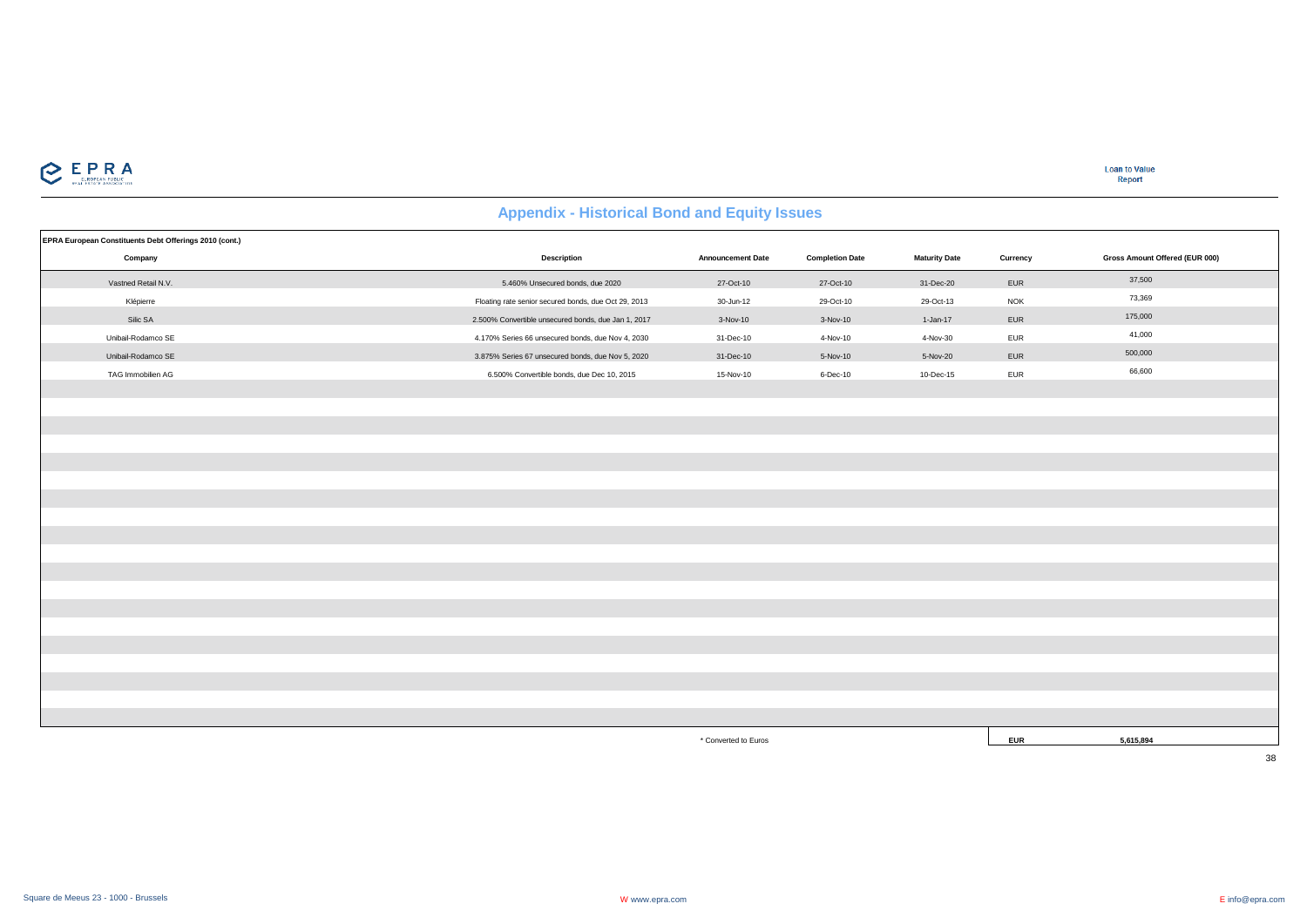

**EUR 3,203,896**

#### **EPRA European Constituents Debt Offerings 2011 Company Description Announcement Date Completion Date Maturity Date Currency** Klépierre 4.625% Series 2 senior medium-term notes, due 04/14/20 8-Feb-11 20-Jan-11 14-Apr-20 EUR 50,000 Gecina 4.250% Bonds, due Feb 3, 2016 25-Jan-11 3-Feb-11 3-Feb-16 EUR 500,000 Klépierre 4.000% Series 1 senior medium-term notes, due 04/13/17 24-Feb-11 24-Feb-11 13-Apr-17 EUR 50,000 Kungsleden AB Floating rate unsecured bonds, due Mar 9, 2014 24-Feb-11 24-Feb-11 9-Mar-14 SEK 68,049 86,049 Klépierre 4.750% Series 3 senior medium-term notes, due Mar 14, 2021 10-Mar-11 1-Mar-11 14-Mar-21 EUR 50,000 Klépierre 4.750% Series 3 senior medium-term notes, due Mar 14, 2021 10-Mar-11 2-Mar-11 14-Mar-21 EUR 50,000 Unibail-Rodamco SE 3.875% Series 67 unsecured bonds, due Nov 5, 2020 20-Jul-11 14-Mar-11 5-Nov-20 EUR 200,000 Wereldhave N.V. 4.210% senior unsecured notes, due 2016 31-Dec-10 22-Mar-11 31-Dec-16 USD 111,825 Wereldhave N.V. 4.900% Senior unsecured notes, due 2018 31-Dec-10 22-Mar-11 31-Dec-18 USD 26,093 Wereldhave N.V. 5.500% Senior unsecured notes, due 2021 31-Dec-10 22-Mar-11 31-Dec-21 USD 85,733 Sponda Plc **Floating rate senior unsecured notes, due Apr 4, 2016** 25-Mar-11 25-Mar-11 4-Apr-16 SEK 72,322<br>Sponda Plc Unibail-Rodamco SE 4.625% Series 60 medium-term notes, due 09/23/16 20-Jul-11 31-Mar-11 23-Sep-16 EUR 100,000 Great Portland Estates Plc 5.090% Unsecured bonds, due June 30, 2018 31-Mar-11 31-Mar-11 31-Mar-11 30-Jun-18 GBP 33,913 Great Portland Estates Plc **6.810 Contract Plume 30, 2018** 31-Marting 31-Marting 31-Marting 31-Marting 31-Marting 31-Marting 31-Marting 31-Marting 31-Marting 31-Marting 30-Jun-18 USD 91,598 Great Portland Estates Plc 54,959 Critical Contract Contract Contract Contract Contract Contract Contract Contract Contract Contract Contract Contract Contract Contract Contract Contract Contract Contract Contract Contract Allreal Holding AG 2.500% Bonds, due May 12, 2016 13-Apr-11 13-Apr-11 12-May-16 CHF 115,623 CLS Holdings Plc Floating rate senior unsecured bonds, due Apr 27, 2016 15-Apr-11 15-Apr-11 27-Apr-16 SEK 33,548 Cofinimmo SA 3.125% Senior unsecured convertible bonds, due Apr 28, 2016 15-Apr-11 15-Apr-11 28-Apr-16 EUR 173,321 Befimmo SA 4.500% Bonds, due Apr 29, 2017 30-Mar-11 26-Apr-11 29-Apr-17 EUR 162,000 DIC Asset AG 5.875% Unsecured straight bonds, due May 16, 2016 13-Apr-11 11-May-11 16-May-16 EUR 70,000 Foncière des Régions 3.340% Convertible unsecured bonds, due Jan 17, 2017 16-May-11 19-May-11 17-Jan-17 EUR 550,000 Derwent London Plc 2.750% Senior unsecured convertible notes, due July 15, 2016 17-May-11 27-May-11 15-Jul-16 GBP 200,276 Klépierre 4.750% Series 3 senior medium-term notes, due Mar 14, 2021 1-Jun-11 1-Jun-11 14-Mar-21 FUR 100,000 Swiss Prime Site AG **1.875% Convertible bonds, due June 21, 2016** 7-Jun-11 7-Jun-11 7-Jun-11 21-Jun-16 CHF 154,637 Klépierre 4.750% Series 3 senior medium-term notes, due Mar 14, 2021 8-Jun-11 8-Jun-11 14-Mar-21 EUR 100,000 100,000 **Gross Amount Offered (EUR 000)**

#### **Appendix - Historical Bond and Equity Issues**

\* Converted to Euros 39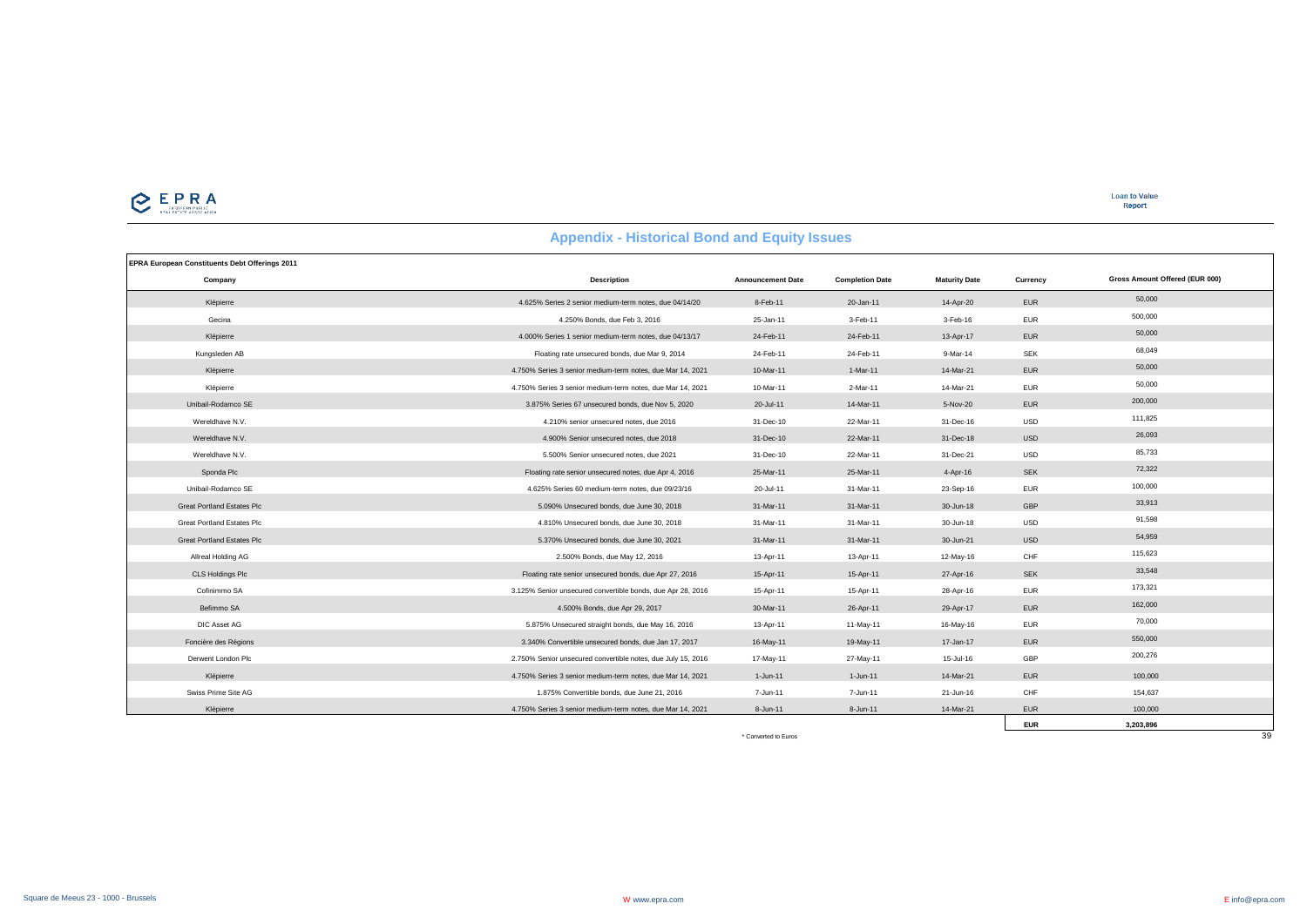

**EUR 4,949,156**

## **Appendix - Historical Bond and Equity Issues**

| EPRA European Constituents Debt Offerings 2011 (cont.) |                                                             |                          |                        |                      |            |                                |
|--------------------------------------------------------|-------------------------------------------------------------|--------------------------|------------------------|----------------------|------------|--------------------------------|
| Company                                                | <b>Description</b>                                          | <b>Announcement Date</b> | <b>Completion Date</b> | <b>Maturity Date</b> | Currency   | Gross Amount Offered (EUR 000) |
| Unibail-Rodamco SE                                     | Floating rates series 68 notes, due June 17, 2017           | 15-Jun-11                | 15-Jun-11              | 17-Jun-17            | EUR        | 50,000                         |
| <b>British Land Company Plc</b>                        | 3.895% Series A senior unsecured notes, due Sept 1, 2018    | 8-Sep-11                 | 22-Jun-11              | 1-Sep-18             | <b>USD</b> | 28,560                         |
| <b>British Land Company Plc</b>                        | 4.635% Series B senior unsecured notes, due Sept 1, 2021    | 8-Sep-11                 | 22-Jun-11              | 1-Sep-21             | USD        | 157,080                        |
| <b>British Land Company Plc</b>                        | 4.766% Series C senior unsecured notes, due Sept 1, 2023    | 8-Sep-11                 | 22-Jun-11              | 1-Sep-23             | <b>USD</b> | 96,390                         |
| <b>British Land Company Plc</b>                        | 5.003% Series D senior unsecured notes, due Sept 1, 2026    | 8-Sep-11                 | 22-Jun-11              | 1-Sep-26             | USD        | 60,690                         |
| Züblin Immobilien Holding AG                           | 4.000% Straight bonds, due July 20, 2015                    | 24-Jun-11                | 6-Jul-11               | 20-Jul-15            | CHF        | 33,665                         |
| Züblin Immobilien Holding AG                           | 4.000% Straight bonds, due July 20, 2015                    | 13-Sep-11                | 16-Sep-11              | 20-Jul-15            | CHF        | 8,309                          |
| Unibail-Rodamco SE                                     | 3.500% Senior bonds, due Apr 6, 2016                        | 28-Sep-11                | 28-Sep-11              | 6-Apr-16             | <b>EUR</b> | 500,000                        |
| Unibail-Rodamco SE                                     | 4.080% Senior bonds, due Oct 4, 2031                        | 31-Dec-11                | 4-Oct-11               | 4-Oct-31             | EUR        | 27,000                         |
| Icade                                                  | 5.070% Senior bonds, due Nov 17, 2026                       | 31-Dec-11                | 14-Nov-11              | 17-Nov-26            | <b>EUR</b> | 93,500                         |
| Züblin Immobilien Holding AG                           | 4.000% Straight bonds, due July 20, 2015                    | 16-Nov-11                | 23-Nov-11              | 20-Jul-15            | CHF        | 8,067                          |
| Unibail-Rodamco SE                                     | 4.050% Senior bonds, due Nov 1, 2031                        | 23-Mar-12                | 30-Nov-11              | 1-Nov-31             | <b>EUR</b> | 20,000                         |
| Unibail-Rodamco SE                                     | 3.875% Series 72 senior unsecured notes, due Dec 13, 2017   | 6-Dec-11                 | 6-Dec-11               | 13-Dec-17            | <b>EUR</b> | 500,000                        |
| Befimmo SA                                             | 4.750% Unsecured bonds, due Dec 30, 2015                    | 2-Dec-11                 | 9-Dec-11               | 30-Dec-15            | <b>EUR</b> | 110,000                        |
| Cofinimmo SA                                           | Variable rate mandatory convertible bonds, due Dec 21, 2023 | 21-Dec-11                | 21-Dec-11              | 21-Dec-23            | EUR        | 52,000                         |
|                                                        |                                                             |                          |                        |                      |            |                                |
|                                                        |                                                             |                          |                        |                      |            |                                |
|                                                        |                                                             |                          |                        |                      |            |                                |
|                                                        |                                                             |                          |                        |                      |            |                                |
|                                                        |                                                             |                          |                        |                      |            |                                |
|                                                        |                                                             |                          |                        |                      |            |                                |
|                                                        |                                                             |                          |                        |                      |            |                                |
|                                                        |                                                             |                          |                        |                      |            |                                |
|                                                        |                                                             |                          |                        |                      |            |                                |

\* Converted to Euros 40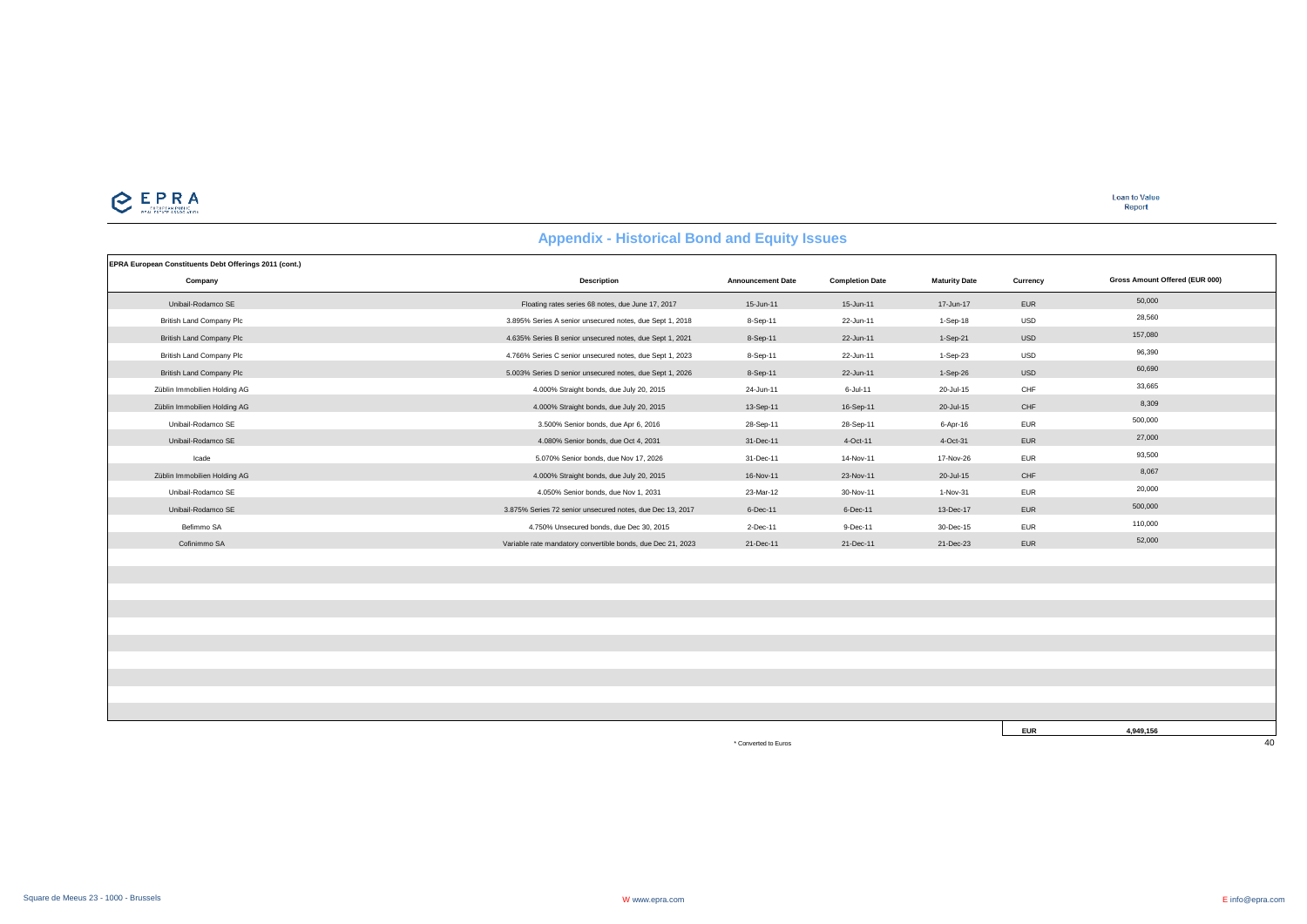

## **Appendix - Historical Bond and Equity Issues**

| EPRA European Constituents Debt Offerings 2012 |                                                            |                          |                        |                      |            |                                |
|------------------------------------------------|------------------------------------------------------------|--------------------------|------------------------|----------------------|------------|--------------------------------|
| Company                                        | Description                                                | <b>Announcement Date</b> | <b>Completion Date</b> | <b>Maturity Date</b> | Currency   | Gross Amount Offered (EUR 000) |
| Vastned Retail N.V.                            | 4.880% Unsecured bonds, due 2019                           | 18-Jan-12                | 18-Jan-12              | 31-Dec-19            | <b>EUR</b> | 25,000                         |
| Vastned Retail N.V.                            | 5.060% Unsecured bonds, due 2020                           | 18-Jan-12                | 18-Jan-12              | 31-Dec-20            | <b>EUR</b> | 25,000                         |
| Klövern AB                                     | Floating rate unsecured bonds, due Mar 2, 2015             | 23-Feb-12                | 23-Feb-12              | 2-Mar-15             | <b>SEK</b> | 56,562                         |
| Klövern AB                                     | Floating rate unsecured bonds, due Mar 2, 2015             | 29-Feb-12                | 29-Feb-12              | 2-Mar-15             | <b>SEK</b> | 36,372                         |
| Unibail-Rodamco SE                             | 3.000% bonds, due Mar 22, 2019                             | 15-Mar-12                | 15-Mar-12              | 22-Mar-19            | <b>EUR</b> | 750,000                        |
| Mercialys                                      | 4.125% Unsecured bonds, due Mar 26, 2019                   | 19-Mar-12                | 16-Mar-12              | 26-Mar-19            | <b>EUR</b> | 650,000                        |
| Gecina                                         | 4.750% Bonds, due Apr 11, 2019                             | $3-Apr-12$               | 3-Apr-12               | 11-Apr-19            | <b>EUR</b> | 650,000                        |
| Citycon Oyj                                    | 4.250% Unsecured domestic bond, due May 11, 2017           | 4-May-12                 | 4-May-12               | 11-May-17            | <b>EUR</b> | 150,000                        |
| <b>Great Portland Estates Plc</b>              | 4.200% Senior unsecured notes, due May 30, 2019            | 10-May-12                | $9-May-12$             | 30-May-19            | <b>USD</b> | 123,728                        |
| <b>Great Portland Estates Plc</b>              | 4.820% Senior unsecured notes, due May 30, 2022            | 10-May-12                | 9-May-12               | 30-May-22            | <b>USD</b> | 30,932                         |
| Safestore Holdings Plc                         | 5.520% Series A senior secured notes, due May 9, 2019      | $2-May-12$               | $9-May-12$             | $9-May-19$           | <b>USD</b> | 51,811                         |
| Safestore Holdings Plc                         | 6.290% Series B senior secured notes, due May 9, 2024      | $2-May-12$               | $9-May-12$             | 9-May-24             | <b>USD</b> | 37,118                         |
| Klövern AB                                     | Floating rate unsecured bonds, due Mar 2, 2015             | 11-May-12                | 11-May-12              | 2-Mar-15             | <b>SEK</b> | 20,020                         |
| Klépierre                                      | 4.230% Series 4 senior medium-term notes, due May 21, 2027 | 16-May-12                | 16-May-12              | 21-May-27            | <b>EUR</b> | 50,000                         |
| Sponda Plc                                     | 4.125% Senior unsecured notes, due May 29, 2017            | 22-May-12                | 22-May-12              | 29-May-17            | <b>EUR</b> | 150,000                        |
| Klépierre                                      | 4.750% Series 3 senior medium-term notes, due Mar 14, 2021 | 29-May-12                | 29-May-12              | 14-Mar-21            | <b>EUR</b> | 200,000                        |
| Klépierre                                      | 4.625% Series 2 senior medium-term notes, due 04/14/20     | 29-May-12                | 29-May-12              | 14-Apr-20            | <b>EUR</b> | 50,000                         |
| Befimmo SA                                     | Senior notes, due 2019                                     | 30-May-12                | 30-May-12              | 31-Dec-19            | GBP        | 27,573                         |
| Befimmo SA                                     | Senior notes, due 2019                                     | 30-May-12                | 30-May-12              | 31-Dec-19            | <b>USD</b> | 60,518                         |
| Befimmo SA                                     | Senior notes, due 2020                                     | 30-May-12                | 30-May-12              | 31-Dec-20            | <b>USD</b> | 72,621                         |
| Unibail-Rodamco SE                             | 3.196% Senior unsecured bonds, due May 30, 2022            | 30-Jun-12                | 30-May-12              | 30-May-22            | <b>EUR</b> | 200,000                        |
| conwert Immobilien Invest SE                   | 5.750% Corporate bond, due June 19, 2017                   | 1-Jun-12                 | 13-Jun-12              | 19-Jun-17            | <b>EUR</b> | 65,000                         |
| <b>TAG Immobilien AG</b>                       | 5.500% Unsecured convertible bonds, due June 28, 2019      | 25-Jun-12                | 25-Jun-12              | 28-Jun-19            | <b>EUR</b> | 85,300                         |
| Klépierre                                      | 4.000% Series 1 senior medium-term notes, due 04/13/17     | 30-Jun-12                | 2-Jul-12               | 13-Apr-17            | <b>EUR</b> | 100,000                        |
| Primary Health Properties Plc                  | 5.375% Unsecured bonds, due July 23, 2019                  | 29-Jun-12                | 10-Jul-12              | 23-Jul-19            | GBP        | 94,825                         |
|                                                |                                                            |                          |                        |                      | <b>EUR</b> | 3,762,381                      |
|                                                |                                                            | * Converted to Euros     |                        |                      |            | 41                             |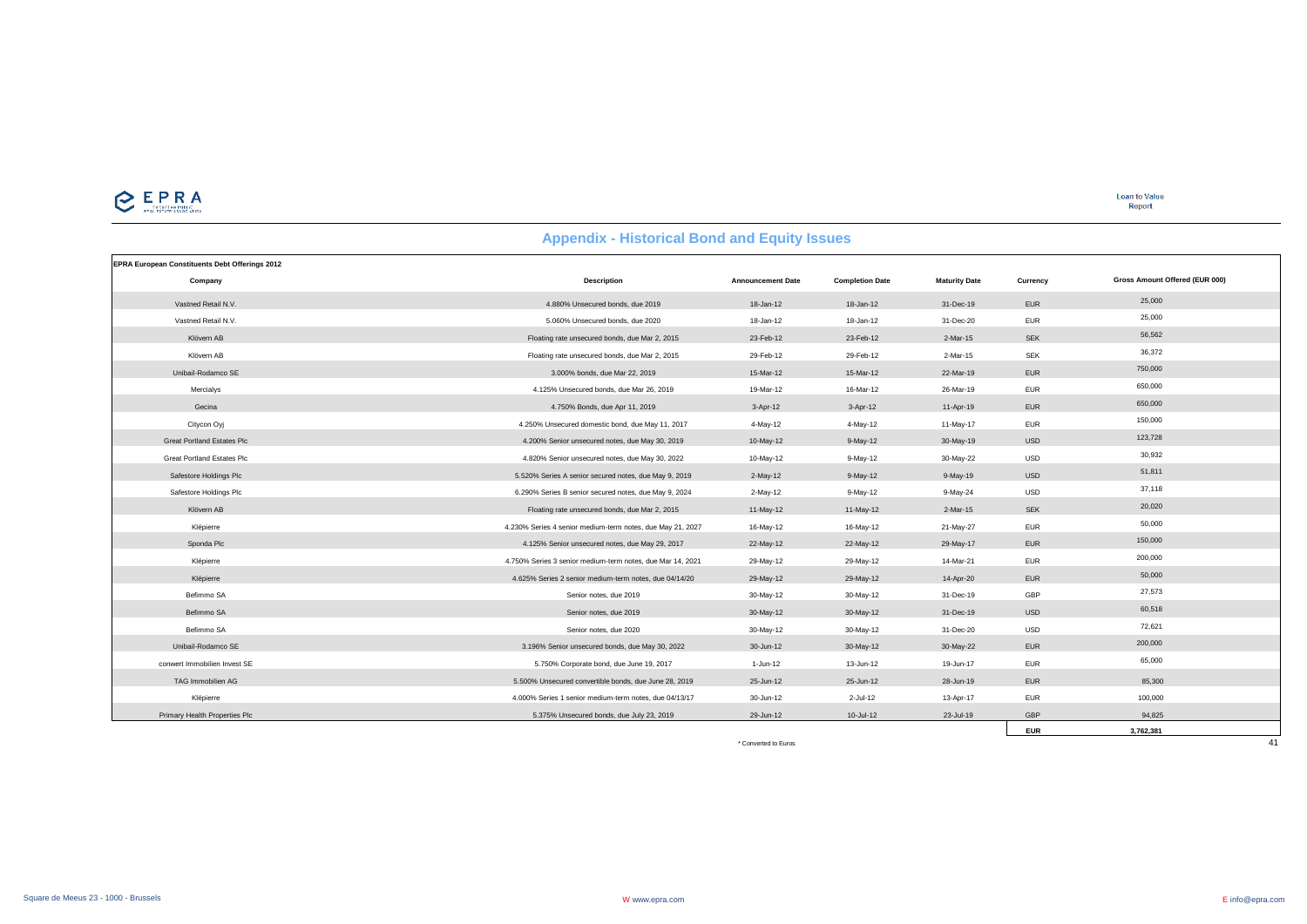

| EPRA European Constituents Debt Offerings 2012 (cont.) |                                                              |                          |                        |                      |            |                                |
|--------------------------------------------------------|--------------------------------------------------------------|--------------------------|------------------------|----------------------|------------|--------------------------------|
| Company                                                | <b>Description</b>                                           | <b>Announcement Date</b> | <b>Completion Date</b> | <b>Maturity Date</b> | Currency   | Gross Amount Offered (EUR 000) |
| Klépierre                                              | 4.750% Series 3 senior medium-term notes, due Mar 14, 2021   | 13-Jul-12                | 13-Jul-12              | 14-Mar-21            | <b>EUR</b> | 88,500                         |
| Unibail-Rodamco SE                                     | 2.250% Senior unsecured bonds, due Aug 1, 2018               | 25-Jul-12                | 25-Jul-12              | 1-Aug-18             | <b>EUR</b> | 750,000                        |
| Cofinimmo SA                                           | 3.550% Bonds, due Feb 7, 2020                                | 7-Aug-12                 | 26-Jul-12              | 7-Feb-20             | <b>EUR</b> | 100,000                        |
| Klépierre                                              | Floating rate senior bonds, due Sept 14, 2017                | 22-Aug-12                | 22-Aug-12              | 14-Sep-17            | <b>NOK</b> | 98,866                         |
| Castellum AB                                           | Floating rate unsecured bond, due 2015                       | 28-Aug-12                | 28-Aug-12              | 31-Dec-15            | <b>SEK</b> | 57,337                         |
| Castellum AB                                           | 4.000% Unsecured bond, due 2015                              | 28-Aug-12                | 28-Aug-12              | 31-Dec-15            | <b>SEK</b> | 15,089                         |
| conwert Immobilien Invest SE                           | 4.500% Senior unsecured convertible bonds, due Sept 6, 2018  | 30-Aug-12                | 30-Aug-12              | $6-Sep-18$           | <b>EUR</b> | 80,000                         |
| <b>British Land Company Plc</b>                        | 1.500% Senior unsecured convertible bonds, due Sept 10, 2017 | 4-Sep-12                 | 4-Sep-12               | 10-Sep-17            | GBP        | 506,116                        |
| Unibail-Rodamco SE                                     | 0.750% Net share settled convertible bonds, due Jan 1, 2018  | 11-Sep-12                | 11-Sep-12              | $1 - Jan-18$         | <b>EUR</b> | 750,000                        |
| Klépierre                                              | 2.750% Series 5 senior medium-term notes, due Sept 17, 2019  | 10-Sep-12                | 13-Sep-12              | 17-Sep-19            | <b>EUR</b> | 500,000                        |
| Castellum AB                                           | Floating rate unsecured bond, due 2015                       | 18-Sep-12                | 18-Sep-12              | 31-Dec-15            | <b>SEK</b> | 11,661                         |
| Hammerson Plc                                          | 2.750% Senior unsecured bonds, due Sept 26, 2019             | 19-Sep-12                | 19-Sep-12              | 26-Sep-19            | <b>EUR</b> | 500,000                        |
| Fastighets Balder AB                                   | Floating rate bond loan, due Oct 10, 2015                    | 9-Nov-12                 | $1-Oct-12$             | 10-Oct-15            | <b>SEK</b> | 29,496                         |
| Workspace Group Plc                                    | 6.000% Unsecured bonds, due Oct 9, 2019                      | 18-Sep-12                | 2-Oct-12               | 9-Oct-19             | GBP        | 71,743                         |
| Intu Properties Plc                                    | 2.500% Senior unsecured convertible bonds, due Oct 4, 2018   | 20-Sep-12                | 4-Oct-12               | 4-Oct-18             | <b>GBP</b> | 372,830                        |
| Foncière des Régions                                   | 3.875% Inaugural bond, due Jan 16, 2018                      | 9-Oct-12                 | 9-Oct-12               | 16-Jan-18            | <b>EUR</b> | 500,000                        |
| Klövern AB                                             | Floating rate unsecured bonds, due Jan 19, 2017              | 12-Oct-12                | 12-Oct-12              | 19-Jan-17            | <b>SEK</b> | 74,993                         |
| Cofinimmo SA                                           | 3.550% Bonds, due Feb 7, 2020                                | 12-Nov-12                | 23-Oct-12              | 7-Feb-20             | <b>EUR</b> | 40,000                         |
| Unibail-Rodamco SE                                     | 1.625% Bonds, due June 26, 2017                              | 24-Oct-12                | 24-Oct-12              | 26-Jun-17            | <b>EUR</b> | 500,000                        |
| St. Modwen Properties Plc                              | 6.250% Unsecured bonds, due Nov 7, 2019                      | 17-Oct-12                | 31-Oct-12              | 7-Nov-19             | GBP        | 99,436                         |
| Castellum AB                                           | Floating rate unsecured bonds, due Sept 3, 2015              | 31-Dec-12                | 2-Nov-12               | 3-Sep-15             | <b>SEK</b> | 58,146                         |
| Affine                                                 | 5.800% Senior bonds, due Oct 2, 2018                         | 5-Nov-12                 | 7-Nov-12               | 2-Oct-18             | <b>EUR</b> | 5,000                          |
| Klépierre                                              | Floating rate senior bonds, due Nov 8, 2016                  | 31-Dec-12                | 8-Nov-12               | 8-Nov-16             | <b>NOK</b> | 85,531                         |
| Deutsche EuroShop AG                                   | 1.750% Senior convertible unsecured notes, due Nov 20, 2017  | 13-Nov-12                | 14-Nov-12              | 20-Nov-17            | <b>EUR</b> | 100,000                        |
| GSW Immobilien AG                                      | 2.000% Unsecured convertible bonds, due Nov 20, 2019         | 15-Nov-12                | 15-Nov-12              | 20-Nov-19            | <b>EUR</b> | 182,900                        |
|                                                        |                                                              |                          |                        |                      | <b>EUR</b> | 9,340,024                      |
|                                                        |                                                              | * Converted to Euros     |                        |                      |            | 42                             |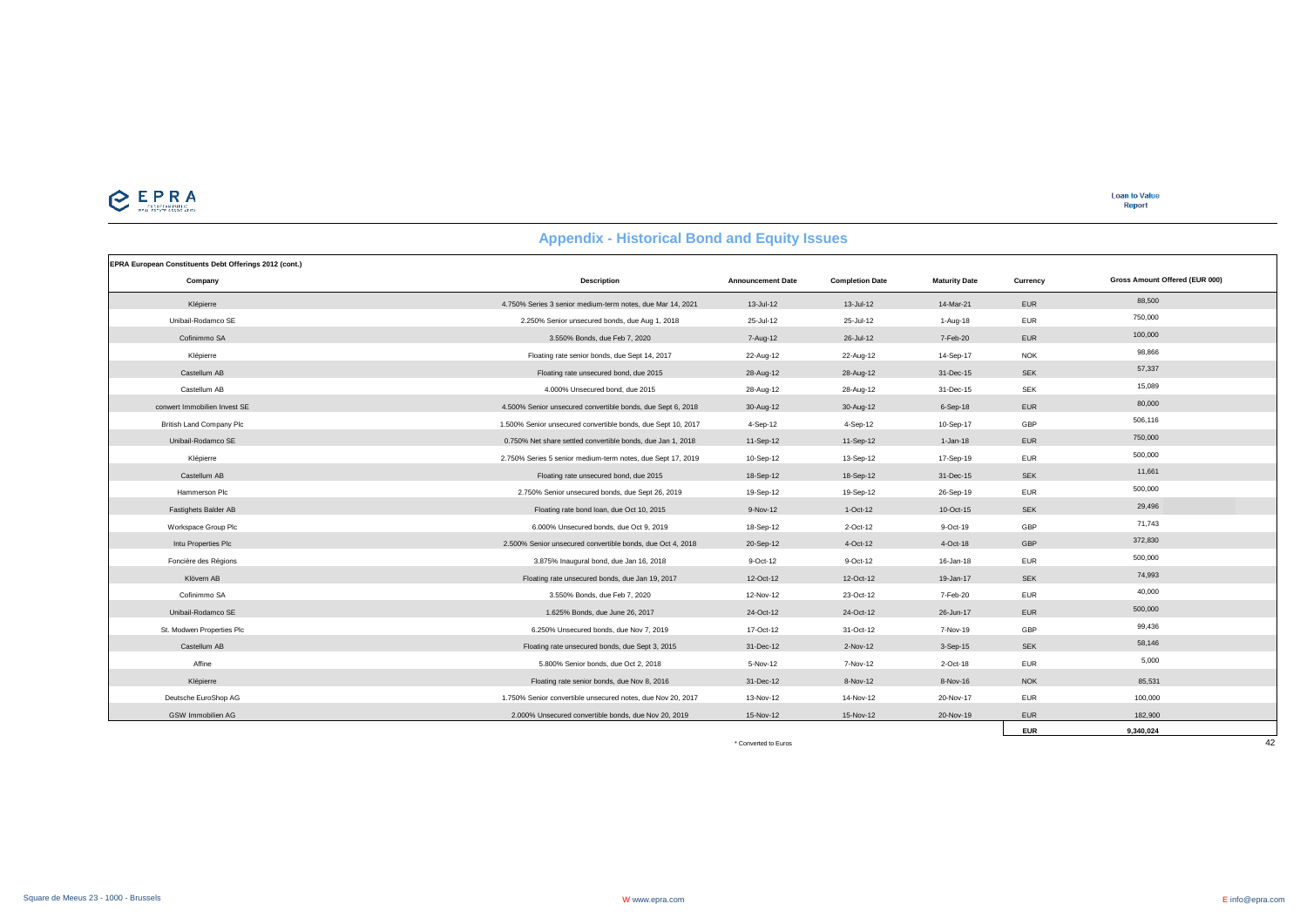

| EPRA European Constituents Debt Offerings 2012 (cont.) |                                                             |                          |                        |                      |            |                                |
|--------------------------------------------------------|-------------------------------------------------------------|--------------------------|------------------------|----------------------|------------|--------------------------------|
| Company                                                | <b>Description</b>                                          | <b>Announcement Date</b> | <b>Completion Date</b> | <b>Maturity Date</b> | Currency   | Gross Amount Offered (EUR 000) |
| Corio N.V.                                             | 2.389% Senior unsecured bonds, due June 5, 2017             | 29-Nov-12                | 29-Nov-12              | 5-Jun-17             | EUR        | 150,000                        |
| Klépierre                                              | 4.750% Series 3 senior medium-term notes, due Mar 14, 2021  | 29-Nov-12                | 29-Nov-12              | 14-Mar-21            | <b>EUR</b> | 11,500                         |
| Unite Group Plc                                        | 6.125% Unsecured retail bonds, due June 12, 2020            | 21-Nov-12                | 3-Dec-12               | 12-Jun-20            | GBP        | 110,834                        |
| Hufvudstaden AB                                        | Floating rate unsecured medium-term notes, due Mar 12, 2018 | 4-Dec-12                 | 4-Dec-12               | 12-Mar-18            | SEK        | 57,909                         |
| Corio N.V.                                             | 3.516% Senior unsecured bonds, due Dec 13, 2022             | 13-Dec-12                | 13-Dec-12              | 13-Dec-22            | EUR        | 85,000                         |
| Klövern AB                                             | Floating rate unsecured bonds, due Mar 31, 2015             | 18-Dec-12                | 18-Dec-12              | 31-Mar-15            | <b>SEK</b> | 20,055                         |
| Unibail-Rodamco SE                                     | 3.196% Senior unsecured bonds, due May 30, 2022             | 31-Dec-12                | 31-Dec-12              | 30-May-22            | EUR        | 225,000                        |
|                                                        |                                                             |                          |                        |                      |            |                                |
|                                                        |                                                             |                          |                        |                      |            |                                |
|                                                        |                                                             |                          |                        |                      |            |                                |
|                                                        |                                                             |                          |                        |                      |            |                                |
|                                                        |                                                             |                          |                        |                      |            |                                |
|                                                        |                                                             |                          |                        |                      |            |                                |
|                                                        |                                                             |                          |                        |                      |            |                                |
|                                                        |                                                             |                          |                        |                      |            |                                |
|                                                        |                                                             |                          |                        |                      |            |                                |
|                                                        |                                                             |                          |                        |                      |            |                                |
|                                                        |                                                             |                          |                        |                      |            |                                |
|                                                        |                                                             |                          |                        |                      |            |                                |
|                                                        |                                                             |                          |                        |                      |            |                                |
|                                                        |                                                             |                          |                        |                      |            |                                |
|                                                        |                                                             |                          |                        |                      |            |                                |
|                                                        |                                                             |                          |                        |                      |            |                                |
|                                                        |                                                             |                          |                        |                      |            |                                |
|                                                        |                                                             |                          |                        |                      |            |                                |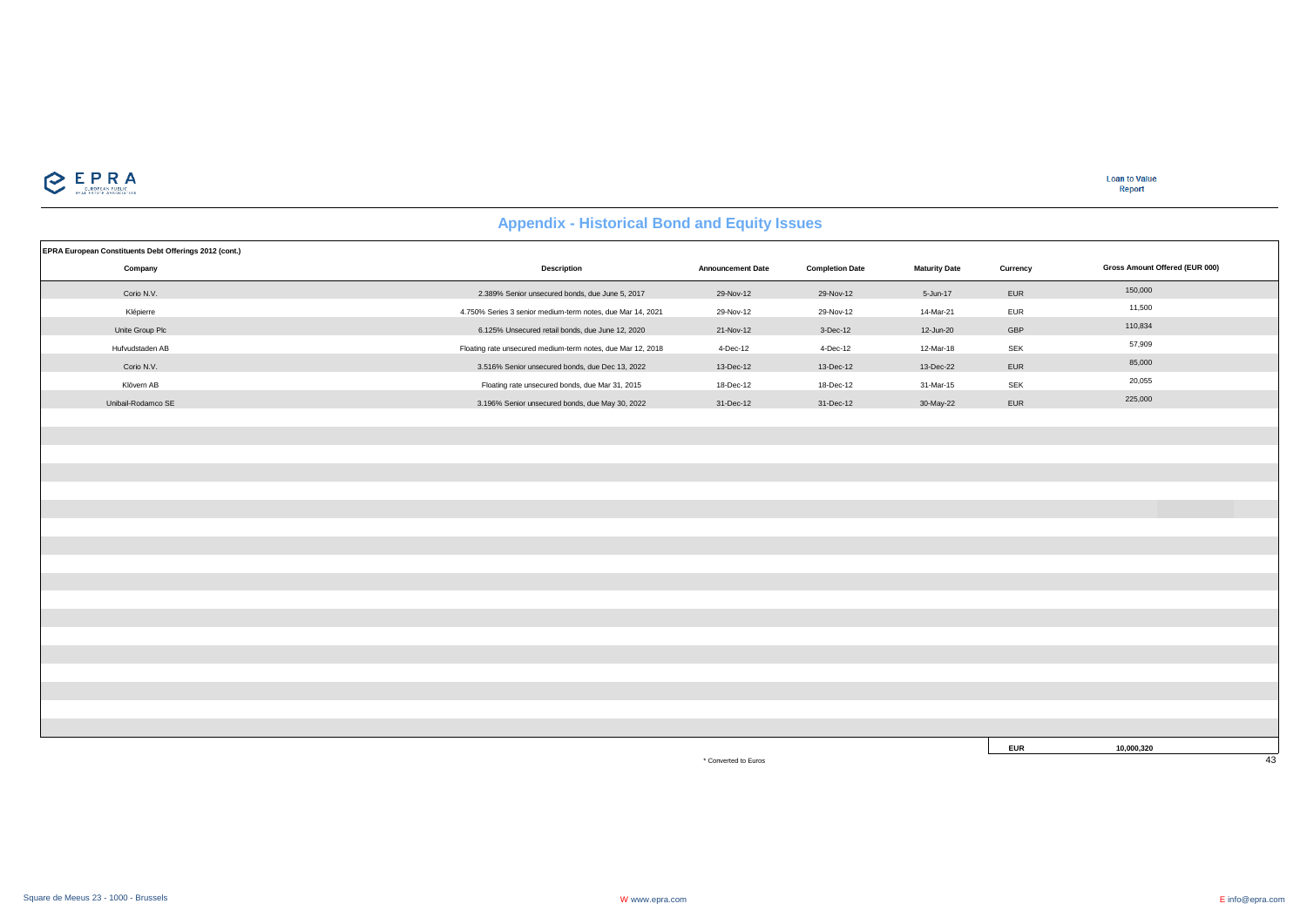

**EUR 3,971,771**

| <b>Appendix - Historical Dolla and Equity Issues</b> |                                                                          |                          |                        |                      |            |                                |  |  |
|------------------------------------------------------|--------------------------------------------------------------------------|--------------------------|------------------------|----------------------|------------|--------------------------------|--|--|
| EPRA European Constituents Debt Offerings 2013       |                                                                          |                          |                        |                      |            |                                |  |  |
| Company                                              | <b>Description</b>                                                       | <b>Announcement Date</b> | <b>Completion Date</b> | <b>Maturity Date</b> | Currency   | Gross Amount Offered (EUR 000) |  |  |
| Beni Stabili SpA SIIQ                                | 3.375% Equity linked convertible bonds, due Jan 17, 2018                 | $8 - Jan-13$             | 8-Jan-13               | 17-Jan-18            | <b>EUR</b> | 175,000                        |  |  |
| Hufvudstaden AB                                      | 3.350% Unsecured medium-term notes, due Jan 21, 2019                     | 21-Jan-13                | 16-Jan-13              | 21-Jan-19            | SEK        | 57,814                         |  |  |
| Hufvudstaden AB                                      | 3.000% Unsecured medium-term notes, due Jan 22, 2018                     | 22-Jan-13                | 17-Jan-13              | 22-Jan-18            | <b>SEK</b> | 57,601                         |  |  |
| DIC Asset AG                                         | 5.875% Unsecured straight bonds, due May 16, 2016                        | 4-Mar-13                 | 31-Jan-13              | 16-May-16            | <b>EUR</b> | 30,000                         |  |  |
| Fabege AB                                            | 3.700% Secured bonds, due Feb 15, 2016                                   | 5-Feb-13                 | 5-Feb-13               | 15-Feb-16            | <b>SEK</b> | 34,956                         |  |  |
| Fabege AB                                            | Floating rate secured bonds, due Feb 15, 2016                            | 5-Feb-13                 | 5-Feb-13               | 15-Feb-16            | <b>SEK</b> | 101,371                        |  |  |
| PSP Swiss Property AG                                | 1.000% Bonds, due Feb 8, 2019                                            | 31-Dec-12                | 8-Feb-13               | 8-Feb-19             | CHF        | 97,761                         |  |  |
| Unibail-Rodamco SE                                   | 2.375% Senior unsecured bonds, due Feb 25, 2021                          | 18-Feb-13                | 18-Feb-13              | 25-Feb-21            | <b>EUR</b> | 750,000                        |  |  |
| Corio N.V.                                           | 3.250% Senior unsecured bonds, due Feb 26, 2021                          | 21-Feb-13                | 21-Feb-13              | 26-Feb-21            | <b>EUR</b> | 500,000                        |  |  |
| Unibail-Rodamco SE                                   | 3.100% Bonds, due Feb 28, 2025                                           | 30-Jun-13                | 28-Feb-13              | 28-Feb-25            | <b>HKD</b> | 69,038                         |  |  |
| Castellum AB                                         | Floating rate unsecured bonds, due Mar 1, 2017                           | 31-Mar-13                | 1-Mar-13               | 1-Mar-17             | <b>SEK</b> | 119,402                        |  |  |
| Intu Properties Plc                                  | 3.875% Secured bonds, due 2023                                           | 7-Mar-13                 | 7-Mar-13               | 31-Dec-23            | GBP        | 517,574                        |  |  |
| Intu Properties Plc                                  | 4.625% Secured bonds, due 2028                                           | 7-Mar-13                 | 7-Mar-13               | 31-Dec-28            | GBP        | 402,558                        |  |  |
| Warehouses De Pauw                                   | 3.800% Unsecured bonds, due Mar 18, 2020                                 | 11-Mar-13                | 11-Mar-13              | 18-Mar-20            | <b>EUR</b> | 50,000                         |  |  |
| Foncière des Régions                                 | 3.300% Unsecured bonds, due Apr 30, 2020                                 | 12-Mar-13                | 12-Mar-13              | 30-Apr-20            | <b>EUR</b> | 180,000                        |  |  |
| Beni Stabili SpA SIIQ                                | 3.375% Equity linked convertible bonds, due Jan 17, 2018                 | 7-Mar-13                 | 14-Mar-13              | 17-Jan-18            | <b>EUR</b> | 50,000                         |  |  |
| Klövern AB                                           | Floating rate secured covered bonds, due Apr 4, 2018                     | 26-Mar-13                | 26-Mar-13              | 4-Apr-18             | <b>SEK</b> | 83,795                         |  |  |
| Unibail-Rodamco SE                                   | 3.280% Bonds, due Mar 26, 2025                                           | 30-Jun-13                | 26-Mar-13              | 26-Mar-25            | <b>HKD</b> | 58,631                         |  |  |
| Immobiliare Grande Distribuzione SIIQ SpA            | 4.335% Senior unsecured bonds, due May 7, 2017                           | 18-Apr-13                | 26-Apr-13              | 7-May-17             | <b>EUR</b> | 122,900                        |  |  |
| Immobiliare Grande Distribuzione SIIQ SpA            | 4.335% Senior unsecured bonds, due May 7, 2017                           | 18-Apr-13                | 26-Apr-13              | 7-May-17             | <b>EUR</b> | 22,000                         |  |  |
| Klépierre                                            | Floating rate senior bonds, due Apr 26, 2017                             | 30-Jun-13                | 26-Apr-13              | 26-Apr-17            | <b>NOK</b> | 51,194                         |  |  |
| Klövern AB                                           | Floating rate unsecured bonds, due Jan 19, 2017                          | 26-Apr-13                | 26-Apr-13              | 19-Jan-17            | <b>SEK</b> | 58,448                         |  |  |
| Fastighets Balder AB                                 | Floating rate unsecured bond loan, due May 16, 2017                      | 8-May-13                 | 8-May-13               | 16-May-17            | <b>SEK</b> | 58,476                         |  |  |
| Gecina                                               | 2.875% Bonds, due May 30, 2023                                           | 21-May-13                | 21-May-13              | 30-May-23            | <b>EUR</b> | 300,000                        |  |  |
| Hufvudstaden AB                                      | Floating rate series 104 unsecured medium-term notes, due Dec 1,<br>2014 | 23-May-13                | 23-May-13              | $1-Dec-14$           | <b>SEK</b> | 23,253                         |  |  |

#### **Appendix - Historical Bond and Equity Issues**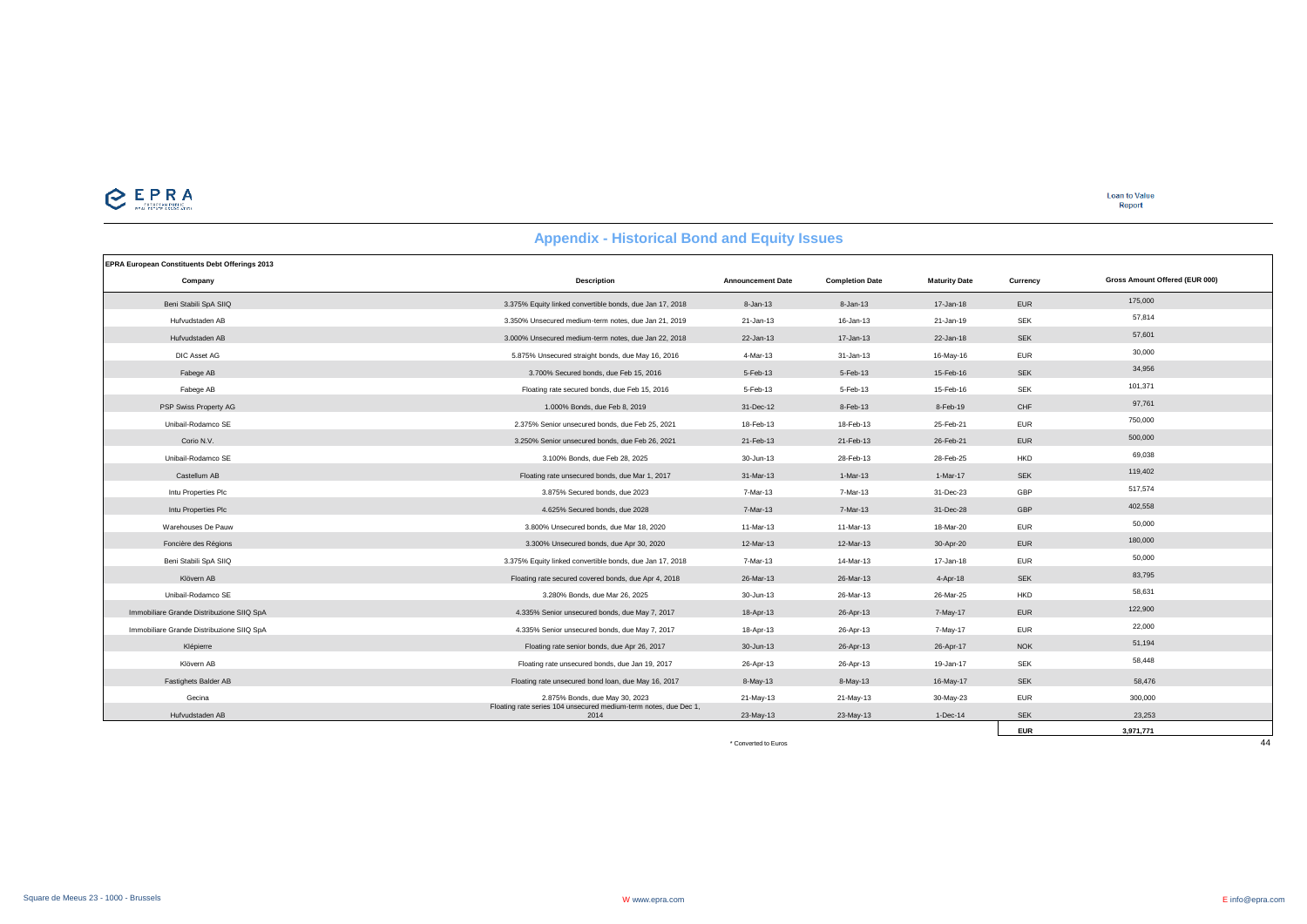

| EPRA European Constituents Debt Offerings 2013 (cont.) |                                                              |                          |                        |                      |            |                                |
|--------------------------------------------------------|--------------------------------------------------------------|--------------------------|------------------------|----------------------|------------|--------------------------------|
| Company                                                | <b>Description</b>                                           | <b>Announcement Date</b> | <b>Completion Date</b> | <b>Maturity Date</b> | Currency   | Gross Amount Offered (EUR 000) |
| Unibail-Rodamco SE                                     | 2.500% Senior unsecured bonds, due June 12, 2023             | $4 - Jun-13$             | 4-Jun-13               | 12-Jun-23            | <b>EUR</b> | 700,000                        |
| Unite Group Plc                                        | 3.400% Secured bonds, due June 2023                          | 1-Jun-13                 | $6$ -Jun-13            | 30-Jun-23            | GBP        | 447,010                        |
| alstria office REIT-AG                                 | 2.750% Unsecured convertible bonds, due June 14, 2018        | 7-Jun-13                 | 7-Jun-13               | 14-Jun-18            | <b>EUR</b> | 79,400                         |
| Cofinimmo SA                                           | 2,000% Senior unsecured convertible bonds, due June 20, 2018 | $11 - Jun-13$            | 11-Jun-13              | 20-Jun-18            | <b>EUR</b> | 190,841                        |
| Citycon Oyj                                            | 3.750% Unsecured bond, due June 24, 2020                     | $6 - Jun-13$             | 14-Jun-13              | 24-Jun-20            | <b>EUR</b> | 500,000                        |
| Helical Bar Plc                                        | 6,000% Unsecured bonds, due June 24, 2020                    | 4-Jun-13                 | 24-Jun-13              | 24-Jun-20            | GBP        | 94,081                         |
| Wihlborgs Fastigheter AB                               | Variable rate senior secured bond, due Jan 12, 2015          | 25-Jun-13                | 25-Jun-13              | 12-Jan-15            | <b>SEK</b> | 85,271                         |
| Hansteen Holdings Plc                                  | 4.000% Senior unsecured convertible bonds, due July 15, 2018 | 26-Jun-13                | 26-Jun-13              | 15-Jul-18            | <b>EUR</b> | 100,000                        |
| Workspace Group Plc                                    | 5.530% Series B senior unsecured notes, due June 2023        | 31-Mar-13                | $1-Jul-13$             | 30-Jun-23            | GBP        | 173,416                        |
| Workspace Group Plc                                    | Floating rate series C senior unsecured notes, due June 2020 | 31-Mar-13                | 1-Jul-13               | 30-Jun-20            | GBP        | 10,510                         |
| DIC Asset AG                                           | 5.750% Corporate bonds, due July 9, 2018                     | 14-Jun-13                | 4-Jul-13               | $9 -$ Jul-18         | <b>EUR</b> | 75,000                         |
| Swiss Prime Site AG                                    | 1.125% bonds, due July 11, 2018                              | 12-Sep-13                | 11-Jul-13              | 11-Jul-18            | CHF        | 92.745                         |
| Derwent London Plc                                     | 1.125% Senior convertible unsecured bond, due July 24, 2019  | 17-Jul-13                | 17-Jul-13              | 24-Jul-19            | GBP        | 173,858                        |
| Quintain Estates and Development Plc                   | 6.500% Secured bonds, due July 29, 2020                      | 19-Jul-13                | 19-Jul-13              | 29-Jul-20            | GBP        | 133,587                        |
| TAG Immobilien AG                                      | 5.125% Senior unsecured bond, due Aug 7, 2018                | 29-Jul-13                | 29-Jul-13              | 7-Aug-18             | <b>EUR</b> | 200,000                        |
| Befimmo SA                                             | 2.812% Bonds, due July 31, 2018                              | 30-Sep-13                | 31-Jul-13              | 31-Jul-18            | <b>EUR</b> | 15,000                         |
| Befimmo SA                                             | 3.690% Bonds, due July 31, 2023                              | 30-Sep-13                | $31 -$ Jul-13          | 31-Jul-23            | <b>EUR</b> | 3.000                          |
| Wihlborgs Fastigheter AB                               | Variable rate senior secured bond, due Jan 12, 2015          | 27-Aug-13                | 27-Aug-13              | 12-Jan-15            | <b>SEK</b> | 28,757                         |
| Norwegian Property ASA                                 | Floating rate secured bonds, due Oct 5, 2016                 | 28-Aug-13                | 28-Aug-13              | 5-Oct-16             | <b>NOK</b> | 61,887                         |
| <b>Great Portland Estates Plc</b>                      | 1.000% Senior unsecured convertible bonds, due Sept 10, 2018 | 3-Sep-13                 | $3-Sep-13$             | 10-Sep-18            | GBP        | 177,124                        |
| Hufvudstaden AB                                        | Flaoting rate series 105 medium-term notes, due Mar 24, 2015 | 17-Sep-13                | 17-Sep-13              | 24-Mar-15            | <b>SEK</b> | 23,161                         |
| Allreal Holding AG                                     | 2.000% Bonds, due Sept 23, 2020                              | 30-Sep-13                | 23-Sep-13              | 23-Sep-20            | CHF        | 122,012                        |
| Icade                                                  | 2.250% Senior unsecured bonds, due Jan 30, 2019              | 24-Sep-13                | 24-Sep-13              | 30-Jan-19            | <b>EUR</b> | 500,000                        |
| Icade                                                  | 3.375% Senior unsecured bonds, due Sept 29, 2023             | 24-Sep-13                | 24-Sep-13              | 29-Sep-23            | <b>EUR</b> | 300,000                        |
| Leasinvest Real Estate SCA                             | 3.750% Bonds, due Oct 9, 2019                                | 25-Sep-13                | 25-Sep-13              | 9-Oct-19             | <b>EUR</b> | 75,000                         |
|                                                        |                                                              |                          |                        |                      | <b>EUR</b> | 8,333,432                      |
|                                                        |                                                              | * Converted to Euros     |                        |                      |            | 45                             |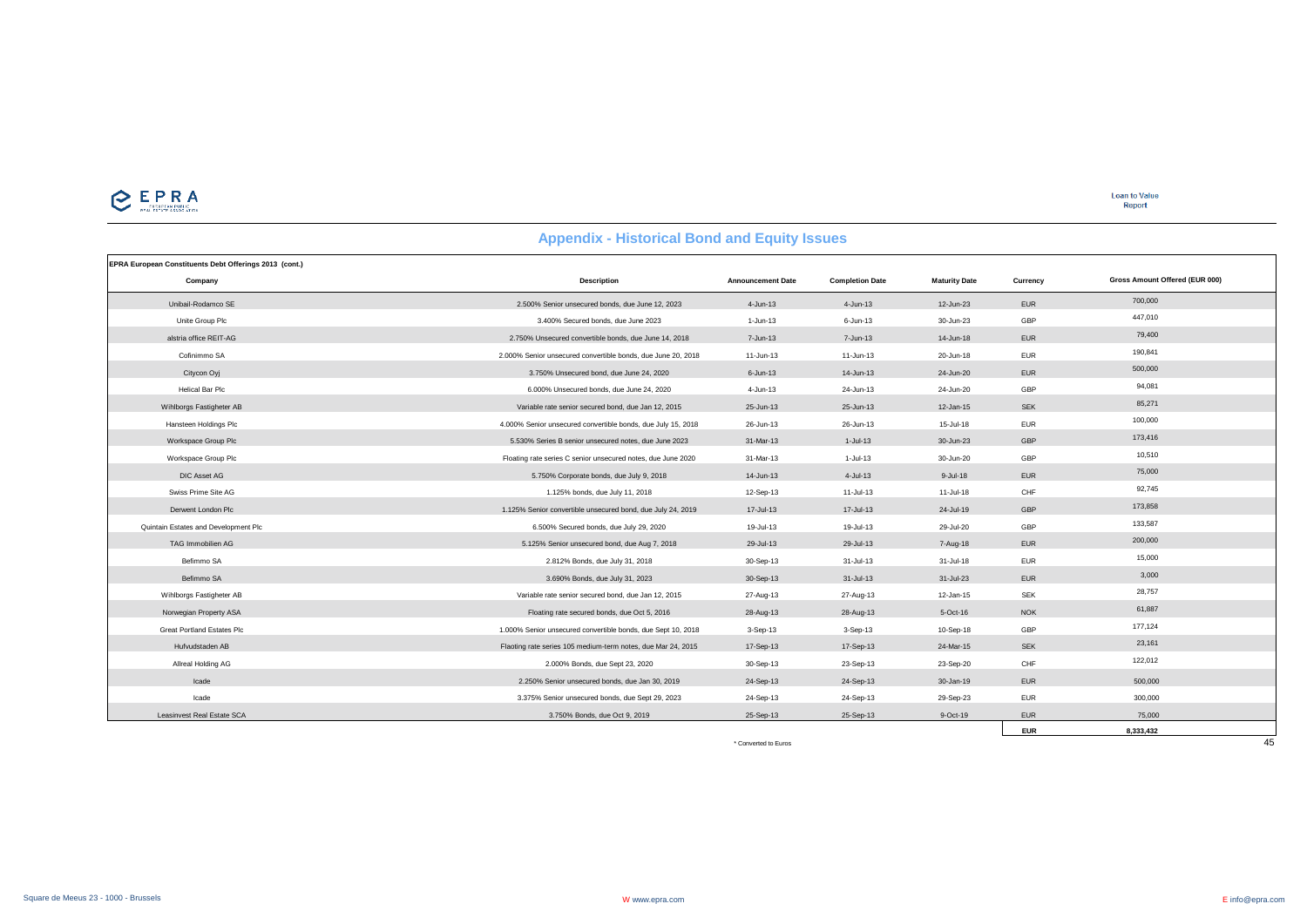

**Loan to Value** Report

**EUR 12,771,309**

#### **EPRA European Constituents Debt Offerings 2013 (cont.) Company Description Announcement Date Completion Date Maturity Date Currency** Castellum AB Floating rate series 104 unsecured medium term notes, due Sept 26, <sup>2018</sup> 23-Sep-13 26-Sep-13 26-Sep-18 SEK 57,720 Castellum AB Floating rate series 103 unsecured medium term notes, due Mar 26, <sup>2015</sup> 23-Sep-13 26-Sep-13 26-Mar-15 SEK 57,720 Deutsche Annington Immoblien SE 3.625% Unsecured bonds, due Oct 8, 2021 2-Oct-13 1-Oct-13 8-Oct-21 EUR 500,000 Unibail-Rodamco SE 1.875% Series 82 senior unsecured bonds, due Oct 8, 2018 1-Oct-13 1-Oct-13 8-Oct-18 EUR 500,000 Deutsche Annington Immoblien SE 3.200% Unsecured bonds, due Oct 2, 2017 2-Oct-13 2-Oct-13 2-Oct-17 USD 552,000 Deutsche Annington Immoblien SE 5.000% Unsecured bonds, due Oct 2, 2023 2-Oct-13 2-Oct-13 2-Oct-23 USD 184,000 Sponda Plc 3.375% Senior unsecured bonds, due Oct 9, 2018 2-Oct-13 2-Oct-13 9-Oct-18 EUR 150,000 Unite Group Plc 2.500% Senior unsecured convertible bonds, due Oct 10, 2018 3-Oct-13 3-Oct-13 10-Oct-18 GBP 106,720 Beni Stabili SpA SIIQ 2.625% Equity linked convertible bonds, due Apr 17, 2019 8-Oct-13 8-Oct-13 17-Apr-19 EUR 270,000 Cofinimmo SA 2.780% Non-convertible bonds, due Oct 22, 2017 9-Oct-13 9-Oct-13 22-Oct-17 EUR 50,000 Klövern AB Floating rate unsecured bonds, due Mar 31, 2015 16-Oct-13 16-Oct-13 31-Mar-15 SEK 7,975 Swiss Prime Site AG 2.000% bonds, due Oct 21, 2020 31-Dec-13 21-Oct-13 21-Oct-20 CHF 186,494 Unibail-Rodamco SE 2.000% Senior unsecured notes, due Nov 20, 2023 30-Sep-13 22-Oct-13 20-Nov-23 CHF 109,472 Mobimo Holding AG **1.500 1.500 Account 1.500 Account 1.500 Account 1133,422** 1.500 % Straight bonds, due Oct 29, 2018 1-Oct-13 29-Oct-13 29-Oct-18 CHF 133,422 Unibail-Rodamco SE 2003 2003 Senior notes, due Oct 2025 13-Dec-13 31-Oct-13 31-Oct-25 HKD 38,416 38,416 Primary Health Properties Plc **Floating rate Senior duaranteed secured bonds**, due Dec 30, 2025 5-Nov-13 4-Nov-13 30-Dec-25 GBP 82,640 Unite Group Plc 3.921% Secured bonds, due June 30, 2025 5-Nov-13 5-Nov-13 30-Jun-25 GBP 220,290 Intu Properties Plc 4.125% Secured bonds, due 2023 6-Nov-13 13-Nov-13 31-Dec-23 GBP 578,511 Norwegian Property ASA 3.700% Secured bonds, due Jan 5, 2018 14-Nov-13 14-Nov-13 5-Jan-18 NOK 24,619 Norwegian Property ASA Floating rate secured bonds, due Jan 5, 2018 14-Nov-13 14-Nov-13 5-Jan-18 NOK 30,023 Deutsche Wohnen AG 0.500% Convertible bonds, due Nov 22, 2020 19-Nov-13 19-Nov-13 22-Nov-20 EUR 250,000 Leasinvest Real Estate SCA 3.528% Bonds, due Dec 4, 2020 20-Nov-13 20-Nov-13 4-Dec-20 EUR 20,000 Grainger Plc 5.000 Suitable 1,000 Suitable of the Dec 16, 2020 18-Nov-13 21-Nov-13 21-Nov-13 16-Dec-20 GBP 239,916 Kungsleden AB Floating rate unsecured bonds, due Dec 2016 13-Dec-13 13-Dec-13 31-Dec-16 SEK SEK 77,442 Klövern AB SEK SEK STATE UNIVERSITED FLOATING RATE UNIVERSITED AT A SERVER AND THE DEC-13 16-Dec-13 31-Mar-15 SEK SEK 10,500 **Gross Amount Offered (EUR 000)**

**Appendix - Historical Bond and Equity Issues**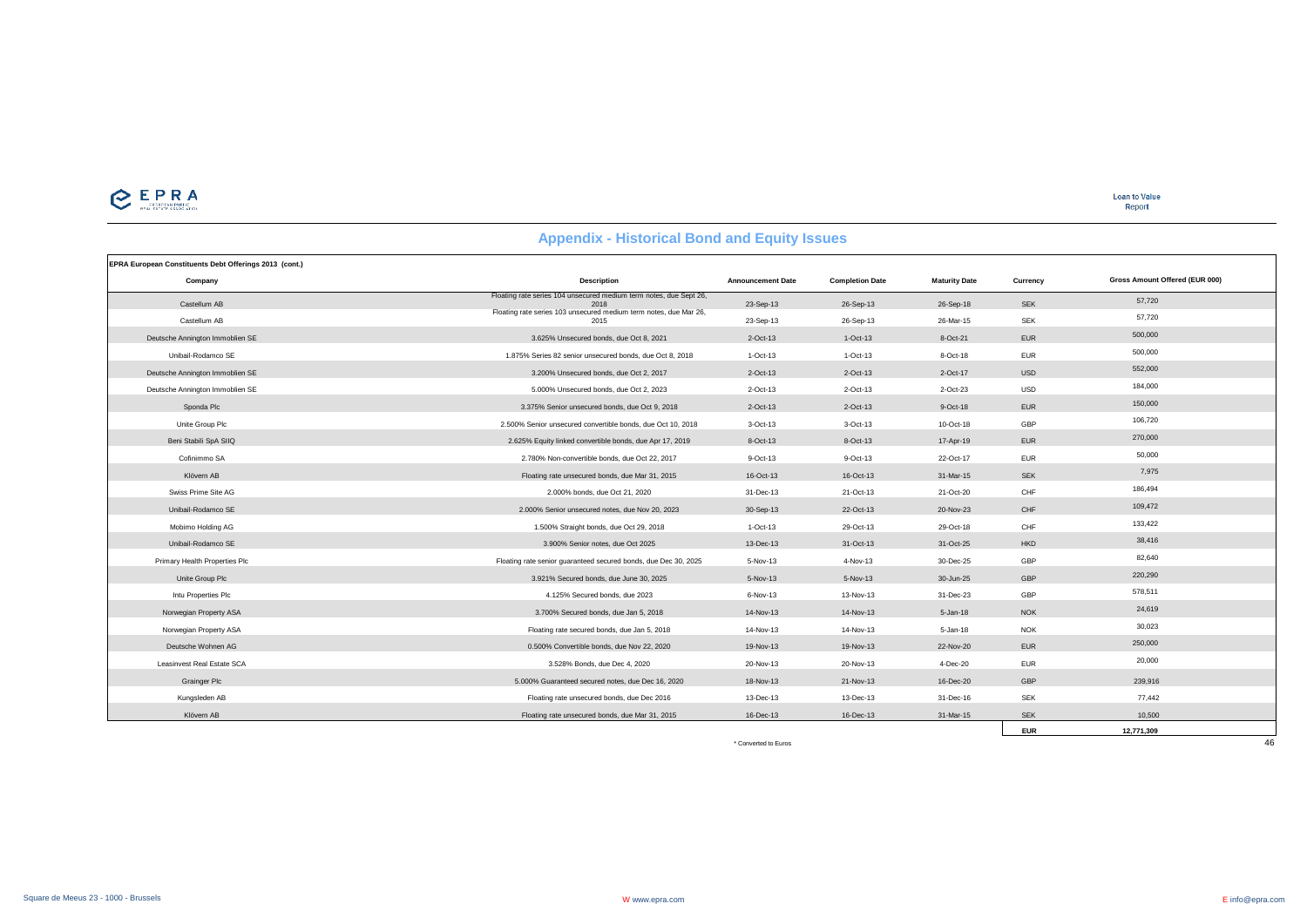

| EPRA European Constituents Debt Offerings 2013 (cont.) |                                   |                          |                        |                      |            |                                |
|--------------------------------------------------------|-----------------------------------|--------------------------|------------------------|----------------------|------------|--------------------------------|
| Company                                                | <b>Description</b>                | <b>Announcement Date</b> | <b>Completion Date</b> | <b>Maturity Date</b> | Currency   | Gross Amount Offered (EUR 000) |
| Unibail-Rodamco SE                                     | Floating rate bonds, due Dec 2018 | 31-Dec-13                | 31-Dec-13              | 31-Dec-18            | SEK        | 157,200                        |
| Unibail-Rodamco SE                                     | 3.000% Senior bonds, due Dec 2018 | 31-Dec-13                | 31-Dec-13              | 31-Dec-18            | SEK        | 89,800                         |
|                                                        |                                   |                          |                        |                      |            |                                |
|                                                        |                                   |                          |                        |                      |            |                                |
|                                                        |                                   |                          |                        |                      |            |                                |
|                                                        |                                   |                          |                        |                      |            |                                |
|                                                        |                                   |                          |                        |                      |            |                                |
|                                                        |                                   |                          |                        |                      |            |                                |
|                                                        |                                   |                          |                        |                      |            |                                |
|                                                        |                                   |                          |                        |                      |            |                                |
|                                                        |                                   |                          |                        |                      |            |                                |
|                                                        |                                   |                          |                        |                      |            |                                |
|                                                        |                                   |                          |                        |                      |            |                                |
|                                                        |                                   |                          |                        |                      |            |                                |
|                                                        |                                   |                          |                        |                      |            |                                |
|                                                        |                                   |                          |                        |                      |            |                                |
|                                                        |                                   |                          |                        |                      |            |                                |
|                                                        |                                   |                          |                        |                      |            |                                |
|                                                        |                                   |                          |                        |                      |            |                                |
|                                                        |                                   |                          |                        |                      |            |                                |
|                                                        |                                   |                          |                        |                      |            |                                |
|                                                        |                                   |                          |                        |                      |            |                                |
|                                                        |                                   |                          |                        |                      |            |                                |
|                                                        |                                   |                          |                        |                      |            |                                |
|                                                        |                                   |                          |                        |                      |            |                                |
|                                                        |                                   |                          |                        |                      | <b>EUR</b> | 13,018,310                     |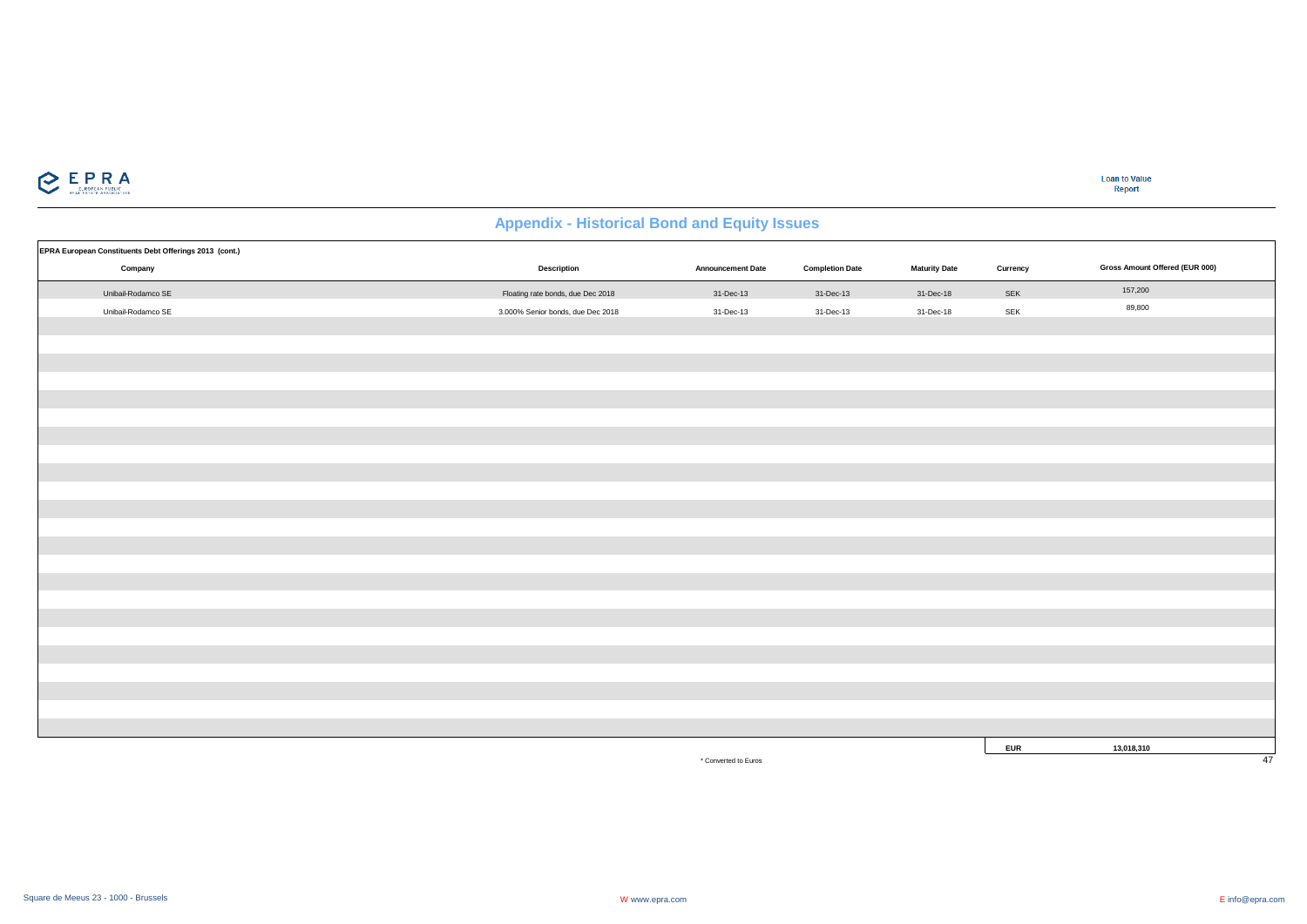# $\sum_{\text{min}}$

**Loan to Value** Report

**EUR 4,142,157**

#### **EPRA European Constituents Debt Offerings 2014 Company Description Announcement Date Completion Date Maturity Date Currency** Beni Stabili SpA SIIQ 4.125% Senior unsecured bonds, due Jan 22, 2018 14-Jan-14 14-Jan-14 22-Jan-18 EUR 350,000 DIC Asset AG 5.750% Corporate bonds, due July 9, 2018 4-Feb-14 4-Feb-14 9-Jul-18 EUR 25,000 PSP Swiss Property AG 1.375% Redeemable bonds, due Feb 4, 2020 28-Feb-14 4-Feb-14 4-Feb-20 CHF 163,675  $5.125\% \text{ Senior unsecured bond, due Aug 7, 2018} \text{10-Feb-14} \text{7-Feb-14} \text{7-Feb-14} \text{7-Alg-18} \text{EUR} \text{10-Feb-14} \text{10-Feb-14} \text{11-Feb-14} \text{12-Feb-14} \text{13-Feb-14} \text{14-Feb-14} \text{15-Feb-14} \text{16-Feb-14} \text{17-Feb-14} \text{18-Feb-14} \text{19-Feb-14} \text{19-Feb-14$ Wihlborgs Fastigheter AB Floating rate senior guaranteed bond, due Feb 18, 2019 11-Feb-14 11-Feb-14 18-Feb-19 SEK 34,139 Unibail-Rodamco SE Floating rate series 86 medium-term notes, due Feb 14, 2019 12-Feb-14 12-Feb-14 14-Feb-19 EUR 30,000 Unibail-Rodamco SE 2.500% Series 87 senior unsecured bonds, due Feb 26, 2024 19-Feb-14 19-Feb-14 26-Feb-24 EUR 750,000 Klövern AB Floating rate unsecured bonds, due Mar 4, 2018 20-Feb-14 20-Feb-14 4-Mar-18 SEK 122,489 St. Modwen Properties Plc 2.875% Convertible unsecured bonds, due Mar 6, 2019 26-Feb-14 26-Feb-14 6-Mar-19 GBP 121,710 Floating rate bond, due Mar 12, 2019 5-Mar-14 5-Mar-14 5-Mar-14 12-Mar-19 SEK 67,943<br>Floating rate series 105 unsecured medium term notes, due June 7, the series 105 unsecured medium term notes, due June 7, Castellum AB <sup>2019</sup> 31-Mar-14 7-Mar-14 7-Jun-19 SEK 56,433 Hufvudstaden AB Floating rate series 107 unsecured medium term notes, due Mar 11, <sup>2016</sup> 31-Mar-14 12-Mar-14 11-Mar-16 SEK 33,904 Hufvudstaden AB Floating rate series 106 unsecured medium term notes, due Sept 14, <sup>2015</sup> 31-Mar-14 14-Mar-14 14-Sep-15 SEK 22,492 Intervest Offices & Warehouses 3.430% Bonds, due Apr 1, 2019 19-Mar-14 19-Mar-14 1-Apr-19 EUR 25,000 Intervest Offices & Warehouses 4.057% Bonds, due Apr 1, 2021 19-Mar-14 19-Mar-14 1-Apr-21 EUR 35,000 Unibail-Rodamco SE 3.080% Series 88 medium-term notes, due Mar 24, 2034 20-Mar-14 20-Mar-14 24-Mar-34 EUR 20,000 Beni Stabili SpA SIIQ 3.500% Senior unsecured notes, due Apr 1, 2019 24-Mar-14 31-Mar-14 1-Apr-19 EUR 250,000 British Land Company Plc 3.970% Senior notes, due 2026 6-Sep-13 31-Mar-14 31-Dec-26 GBP 120,957 British Land Company Plc 3.810% Senior notes, due 2026 8-Sep-13 31-Mar-14 31-Dec-26 GBP 120,957 Norwegian Property ASA **Floating rate secured bonds, due 2019** 1-Apr-14 1-Apr-14 31-Dec-19 NOK 42,458 Unibail-Rodamco SE 3.080% Series 89 medium-term notes, due Apr 3, 2034 1-Apr-14 1-Apr-14 3-Apr-34 EUR 30,000 Vastned Retail N.V. 1.875% Senior unsecured convertible bonds, due Apr 10, 2019 3-Apr-14 3-Apr-14 10-Apr-19 EUR 110,000 **Gross Amount Offered (EUR 000)**

**Appendix - Historical Bond and Equity Issues**

\* Converted to Euros 48

LEG Immobilien AG 0.500% Senior unsecured convertible bond, due July 1, 2021 7-Apr-14 7-Apr-14 1-Jul-21 EUR 300,000 Deutsche Annington Immobilien 4.625% Unsecured bond, due Apr 8, 2074 28-Feb-14 8-Apr-14 8-Apr-74 EUR 700,000 Icade 2.250% Senior unsecured bonds, due Apr 16, 2021 9-Apr-14 9-Apr-14 9-Apr-14 16-Apr-21 EUR 500,000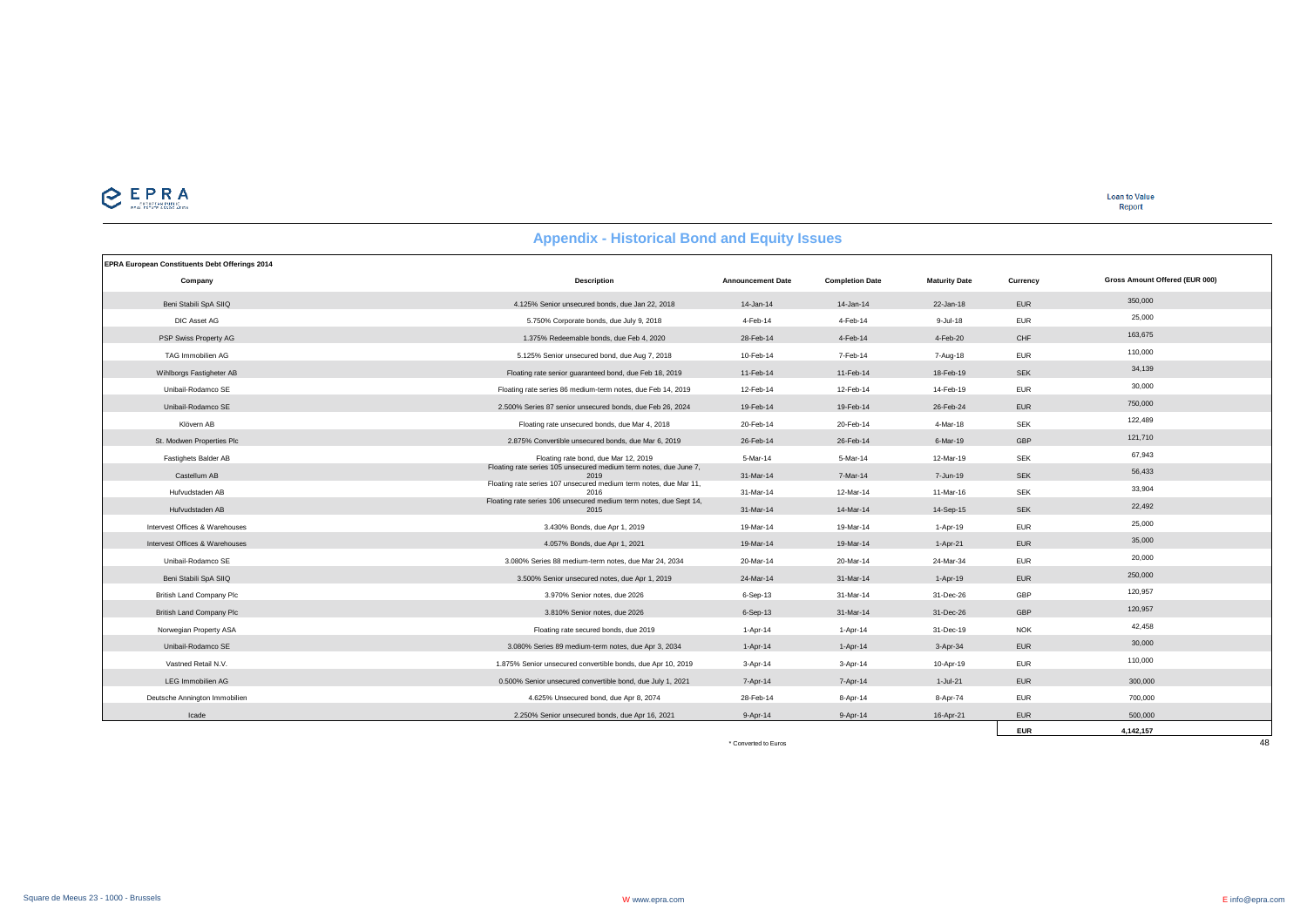

| <b>EPRA European Constituents Debt Offerings 2014</b> |                                                                            |                          |                        |                      |            |                                |
|-------------------------------------------------------|----------------------------------------------------------------------------|--------------------------|------------------------|----------------------|------------|--------------------------------|
| Company                                               | <b>Description</b>                                                         | <b>Announcement Date</b> | <b>Completion Date</b> | <b>Maturity Date</b> | Currency   | Gross Amount Offered (EUR 000) |
| Unibail-Rodamco SE                                    | Floating rate series 90 medium-term notes, due Apr 16, 2019                | 11-Apr-14                | 11-Apr-14              | 16-Apr-19            | <b>USD</b> | 144,000                        |
| Swiss Prime Site AG                                   | 1.750% Senior bonds, due Apr 16, 2021                                      | 30-Jun-14                | 16-Apr-14              | 16-Apr-21            | CHF        | 246,444                        |
| <b>BUWOG AG</b>                                       | 3.500% Senior unsecured convertible bond, due Apr 25, 2019                 | $1-Apr-14$               | 25-Apr-14              | 25-Apr-19            | <b>EUR</b> | 260,000                        |
| Wihlborgs Fastigheter AB                              | Floating rate senior guaranteed bond, due Feb 18, 2019                     | 25-Apr-14                | 25-Apr-14              | 18-Feb-19            | <b>SEK</b> | 53,192                         |
| Hemfosa Fastigheter AB                                | 3.375% Unsecured bonds, due Apr 4, 2017                                    | 30-Apr-14                | 30-Apr-14              | 4-Apr-17             | <b>SEK</b> | 11,066                         |
| Hemfosa Fastigheter AB                                | Floating rate unsecured bonds, due Apr 4, 2017                             | 30-Apr-14                | 30-Apr-14              | 4-Apr-17             | <b>SEK</b> | 121,727                        |
| Immobiliare Grande Distribuzione SIIQ SpA             | 3.875% Senior unsecured bonds, due Jan 7, 2019                             | 11-Apr-14                | 7-May-14               | 7-Jan-19             | <b>EUR</b> | 150,000                        |
| GAGFAH S.A.                                           | 1.500% Senior unsecured convertible bonds, due May 20, 2019                | 13-May-14                | 13-May-14              | 20-May-19            | <b>EUR</b> | 375,000                        |
| Primary Health Properties Plc                         | 4.250% Senior unsecured convertible bond, due May 20, 2019                 | 13-May-14                | 13-May-14              | 20-May-19            | GBP        | 101,350                        |
| Wereldhave N.V.                                       | 1.000% Convertible bonds, due May 22, 2019                                 | 15-May-14                | 15-May-14              | 22-May-19            | <b>EUR</b> | 250,000                        |
| Fastighets Balder AB                                  | Floating rate bond, due May 21, 2018                                       | 21-May-14                | 21-May-14              | 21-May-18            | <b>SEK</b> | 50,051                         |
| Warehouses De Pauw                                    | 3.375% Unsecured bonds, due June 13, 2021                                  | 20-May-14                | 22-May-14              | 13-Jun-21            | <b>EUR</b> | 125,000                        |
| Unibail-Rodamco SE                                    | 2.500% Senior bonds, due June 4, 2026                                      | 27-May-14                | 27-May-14              | 4-Jun-26             | <b>EUR</b> | 600,000                        |
| Helical Bar Plc                                       | 4.000% Senior unsecured quaranteed convertible bonds, due June 17,<br>2019 | 10-Jun-14                | 10-Jun-14              | 17-Jun-19            | GBP        | 123,751                        |
| Unibail-Rodamco SE                                    | Zero coupon net share settled convertible bonds, due July 1, 2021          | 17-Jun-14                | 17-Jun-14              | $1-Jul-21$           | <b>EUR</b> | 500,000                        |
| Hammerson Plc                                         | 2.000% Senior bonds, due July 1, 2022                                      | 24-Jun-14                | 24-Jun-14              | 1-Jul-22             | <b>EUR</b> | 500,000                        |
| TAG Immobilien AG                                     | 3.750% Senior bond, due June 25, 2020                                      | 25-Jun-14                | 25-Jun-14              | 25-Jun-20            | <b>EUR</b> | 125,000                        |
| Unibail-Rodamco SE                                    | Floating rate bonds, due June 2019                                         | 30-Jun-14                | 30-Jun-14              | 30-Jun-19            | <b>SEK</b> | 71,600                         |
| Unibail-Rodamco SE                                    | 2.250% Senior bonds, due June 2019                                         | 30-Jun-14                | 30-Jun-14              | 30-Jun-19            | <b>SEK</b> | 93,600                         |
| Deutsche Annington Immoblien SE                       | 2.125% Series 2 unsecured bonds, due Sept 7, 2022                          | $2 -$ Jul-14             | $2$ -Jul-14            | 7-Sep-22             | <b>EUR</b> | 500,000                        |
| Gecina                                                | 1.750% Bonds, due July 30, 2021                                            | 23-Jul-14                | 23-Jul-14              | 30-Jul-21            | <b>EUR</b> | 500,000                        |
| Wereldhave N.V.                                       | Senior notes, due 2029                                                     | 25-Jul-14                | 23-Jul-14              | 31-Dec-29            | <b>EUR</b> | 265,000                        |
| <b>Grainger Plc</b>                                   | 5.000% Guaranteed secured notes, due Dec 16, 2020                          | $1-Auq-14$               | $1-Auq-14$             | 16-Dec-20            | GBP        | 94,047                         |
| Mobimo Holding AG                                     | 1.875% Straight bonds, due Sept 16, 2024                                   | 18-Aug-14                | 18-Aug-14              | 16-Sep-24            | CHF        | 123,863                        |
| MedicX Fund Limited                                   | 3.800% Secured Ioan notes, due Aug 2019                                    | 26-Aug-14                | 26-Aug-14              | 31-Aug-19            | GBP        | 62.782                         |
|                                                       |                                                                            |                          |                        |                      | <b>EUR</b> | 9.589.632                      |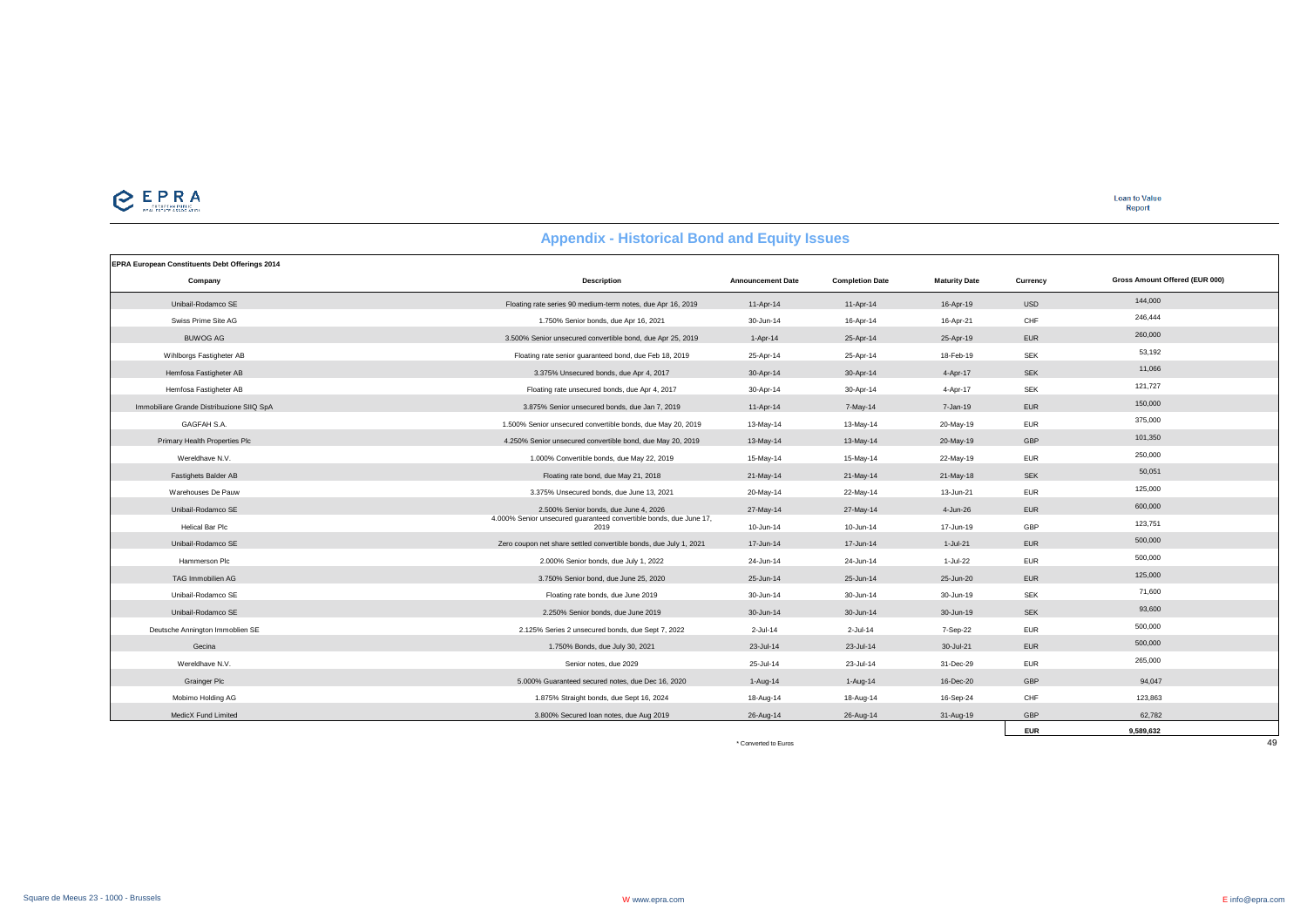

**Loan to Value**<br>Report

#### **Appendix - Historical Bond and Equity Issues**

| EPRA European Constituents Debt Offerings 2014 |                                                             | <b>Announcement Date</b> |                        |                      |            | Gross Amount Offered (EUR 000) |
|------------------------------------------------|-------------------------------------------------------------|--------------------------|------------------------|----------------------|------------|--------------------------------|
| Company                                        | <b>Description</b>                                          |                          | <b>Completion Date</b> | <b>Maturity Date</b> | Currency   |                                |
| DIC Asset AG                                   | 4.625% Corporate bonds, due Sept 8, 2019                    | 2-Sep-14                 | 2-Sep-14               | 8-Sep-19             | EUR        | 125,000                        |
| Deutsche Wohnen AG                             | 0.875% Senior unsecured convertible bonds, due Sept 8, 2021 | 3-Sep-14                 | 3-Sep-14               | 8-Sep-21             | EUR        | 400,000                        |
| Foncière des Régions                           | 1.750% Bond, due Sept 10, 2021                              | 3-Sep-14                 | 3-Sep-14               | 10-Sep-21            | EUR        | 500,000                        |
| Norwegian Property ASA                         | Floating rate secured bonds, due 2019                       | 17-Sep-14                | 17-Sep-14              | 31-Dec-19            | <b>NOK</b> | 42,101                         |
| Citycon Oyj                                    | 2.500% Bonds, due Oct 1, 2024                               | 22-Sep-14                | 22-Sep-14              | 1-Oct-24             | EUR        | 350,000                        |
| Unibail-Rodamco SE                             | 1.375% Series 94 medium-term notes, due Oct 17, 2022        | 8-Oct-14                 | 8-Oct-14               | 17-Oct-22            | EUR        | 750,000                        |
| Klépierre                                      | 1.750% Senior medium-term notes, due Nov 6, 2024            | 28-Oct-14                | 28-Oct-14              | 6-Nov-24             | EUR        | 500,000                        |
| Intu Properties Plc                            | 4.250% Secured bonds, due Sept 17, 2030                     | 5-Nov-14                 | 5-Nov-14               | 17-Sep-30            | GBP        | 447,843                        |
| Mercialys                                      | 1.787% Unsecured bonds, due Mar 31, 2023                    | 18-Nov-14                | 18-Nov-14              | 31-Mar-23            | EUR        | 550,000                        |
| Deutsche Annington Immoblien SE                | 4.000% Hybrid perpetual bond                                | 11-Dec-14                | 11-Dec-14              |                      | EUR        | 1,000,000                      |
|                                                |                                                             |                          |                        |                      |            |                                |
|                                                |                                                             |                          |                        |                      |            |                                |
|                                                |                                                             |                          |                        |                      |            |                                |
|                                                |                                                             |                          |                        |                      |            |                                |
|                                                |                                                             |                          |                        |                      |            |                                |
|                                                |                                                             |                          |                        |                      |            |                                |
|                                                |                                                             |                          |                        |                      |            |                                |
|                                                |                                                             |                          |                        |                      |            |                                |
|                                                |                                                             |                          |                        |                      |            |                                |
|                                                |                                                             |                          |                        |                      |            |                                |
|                                                |                                                             |                          |                        |                      |            |                                |
|                                                |                                                             |                          |                        |                      |            |                                |
|                                                |                                                             |                          |                        |                      |            |                                |
|                                                |                                                             |                          |                        |                      |            |                                |
|                                                |                                                             |                          |                        |                      |            |                                |
|                                                |                                                             |                          |                        |                      | <b>EUR</b> | 14,254,576                     |
|                                                |                                                             | * Converted to Euros     |                        |                      |            | 50                             |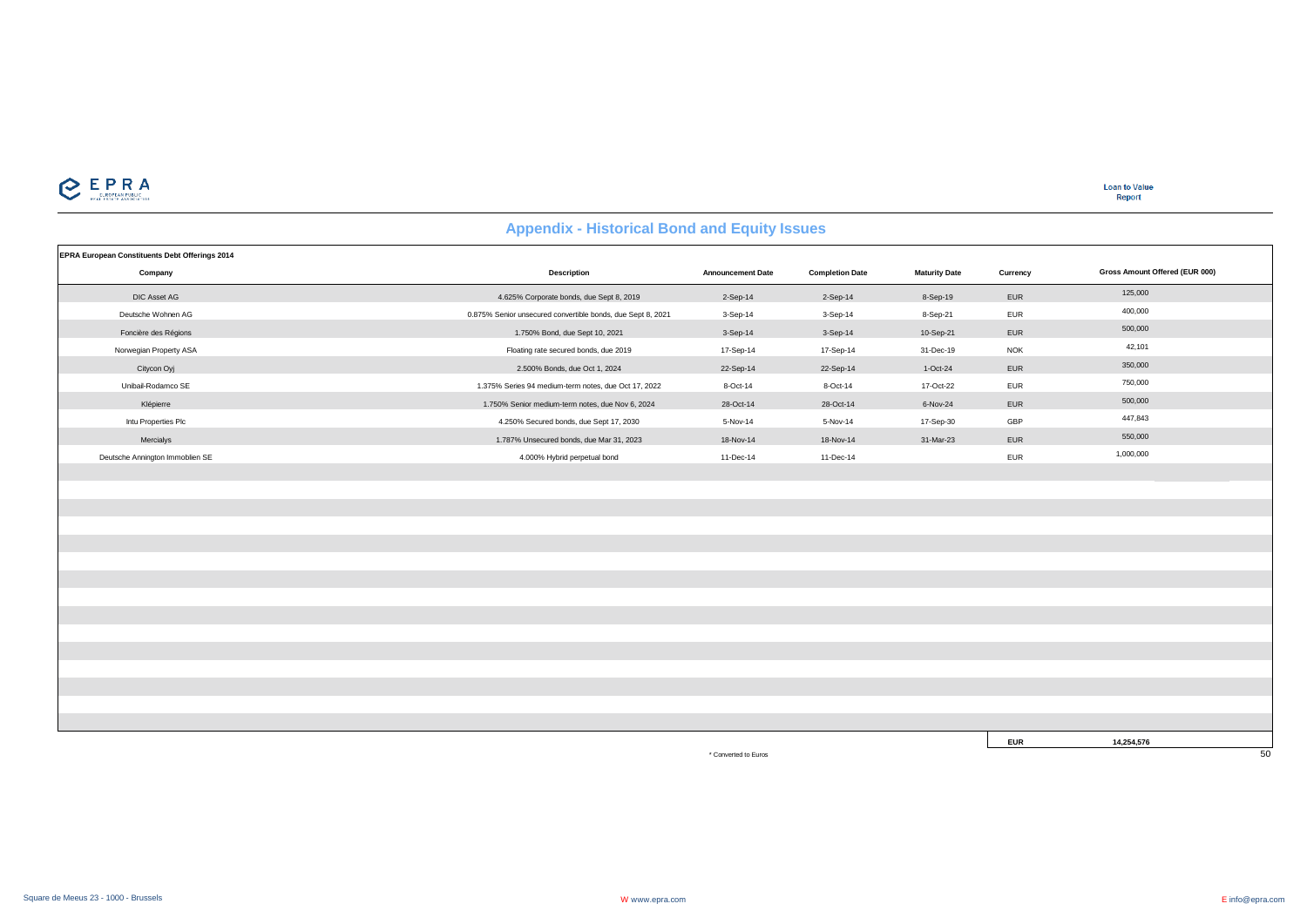

**Loan to Value**<br>Report

# **Appendix - Historical Bond and Equity Issues**

| <b>EPRA European Constituents Debt Offerings 2015</b> |                                                               |                          |                        |                      |            |                                |
|-------------------------------------------------------|---------------------------------------------------------------|--------------------------|------------------------|----------------------|------------|--------------------------------|
| Company                                               | <b>Description</b>                                            | <b>Announcement Date</b> | <b>Completion Date</b> | <b>Maturity Date</b> | Currency   | Gross Amount Offered (EUR 000) |
| Gecina                                                | 1.500% Bonds, due Jan 20, 2025                                | 12-Jan-15                | 12-Jan-15              | 20-Jan-25            | <b>EUR</b> | 500,000                        |
| Klépierre                                             | 1.750% Series 6 senior medium-term notes, due Nov 6, 2024     | 26-Jan-15                | 26-Jan-15              | 6-Nov-24             | <b>EUR</b> | 100,000                        |
| CA Immo Anlagen                                       | 2.750% Corporate bonds, due Feb 17, 2022                      | 5-Feb-15                 |                        | 17-Feb-22            | <b>EUR</b> | 175,000                        |
| Klovern AB                                            | Floating rate unsecured bonds, due Mar 2019                   | 18-Feb-15                | 18-Feb-15              | 31-Mar-19            | <b>SEK</b> | 104,629                        |
| Grand City Properties S.A.                            | Variable rate perpetual hybrid notes                          | 3-Mar-15                 | 3-Mar-15               |                      | <b>EUR</b> | 250,000                        |
| Cofinimmo SA                                          | 1.929% Non-convertible bonds, due Mar 25, 2022                | 16-Mar-15                | 16-Mar-15              | 25-Mar-22            | <b>EUR</b> | 150,000                        |
| Beni Stabili SpA SIIQ                                 | 2.125% Senior unsecured notes, due Mar 30, 2022               | 17-Mar-15                | 17-Mar-15              | 30-Mar-22            | <b>EUR</b> | 125,000                        |
| Cofinimmo SA                                          | 1.929% Non-convertible bonds, due Mar 25, 2022                | 19-Mar-15                | 19-Mar-15              | 25-Mar-22            | <b>EUR</b> | 40,000                         |
| Wallenstam AB                                         | Floating rate unsecured notes, due Mar 2019                   | 19-Mar-15                | 19-Mar-15              | 31-Mar-19            | <b>SEK</b> | 54,136                         |
| Deutsche Annington Immoblien SE                       | 1.500% Series 4 unsecured medium term notes, due Mar 31, 2025 | 26-Mar-15                | 26-Mar-15              | 31-Mar-25            | <b>EUR</b> | 500,000                        |
| Deutsche Annington Immoblien SE                       | 0.875% Series 3 unsecured medium term notes, due Mar 30, 2020 | 26-Mar-15                | 26-Mar-15              | 30-Mar-20            | <b>EUR</b> | 500,000                        |
| Adler Real Estate AG                                  | 4.750% Corporate bonds, due Apr 8, 2020                       | 31-Mar-15                | 2-Apr-15               | 8-Apr-20             | <b>EUR</b> | 300,000                        |
| Klépierre                                             | 1.000% Series 7 senior notes, due Apr 17, 2023                | 8-Apr-15                 | 7-Apr-15               | 17-Apr-23            | <b>EUR</b> | 750,000                        |
| Unibail-Rodamco SE                                    | 1.000% Medium-term notes, due Mar 14, 2025                    | 9-Apr-15                 | 9-Apr-15               | 14-Mar-25            | <b>EUR</b> | 500,000                        |
| Unibail-Rodamco SE                                    | 1.375% Medium-term notes, due Apr 15, 2030                    | $9-Apr-15$               | 9-Apr-15               | 15-Apr-30            | <b>EUR</b> | 500,000                        |
| Grand City Properties S.A.                            | 1.500% Series E senior secured bonds, due Apr 17, 2025        | 13-Apr-15                | 13-Apr-15              | 17-Apr-25            | <b>EUR</b> | 400,000                        |
| Immobiliare Grande Distribuzione SIIQ SpA             | 2.650% Senior unsecured notes, due Apr 21, 2022               | 8-Apr-15                 | 14-Apr-15              | 21-Apr-22            | <b>EUR</b> | 25,100                         |
| Immobiliare Grande Distribuzione SIIQ SpA             | 2.650% Senior unsecured notes, due Apr 21, 2022               | 8-Apr-15                 | 14-Apr-15              | 21-Apr-22            | <b>EUR</b> | 136,900                        |
| Wihlborgs Fastigheter AB                              | Floating rate senior unsecured bond, due Apr 23, 2018         | 14-Apr-15                | 14-Apr-15              | 23-Apr-18            | <b>SEK</b> | 53,480                         |
| DIC Asset AG                                          | 4.625% Corporate bonds, due Sept 8, 2019                      | 21-Apr-15                | 21-Apr-15              | 8-Sep-19             | <b>EUR</b> | 50,000                         |
| Kungsleden AB                                         | 1.200% Senior unsecured bond, due May 2017                    | 24-Apr-15                | 24-Apr-15              | 31-May-17            | <b>SEK</b> | 40,002                         |
| MedicX Fund Limited                                   | 3.838% Secured Ioan notes, due Sept 30, 2028                  | $1-May-15$               | 30-Apr-15              | 30-Sep-28            | GBP        | 68,522                         |
| Sponda Plc                                            | 2.375% Senior unsecured notes, due May 20, 2020               | 12-May-15                | 12-May-15              | 20-May-20            | <b>EUR</b> | 175,000                        |
| Inmobiliaria Colonial                                 | 1.863% Senior notes, due June 5, 2019                         | 27-May-15                | 27-May-15              | 5-Jun-19             | <b>EUR</b> | 750,000                        |
| Inmobiliaria Colonial                                 | 2.728% Senior notes, due June 5, 2023                         | 27-May-15                | 27-May-15              | 5-Jun-23             | <b>EUR</b> | 500,000                        |
|                                                       |                                                               |                          |                        |                      | <b>EUR</b> | 6,747,769                      |
|                                                       |                                                               | * Converted to Euros     |                        |                      |            | 51                             |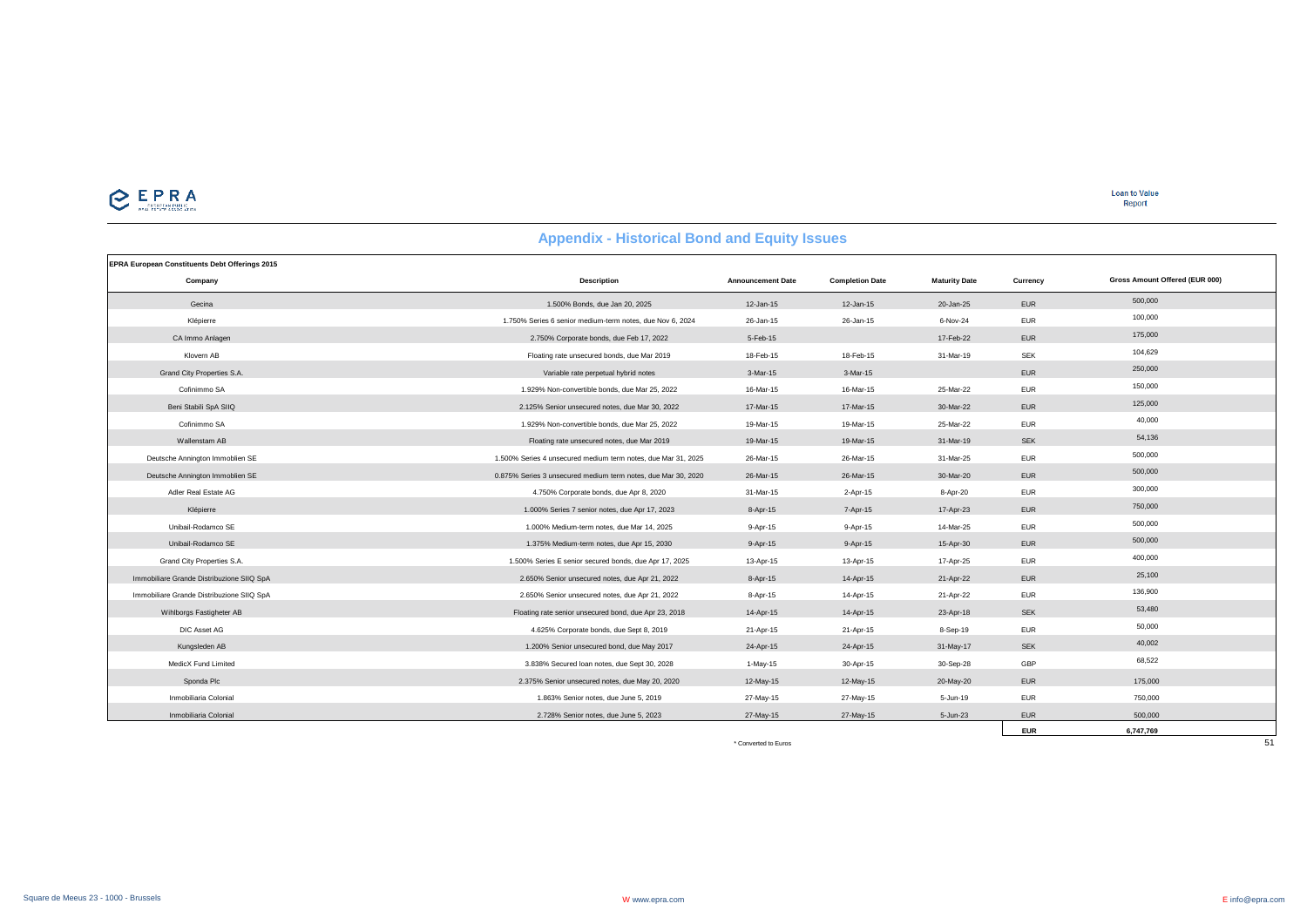

**Loan to Value** Report

| <b>Appendix - Historical Dollu and Equity Issues</b> |                                                                         |                          |                        |                      |            |                                |  |  |
|------------------------------------------------------|-------------------------------------------------------------------------|--------------------------|------------------------|----------------------|------------|--------------------------------|--|--|
| EPRA European Constituents Debt Offerings 2015       |                                                                         |                          |                        |                      |            |                                |  |  |
| Company                                              | <b>Description</b>                                                      | <b>Announcement Date</b> | <b>Completion Date</b> | <b>Maturity Date</b> | Currency   | Gross Amount Offered (EUR 000) |  |  |
| <b>Technopolis Plc</b>                               | 3.750% Senior unsecured bonds, due May 28, 2020                         | 22-May-15                | 28-May-15              | 28-May-20            | <b>EUR</b> | 150,000                        |  |  |
| Entra ASA                                            | 2.450% Unsecured bonds, due June 13, 2022                               | 2-Jun-15                 | 2-Jun-15               | 13-Jun-22            | <b>NOK</b> | 45,851                         |  |  |
| <b>British Land</b>                                  | Zero coupon convertible bonds, due 9 June, 2020                         | 2-Jun-15                 | 2-Jun-15               | 9-Jun-20             | GBP        | 494,000                        |  |  |
| Gecina                                               | 2.000% Bonds, due June 17, 2024                                         | 9-Jun-15                 | 9-Jun-15               | 17-Jun-24            | <b>EUR</b> | 500,000                        |  |  |
| Klépierre                                            | 1.750% Series 6 senior medium-term notes, due Nov 6, 2024               | 10-Jun-15                | 10-Jun-15              | 6-Nov-24             | <b>EUR</b> | 30,000                         |  |  |
| Warehouses De Pauw                                   | 2.60% Bonds, due July 2, 2022                                           | 25-Jun-15                | 25-Jun-15              | 2-Jul-22             | <b>EUR</b> | 92.200                         |  |  |
| Deutsche Wohnen AG                                   | 1.375% Senior unsecured corporate bonds, due July 24, 2020              | 16-Jul-15                | 16-Jul-15              | 24-Jul-20            | <b>EUR</b> | 500,000                        |  |  |
| Beni Stabili SpA SIIQ                                | 0.875% Convertible bonds, due Jan 31, 2021                              | 23-Jul-15                | 23-Jul-15              | 31-Jan-21            | <b>EUR</b> | 200,000                        |  |  |
| Grand City Properties S.A.                           | Variable rate perpetual hybrid notes                                    | 29-Jul-15                | 29-Jul-15              |                      | <b>EUR</b> | 100,000                        |  |  |
| Citycon Oyj                                          | Floating rate bonds, due Mar 2021                                       | 24-Aug-15                | 24-Aug-15              | 31-Mar-21            | <b>NOK</b> | 131,517                        |  |  |
| Citycon Oyj                                          | 3.900% Bonds, due Sept 2025                                             | 24-Aug-15                | 24-Aug-15              | 30-Sep-25            | <b>NOK</b> | 147,299                        |  |  |
| Icade                                                | 1.875% Senior unsecured bonds, due Sept 14, 2022                        | 3-Sep-15                 | $2-Sep-15$             | 14-Sep-22            | <b>EUR</b> | 500,000                        |  |  |
| Citycon Oyj                                          | 2.375% Bonds, due Sept 16, 2022                                         | 8-Sep-15                 | 8-Sep-15               | 16-Sep-22            | <b>EUR</b> | 300,000                        |  |  |
| Grand City Properties S.A.                           | 1.500% Series E senior secured bonds, due Apr 17, 2025                  | 18-Sep-15                | 18-Sep-15              | 17-Apr-25            | <b>EUR</b> | 150,000                        |  |  |
| Klépierre                                            | 2.125% Series 8 senior unsecured medium-term notes, due Oct 22,<br>2025 | 20-Oct-15                | 20-Oct-15              | 22-Oct-25            | <b>EUR</b> | 150,000                        |  |  |
| Hammerson Plc                                        | 3.500% Bonds, due 2025                                                  | 21-Oct-15                | 21-Oct-15              | 31-Dec-25            | GBP        | 476,515                        |  |  |
| Klépierre                                            | 2.125% Series 8 senior unsecured medium-term notes, due Oct 22,<br>2025 | 22-Oct-15                | 22-Oct-15              | 22-Oct-25            | <b>EUR</b> | 105,000                        |  |  |
| Adler Real Estate AG                                 | 4.750% Corporate bonds, due Apr 8, 2020                                 | 30-Oct-15                | 30-Oct-15              | 8-Apr-20             | <b>EUR</b> | 50,000                         |  |  |
| alstria office REIT-AG                               | 2.250% Unsecured corporate bonds, due Mar 24, 2021                      | 17-Nov-15                | 17-Nov-15              | 24-Mar-21            | <b>EUR</b> | 500,000                        |  |  |
| Mercialys                                            | 1.787% Unsecured bonds, due Mar 31, 2023                                | 20-Nov-15                | 20-Nov-15              | 31-Mar-23            | <b>EUR</b> | 200,000                        |  |  |
| Wereldhave N.V.                                      | 4.610% Series A senior notes, due Dec 14, 2025                          | 14-Dec-15                | 14-Dec-15              | 14-Dec-25            | <b>USD</b> | 63,490                         |  |  |
| Vonovia SE                                           | Floating rate bonds, due Dec 15, 2017                                   | 10-Dec-15                | 10-Dec-15              | 15-Dec-17            | <b>EUR</b> | 750,000                        |  |  |
| Vonovia SE                                           | 2.250% Bonds, due Dec 15, 2023                                          | 10-Dec-15                | 10-Dec-15              | 15-Dec-23            | <b>EUR</b> | 1.000.000                      |  |  |
| Vonovia SE                                           | 1.625% Bonds, due Dec 15, 2020                                          | 10-Dec-15                | 10-Dec-15              | 15-Dec-20            | <b>EUR</b> | 1,250,000                      |  |  |
| Gecina                                               | Floating rate bonds, due July 18, 2017                                  | 31-Dec-15                | 18-Dec-15              |                      | <b>EUR</b> | 110,000                        |  |  |
|                                                      |                                                                         |                          |                        |                      | <b>EUR</b> | 14,743,642                     |  |  |

**Appendix - Historical Bond and Equity Issues**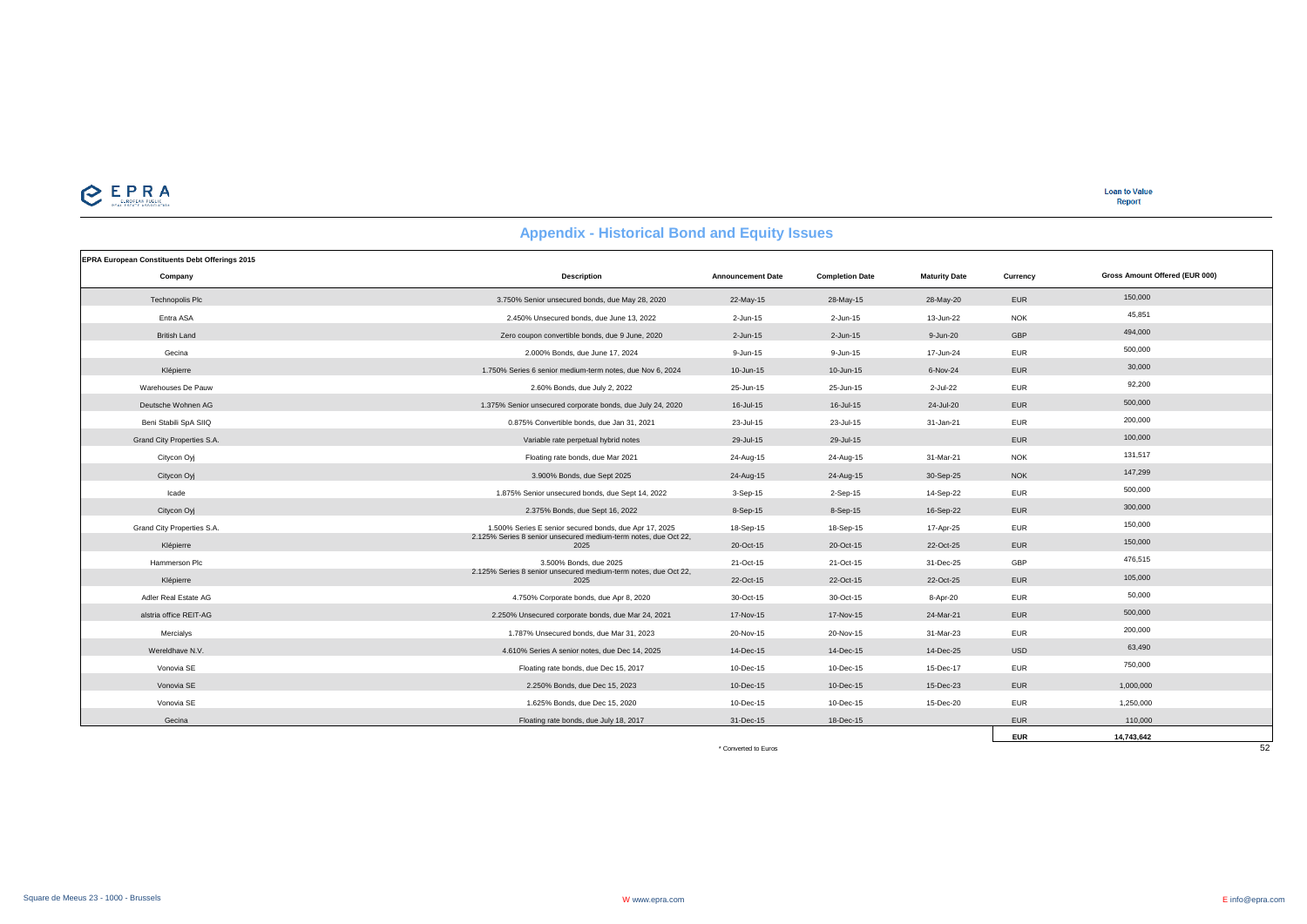| <b>EPRA European Constituents Debt Offerings 2016</b> |                                                            |                          |                        |                      |            |                                |
|-------------------------------------------------------|------------------------------------------------------------|--------------------------|------------------------|----------------------|------------|--------------------------------|
| Company                                               | <b>Description</b>                                         | <b>Announcement Date</b> | <b>Completion Date</b> | <b>Maturity Date</b> | Currency   | Gross Amount Offered (EUR 000) |
| Klépierre                                             | 1.875% Series 9 senior medium-term notes, due Feb 19, 2026 | 12-Feb-16                | 12-Feb-16              | 19-Feb-26            | <b>EUR</b> | 500,000                        |
| PSP Swiss Property AG                                 | 0.500% Bonds, due Feb 16, 2024                             | 1-Mar-16                 | 16-Feb-16              | 16-Feb-24            | CHF        | 204,241                        |
| Grand City Properties S.A.                            | 0.250% Unsecured convertible bonds, due Mar 2, 2022        | 24-Feb-16                | 24-Feb-16              | 2-Mar-22             | <b>EUR</b> | 450,000                        |
| Unibail-Rodamco SE                                    | 1.375% Medium-term notes, due Mar 9, 2026                  | 1-Mar-16                 | 1-Mar-16               | 9-Mar-26             | <b>EUR</b> | 500,000                        |
| Wihlborgs Fastigheter AB                              | Floating rate green bonds, due Nov 20, 2017                | 4-Mar-16                 | 4-Mar-16               | 20-Nov-17            | <b>SEK</b> | 44,964                         |
| Hammerson Plc                                         | 1.750% Senior unsecured bonds, due Mar 15, 2023            | 8-Mar-16                 | 8-Mar-16               | 15-Mar-23            | <b>EUR</b> | 500,000                        |
| Warehouses De Pauw                                    | Floating rate bonds, due Apr 1, 2026                       | 23-Mar-16                | 23-Mar-16              | 1-Apr-26             | <b>EUR</b> | 22,900                         |
| Warehouses De Pauw                                    | 2.500% Bonds, due Apr 1, 2026                              | 23-Mar-16                | 23-Mar-16              | 1-Apr-26             | <b>EUR</b> | 37,100                         |
| Castellum AB                                          | Unsecured medium term notes                                | 31-Mar-16                |                        |                      | <b>SEK</b> | 10,820                         |
| alstria office REIT-AG                                | 2.125% Unsecured corporate bonds, due Apr 12, 2023         | 5-Apr-16                 | 12-Apr-23              | 12-Apr-23            | <b>EUR</b> | 500,000                        |
| Entra ASA                                             | Floating rate senior bonds, due Aug 8, 2019                | 7-Apr-16                 | 8-Aug-19               | 8-Aug-19             | <b>NOK</b> | 42,182                         |
| MERLIN Properties SOCIMI, S.A.                        | 2.225% Senior unsecured notes, due Apr 25, 2023            | 14-Apr-16                | 25-Apr-23              | 25-Apr-23            | <b>EUR</b> | 850,000                        |
| D. Carnegie & Co                                      | Senior unsecured bonds                                     | 14-Apr-16                | $1-Apr-19$             | $1-Apr-19$           | <b>SEK</b> | 107,931                        |
| Kennedy Wilson Europe Real Estate Plc                 | 3.250% Senior unsecured bonds, due Nov 12, 2025            | 19-Apr-16                | 12-Nov-25              | 12-Nov-25            | <b>EUR</b> | 150,000                        |
| Unibail-Rodamco SE                                    | 1.125% Bonds, due Apr 28, 2027                             | 20-Apr-16                | 28-Apr-27              | 28-Apr-27            | <b>EUR</b> | 500,000                        |
| Unibail-Rodamco SE                                    | 2.000% Bonds, due Apr 28, 2036                             | 20-Apr-16                | 28-Apr-36              | 28-Apr-36            | <b>EUR</b> | 500,000                        |
| Entra ASA                                             | Floating rate senior bonds, due Aug 8, 2019                | 27-Apr-16                | 8-Aug-19               | 8-Aug-19             | <b>NOK</b> | 32,425                         |
| PSP Swiss Property AG                                 | 0.375% Bonds, due Apr 29, 2026                             | 9-May-16                 | 29-Apr-16              | 29-Apr-26            | CHF        | 91,062                         |
| Derwent London Plc                                    | 3.460% Senior unsecured notes, due May 4, 2028             | 25-Feb-16                | 4-May-16               | 4-May-28             | GBP        | 37,792                         |
| Derwent London Plc                                    | 3.570% Senior unsecured notes, due May 4, 2031             | 25-Feb-16                | 4-May-16               | 4-May-31             | GBP        | 94,480                         |
| Foncière des Régions                                  | 1.875% Senior unsecured green bond, due May 20, 2026       | 10-May-16                | $9-May-16$             | 20-May-26            | <b>EUR</b> | 500,000                        |
| Fabege AB                                             | Floating rate bonds, due May 23, 2018                      | 17-May-16                | 13-May-16              | 23-May-18            | <b>SEK</b> | 64,245                         |
| Unite Group Plc                                       | 3.921% Secured bonds, due June 30, 2025                    | 13-May-16                | 13-May-16              | 30-Jun-25            | GBP        | 158,761                        |
| Wallenstam AB                                         | Floating rate unsecured green bond, due May 2018           | 19-May-16                | 20-May-16              | 31-May-18            | <b>SEK</b> | 42.778                         |
| Entra ASA                                             | 2.450% Senior bonds, due June 2, 2023                      | 25-May-16                | 25-May-16              | 2-Jun-23             | <b>NOK</b> | 75,399                         |
|                                                       |                                                            |                          |                        |                      | <b>EUR</b> | 6.017.081                      |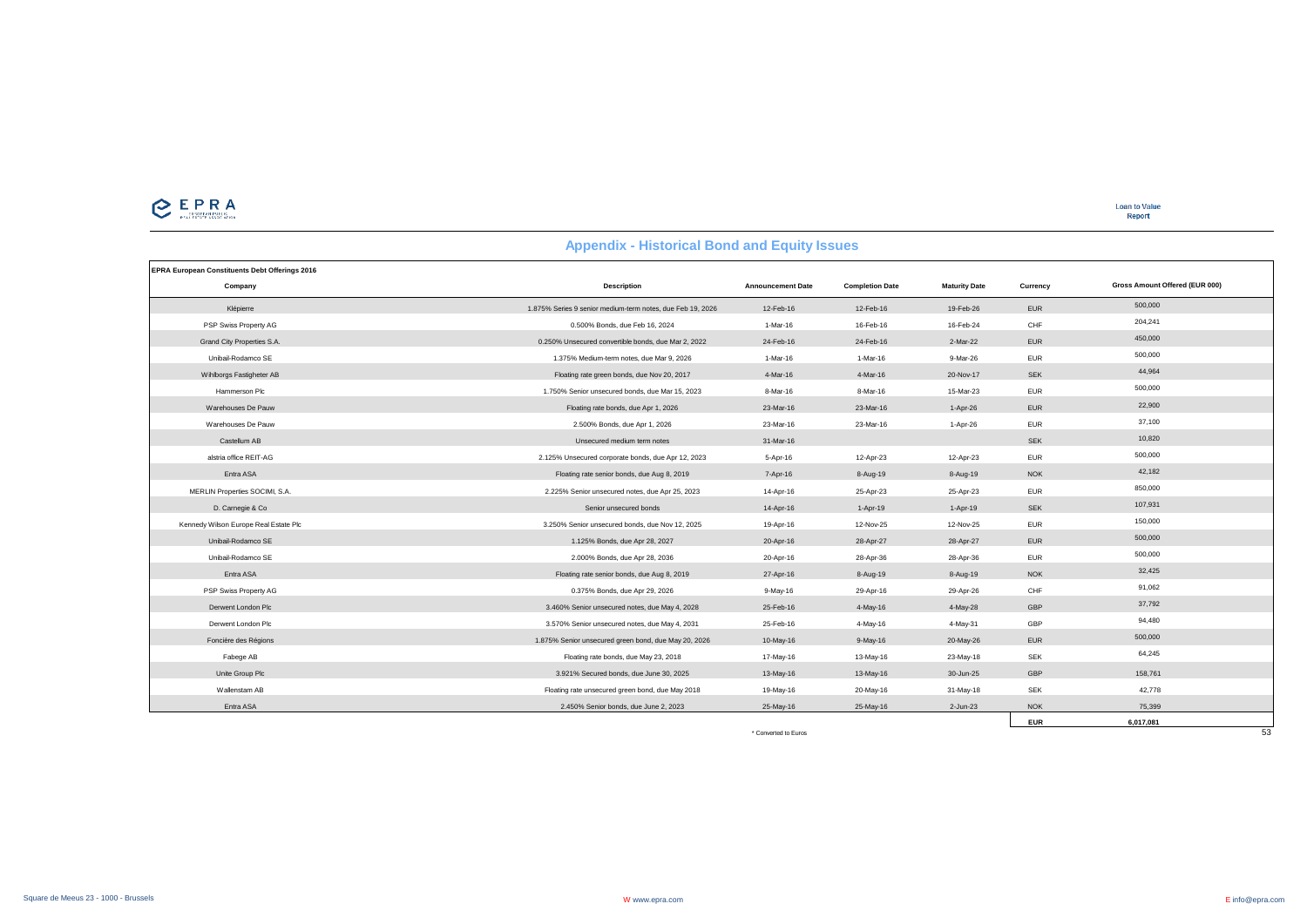

| <b>EPRA European Constituents Debt Offerings 2016</b> |                                                                           |                          |                        |                      |            |                                |
|-------------------------------------------------------|---------------------------------------------------------------------------|--------------------------|------------------------|----------------------|------------|--------------------------------|
| Company                                               | <b>Description</b>                                                        | <b>Announcement Date</b> | <b>Completion Date</b> | <b>Maturity Date</b> | Currency   | Gross Amount Offered (EUR 000) |
| Entra ASA                                             | Floating rate senior bonds, due June 2, 2021                              | 25-May-16                | 25-May-16              | 2-Jun-21             | <b>NOK</b> | 107,713                        |
| Immobiliare Grande Distribuzione SIIQ SpA             | 2.500% Senior unsecured notes, due May 31, 2021                           | 17-May-16                | 25-May-16              | 31-May-21            | <b>EUR</b> | 300,000                        |
| Klövern AB                                            | Floating rate unsecured bonds, due June 2020                              | 26-May-16                | 26-May-16              | 30-Jun-20            | <b>SEK</b> | 80,893                         |
| Icade                                                 | 1.750% Senior bond, due June 10, 2026                                     | 31-May-16                | 31-May-16              | 10-Jun-26            | <b>EUR</b> | 750,000                        |
| Swiss Prime Site AG                                   | 0.250% Convertible bonds, due June 16, 2023                               | 7-Jun-16                 | 7-Jun-16               | 16-Jun-23            | CHF        | 227,854                        |
| Vonovia SE                                            | 1.500% bonds, due June 10, 2026                                           | 7-Jun-16                 | 7-Jun-16               | 10-Jun-26            | <b>EUR</b> | 500,000                        |
| Vonovia SE                                            | 0.875% bonds, due June 10, 2022                                           | 7-Jun-16                 | 7-Jun-16               | 10-Jun-22            | <b>EUR</b> | 500,000                        |
| Norwegian Property ASA                                | Floating rate secured bonds, due July 2020                                | 16-Jun-16                | 16-Jun-16              | 31-Jul-20            | <b>NOK</b> | 141,683                        |
| Kungsleden AB                                         | Floating rate unsecured bonds, due June 2019                              | 17-Jun-16                | 17-Jun-16              | 30-Jun-19            | <b>SEK</b> | 63,896                         |
| Adler Real Estate AG                                  | 2.500% Convertible bonds, due June 29, 2021                               | 10-Jun-16                | 15-Jul-16              | 31-Dec-21            | <b>EUR</b> | 137,900                        |
| Entra ASA                                             | 2.450% Senior unsecured bonds, due June 13, 2022                          | 8-Jul-16                 | $8 -$ Jul-16           | 13-Jun-22            | <b>NOK</b> | 42,431                         |
| CA Immobilien Anlagen AG                              | 1.875% Unsecured corporate bonds, due July 12, 2021                       | 29-Jun-16                | $5 -$ Jul-16           | 12-Jul-21            | <b>EUR</b> | 140,000                        |
| PSP Swiss Property AG                                 | 0% Unsecured corporate bonds, due 2023                                    |                          | 19-Aug-16              | $1-Sep-23$           | CHF        | 150,000                        |
| Citycon Oyj                                           | 1.250% Guaranteed bonds, due Sept 8, 2026                                 | 30-Aug-16                | 30-Aug-16              | 8-Sep-26             | <b>EUR</b> | 350,000                        |
| BUWOG - Bauen und Wohnen GmbH                         | Zero coupon senior unsecured convertible bond, due Sept 9, 2021           | $6-Sep-16$               | $6-Sep-16$             | 9-Sep-21             | <b>EUR</b> | 300,000                        |
| Castellum AB                                          | 1.875% Unsecured medium-term notes, due 2021                              | 28-Sep-16                | 28-Sep-16              | 31-Dec-21            | <b>SEK</b> | 36,347                         |
| Castellum AB                                          | Floating rate unsecured medium term notes, due 2021                       | 28-Sep-16                | 28-Sep-16              | 31-Dec-21            | <b>SEK</b> | 67,501                         |
| Gecina                                                | 1,000% Bonds, due Jan 2029                                                | 23-Sep-16                | 23-Sep-16              | 31-Jan-29            | <b>EUR</b> | 500,000                        |
| Kennedy Wilson Europe Real Estate Plc                 | 3.950% Senior unsecured bonds, due June 30, 2022                          | 13-Sep-16                | 19-Sep-16              | 30-Jun-22            | GBP        | 233,586                        |
| Klépierre                                             | 1.250% Series 10 senior unsecured medium-term notes, due Sept 29,<br>2031 | 19-Sep-16                | 19-Sep-16              | 29-Sep-31            | <b>EUR</b> | 600,000                        |
| LondonMetric Property Plc                             | 2.620% Series A senior notes, due Sept 21, 2023                           | 22-Sep-16                | 22-Sep-16              | 21-Sep-23            | GBP        | 75,743                         |
| LondonMetric Property Plc                             | 2.720% Series B senior notes, due Sept 21, 2024                           | 22-Sep-16                | 22-Sep-16              | 21-Sep-24            | GBP        | 46,611                         |
| LondonMetric Property Plc                             | 2.880% Series C senior notes, due Sept 21, 2028                           | 22-Sep-16                | 22-Sep-16              | 21-Sep-28            | GBP        | 29.132                         |
| Wihlborgs Fastigheter AB                              | Floating rate series 109 secured green bonds, due Sept 7, 2018            | 27-Sep-16                | 27-Sep-16              | 7-Sep-18             | <b>SEK</b> | 47,611                         |
|                                                       |                                                                           |                          |                        |                      |            |                                |
|                                                       |                                                                           |                          |                        |                      | <b>EUR</b> | 11.445.980                     |

\* Converted to Euros 54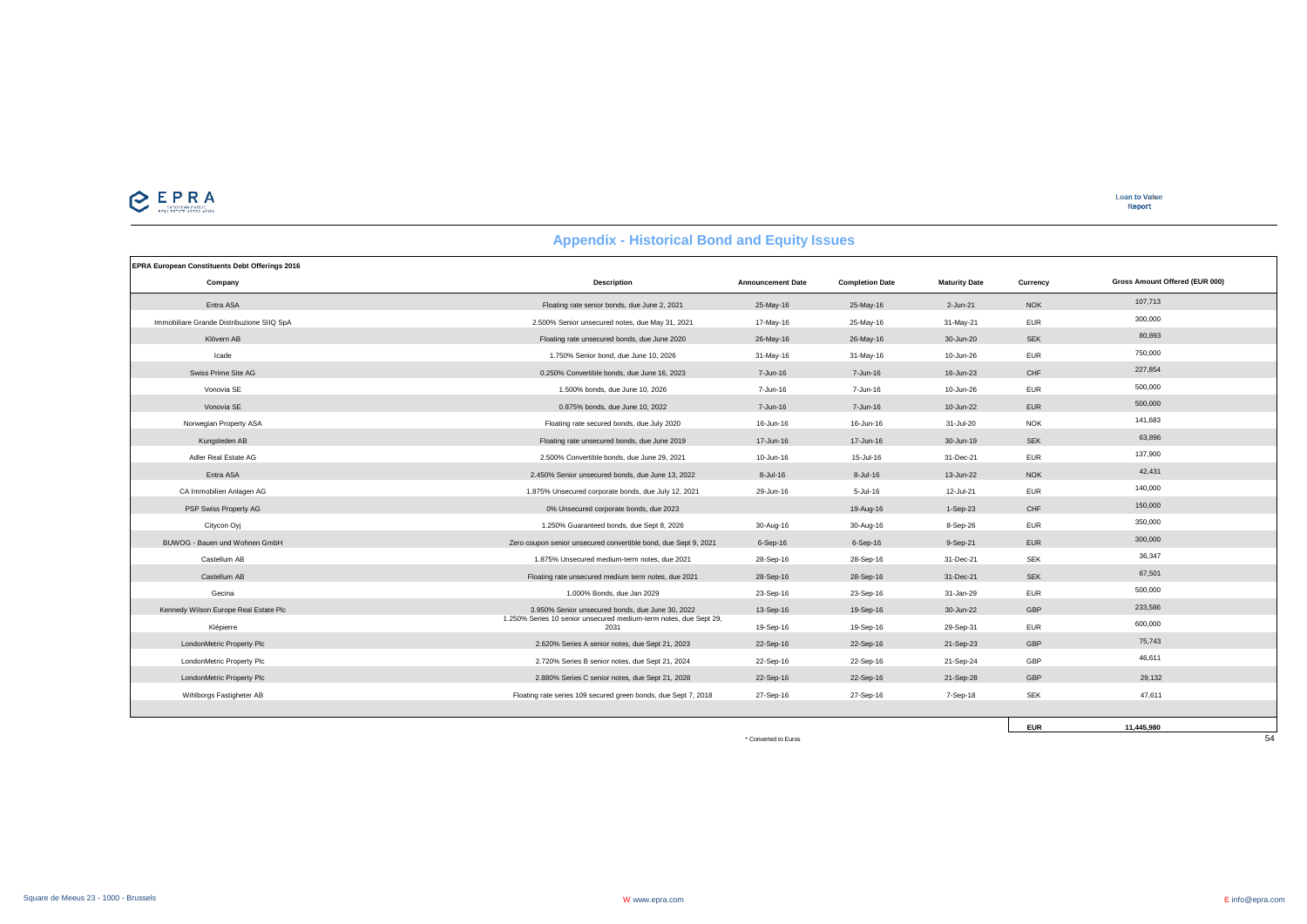

| <b>EPRA European Constituents Debt Offerings 2016</b> |                                                                   |                          |                        |                      |                         |                                |
|-------------------------------------------------------|-------------------------------------------------------------------|--------------------------|------------------------|----------------------|-------------------------|--------------------------------|
| Company                                               | <b>Description</b>                                                | <b>Announcement Date</b> | <b>Completion Date</b> | <b>Maturity Date</b> | Currency                | Gross Amount Offered (EUR 000) |
| Cofinimmo SA                                          | Senior unsecured convertible bonds, due 2021                      | $6-Sep-16$               |                        | 31-Dec-21            | <b>EUR</b>              | 168,653                        |
| Entra ASA                                             | Bonds, due 2021                                                   | 12-Sep-16                |                        | 31-Dec-21            | <b>NA</b><br><b>NOK</b> |                                |
| Shaftesbury PLC                                       | 2.487% Guaranteed secured first mortgage bonds, due Sept 30, 2031 | 14-Sep-16                | 29-Sep-16              | 30-Sep-31            | GBP                     | 329,393                        |
| Grand City Properties S.A.                            | 2.750% Perpetual unsecured subordinated notes                     | $8-$ Sep $-16$           | 22-Sep-16              |                      | <b>EUR</b>              | 200,000                        |
| Capital & Counties Properties Plc                     | 2.280% Senior unsecured notes, due 2026                           | 26-Sep-16                |                        | 31-Dec-26            | GBP                     | 186,659                        |
| Capital & Counties Properties Plc                     | 2.370% Senior unsecured notes, due 2028                           | 26-Sep-16                |                        | 31-Dec-28            | GBP                     | 74,663                         |
| Assura Plc                                            | 2.650% Senior unsecured notes, due 2026                           | $3-Oct-16$               |                        | 31-Dec-26            | GBP                     | 146,951                        |
| Castellum AB                                          | Unsecured medium term notes                                       | 12-Oct-16                | 12-Oct-16              |                      | <b>SEK</b>              | 21,546                         |
| Entra ASA                                             | 2.450% Senior unsecured bonds, due June 2, 2023                   | 20-Oct-16                | 20-Oct-16              | 2-Jun-23             | <b>NOK</b>              | 44,632                         |
| Inmobiliaria Colonial, S.A.                           | 1.450% Senior unsecured notes, due Oct 28, 2024                   | 21-Oct-16                | 21-Oct-16              | 28-Oct-24            | <b>EUR</b>              | 600,000                        |
| Intu Properties Plc                                   | 2.875% Guaranteed convertible bonds, due Nov 1, 2022              | 25-Oct-16                | 25-Oct-16              | 1-Nov-22             | GBP                     | 391,027                        |
| MERLIN Properties SOCIMI, S.A.                        | 1.875% Senior unsecured notes, due 2026                           | 25-Oct-16                | 25-Oct-16              | 31-Dec-26            | <b>EUR</b>              | 800,000                        |
| Cofinimmo SA                                          | 1,700% bonds, due 2026                                            | 26-Oct-16                | 26-Oct-16              | 31-Dec-26            | <b>EUR</b>              | 70,000                         |
| Klövern AB                                            | Floating rate senior unsecured bonds, due Nov 2020                | 26-Oct-16                | 26-Oct-16              | 30-Nov-20            | <b>SEK</b>              | 154,295                        |
| Fabege AB                                             | Floating rate bonds, due Dec 3, 2018                              | 18-Nov-16                | 18-Nov-16              | 3-Dec-18             | <b>SEK</b>              | 71,469                         |
| Hemfosa Fastigheter AB                                | Variable rate senior unsecured bonds, due Nov 30, 2019            | 25-Nov-16                | 30-Nov-16              | 30-Nov-19            | <b>SEK</b>              | 76,628                         |
| Icade                                                 | 1.125% Bonds, due Nov 17, 2025                                    | 7-Nov-16                 | 7-Nov-16               | 17-Nov-25            | <b>EUR</b>              | 500,000                        |
| Unibail-Rodamco SE                                    | 0.875% bond, due Feb 21, 2025                                     | 15-Nov-16                | 15-Nov-16              | 21-Feb-25            | <b>EUR</b>              | 500,000                        |
| Hammerson Plc                                         | Senior notes                                                      | 22-Nov-16                | 13-Oct-16              |                      | GBP                     |                                |
| Hammerson Plc                                         | Senior notes                                                      | 22-Nov-16                | 13-Oct-16              |                      | <b>EUR</b>              |                                |
| Hammerson Plc                                         | Senior notes                                                      | 22-Nov-16                | 13-Oct-16              |                      | <b>USD</b>              |                                |
| Hammerson Plc                                         | Senior notes                                                      | 22-Nov-16                | 13-Oct-16              |                      | <b>USD</b>              |                                |
| Cofinimmo SA                                          | 2.000% Unsecured green bond, due Dec 9, 2024                      | $2$ -Dec-16              | $2$ -Dec-16            | $9-Dec-24$           | <b>EUR</b>              | 55,000                         |
| Immobiliare Grande Distribuzione SIIQ SpA             | 2.250% Senior unsecured non-convertible bonds, due 2023           | $1 - Dec - 16$           | $6$ -Dec-16            | 31-Dec-23            | <b>EUR</b>              | 100,000                        |
| Castellum AB                                          | Unsecured medium term notes                                       | 31-Dec-16                | 31-Dec-16              |                      | <b>SEK</b>              | 23,490                         |
|                                                       |                                                                   |                          |                        |                      | <b>EUR</b>              | 15,960,385                     |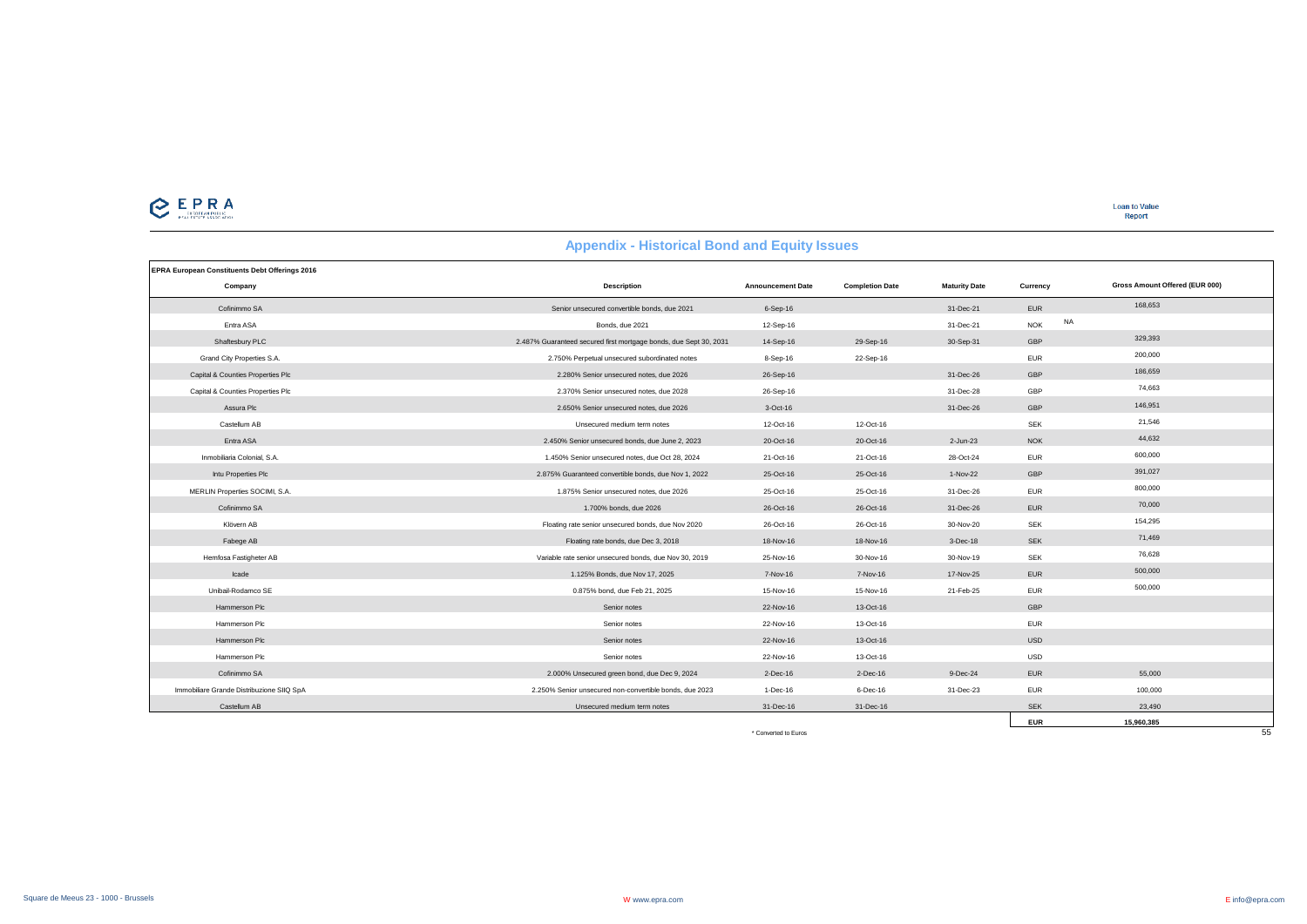

| EPRA European Constituents Debt Offerings 2017 |                                                                           |                          |                        |                      |            |                                |
|------------------------------------------------|---------------------------------------------------------------------------|--------------------------|------------------------|----------------------|------------|--------------------------------|
| Company                                        | <b>Description</b>                                                        | <b>Announcement Date</b> | <b>Completion Date</b> | <b>Maturity Date</b> | Currency   | Gross Amount Offered (EUR 000) |
| <b>LEG Immobilien AG</b>                       | 1.250% Unsecured corporate bonds, due Jan 23, 2024                        | 16-Jan-17                | 16-Jan-17              | 23-Jan-24            | <b>EUR</b> | 500,000                        |
| Fabege AB                                      | Floating rate bonds, due May 29, 2020                                     | 25-Jan-17                | 25-Jan-17              | 29-May-20            | <b>SEK</b> | 31,656                         |
| Deutsche Wohnen AG                             | 0.325% Convertible bonds, due July 26, 2024                               | 21-Feb-17                | 21-Feb-17              | 26-Jul-24            | <b>EUR</b> | 800,000                        |
| Entra ASA                                      | 2.450% Senior unsecured bonds, due June 13, 2022                          | 23-Feb-17                | 23-Feb-17              | 13-Jun-22            | <b>NOK</b> | 22,673                         |
| Fabege AB                                      | Floating rate series 103 green bonds, due Sept 16, 2019                   | 9-Feb-17                 | 9-Feb-17               | 16-Sep-19            | <b>SEK</b> | 31,655                         |
| Fabege AB                                      | Floating rate green bonds, due Feb 20, 2022                               | 7-Feb-17                 | 7-Feb-17               | 20-Feb-22            | <b>SEK</b> | 15,831                         |
| Hemfosa Fastigheter AB                         | Floating rate senior unsecured bonds, due Aug 23, 2020                    | 17-Feb-17                | 23-Feb-17              | 23-Aug-20            | <b>SEK</b> | 78,826                         |
| Klépierre                                      | 1.375% Series 11 senior unsecured medium-term notes, due Feb 16,<br>2027  | 9-Feb-17                 | 9-Feb-17               | 16-Feb-27            | <b>EUR</b> | 500,000                        |
| Klépierre                                      | 1.375% Series 11 senior unsecured medium-term notes, due Feb 16,<br>2027  | 23-Feb-17                | 23-Feb-17              | 16-Feb-27            | <b>EUR</b> | 100,000                        |
| Land Securities Group Plc                      | 1.974% Secured bonds, due Feb 8, 2024                                     | 24-Jan-17                | 1-Feb-17               | 8-Feb-24             | GBP        | 470,115                        |
| <b>Land Securities Group Plc</b>               | 2.399% Secured bonds, due Feb 8, 2029                                     | 24-Jan-17                | 1-Feb-17               | 8-Feb-29             | GBP        | 352,586                        |
| Mobimo Holding AG                              | 0.750% Straight bonds, due Mar 20, 2026                                   | 21-Feb-17                | 21-Feb-17              | 20-Mar-26            | CHF        | 211,518                        |
| Unibail-Rodamco SE                             | 1.500% Bonds, due Feb 2028                                                | 15-Feb-17                | 15-Feb-17              | 29-Feb-28            | <b>EUR</b> | 600,000                        |
| PSP Swiss Property AG                          | Zero coupon bonds, due Sept 1, 2023                                       | 6-Mar-17                 | 10-Feb-17              | $1-Sep-23$           | CHF        | 46,826                         |
| CA Immobilien Anlagen AG                       | 1.875% Corporate bonds, due Feb 22, 2024                                  | 15-Feb-17                | 22-Feb-17              | 22-Feb-24            | <b>EUR</b> | 175,000                        |
| <b>Great Portland Estates Plc</b>              | 2.150% Senior unsecured notes, due 2024                                   | 29-Mar-17                | 22-Feb-17              | 31-Dec-24            | GBP        | 207,352                        |
| Castellum AB                                   | Floating rate series 121 unsecured medium term notes, due Sept 1,<br>2022 | 1-Mar-17                 | 1-Mar-17               | 1-Sep-22             | <b>SEK</b> | 104,822                        |
| Castellum AB                                   | 2.150% Series 122 unsecured medium-term notes, due Sept 1, 2022           | 1-Mar-17                 | 1-Mar-17               | 1-Sep-22             | <b>SEK</b> | 57,652                         |
| Castellum AB                                   | Floating rate series 123 unsecured medium term notes, due Mar 1,<br>2021  | 1-Mar-17                 | 1-Mar-17               | $1-Mar-21$           | <b>SEK</b> | 26,206                         |
| Castellum AB                                   | 0.980% Series 125 unsecured medium-term notes, due Mar 3, 2020            | 6-Mar-17                 | 3-Mar-17               | 3-Mar-20             | <b>SEK</b> | 52,420                         |
| Castellum AB                                   | Floating rate series 124 unsecured medium term notes, due Mar 6,<br>2019  | 6-Mar-17                 | 6-Mar-17               | 6-Mar-19             | <b>SEK</b> | 52,417                         |
| Fastighets Balder AB                           | 1.125% Bonds, due Mar 14, 2022                                            | 7-Mar-17                 | 7-Mar-17               | 14-Mar-22            | <b>EUR</b> | 500,000                        |
| Fastighets Balder AB                           | 1.875% Bonds, due 2025                                                    | 7-Mar-17                 | 7-Mar-17               | 31-Dec-25            | <b>EUR</b> | 500,000                        |
| Castellum AB                                   | Floating rate series 126 unsecured medium term notes, due Mar 17,<br>2023 | 17-Mar-17                | 17-Mar-17              | 17-Mar-23            | <b>SEK</b> | 31,660                         |
| Primary Health Properties Plc                  | 2.830% Senior secured guaranteed notes, due 2027                          | 21-Mar-17                | 21-Mar-17              | 31-Dec-27            | GBP        | 115,489                        |
|                                                |                                                                           |                          |                        |                      | <b>EUR</b> | 5,584,705                      |
|                                                |                                                                           | * Converted to Euros     |                        |                      |            | 56                             |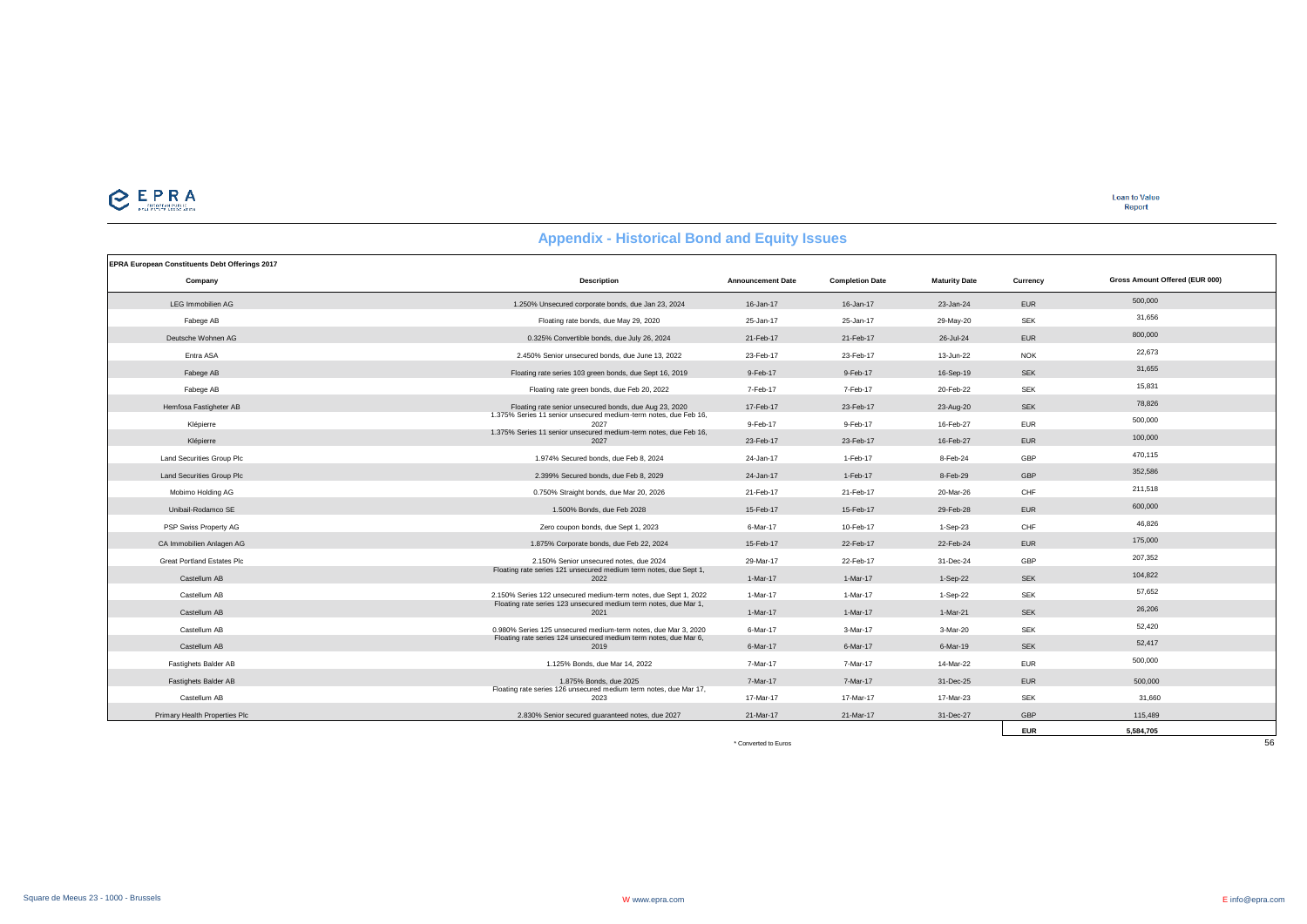

**EUR 10,617,398**

|                                                | <b>Appendix - Historical Bollu and Equity Issues</b>                      |                          |                        |                      |            |                                |
|------------------------------------------------|---------------------------------------------------------------------------|--------------------------|------------------------|----------------------|------------|--------------------------------|
| EPRA European Constituents Debt Offerings 2017 |                                                                           |                          |                        |                      |            |                                |
| Company                                        | <b>Description</b>                                                        | <b>Announcement Date</b> | <b>Completion Date</b> | <b>Maturity Date</b> | Currency   | Gross Amount Offered (EUR 000) |
| Wihlborgs Fastigheter AB                       | Floating rate senior unsecured bond, due Mar 27, 2019                     | 21-Mar-17                | 21-Mar-17              | 27-Mar-19            | <b>SEK</b> | 31,567                         |
| Entra ASA                                      | 2.450% Senior unsecured bonds, due June 13, 2022                          | 30-Mar-17                | 30-Mar-17              | 13-Jun-22            | <b>NOK</b> | 21,820                         |
| Adler Real Estate AG                           | 4.750% Corporate bonds, due Apr 8, 2020                                   | 10-Apr-17                | 10-Apr-17              | 8-Apr-20             | <b>EUR</b> | 150,000                        |
| Swiss Prime Site AG                            | 0.825% Straight-bond, due May 11, 2026                                    | 12-Apr-17                | 11-Apr-17              | 11-May-26            | CHF        | 233,845                        |
| Hemfosa Fastigheter AB                         | Variable rate senior unsecured bonds, due Dec 6, 2019                     | $3-May-17$               | $3-May-17$             | 6-Dec-19             | SEK        | 25,977                         |
| Entra ASA                                      | Floating rate unsecured green bonds, due Mar 20, 2024                     | 9-May-17                 | 9-May-17               | 20-Mar-24            | <b>NOK</b> | 26,478                         |
| Norwegian Property ASA                         | Floating rate senior secured bond, due May 17, 2024                       | 10-May-17                | 18-May-17              | 17-May-24            | <b>NOK</b> | 23,436                         |
| Norwegian Property ASA                         | 2.950% Senior secured bond, due May 17, 2024                              | 10-May-17                | 18-May-17              | 17-May-24            | <b>NOK</b> | 47,938                         |
| Befimmo SA                                     | 2.175% Bonds, due Apr 12, 2027                                            | 11-May-17                | 12-Apr-17              | 12-Apr-27            | <b>EUR</b> | 60,000                         |
| MERLIN Properties SOCIMI, S.A.                 | 1.750% Medium term notes, due May 26, 2025                                | 17-May-17                | 17-May-17              | 26-May-25            | <b>EUR</b> | 600,000                        |
| Unibail-Rodamco SE                             | 1.500% Redeemable bonds, due May 29, 2029                                 | 17-May-17                | 17-May-17              | 29-May-29            | <b>EUR</b> | 500,000                        |
| Unibail-Rodamco SE                             | 2.000% Redeemable bonds, due May 29, 2037                                 | 17-May-17                | 17-May-17              | 29-May-37            | <b>EUR</b> | 500,000                        |
| Safestore Holdings Plc                         | 1.590% Notes, due 2024                                                    | 19-May-17                | 31-May-17              | 31-Dec-24            | <b>EUR</b> | 50,900                         |
| Safestore Holdings Plc                         | 2.000% Notes, due 2027                                                    | 19-May-17                | 31-May-17              | 31-Dec-27            | <b>EUR</b> | 74,100                         |
| Safestore Holdings Plc                         | 2.920% Notes, due 2029                                                    | 19-May-17                | 31-May-17              | 31-Dec-29            | GBP        | 57,964                         |
| Foncière des Régions                           | 1.500% Unsecured bonds, due June 21, 2027                                 | 13-Jun-17                | 13-Jun-17              | 21-Jun-27            | <b>EUR</b> | 500,000                        |
| Castellum AB                                   | Floating rate series 128 unsecured medium term notes, due Dec 14,<br>2019 | 14-Jun-17                | 14-Jun-17              | 14-Dec-19            | <b>SEK</b> | 20,500                         |
| Wihlborgs Fastigheter AB                       | Floating rate senior unsecured bond, due June 22, 2020                    | 14-Jun-17                | 14-Jun-17              | 22-Jun-20            | <b>SEK</b> | 20,500                         |
| Norwegian Property ASA                         | 2.930% Senior secured bond, due July 12, 2024                             | 22-Jun-17                | 22-Jun-17              | 12-Jul-24            | <b>NOK</b> | 31,680                         |
| Gecina                                         | Floating rate bonds, due June 2022                                        | 27-Jun-17                | 27-Jun-17              | 30-Jun-22            | <b>EUR</b> | 500,000                        |
| Gecina                                         | 1.375% Bond, due June 2027                                                | 27-Jun-17                | 27-Jun-17              | 30-Jun-27            | <b>EUR</b> | 500,000                        |
| Gecina                                         | 2.000% Bond, due June 2032                                                | 27-Jun-17                | 27-Jun-17              | 30-Jun-32            | <b>EUR</b> | 500,000                        |
| Hemfosa Fastigheter AB                         | Variable rate senior unsecured bonds, due Dec 6, 2019                     | 30-Jun-17                | 30-Jun-17              | 6-Dec-19             | <b>SEK</b> | 25,988                         |
| DIC Asset AG                                   | 3.250% Corporate bonds, due July 11, 2022                                 | 5-Jul-17                 | 5-Jul-17               | 11-Jul-22            | <b>EUR</b> | 130,000                        |
| ADO Properties S.A.                            | 1.500% Unsecured corporate bonds, due July 26, 2024                       | 21-Jul-17                | 21-Jul-17              | 26-Jul-24            | <b>EUR</b> | 400,000                        |

#### **Appendix - Historical Bond and Equity Issues**

error to the converted to Euros 57<br>The Converted to Euros 57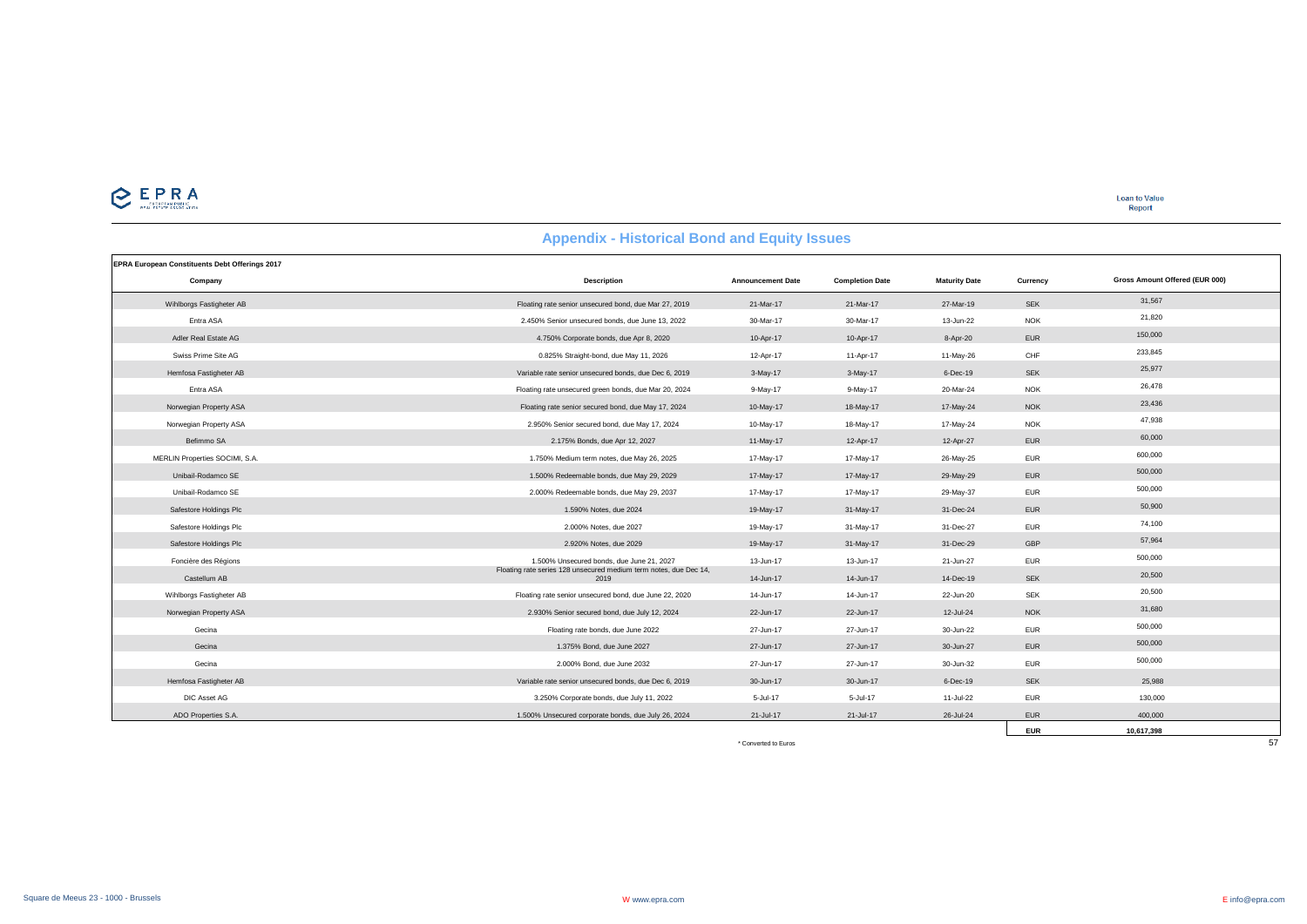# CEPRA

| <b>Appendix - Historical Bond and Equity Issues</b> |  |  |  |  |
|-----------------------------------------------------|--|--|--|--|
|-----------------------------------------------------|--|--|--|--|

| EPRA European Constituents Debt Offerings 2017 |                                                                          |                          |                        |                      |            |                                |
|------------------------------------------------|--------------------------------------------------------------------------|--------------------------|------------------------|----------------------|------------|--------------------------------|
| Company                                        | <b>Description</b>                                                       | <b>Announcement Date</b> | <b>Completion Date</b> | <b>Maturity Date</b> | Currency   | Gross Amount Offered (EUR 000) |
| Grand City Properties S.A.                     | 1.375% Senior unsecured notes, due Aug 3, 2026                           | 24-Jul-17                | 25-Jul-17              | 3-Aug-26             | <b>EUR</b> | 600,000                        |
| MedicX Fund Limited                            | 3.000% Secured Ioan notes, due Sept 30, 2028                             | 26-Jul-17                | 26-Jul-17              | 30-Sep-28            | GBP        | 30.853                         |
| Workspace Group Plc                            | 3.070% Senior unsecured notes, due Aug 18, 2025                          | 28-Jul-17                | 28-Jul-17              | 18-Aug-25            | GBP        | 89,321                         |
| Workspace Group Plc                            | 3.190% Series B senior unsecured notes, due Aug 16, 2027                 | 28-Jul-17                | 28-Jul-17              | 16-Aug-27            | GBP        | 133,982                        |
| TAG Immobilien AG                              | 0.625% Convertible bonds, due Sept 2022                                  | 23-Aug-17                | 23-Aug-17              | 30-Sep-22            | <b>EUR</b> | 262,000                        |
| <b>LEG Immobilien AG</b>                       | 0.875% Senior unsecured convertible bonds, due Sept 1, 2025              | 29-Aug-17                | 29-Aug-17              | 1-Sep-25             | <b>EUR</b> | 400,000                        |
| Shaftesbury PLC                                | 2.348% Secured first mortgage bonds, due Sept 30, 2027                   | 31-Aug-17                | 31-Aug-17              | 30-Sep-27            | GBP        | 314,540                        |
| Fastighets AB Balder                           | 1.950% Senior unsecured bond, due 2026                                   | 1-Sep-17                 | 1-Sep-17               | 31-Dec-26            | <b>EUR</b> | 500,000                        |
| Fastighets AB Balder                           | 3.130% Hybrid capital security                                           | $1-Sep-17$               | $1-Sep-17$             |                      | <b>EUR</b> | 350,000                        |
| Icade                                          | 1,500% Bonds, due 2027                                                   | 4-Sep-17                 | 4-Sep-17               | 31-Dec-27            | <b>EUR</b> | 600,000                        |
| Land Securities Group Plc                      | 2.625% Bonds, due 2037                                                   | 6-Sep-17                 | 15-Sep-17              | 31-Dec-37            | GBP        | 568,253                        |
| Land Securities Group Plc                      | 2.750% Bonds, due 2057                                                   | 6-Sep-17                 | 15-Sep-17              | 31-Dec-57            | GBP        | 568,253                        |
| <b>British Land Company Plc</b>                | 2.375% Series 1 senior unsecured sterling bond, due Sept 14, 2029        | 8-Sep-17                 | 8-Sep-17               | 14-Sep-29            | GBP        | 328,869                        |
| MERLIN Properties SOCIMI, S.A.                 | 2.375% Senior unsecured notes, due Sept 18, 2029                         | 11-Sep-17                | 11-Sep-17              | 18-Sep-29            | <b>EUR</b> | 300,000                        |
| Castellum AB                                   | 0.370% Series 401 unsecured medium-term notes, due Sept 5, 2019          | 12-Sep-17                | 5-Sep-17               | 5-Sep-19             | <b>SEK</b> | 68,523                         |
| Castellum AB                                   | 0.970% Series 402 unsecured medium-term notes, due Apr 12, 2021          | 12-Sep-17                | 12-Sep-17              | 12-Apr-21            | <b>SEK</b> | 36,720                         |
| Citycon Oyj                                    | 2.750% Senior unsecured bond, due Sept 22, 2025                          | 13-Sep-17                | 13-Sep-17              | 22-Sep-25            | <b>NOK</b> | 106.564                        |
| Entra ASA                                      | Floating rate senior unsecured bonds, due June 2, 2021                   | 14-Sep-17                | 14-Sep-17              | 2-Jun-21             | <b>NOK</b> | 31,950                         |
| Gecina                                         | 1.375% Bonds, due Jan 26, 2028                                           | 19-Sep-17                | 19-Sep-17              | 26-Jan-28            | <b>EUR</b> | 700,000                        |
| Castellum AB                                   | 2.290% Series 403 unsecured medium-term notes, due Sept 20, 2024         | 20-Sep-17                | 20-Sep-17              | 20-Sep-24            | <b>SEK</b> | 20,983                         |
| Kungsleden AB                                  | Senior unsecured notes, due 2021                                         | 25-Sep-17                |                        | 31-Dec-21            | <b>SEK</b> | <b>NA</b>                      |
| CA Immobilien Anlagen AG                       | 0.750% Senior unsecured convertible bonds, due Apr 2025                  | 26-Sep-17                | 26-Sep-17              | 30-Apr-25            | <b>EUR</b> | 200,000                        |
| Deutsche Wohnen SE                             | 0.600% Convertible bonds, due Jan 2026                                   | 26-Sep-17                | 26-Sep-17              | 31-Jan-26            | <b>EUR</b> | 800,000                        |
| Beni Stabili SpA SIIQ                          | 1.625% Senior unsecured bond, due Oct 17, 2024                           | 28-Sep-17                | 6-Oct-17               | 17-Oct-24            | Euro       | 300,000                        |
| Castellum AB                                   | Floating rate series 404 unsecured medium term notes, due Oct 2,<br>2024 | 2-Oct-17                 | 2-Oct-17               | 2-Oct-24             | <b>SEK</b> | 15.637                         |
|                                                |                                                                          |                          |                        |                      | <b>EUR</b> | 17.943.846                     |

EUR 17,943,846<br>\* Converted to Euros 58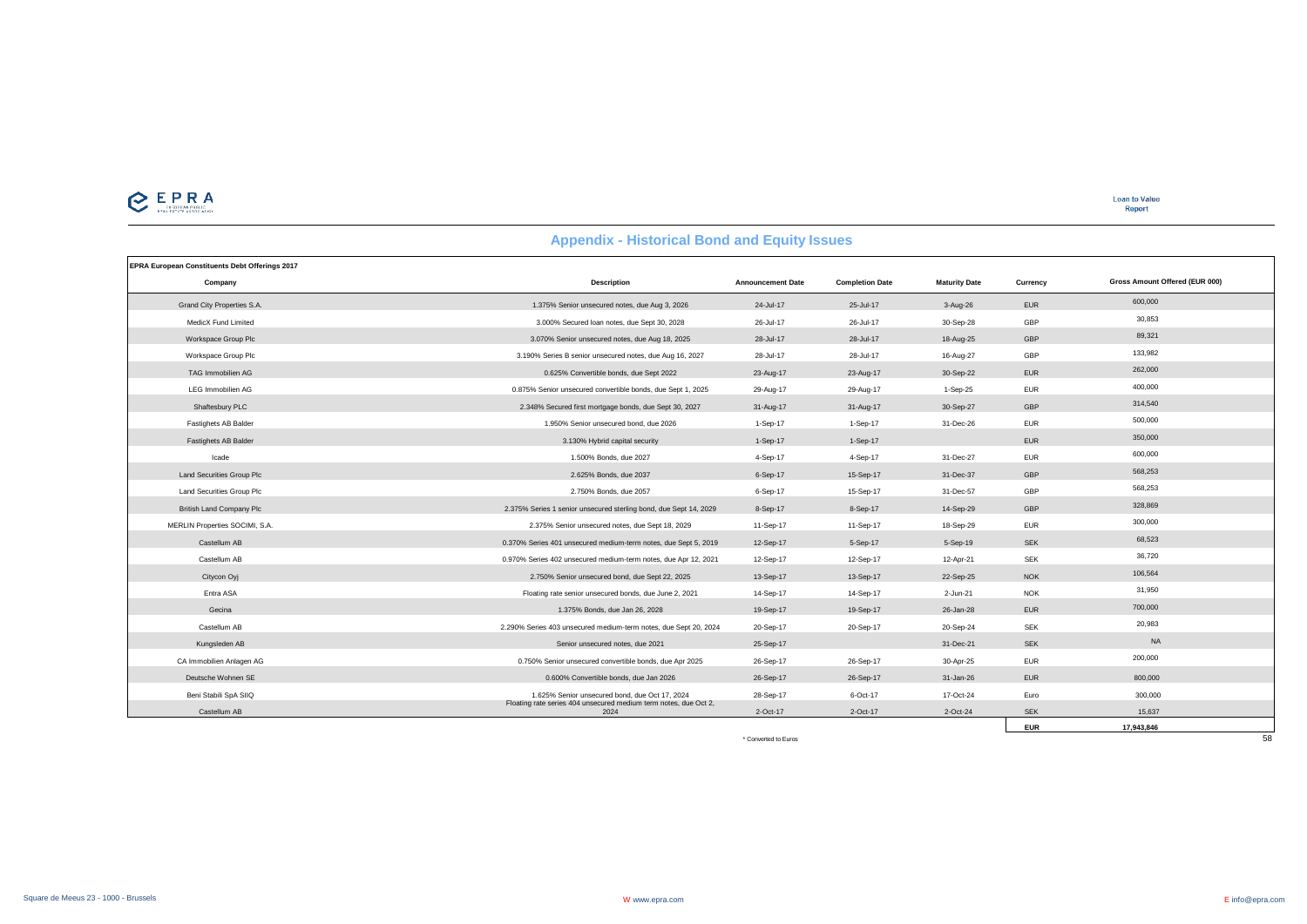

**EUR 22,848,943**

| <b>Appendix - Historical Bond and Equity Issues</b> |  |  |  |  |
|-----------------------------------------------------|--|--|--|--|
|-----------------------------------------------------|--|--|--|--|

| EPRA European Constituents Debt Offerings 2017 |                                                                           |                          |                        |                      |            |                                |
|------------------------------------------------|---------------------------------------------------------------------------|--------------------------|------------------------|----------------------|------------|--------------------------------|
| Company                                        | <b>Description</b>                                                        | <b>Announcement Date</b> | <b>Completion Date</b> | <b>Maturity Date</b> | Currency   | Gross Amount Offered (EUR 000) |
| SEGRO Plc                                      | 2.375% Unsecured bonds, due Oct 11, 2029                                  | 5-Oct-17                 | 5-Oct-17               | 11-Oct-29            | GBP        | 392,583                        |
| SEGRO Plc                                      | 2.875% Unsecured bonds, due Oct 11, 2037                                  | 5-Oct-17                 | 5-Oct-17               | 11-Oct-37            | GBP        | 448.666                        |
| Castellum AB                                   | 0.970% Series 402 unsecured medium-term notes, due Apr 12, 2021           | 9-Oct-17                 | 2-Oct-17               | 12-Apr-21            | <b>SEK</b> | 31,274                         |
| Assura Plc                                     | Unsecured notes, due 2025                                                 | 20-Oct-17                | 20-Oct-17              | 31-Dec-25            | GBP        | <b>NA</b>                      |
| Assura Plc                                     | Unsecured notes, due 2027                                                 | 20-Oct-17                | 20-Oct-17              | 31-Dec-27            | GBP        | <b>NA</b>                      |
| Mercialvs                                      | Floating rate unsecured bonds, due 2027                                   | 25-Oct-17                | 25-Oct-17              | 31-Dec-27            | <b>EUR</b> | 150,000                        |
| Alstria office REIT-AG                         | 1.500% Unsecured corporate bonds, due Nov 2027                            | 8-Nov-17                 | 8-Nov-17               | 30-Nov-27            | <b>EUR</b> | 350,000                        |
| Klövern AB                                     | Floating rate secured bonds, due Nov 2021                                 | 15-Nov-17                | 15-Nov-17              | 30-Nov-21            | <b>SEK</b> | 85,361                         |
| Wallenstam AB                                  | 0.875% Unsecured bonds, due Nov 15, 2020                                  | 15-Nov-17                | 15-Nov-17              | 15-Nov-20            | <b>SEK</b> | 85,361                         |
| Wallenstam AB                                  | Floating rate unsecured bonds, due Nov 15, 2020                           | 15-Nov-17                | 15-Nov-17              | 15-Nov-20            | <b>SEK</b> | 65,276                         |
| Wallenstam AB                                  | Floating rate unsecured bonds, due Nov 15, 2022                           | 15-Nov-17                | 15-Nov-17              | 15-Nov-22            | <b>SEK</b> | 25,106                         |
| TLG IMMOBILIEN AG                              | 1.375% Unsecured standalone notes, due Nov 27, 2024                       | 20-Nov-17                | 20-Nov-17              | 27-Nov-24            | <b>EUR</b> | 400,000                        |
| Inmobiliaria Colonial, S.A.                    | 1.625% Senior unsecured notes, due Nov 28, 2025                           | 21-Nov-17                | 21-Nov-17              | 28-Nov-25            | <b>EUR</b> | 500,000                        |
| Inmobiliaria Colonial, S.A.                    | 2.500% Senior unsecured notes, due Nov 28, 2029                           | 21-Nov-17                | 21-Nov-17              | 28-Nov-29            | <b>EUR</b> | 300,000                        |
| Entra ASA                                      | Floating rate bonds, due Oct 14, 2022                                     | 24-Nov-17                | 27-Nov-17              | 14-Oct-22            | <b>NOK</b> | 61,773                         |
| Klépierre                                      | 1.625% Senior unsecured bonds, due Dec 13, 2032                           | 28-Nov-17                | 28-Nov-17              | 13-Dec-32            | <b>EUR</b> | 500,000                        |
| Adler Real Estate AG                           | 1.500% Senior unsecured notes, due Dec 6, 2021                            | 29-Nov-17                | 29-Nov-17              | 6-Dec-21             | <b>EUR</b> | 500,000                        |
| Adler Real Estate AG                           | 2.125% Senior unsecured notes, due Feb 6, 2024                            | 29-Nov-17                | 29-Nov-17              | 6-Feb-24             | <b>EUR</b> | 300,000                        |
| Entra ASA                                      | 1.170% Senior unsecured notes, due Nov 9, 2018                            | 10-Nov-17                | 10-Nov-17              | 9-Nov-18             | <b>NOK</b> | 63,327                         |
| Tritax Big Box REIT Plc                        | 2.625% Senior unsecured notes, due Dec 14, 2026                           | 1-Dec-17                 | 1-Dec-17               | 14-Dec-26            | GBP        | 283,987                        |
| Tritax Big Box REIT Plc                        | 3.125% Senior unsecured notes, due Dec 14, 2031                           | 1-Dec-17                 | 1-Dec-17               | 14-Dec-31            | GBP        | 283,987                        |
| Wereldhave N.V.                                | 2.090% Senior notes, due Dec 14, 2027                                     | 14-Dec-17                | 14-Dec-17              | 14-Dec-27            | <b>EUR</b> | 75,975                         |
| Castellum AB                                   | Floating rate series 405 unsecured medium term notes, due Dec 22,<br>2022 | 22-Dec-17                | 22-Dec-17              | 22-Dec-22            | <b>SEK</b> | 2,422                          |
|                                                |                                                                           |                          |                        |                      |            |                                |
|                                                |                                                                           |                          |                        |                      |            |                                |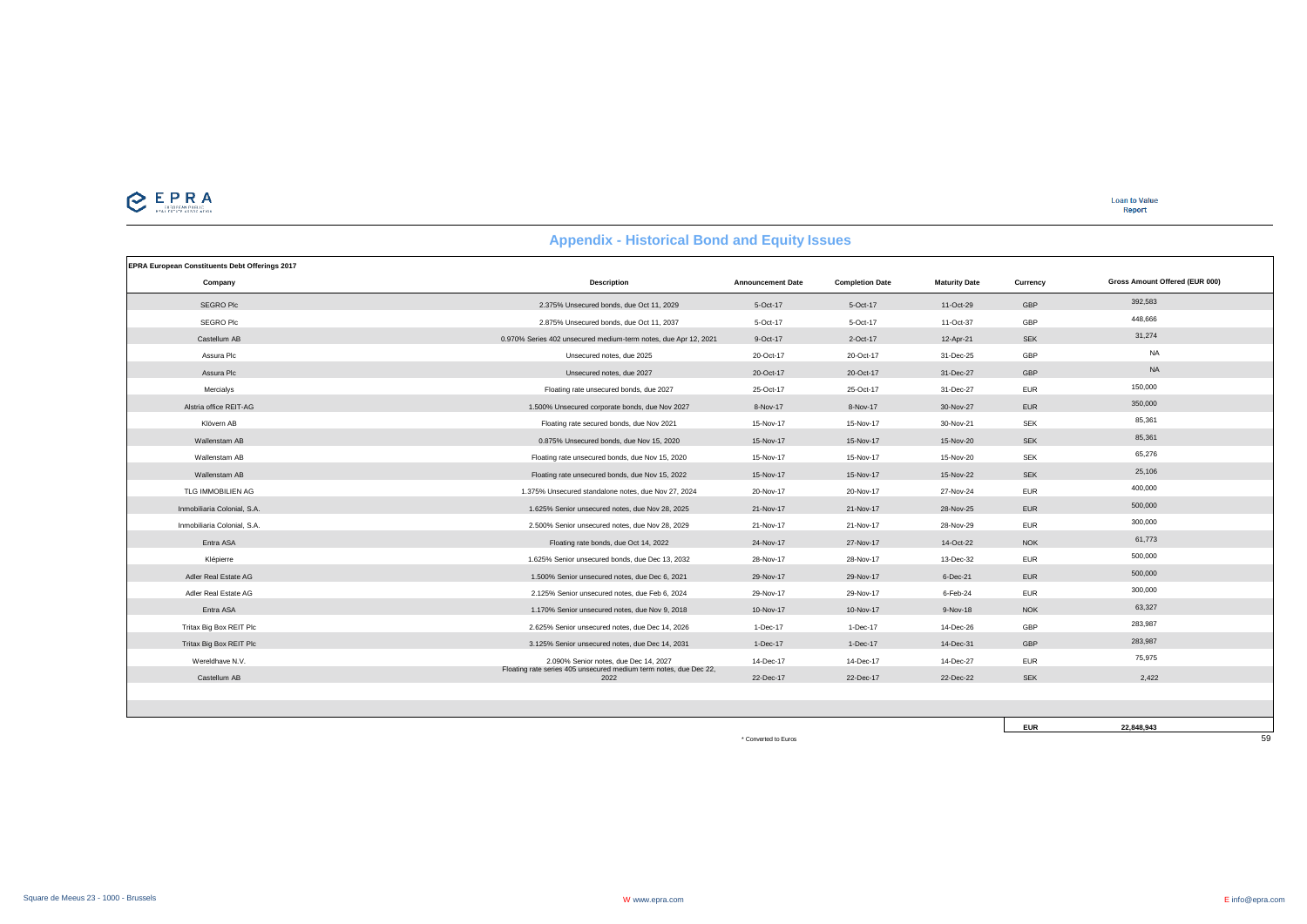| <b>Appendix - Historical Bond and Equity Issues</b> |  |  |  |
|-----------------------------------------------------|--|--|--|
|-----------------------------------------------------|--|--|--|

| EPRA European Constituents Debt Offerings 2018 |                                                                  |                          |                        |                      |            |                                |
|------------------------------------------------|------------------------------------------------------------------|--------------------------|------------------------|----------------------|------------|--------------------------------|
| Company                                        | <b>Description</b>                                               | <b>Announcement Date</b> | <b>Completion Date</b> | <b>Maturity Date</b> | Currency   | Gross Amount Offered (EUR 000) |
| Swiss Prime Site AG                            | 0.325% Senior unsecured convertible bonds, due 2025              | $9 - Jan-18$             | $9 - Jan-18$           | 31-Dec-25            | CHF        | 256,070                        |
| Kungsleden AB                                  | Floating rate unsecured bonds, due 2021                          | 12-Jan-18                | 12-Jan-18              | 31-Dec-21            | <b>SEK</b> | 25,429                         |
| Kungsleden AB                                  | 0.950% Unsecured bonds, due July 2019                            | 12-Jan-18                | 12-Jan-18              | 31-Jul-19            | <b>SEK</b> | 61,030                         |
| Wallenstam AB                                  | 0.680% Unsecured bonds, due Jan 22, 2020                         | 15-Jan-18                | 15-Jan-18              | 22-Jan-20            | <b>SEK</b> | 40.648                         |
| Entra ASA                                      | Floating rate bonds, due Oct 14, 2022                            | 18-Jan-18                | 18-Jan-18              | 14-Oct-22            | <b>NOK</b> | 20,879                         |
| Entra ASA                                      | Floating rate bonds, due Oct 14, 2022                            | 23-Jan-18                | 23-Jan-18              | 14-Oct-22            | <b>NOK</b> | 20,772                         |
| Klövern AB                                     | Floating rate senior unsecured bonds, due Feb 2021               | 25-Jan-18                | 25-Jan-18              | 28-Feb-21            | <b>SEK</b> | 152,791                        |
| NSI N.V.                                       | Senior unsecured notes, due 2026                                 | 30-Jan-18                | 30-Jan-18              | 31-Dec-26            | <b>EUR</b> | 40,000                         |
| Entra ASA                                      | Floating rate bonds, due Oct 14, 2022                            | 31-Jan-18                | 31-Jan-18              | 14-Oct-22            | <b>NOK</b> | 31,346                         |
| Entra ASA                                      | 1.180% Senior unsecured bonds, due Feb 12, 2019                  | 7-Feb-18                 | 12-Feb-18              | 12-Feb-19            | <b>NOK</b> | 51,222                         |
| Beni Stabili SpA SIIQ                          | 2.375% Senior unsecured bonds, due Feb 20, 2028                  | 16-Feb-18                | 16-Feb-18              | 20-Feb-28            | <b>EUR</b> | 300,000                        |
| Grand City Properties S.A.                     | 1.500% Senior unsecured notes, due Feb 22, 2027                  | 19-Feb-18                | 19-Feb-18              | 22-Feb-27            | <b>EUR</b> | 300,000                        |
| Icade                                          | 1.625% Senior unsecured bonds, due Feb 28, 2028                  | 20-Feb-18                | 19-Feb-18              | 28-Feb-28            | <b>EUR</b> | 600,000                        |
| Mercialys                                      | 1.800% Unsecured bonds, due Feb 27, 2026                         | 20-Feb-18                | 20-Feb-18              | 27-Feb-26            | <b>EUR</b> | 300,000                        |
| NewRiver REIT plc                              | 3.500% Senior unsecured corporate bond, due Mar 7, 2028          | 28-Feb-18                | 28-Feb-18              | 7-Mar-28             | GBP        | 338,971                        |
| <b>Great Portland Estates Plc</b>              | Senior unsecured notes, due 2028                                 |                          | 1-Mar-18               | 20-Feb-28            | GBP        | <b>NA</b>                      |
| <b>Great Portland Estates Plc</b>              | Senior unsecured notes, due 2030                                 |                          | 1-Mar-18               | 31-Dec-28            | GBP        | <b>NA</b>                      |
| <b>Great Portland Estates Plc</b>              | Senior unsecured notes, due 2035                                 |                          | 1-Mar-18               | 31-Dec-30            | GBP        | <b>NA</b>                      |
| Gecina                                         | 1.625% Bonds, due Mar 2030                                       | 7-Mar-18                 | 7-Mar-18               | 31-Dec-35            | <b>EUR</b> | 500,000                        |
| DIC Asset AG                                   | 3.250% Corporate bonds, due July 11, 2022                        | 7-Mar-18                 | 14-Mar-18              | 31-Mar-30            | <b>EUR</b> | 50,000                         |
| Vonovia SE                                     | Floating rate series 18 senior unsecured bonds, due Dec 22, 2022 | 20-Mar-18                | 15-Mar-18              | 11-Jul-22            | <b>EUR</b> | 600,000                        |
| Vonovia SE                                     | 2.750% Series 21 senior unsecured bonds, due Mar 22, 2038        | 20-Mar-18                | 15-Mar-18              | 22-Dec-22            | <b>EUR</b> | 500,000                        |
| Vonovia SE                                     | 1.500% Series 19 senior unsecured bonds, due Mar 22, 2026        | 20-Mar-18                | 15-Mar-18              | 22-Mar-38            | <b>EUR</b> | 500,000                        |
| Vonovia SE                                     | 2.125% Series 20 senior unsecured bonds, due Mar 22, 2030        | 20-Mar-18                | 15-Mar-18              | 22-Mar-26            | <b>EUR</b> | 500,000                        |
| Land Securities Group Plc                      | Bonds, due 2027                                                  |                          | 16-Mar-18              | 22-Mar-30            | GBP        | <b>NA</b>                      |
|                                                |                                                                  |                          |                        |                      | <b>EUR</b> | 5,189,159                      |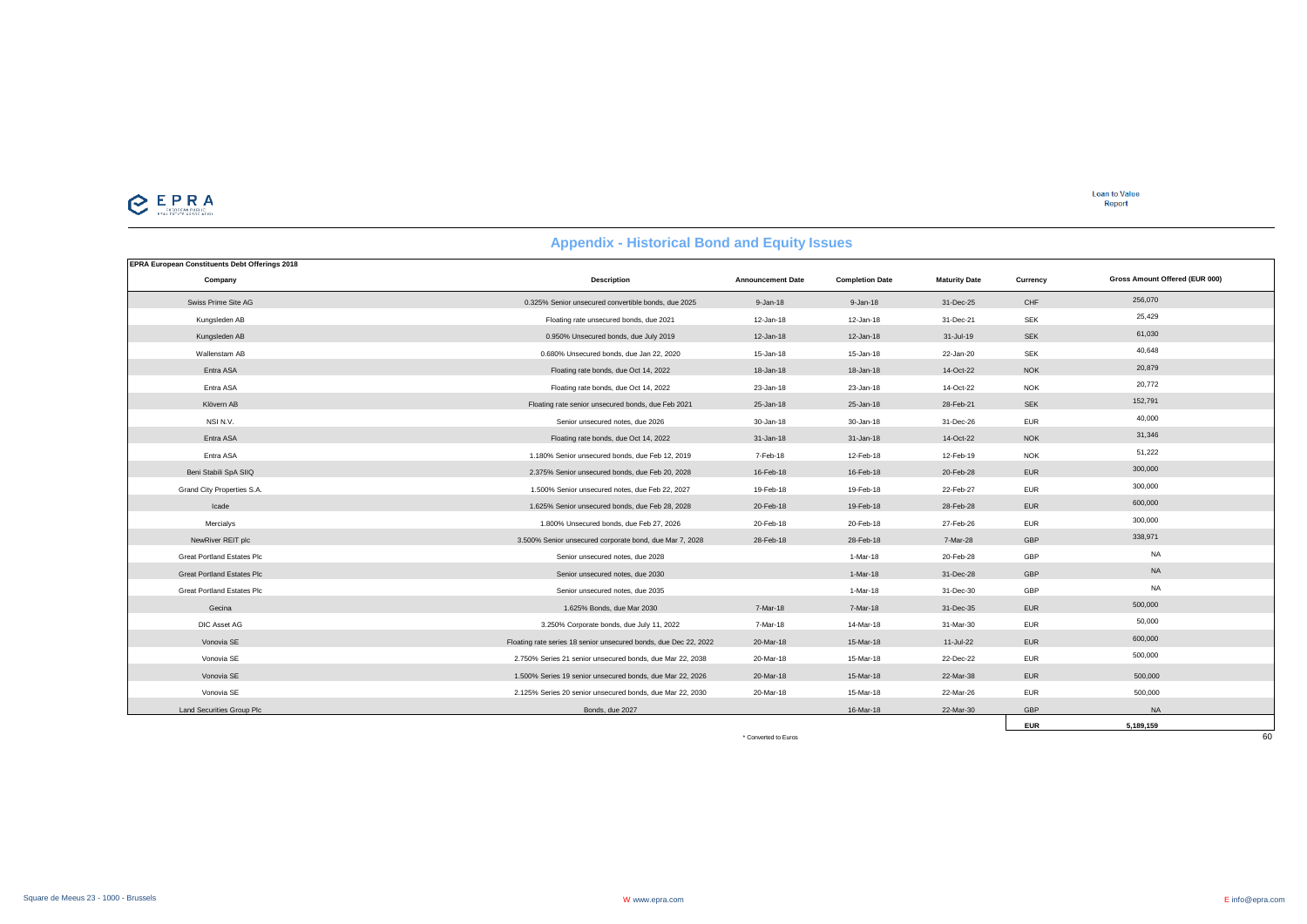

**Loan to Value** Report

## **Appendix - Historical Bond and Equity Issues**

| <b>EPRA European Constituents Debt Offerings 2018</b> |                                                          |                          |                        |                      |            |                                |
|-------------------------------------------------------|----------------------------------------------------------|--------------------------|------------------------|----------------------|------------|--------------------------------|
| Company                                               | <b>Description</b>                                       | <b>Announcement Date</b> | <b>Completion Date</b> | <b>Maturity Date</b> | Currency   | Gross Amount Offered (EUR 000) |
| PSP Swiss Property AG                                 | 0.060% Senior notes, due Feb 11, 2022                    | 31-Mar-18                | 22-Mar-18              | 11-Feb-22            | CHF        | 85,533                         |
| Klövern AB                                            | Floating rate senior unsecured bonds, due Apr 2022       | 27-Mar-18                | 27-Mar-18              | 30-Apr-22            | <b>SEK</b> | 88,253                         |
| Warehouses De Pauw                                    | 2.620% Green bonds, due Mar 2029                         | 30-Mar-18                | 30-Mar-18              | 31-Mar-29            | <b>EUR</b> | 100,000                        |
| Unibail-Rodamco SE                                    | 2.125% Subordinate perpetual hybrid notes                | 17-Apr-18                | 17-Apr-18              |                      | <b>EUR</b> | 1,250,000                      |
| Unibail-Rodamco SE                                    | 2.875% Subordinate perpetual hybrid notes                | 17-Apr-18                | 17-Apr-18              |                      | <b>EUR</b> | 750,000                        |
| Aroundtown S.A.                                       | 2.000% Medium term notes, due Nov 2, 2026                | 25-Apr-18                | 25-Apr-18              | 2-Nov-26             | <b>EUR</b> | 500,000                        |
| <b>Grainger Plc</b>                                   | 3.375% Senior secured quaranteed bonds, due Apr 24, 2028 | 19-Apr-18                | 23-Apr-18              | 24-Apr-28            | GBP        | 399,519                        |
| Adler Real Estate AG                                  | Senior unsecured notes, due Apr 2023                     | 19-Apr-18                | 20-Apr-18              | 30-Apr-23            | <b>EUR</b> | 500,000                        |
| Adler Real Estate AG                                  | Senior unsecured notes, due Apr 2026                     | 19-Apr-18                | 20-Apr-18              | 30-Apr-26            | <b>EUR</b> | 300,000                        |
| Inmobiliaria Colonial, SOCIMI, S.A.                   | 2.000% Senior unsecured notes, due Apr 17, 2026          | 11-Apr-18                | 11-Apr-18              | 17-Apr-26            | <b>EUR</b> | 650,000                        |
| Grand City Properties S.A.                            | 2.500% Perpetual unsecured subordinated notes            | 17-Apr-18                | 17-Apr-18              |                      | <b>EUR</b> | 350,000                        |
| Unibail-Rodamco SE                                    | 1.875% Senior bonds, due Jan 15, 2031                    | $2-May-18$               | 2-May-18               | 15-Jan-31            | <b>EUR</b> | 900,000                        |
| Unibail-Rodamco SE                                    | 0.125% Senior bonds, due May 14, 2021                    | $2-May-18$               | 2-May-18               | 14-May-21            | <b>EUR</b> | 800,000                        |
| Unibail-Rodamco SE                                    | 1.125% Senior bonds, due Sept 15, 2025                   | $2-May-18$               | 2-May-18               | 15-Sep-25            | <b>EUR</b> | 800,000                        |
| Unibail-Rodamco SE                                    | 2.250% Senior bonds, due May 14, 2038                    | $2-May-18$               | 2-May-18               | 14-May-38            | <b>EUR</b> | 500,000                        |
| Aroundtown S.A.                                       | 4.500% Series P straight bonds, due May 14, 2025         | 31-Mar-18                | 14-May-18              | 14-May-25            | AUD        | 157,594                        |
| Wallenstam AB                                         | 0.480% Unsecured bonds, due May 2020                     | 29-May-18                | 29-May-18              | 31-May-20            | <b>SEK</b> | 38,693                         |
| TAG Immobilien AG                                     | 1.250% Senior unsecured bonds, due June 19, 2023         | 11-Jun-18                | 8-Jun-18               | 19-Jun-23            | <b>EUR</b> | 125,000                        |
| TAG Immobilien AG                                     | 1.750% Senior unsecured bonds, due June 19, 2025         | 11-Jun-18                | 8-Jun-18               | 19-Jun-25            | <b>EUR</b> | 125,000                        |
| Klövern AB                                            | Floating rate perpetual hybrid bonds                     | 14-Jun-18                | 14-Jun-18              |                      | SEK        | 78,796                         |
| Swiss Prime Site AG                                   | 1.000% Senior unsecured bonds, due July 16, 2024         | $11-Jul-18$              | 11-Jul-18              | 16-Jul-24            | CHF        | 98,767                         |
| Aroundtown S.A.                                       | 3.250% Medium term notes, due July 18, 2027              | 11-Jul-18                | 11-Jul-18              | 18-Jul-27            | GBP        | 451,773                        |
| Assura Plc                                            | 3.000% Senior unsecured bonds, due July 2028             | 12-Jul-18                | 12-Jul-18              | 31-Jul-28            | GBP        | 339,549                        |
| Covivio                                               | 1.500% Unsecured bonds, due June 21, 2027                | 19-Jul-18                | 19-Jul-18              | 21-Jun-27            | <b>EUR</b> | 95,000                         |
| <b>Regional REIT Limited</b>                          | 4.500% Bonds, due Aug 6, 2024                            | 18-Jul-18                | 19-Jul-18              | 6-Aug-24             | GBP        | 236,317                        |
|                                                       |                                                          |                          |                        |                      | <b>EUR</b> | 14,908,953                     |
|                                                       |                                                          | * Converted to Euros     |                        |                      |            | 61                             |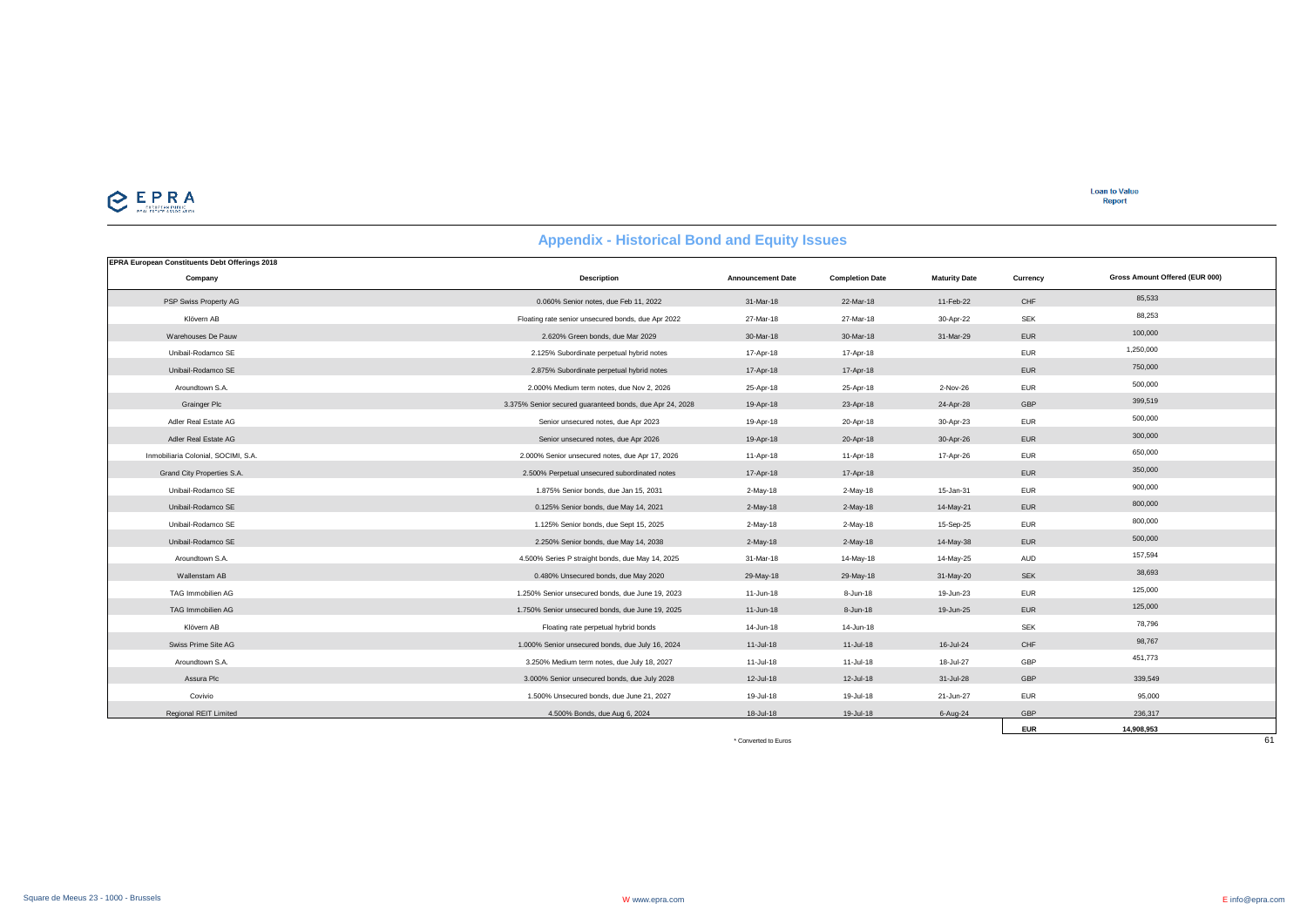

| <b>EPRA European Constituents Debt Offerings 2018</b> |                                                                         |                          |                        |                      |            |                                |
|-------------------------------------------------------|-------------------------------------------------------------------------|--------------------------|------------------------|----------------------|------------|--------------------------------|
| Company                                               | <b>Description</b>                                                      | <b>Announcement Date</b> | <b>Completion Date</b> | <b>Maturity Date</b> | Currency   | Gross Amount Offered (EUR 000) |
| SEGRO Plc                                             | 1.820% Senior unsecured notes, due 2028                                 | 9-Aug-18                 |                        | 31-Dec-28            | GBP        | 100,000                        |
| SEGRO Plc                                             | 2.370% Senior unsecured notes, due 2033                                 | 9-Aug-18                 |                        | 31-Dec-33            | GBP        | 200,000                        |
| Citycon Oyj                                           | 2.375% Guaranteed bond, due Jan 15, 2027                                | 22-Aug-18                | 22-Aug-18              | 15-Jan-27            | <b>EUR</b> | 300,000                        |
| Mobimo Holding AG                                     | 0.875% Straight bonds, due Oct 2, 2023                                  | 10-Sep-18                | 10-Sep-18              | 2-Oct-23             | CHF        | 137.158                        |
| Aroundtown S.A.                                       | 4.625% Medium term notes, due Sept 18, 2025                             | 11-Sep-18                | 11-Sep-18              | 18-Sep-25            | CAD        | 164,199                        |
| Unibail-Rodamco-Westfield SE                          | 4.125% Senior bonds, due Sept 2028                                      | 13-Sep-18                | 13-Sep-18              | 30-Sep-28            | <b>USD</b> | 428,150                        |
| Unibail-Rodamco-Westfield SE                          | 4.625% Senior bonds, due Sept 2048                                      | 13-Sep-18                | 13-Sep-18              | 30-Sep-48            | <b>USD</b> | 428,150                        |
| DIC Asset AG                                          | 3.500% Unsecured corporate bonds, due Oct 2, 2023                       | 26-Sep-18                | 26-Sep-18              | 2-Oct-23             | <b>EUR</b> | 150,000                        |
| CA Immobilien Anlagen AG                              | 1.875% Senior unsecured corporate bonds, due Mar 26, 2026               | 11-Sep-18                | 26-Sep-18              | 26-Mar-26            | <b>EUR</b> | 150,000                        |
| Kungsleden AB                                         | Floating rate, senior unsecured medium-term notes, due Sept 28,<br>2021 | 30-Sep-18                | 28-Sep-18              | 28-Sep-21            | <b>SEK</b> | 48,410                         |
| Wallenstam AB                                         | Floating rate bonds, due Sept 27, 2021                                  | 27-Sep-18                | 27-Sep-18              | 27-Sep-21            | <b>SEK</b> | 19,424                         |
| <b>HIAG Immobilien Holding AG</b>                     | 1.000% Senior bonds, due Oct 26, 2022                                   | 2-Oct-18                 | 2-Oct-18               | 26-Oct-22            | CHF        | 109,786                        |
| Aroundtown SA                                         | Variable rate series T senior straight bonds, due Sept 20, 2030         | 20-Sep-30                | 28-Nov-18              | 12-Oct-18            | <b>EUR</b> | 50,000                         |
| Klövern AB                                            | Floating rate perpetual hybrid bonds                                    | 15-Oct-18                | 15-Oct-18              |                      | <b>SEK</b> | 24,136                         |
| Klövern AB                                            | Floating rate perpetual hybrid bonds                                    | 16-Oct-18                | 16-Oct-18              |                      | <b>SEK</b> | 48,555                         |
| SEGRO Plc                                             | 2.370% Senior unsecured notes, due 2033                                 | 9-Aug-18                 | 17-Oct-18              | 31-Dec-33            | <b>EUR</b> | 200,000                        |
| <b>SEGRO Plc</b>                                      | 1.820% Senior unsecured notes, due 2028                                 | $9-Auq-18$               | 17-Oct-18              | 31-Dec-28            | <b>EUR</b> | 100,000                        |
| NSI N.V.                                              | Unsecured notes, due 2028                                               | 25-Oct-18                | 25-Oct-18              | 31-Dec-28            | <b>EUR</b> | 50,000                         |
| Aroundtown S.A.                                       | 2.700% Series V senior straight bonds, due Oct 31, 2028                 | 30-Sep-18                | 31-Oct-18              | 31-Oct-28            | <b>EUR</b> | 50,000                         |
| Aroundtown S.A.                                       | 3.250% Series W senior straight bonds, due Nov 12, 2032                 | 30-Sep-18                | 12-Nov-18              | 12-Nov-32            | <b>EUR</b> | 76,000                         |
| Castellum AB                                          | 2.125% Medium term notes, due Nov 20, 2023                              | 13-Nov-18                | 14-Nov-18              | 20-Nov-23            | <b>EUR</b> | 500,000                        |
| ADO Properties S.A.                                   | 1.250% Senior unsecured convertible bonds, due Nov 23, 2023             | 16-Nov-18                | 16-Nov-18              | 23-Nov-23            | <b>EUR</b> | 165,000                        |
| Derwent London Plc                                    | 2.680% Senior unsecured notes, due 2026                                 | 22-Nov-18                |                        | 31-Dec-26            | GBP        | 62,079                         |
| Derwent London Plc                                    | 2.870% Senior unsecured notes, due 2029                                 | 22-Nov-18                |                        | 31-Dec-29            | GBP        | 104,970                        |
| Derwent London Plc                                    | 2.970% Senior unsecured notes, due 2031                                 | 22-Nov-18                |                        | 31-Dec-31            | GBP        | 56.436                         |
|                                                       |                                                                         |                          |                        |                      | <b>EUR</b> | 18.631.407                     |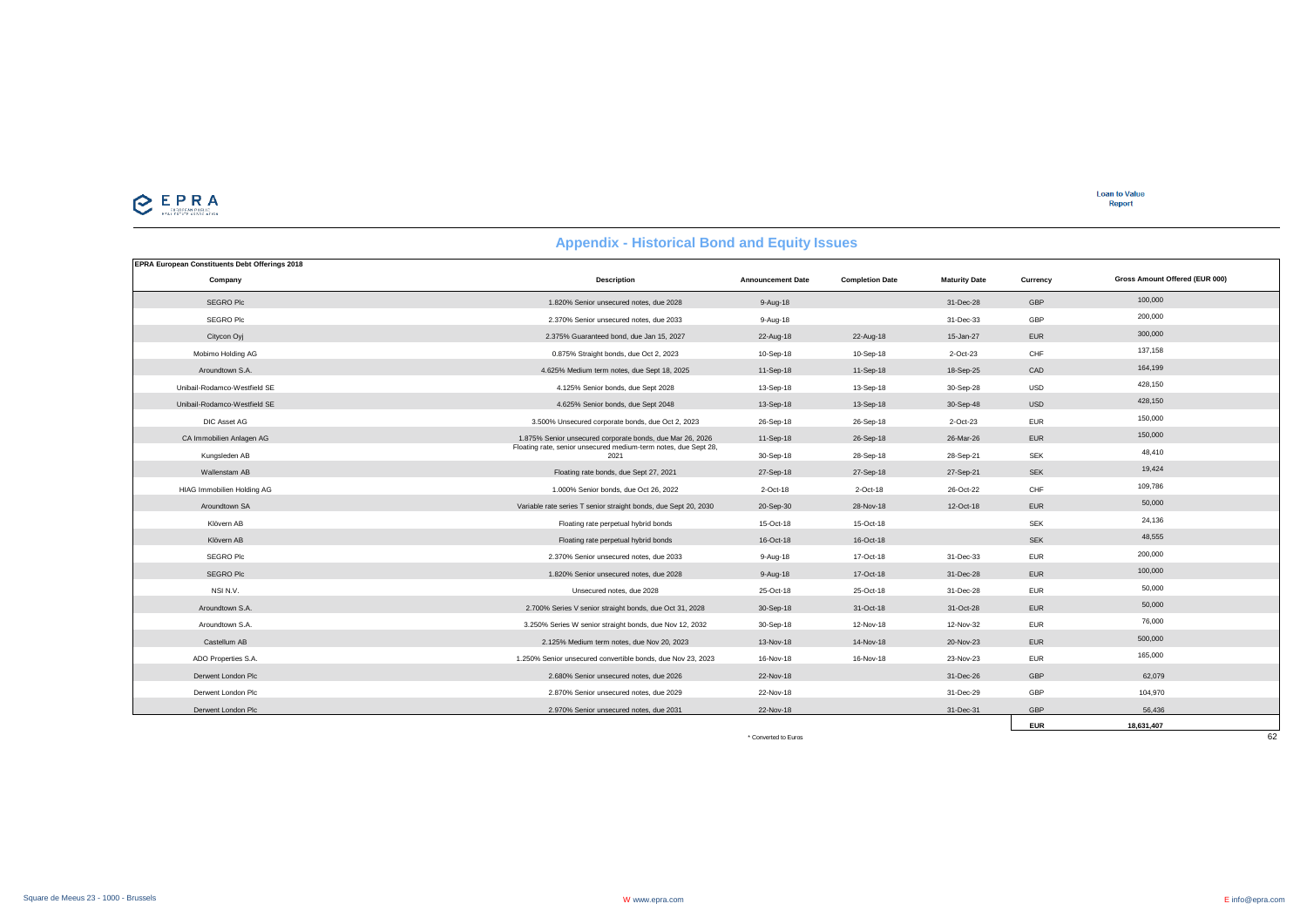

**Loan to Value**<br>Report

# **Appendix - Historical Bond and Equity Issues**

| <b>EPRA European Constituents Debt Offerings 2018</b> |                                                      |                          |                        |                      |            |                                |
|-------------------------------------------------------|------------------------------------------------------|--------------------------|------------------------|----------------------|------------|--------------------------------|
| Company                                               | Description                                          | <b>Announcement Date</b> | <b>Completion Date</b> | <b>Maturity Date</b> | Currency   | Gross Amount Offered (EUR 000) |
| Derwent London Plc                                    | 3.090% Senior unsecured notes, due 2034              | 22-Nov-18                |                        | 31-Dec-34            | GBP        | 58,693                         |
| Tritax Big Box REIT Plc                               | 2.860% Senior unsecured notes, due Feb 2028          | 5-Dec-18                 |                        | 29-Feb-28            | GBP        | 280,852                        |
| Tritax Big Box REIT Plc                               | 2.980% Senior unsecured notes, due Feb 2030          | 5-Dec-18                 |                        | 28-Feb-30            | GBP        | 168,511                        |
| Hibernia REIT Plc                                     | 2.360% Notes, due 2026                               | 19-Dec-18                |                        | 31-Dec-26            | <b>EUR</b> | 37,500                         |
| Hibernia REIT Plc                                     | 2.690% Notes, due 2029                               | 19-Dec-18                |                        | 31-Dec-29            | EUR        | 37,500                         |
| LondonMetric Property Plc                             | 3.480% Series A senior notes, due Mar 21, 2029       | 20-Dec-18                |                        | 21-Mar-29            | GBP        | 55,364                         |
| LondonMetric Property Plc                             | 3.520% Series B senior notes, due Mar 21, 2030       | 20-Dec-18                |                        | 21-Mar-30            | GBP        | 55,364                         |
| LondonMetric Property Plc                             | 3.570% Series C senior notes, due Mar 21, 2031       | 20-Dec-18                |                        | 21-Mar-31            | GBP        | 11,073                         |
| LondonMetric Property Plc                             | 3.650% Series D senior notes, due Mar 21, 2034       | 20-Dec-18                |                        | 21-Mar-34            | GBP        | 44,291                         |
| Primary Health Properties Plc                         | 2.460% Senior secured guaranteed notes, due Dec 2028 | 20-Dec-18                | 20-Dec-18              | 31-Dec-28            | <b>EUR</b> | 40,000                         |
| Primary Health Properties Plc                         | 2.633% Senior secured guaranteed notes, due Dec 2030 | 20-Dec-18                | 20-Dec-18              | 31-Dec-30            | EUR        | 11,000                         |
|                                                       |                                                      |                          |                        |                      |            |                                |
|                                                       |                                                      |                          |                        |                      |            |                                |
|                                                       |                                                      |                          |                        |                      |            |                                |
|                                                       |                                                      |                          |                        |                      |            |                                |
|                                                       |                                                      |                          |                        |                      |            |                                |
|                                                       |                                                      |                          |                        |                      |            |                                |
|                                                       |                                                      |                          |                        |                      |            |                                |
|                                                       |                                                      |                          |                        |                      |            |                                |
|                                                       |                                                      |                          |                        |                      |            |                                |
|                                                       |                                                      |                          |                        |                      |            |                                |
|                                                       |                                                      |                          |                        |                      |            |                                |
|                                                       |                                                      |                          |                        |                      |            |                                |
|                                                       |                                                      |                          |                        |                      |            |                                |
|                                                       |                                                      |                          |                        |                      |            |                                |
|                                                       |                                                      |                          |                        |                      |            |                                |

\* Converted to Euros 63

**EUR 19,431,554**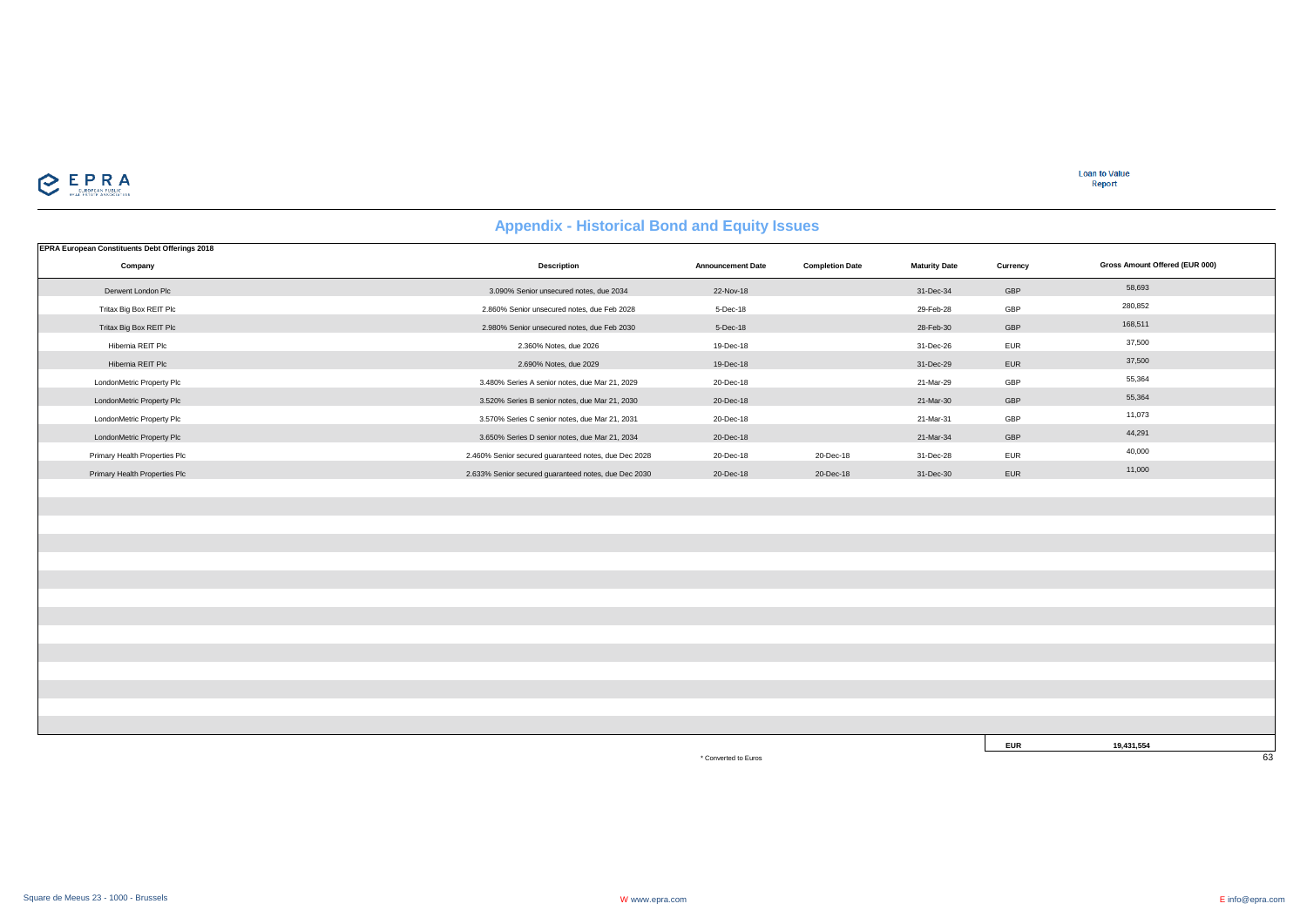

|                                   | <b>Appendix - EPRA European Constituents Debt Offerings 2019</b> |                          |                        |                      |                 |                                       |
|-----------------------------------|------------------------------------------------------------------|--------------------------|------------------------|----------------------|-----------------|---------------------------------------|
| Company                           | <b>Description</b>                                               | <b>Announcement Date</b> | <b>Completion Date</b> | <b>Maturity Date</b> | <b>Currency</b> | <b>Gross Amount Offered (EUR 000)</b> |
| Klövern AB                        | Floating rate series 11 senior unsecured bonds, due Apr 4, 2022  | 24-Jan-19                | 24-Jan-19              | 4-Apr-22             | <b>SEK</b>      | 97,205                                |
| Hibernia REIT Plc                 | 2.360% Notes, due Jan 23, 2026                                   | 19-Dec-18                | 26-Jan-19              | 23-Jan-26            | <b>EUR</b>      | 37,500                                |
| Hibernia REIT Plc                 | 2.690% Notes, due Jan 23, 2029                                   | 19-Dec-18                | 26-Jan-19              | 23-Jan-29            | <b>EUR</b>      | 37,500                                |
| Klövern AB (publ)                 | Floating rate senior unsecured green bonds, due Apr 4, 2022      | 14-Feb-19                | 14-Feb-19              | 4-Apr-22             | <b>SEK</b>      | 38,323                                |
| Klövern AB (publ)                 | Floating rate senior unsecured green bonds, due Apr 4, 2022      | 6-Feb-19                 | 6-Feb-19               | 4-Apr-22             | <b>SEK</b>      | 19,047                                |
| PSP Swiss Property AG             | 0.700% Bonds, due Feb 8, 2027                                    | 31-Dec-18                | 8-Feb-19               | 8-Feb-27             | CHF             | 88,276                                |
| Unibail-Rodamco-Westfield         | 1.000% Senior unsecured bonds, due Feb 27, 2027                  | 20-Feb-19                | 20-Feb-19              | 27-Feb-27            | <b>EUR</b>      | 750,000                               |
| Unibail-Rodamco-Westfield         | 1.750% Senior unsecured bonds, due Feb 27, 2034                  | 20-Feb-19                | 20-Feb-19              | 27-Feb-34            | <b>EUR</b>      | 750,000                               |
| Swiss Prime Site AG               | 1.250% Bonds, due Apr 2, 2027                                    | 12-Mar-19                | 12-Mar-19              | 2-Apr-27             | CHF             | 219,907                               |
| Aroundtown SA                     | 5.375% Series 28 senior unsecured notes, due Mar 21, 2029        | 14-Mar-19                | 14-Mar-19              | 21-Mar-29            | <b>USD</b>      | 530,880                               |
| Aroundtown SA                     | Floating rate series Z straight bonds, due 2024                  | 28-Mar-19                | 28-Feb-19              | 31-Dec-24            | <b>EUR</b>      | 125,000                               |
| Aroundtown SA                     | Floating rate series Y straight bonds, due 2026                  | 28-Mar-19                | 28-Feb-19              | 31-Dec-26            | <b>EUR</b>      | 100,000                               |
| Aroundtown SA                     | 1.720% Series X straight bonds, due Mar 5, 2026                  | 28-Mar-19                | 5-Mar-19               | 5-Mar-26             | CHF             | 176,204                               |
| Aroundtown SA                     | Series 29 straight bonds, due 2029                               | 28-Mar-19                | 28-Mar-19              | 31-Dec-29            | <b>NOK</b>      | 178,679                               |
| Aroundtown SA                     | Series 27 straight bonds, due 2024                               | 28-Mar-19                | 28-Mar-19              | 31-Dec-24            | <b>HKD</b>      | 48,807                                |
| Hufvudstaden AB (publ)            | 1.283% unsecured medium-term notes, due Oct 4, 2024              | 30-Apr-19                | 1-Apr-19               | 4-Oct-24             | <b>SEK</b>      | 48,044                                |
| Aroundtown SA                     | 3.625% Medium term notes, due Apr 10, 2031                       | $3 - Apr-19$             | 3-Apr-19               | 10-Apr-31            | GBP             | 468,067                               |
| Adler Real Estate AG              | 1.500% Senior unsecured bonds, due Apr 17, 2022                  | 28-Mar-19                | 4-Apr-19               | 17-Apr-22            | <b>EUR</b>      | 400,000                               |
| <b>HIAG Immobilien Holding AG</b> | 0.875% Senior bonds, due May 8, 2024                             | 10-Apr-19                | 10-Apr-19              | 8-May-24             | CHF             | 132,863                               |

*Source: S&P Global Market Intelligence*

\* Converted to Euros

9

**EUR 5,247,053**

Hemfosa Fastigheter AB (publ) **Figure 121,608** Floating rate senior unsecured green bonds, due May 16, 2022 2-May-19 9-May-19 16-May-22 SEK 121,608 PSP Swiss Property AG 0.700% Bonds, due Feb 8, 2027 7-May-19 18-Apr-19 8-Feb-27 CHF 69,968 TLG Immobilien AG 1.500% Senior unsecured standalone notes, due May 28, 2026 9-May-19 20-May-19 28-May-26 EUR 600,000 Entra ASA Floating rate senior unsecured green bonds, due May 22, 2025 13-May-19 22-May-25 NOK 71,185 Entra ASA 2.790% Senior unsecured green bonds, due May 22, 2026 13-May-19 22-May-26 22-May-26 NOK 91,523 Wallenstam AB (publ) Floating rate unsecured green bonds, due May 24, 2021 17-May-19 17-May-19 24-May-21 SEK 46,467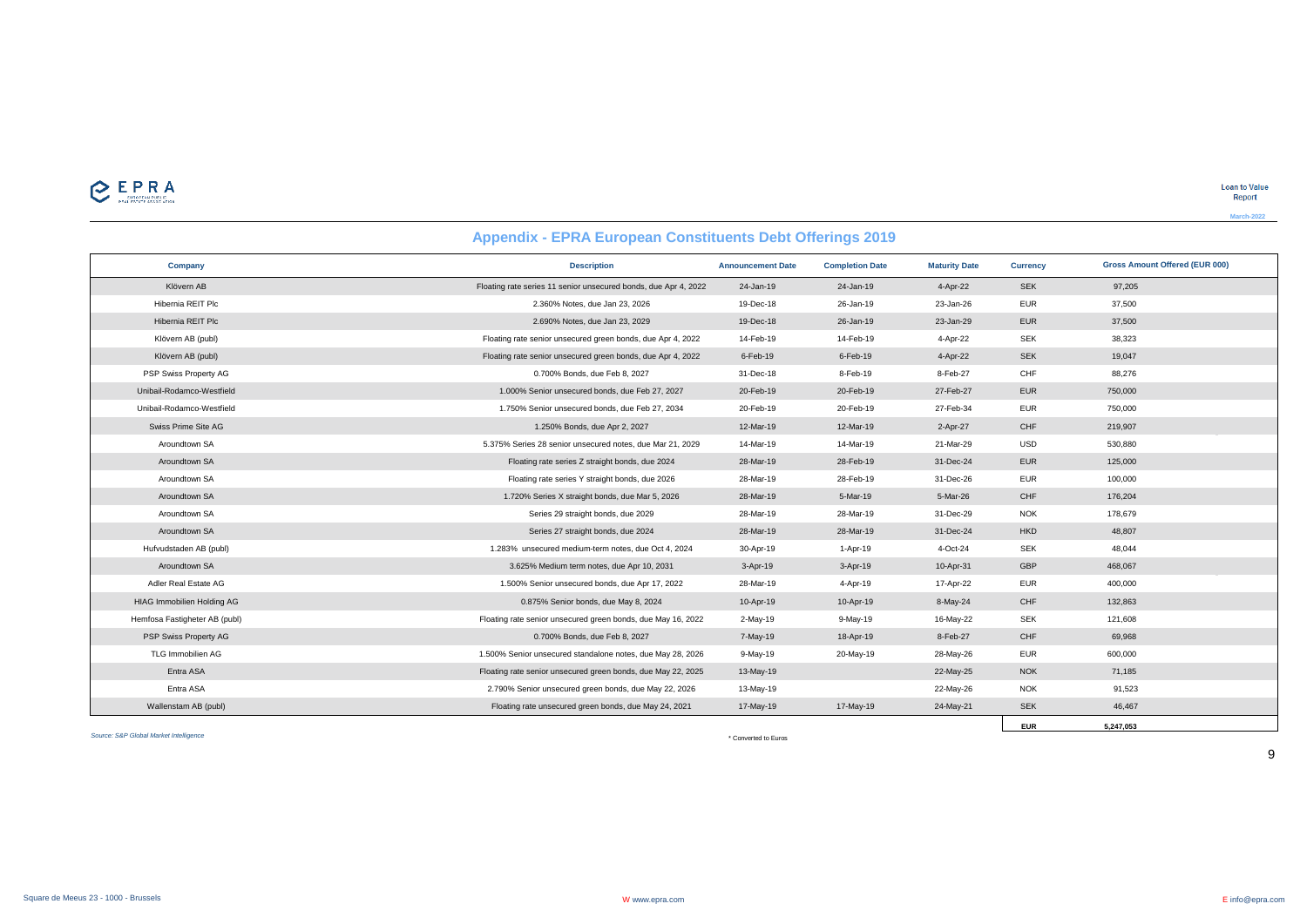| Company                       | <b>Description</b>                                                | <b>Announcement Date</b> | <b>Completion Date</b> | <b>Maturity Date</b> | <b>Currency</b> | <b>Gross Amount Offered (EUR 000)</b> |  |
|-------------------------------|-------------------------------------------------------------------|--------------------------|------------------------|----------------------|-----------------|---------------------------------------|--|
| Gecina                        | 1.625% Bonds, due May 29, 2034                                    | 22-May-19                | 22-May-19              | 29-May-34            | <b>EUR</b>      | 500,000                               |  |
| Swiss Prime Site AG           | 1.250% Senior unsecured bonds, due Apr 2, 2027                    | 27-May-19                | 27-May-19              | 2-Apr-27             | CHF             | 88,965                                |  |
| Klövern AB (publ)             | Floating rate senior unsecured bonds, due June 2023               | 28-May-19                | 28-May-19              | 30-Jun-23            | <b>SEK</b>      | 65,443                                |  |
| Fastighets AB Balder (publ)   | Floating rate unsecured green bonds, due June 2024                | 4-Jun-19                 | 4-Jun-19               | 30-Jun-24            | <b>SEK</b>      | 94,101                                |  |
| Unibail-Rodamco-Westfield     | 3.500% Senior bonds, due June 2029                                | 5-Jun-19                 | 5-Jun-19               | 30-Jun-29            | <b>USD</b>      | 666,825                               |  |
| Derwent London Plc            | 1.500% Senior convertible unsecured bonds, due June 12,<br>2025   | 5-Jun-19                 | 5-Jun-19               | 12-Jun-25            | GBP             | 197,746                               |  |
| Klépierre                     | 0.625% Senior unsecured bonds, due July 1, 2030                   | 24-Jun-19                | 24-Jun-19              | 1-Jul-30             | <b>EUR</b>      | 600,000                               |  |
| Unibail-Rodamco-Westfield     | 1.750% Senior bonds, due July 1, 2049                             | 26-Jun-19                | 26-Jun-19              | 1-Jul-49             | <b>EUR</b>      | 500,000                               |  |
| Aroundtown SA                 | 0.625% Senior notes, due 2025                                     | 2-Jul-19                 | 2-Jul-19               | 31-Dec-25            | <b>EUR</b>      | 800,000                               |  |
| Aroundtown SA                 | 1.450% Senior notes, due 2028                                     | 2-Jul-19                 | 2-Jul-19               | 31-Dec-28            | <b>EUR</b>      | 600,000                               |  |
| NSI N.V.                      | 1.70% Unsecured notes, due 2031                                   | 4-Jul-19                 |                        | 31-Dec-31            | <b>EUR</b>      | 40,000                                |  |
| Castellum AB                  | Medium term notes                                                 | 12-Jul-19                | 12-Jul-19              |                      | <b>SEK</b>      | 28,430                                |  |
| Assura Plc                    | Unsecured notes, due Aug 2029                                     | 8-Aug-19                 | 8-Aug-19               | 31-Aug-29            | GBP             | 50,882                                |  |
| PSP Swiss Property AG         | 0.500% Bonds, due Feb 16, 2024                                    | 15-Aug-19                | 24-Jul-19              | 16-Feb-24            | CHF             | 68,317                                |  |
| Wallenstam AB (publ)          | Floating rate unsecured green bonds, due Sept 2, 2021             | 27-Aug-19                | 27-Aug-19              | 2-Sep-21             | <b>SEK</b>      | 46,652                                |  |
| Aroundtown SA                 | 2.875% Perpetual subordinated notes                               | 28-Aug-19                | 12-Jul-19              |                      | <b>EUR</b>      | 500,000                               |  |
| Grand City Properties S.A.    | Variable rate series V senior unsecured notes, due Aug 8,<br>2034 | 30-Jun-19                | 8-Aug-19               | 8-Aug-34             | <b>EUR</b>      | 70,000                                |  |
| Grand City Properties S.A.    | 1.5% UNSUB EMTN 22/02/2027 EUR (REGS) (4)                         | 30-Jun-19                | 2-Sep-19               | 22-Feb-27            | EUR             | 167,600                               |  |
| <b>Covivio Hotels</b>         | 1.125% Senior unsecured notes, due 2031                           | 10-Sep-19                | 10-Sep-19              | 31-Dec-31            | <b>EUR</b>      | 500,000                               |  |
| Primary Health Properties Plc | 1.509% Senior secured notes, due Sept 2031                        | 17-Sep-19                | 17-Sep-19              | 30-Sep-31            | GBP             | 79,017                                |  |
| TLG IMMOBILIEN AG             | 0.375% Senior unsecured notes, due Sept 2022                      | 17-Sep-19                | 17-Sep-19              | 30-Sep-22            | <b>EUR</b>      | 500,000                               |  |
| TLG IMMOBILIEN AG             | 3.375% Perpetual unsecured subordinated notes                     | 17-Sep-19                | 17-Sep-19              |                      | EUR             | 500,000                               |  |
| Alstria office REIT-AG        | 0.500% Senior unsecured notes, due Sept 26, 2025                  | 19-Sep-19                | 24-Sep-19              | 26-Sep-25            | <b>EUR</b>      | 400,000                               |  |
| Hemfosa Fastigheter AB (publ) | Floating rate senior unsecured green bonds, due Oct 3, 2022       | 26-Sep-19                | 26-Sep-19              | 3-Oct-22             | <b>SEK</b>      | 74,943                                |  |
| Swiss Prime Site AG           | 0.375% Senior bonds, due Sept 30, 2031                            | 26-Sep-19                | 26-Sep-19              | 30-Sep-31            | CHF             | 156,656                               |  |
|                               |                                                                   |                          |                        |                      | <b>EUR</b>      | 7.295.575                             |  |

# **Appendix - EPRA European Constituents Debt Offerings 2019**

*Source: S&P Global Market Intelligence*

\* Converted to Euros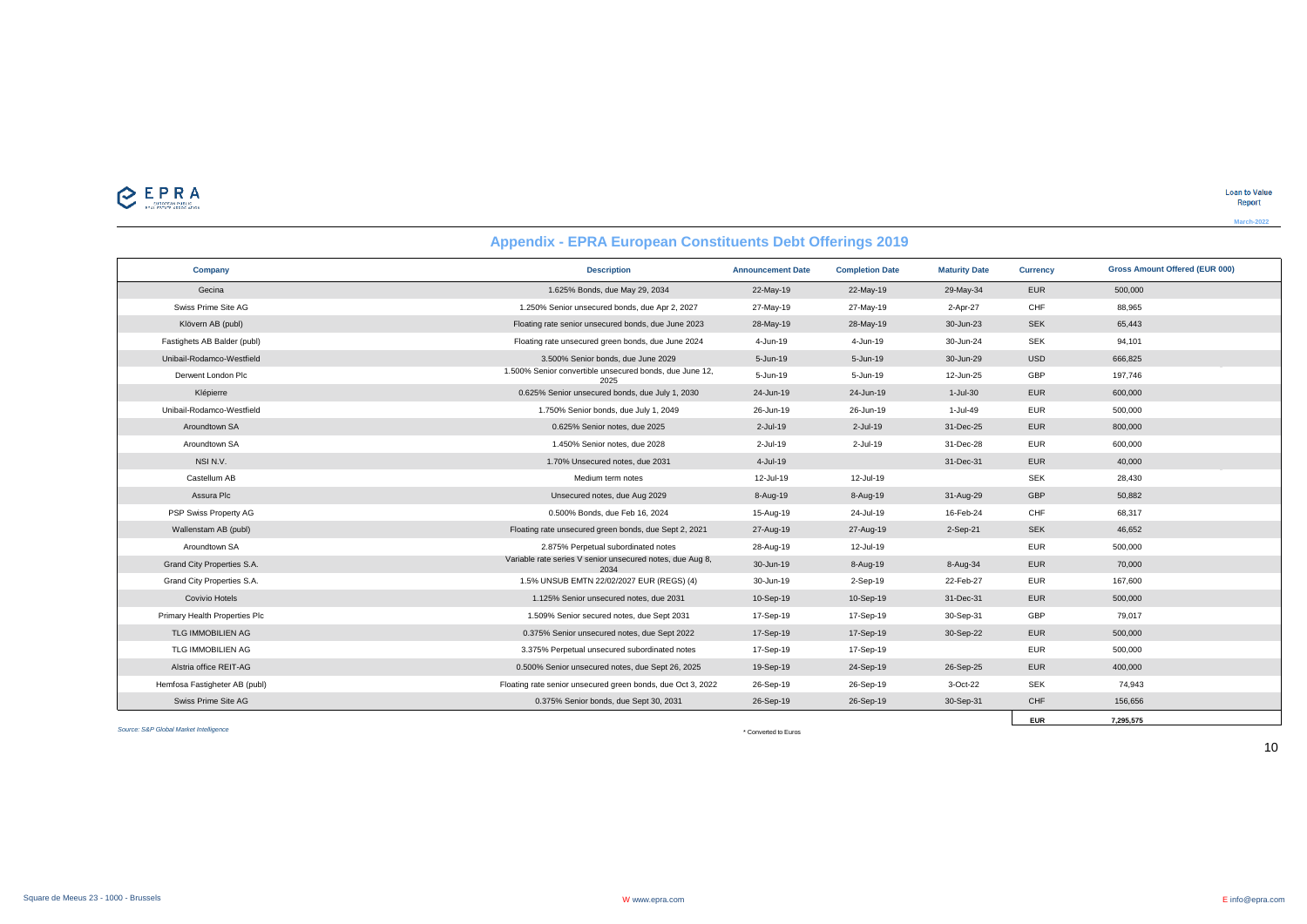

# **Appendix - EPRA European Constituents Debt Offerings 2019**

| Company                        | <b>Description</b>                                           | <b>Announcement Date</b> | <b>Completion Date</b> | <b>Maturity Date</b> | <b>Currency</b> | <b>Gross Amount Offered (EUR 000)</b> |
|--------------------------------|--------------------------------------------------------------|--------------------------|------------------------|----------------------|-----------------|---------------------------------------|
| Swiss Prime Site AG            | 0.375% Senior bonds, due Sept 30, 2031                       | 26-Sep-19                | 26-Sep-19              | 30-Sep-31            | CHF             | 156,656                               |
| Unibail-Rodamco-Westfield      | 2.875% Senior bonds, due Jan 15, 2027                        | 8-Oct-19                 | 8-Oct-19               | 15-Jan-27            | <b>USD</b>      | 684,975                               |
| Unibail-Rodamco-Westfield      | 0.875% Bonds, due Mar 29, 2032                               | 22-Oct-19                | 22-Oct-19              | 29-Mar-32            | <b>EUR</b>      | 750,000                               |
| Icade                          | 0.875% Bonds, due 2029                                       | 25-Oct-19                | 25-Oct-19              | 31-Oct-29            | EUR             | 500,000                               |
| Safestore Holdings Plc         | Notes, due 2026                                              | 14-Nov-19                | 29-Oct-19              | 31-Dec-26            | EUR             | 70,000                                |
| Safestore Holdings Plc         | 2.590% Senior notes, due 2026                                | 14-Nov-19                | 29-Oct-19              | 31-Dec-26            | GBP             | 40,592                                |
| Safestore Holdings Plc         | 2.690% Notes, due 2029                                       | 14-Nov-19                | 29-Oct-19              | 31-Dec-29            | GBP             | 34,793                                |
| Citycon Oyj                    | Variable rate senior bonds, due Nov 21, 2068                 | 7-Nov-19                 | 18-Nov-19              | 21-Nov-68            | EUR             | 350,000                               |
| Leasinvest Real Estate SCA     | 1.950% Senior unsecured bonds, due Nov 20, 2026              | 20-Nov-19                | 20-Nov-19              | 20-Nov-26            | EUR             | 100,000                               |
| Entra ASA                      | Floating rate senior unsecured green bonds, due May 22, 2025 | 27-Nov-19                | 27-Nov-19              | 22-May-25            | <b>NOK</b>      | 29,736                                |
| MERLIN Properties SOCIMI, S.A. | 1.875% Senior bonds, due Dec 4, 2034                         | 27-Nov-19                | 27-Nov-19              | 4-Dec-34             | EUR             | 500,000                               |
| Retail Estates N.V.            | 2.150% Bonds, due 2026                                       | 10-Dec-19                | 10-Dec-19              | 31-Dec-26            | <b>EUR</b>      | 75,000                                |
|                                |                                                              |                          |                        |                      |                 |                                       |
|                                |                                                              |                          |                        |                      |                 |                                       |
|                                |                                                              |                          |                        |                      |                 |                                       |
|                                |                                                              |                          |                        |                      |                 |                                       |
|                                |                                                              |                          |                        |                      |                 |                                       |
|                                |                                                              |                          |                        |                      |                 |                                       |
|                                |                                                              |                          |                        |                      |                 |                                       |
|                                |                                                              |                          |                        |                      |                 |                                       |
|                                |                                                              |                          |                        |                      |                 |                                       |
|                                |                                                              |                          |                        |                      |                 |                                       |
|                                |                                                              |                          |                        |                      |                 |                                       |
|                                |                                                              |                          |                        |                      |                 |                                       |
|                                |                                                              |                          |                        |                      |                 |                                       |
|                                |                                                              |                          |                        |                      | <b>EUR</b>      | 3,291,752                             |

*Source: S&P Global Market Intelligence*

\* Converted to Euros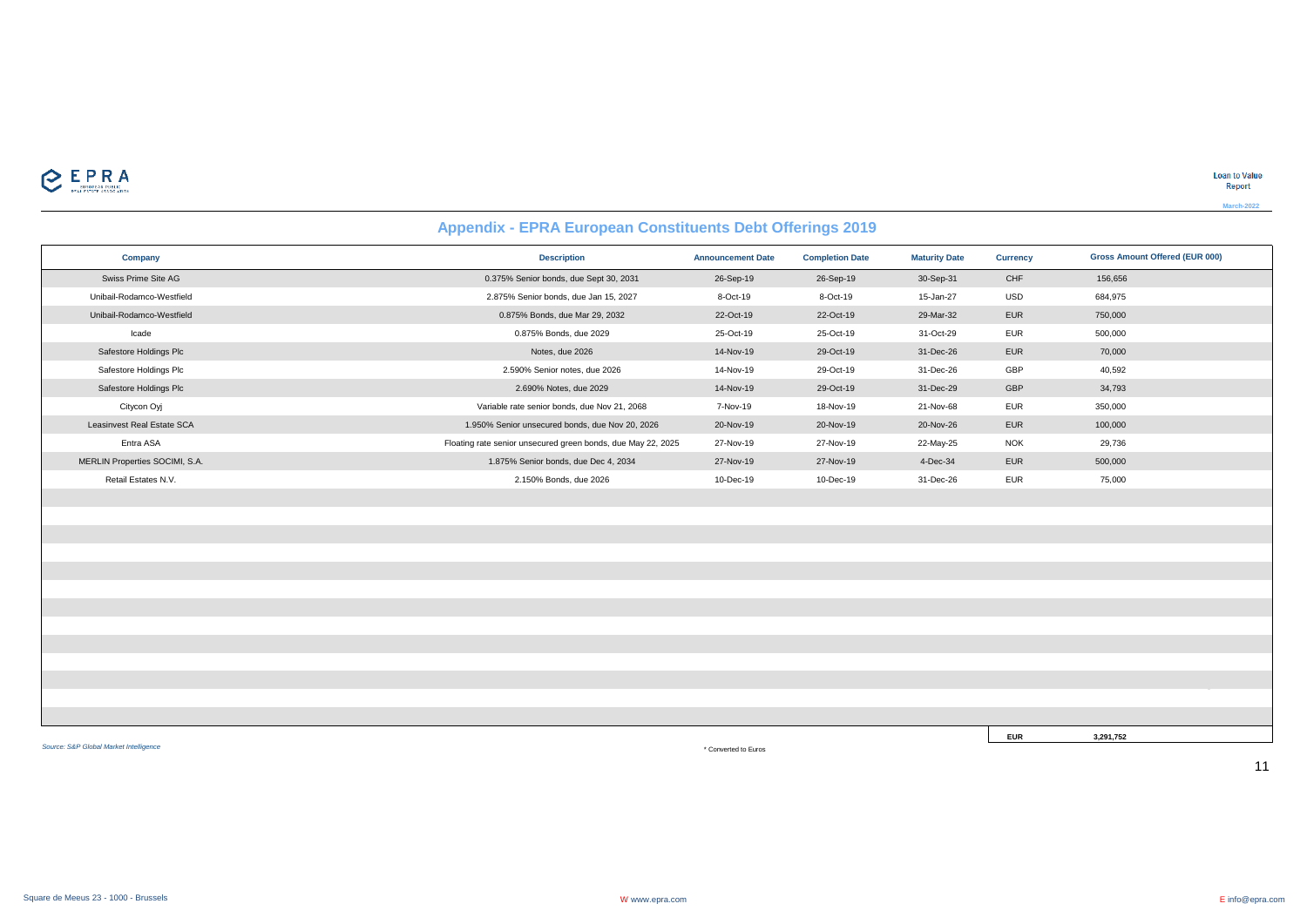|                                     | <b>Appendix - EPRA European Constituents Debt Offerings 2020</b> |                          |                        |                      |                 |                                       |
|-------------------------------------|------------------------------------------------------------------|--------------------------|------------------------|----------------------|-----------------|---------------------------------------|
| Company                             | <b>Description</b>                                               | <b>Announcement Date</b> | <b>Completion Date</b> | <b>Maturity Date</b> | <b>Currency</b> | <b>Gross Amount Offered (EUR 000)</b> |
| Klépierre                           | 1.1% SNR EMTN 25/05/2022 EUR (REGS)                              | 30-Jun-20                | 30-Jun-20              | 25-May-22            | <b>EUR</b>      | 100,000                               |
| Vonovia SE                          | 1% UNSUB PIDI NTS 09/07/2030 EUR (REGS) (32)                     | 30-Jun-20                | 3-Jul-20               | 9-Jul-30             | <b>EUR</b>      | 750,000                               |
| Vonovia SE                          | 0.625% UNSUB PIDI NTS 09/07/2026 EUR (REGS) (31)                 | 30-Jun-20                | 3-Jul-20               | 9-Jul-26             | <b>NOK</b>      | 750,000                               |
| MERLIN Properties SOCIMI, S.A.      | 2.375% SNR EMTN 13/07/2027 EUR (REGS) (6)                        | 13-Jul-20                | 13-Jul-20              | 13-Jul-27            | <b>EUR</b>      | 500,000                               |
| Samhällsbyggnadsbolaget i Norden AB | FRN SNR EMTN 14/07/2023 NOK (REGS) (20)                          | 14-Jul-20                | 14-Jul-20              | 14-Jul-23            | <b>NOK</b>      | 18,672                                |
| Castellum AB                        | FRN SNR MTN 06/05/2026 SEK                                       | 22-Jul-20                | 22-Jul-20              | 6-May-26             | <b>SEK</b>      | 19,502                                |
| Castellum AB                        | FRN SNR MTN 21/05/2025 SEK (409)                                 | 22-Jul-20                | 22-Jul-20              | 21-May-25            | <b>SEK</b>      | 29,254                                |
| ADO Properties S.A.                 | 3.250% Senior notes, due Aug, 2025                               | 29-Jul-20                | 29-Jul-20              | 10-Aug-25            | <b>EUR</b>      | 400,000                               |
| TAG Immobilien AG                   | 0.625% UNSUB CONV PIDI BDS 27/08/2026 EUR (REGS)                 | 20-Aug-20                | 20-Aug-20              | 27-Aug-26            | <b>EUR</b>      | 470,000                               |
| Assura Plc                          | 1.500% Senior notes, due 2030                                    | 8-Sep-20                 | 8-Sep-20               | 16-Sep-30            | GBP             | 331,504                               |
| Wallenstam AB (publ)                | 0.695% SNR MTN 16/09/2022 SEK (112)                              | 11-Sep-20                | 11-Sep-20              | 16-Sep-22            | <b>SEK</b>      | 28,865                                |
| Assura Plc                          | 1.500% Senior notes, due 2030                                    | 8-Sep-20                 | 8-Sep-20               | 16-Sep-30            | GBP             | 331,504                               |
| Kungsleden AB (publ)                | FRN SNR MTN 25/09/2026 SEK (117)                                 | 21-Sep-20                | 21-Sep-20              | 25-Sep-26            | <b>SEK</b>      | 14,398                                |
| Inmobiliaria Colonial, SOCIMI, S.A. | 1.35% SNR EMTN 14/10/2028 EUR (REGS)                             | 7-Oct-20                 | 7-Oct-20               | 14-Oct-28            | <b>EUR</b>      | 500,000                               |
| Klövern AB (publ)                   | FRN SNR SEC PIDI 16/04/2024 SEK                                  | 9-Oct-20                 | 9-Oct-20               | 16-Apr-24            | <b>SEK</b>      | 192,393                               |
| Entra ASA                           | 1.66% BDS 21/04/2028 NOK                                         | 15-Oct-20                | 15-Oct-20              | 21-Apr-28            | <b>NOK</b>      | 63,845                                |
| Gecina                              | 1.375% UNSUB EMTN 30/06/2027 EUR (REGS) (13)                     | 23-Oct-20                | 23-Oct-20              | 30-Jun-27            | <b>EUR</b>      | 200,000                               |
| Gecina                              | 1.625% SNR EMTN 29/05/2034 EUR (REGS)                            | 23-Oct-20                | 23-Oct-20              | 29-May-34            | <b>EUR</b>      | 200,000                               |
| Swiss Prime Site AG                 | 0.65% UNSUB PIDI BDS 18/12/2029 CHF                              | 26-Nov-20                | 26-Nov-20              | 18-Dec-29            | CHF             | 277,910                               |
| Norwegian Property ASA              | FRN SNR SEC PIDI 27/11/2025 NOK (REGS)                           | 16-Nov-20                | 16-Nov-20              | 27-Nov-25            | <b>EUR</b>      | 79,084                                |
| Norwegian Property ASA              | FRN SNR SEC PIDI 27/11/2023 NOK (REGS)                           | 16-Nov-20                | 16-Nov-20              | 27-Nov-23            | <b>NOK</b>      | 37,216                                |
| Adler Group S.A.                    | 2.75% UNSUB PIDI NTS 13/11/2026 EUR (REGS)                       | 11-Nov-20                | 11-Nov-20              | 13-Nov-26            | <b>EUR</b>      | 400,000                               |
| Klépierre                           | 0.875% SNR EMTN 17/02/2031 EUR (REGS) (15)                       | 9-Nov-20                 | 9-Nov-20               | 17-Feb-31            | <b>EUR</b>      | 600,000                               |
| Cofinimmo SA                        | 0.875% UNSUB PIDI NTS 02/12/2030 EUR (REGS) (Gtd)                | 25-Nov-20                | 25-Nov-20              | 2-Dec-30             | <b>EUR</b>      | 500,000                               |
| Grand City Properties S.A.          | 1.5% Hybrid Perpetual Bonds                                      | 3-Dec-20                 | 4-Dec-20               |                      | <b>EUR</b>      | 700,000                               |

*Source: S&P Global Market Intelligence*

\* Converted to Euros

7

**EUR 7,494,147**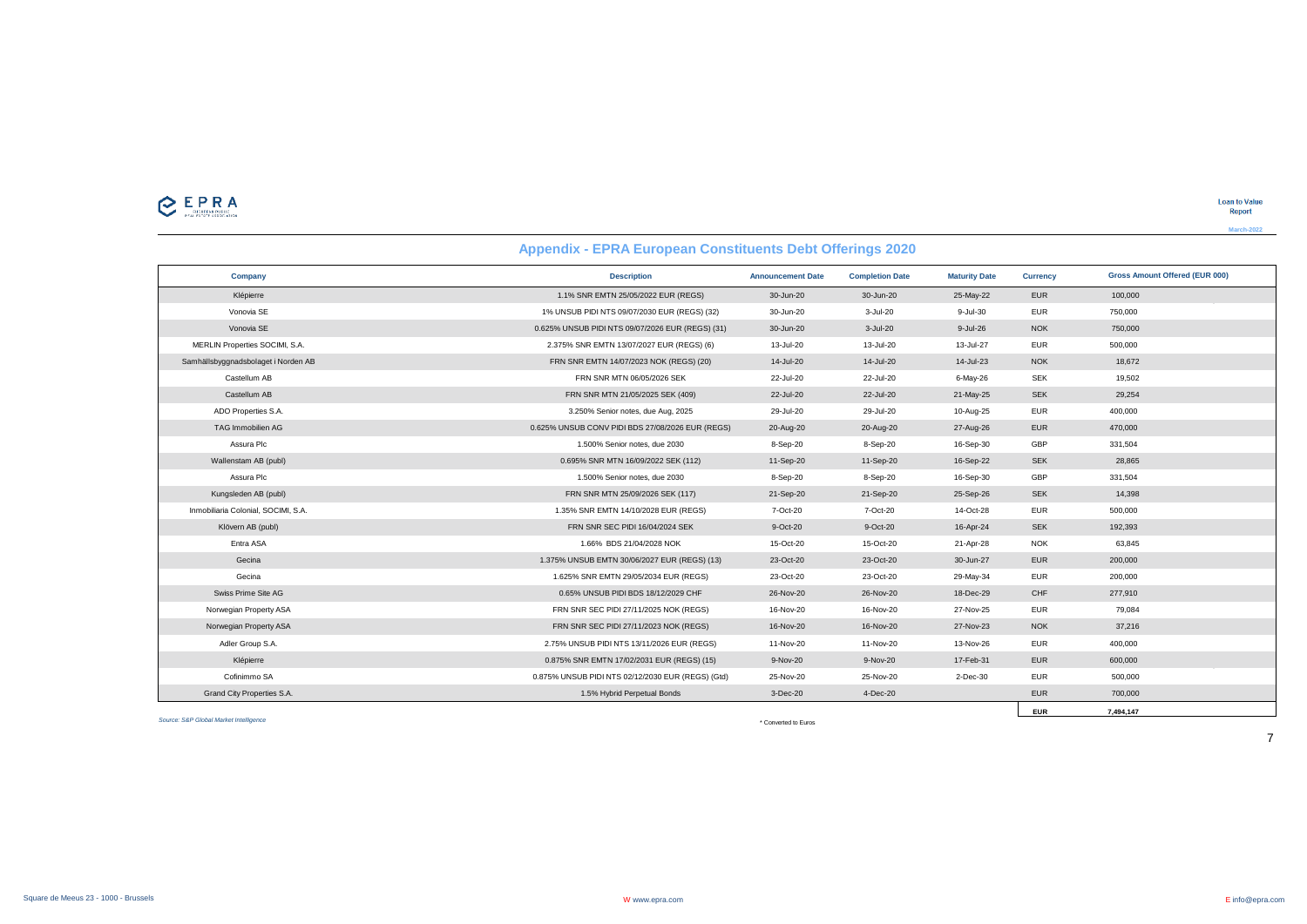| Company                                    | <b>Description</b>                                       | <b>Announcement Date</b> | <b>Completion Date</b> | <b>Maturity Date</b> | <b>Currency</b> | <b>Gross Amount Offered (EUR 000)</b> |
|--------------------------------------------|----------------------------------------------------------|--------------------------|------------------------|----------------------|-----------------|---------------------------------------|
| CA Immobilien Anlagen AG                   | 0.875% Senior unsecured notes, due Feb 5, 2027           | 29-Jan-20                | 29-Jan-20              | 5-Feb-27             | <b>EUR</b>      | 500,000                               |
| Entra ASA                                  | FRN SNR PIDI 22/05/2025 NOK (REGS)                       | 4-Feb-20                 | 4-Feb-20               | 22-May-25            | <b>NOK</b>      | 44,234                                |
| Carmila S.A.                               | 1.89% SNR EMTN 06/11/2031 EUR (REGS)                     | 13-Feb-20                | 11-Jun-19              | 6-Nov-31             | <b>EUR</b>      | 50,000                                |
| Mobimo Holding AG                          | 0.250% Bonds, due 2028                                   | 17-Feb-20                | 17-Feb-20              | 31-Dec-28            | CHF             | 206,944                               |
| Aroundtown SA                              | 5.0% Subordinated convertible debentures, due March 2023 | 26-Feb-20                | 26-Feb-20              | 31-Mar-23            | <b>EUR</b>      | 250,000                               |
| Vonovia SE                                 | 1.625% Senior unsecured bonds, due April 2024            | 31-Mar-20                | 7-Apr-20               | 7-Apr-24             | <b>EUR</b>      | 500,000                               |
| Vonovia SE                                 | 2.225% Senior unsecured bonds, due April 2024            | 31-Mar-20                | 7-Apr-20               | 7-Apr-30             | <b>EUR</b>      | 500,000                               |
| Kungsleden AB                              | 1.748% SNR MTN 23/01/2026 SEK (114)                      | 31-Mar-20                | 23-Jan-20              | 23-Jan-26            | <b>SEK</b>      | 27,480                                |
| Unibail-Rodamco-Westfield                  | 2.625% SNR EMTN 09/04/2030 EUR (REGS)                    | 2-Apr-20                 | 2-Apr-20               | 9-Apr-30             | <b>EUR</b>      | 800,000                               |
| Unibail-Rodamco-Westfield                  | 2.125% SNR EMTN 09/04/2025 EUR (REGS)                    | 2-Apr-20                 | 2-Apr-20               | 9-Apr-25             | <b>EUR</b>      | 600,000                               |
| Grand City Properties S.A.                 | 1.7% SNR EMTN 09/04/2024 EUR (REGS) (17)                 | 2-Apr-20                 | 2-Apr-20               | 9-Apr-24             | <b>EUR</b>      | 600,000                               |
| Samhällsbyggnadsbolaget i Norden AB        | FXD-IDX LKD SNR EMTN 03/04/2040 EUR (REGS) (18)          | 1-Apr-20                 | 3-Apr-20               | 3-Apr-40             | <b>EUR</b>      | 50,000                                |
| Deutsche Wohnen SE                         | 1% SNR BDS 30/04/2025 EUR (REGS)                         | 27-Apr-20                | 27-Apr-20              | 30-Apr-25            | <b>EUR</b>      | 500,000                               |
| Deutsche Wohnen SE                         | 1.5% SNR NTS 30/04/2030 EUR (REGS)                       | 27-Apr-20                | 27-Apr-20              | 30-Apr-30            | <b>EUR</b>      | 500,000                               |
| Klépierre                                  | 2% SNR EMTN 12/05/2029 EUR (REGS)                        | 5-May-20                 | 5-May-20               | 12-May-29            | <b>EUR</b>      | 600,000                               |
| Kojamo Oyj                                 | 1.875% SNR EMTN 27/05/2027 EUR (REGS) (1)                | 19-May-20                | 19-May-20              | 27-May-27            | <b>EUR</b>      | 500,000                               |
| Alstria office REIT-AG                     | 1.5% UNSUB PIDI NTS 23/06/2026 EUR (REGS)                | 16-Jun-20                | 16-Jun-20              | 23-Jun-26            | <b>EUR</b>      | 350,000                               |
| Citycon Oyj                                | 2.5% SNR PIDI NTS 01/10/2024 EUR (REGS)                  | 2-Jun-20                 | 3-Jun-20               | 1-Oct-24             | <b>EUR</b>      | 200,000                               |
| Fabege AB (publ)                           | FRN SNR PIDI 16/06/2022 SEK                              | 11-Jun-20                | 16-Jun-20              | 16-Jun-22            | <b>SEK</b>      | 500,000                               |
| Kungsleden AB (publ)                       | FRN SNR MTN 18/06/2025 SEK                               | 15-Jun-20                | 18-Jun-20              | 18-Jun-25            | <b>SEK</b>      | 300,000                               |
| Mercialys                                  | SENIOR UNSECURED, 07/07/2027                             | 30-Jun-20                | 0707/2020              | 7-Jul-27             | <b>EUR</b>      | 300,000                               |
| <b>Grainger Plc</b>                        | SECURE BOND, 03/07/2030                                  | 26-Jun-20                | 3-Jul-20               | $3 -$ Jul $-30$      | GBP             | 388,000                               |
| <b>LEG Immobilien AG</b>                   | 0.4% Senior convertible bonds, due 2028                  | 24-Jun-20                | 24-Jun-20              | 31-Dec-28            | <b>EUR</b>      | 550,000                               |
| Entra ASA                                  | Floating rate notes, due June 29, 2027                   | 25-Jun-20                | 25-Jun-20              | 29-Jun-27            | <b>NOK</b>      | 137,933                               |
| Samhällsbyggnadsbolaget i Norden AB (publ) | FRN SNR EMTN 26/06/2025 NOK (REGS) (19)                  | 26-Jun-20                | 26-Jun-20              | 26-Jun-25            | <b>SEK</b>      | 47,635                                |
|                                            |                                                          |                          |                        |                      | <b>EUR</b>      | 9,002,227                             |

## **Appendix - EPRA European Constituents Debt Offerings 2020**

*Source: S&P Global Market Intelligence*

\* Converted to Euros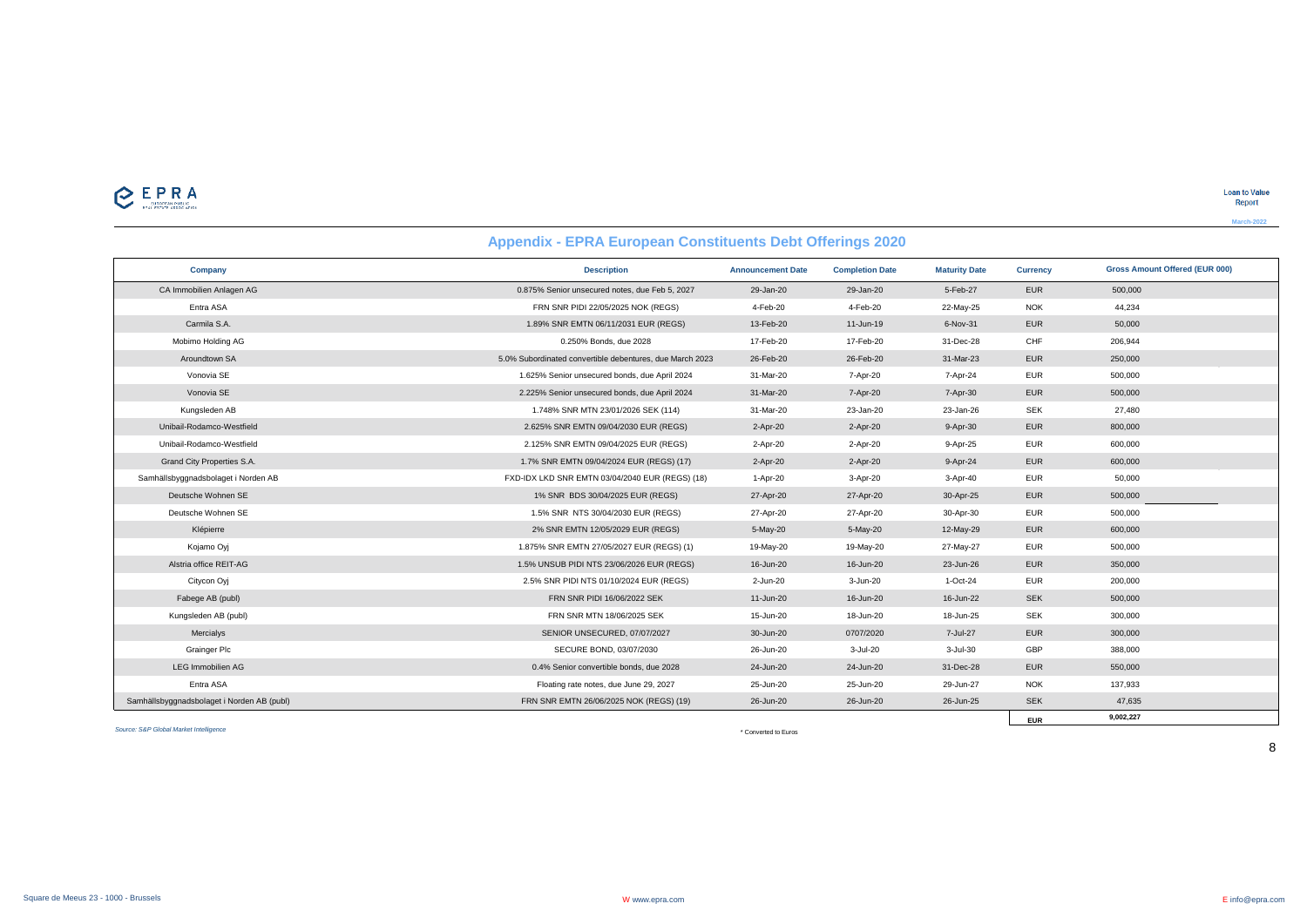

## **EPRA European Constituents Rights Offerings 2020**

| Company                                    | <b>Description</b>               | <b>Announcement Date</b> | <b>Completion Date</b> | <b>Maturity Date</b> | <b>Currency</b> | <b>Gross Amount Offered (EUR 000)</b> |
|--------------------------------------------|----------------------------------|--------------------------|------------------------|----------------------|-----------------|---------------------------------------|
| <b>Grainger Plc</b>                        | Ordinary shares, £0.05 par value | 13-Feb-20                | 13-Feb-20              |                      | GBP             | 224,576                               |
| Assura Plc                                 | New Ordinary Shares              | 6-Apr-20                 | 7-Apr-20               |                      | GBP             | 209,651                               |
| Big Yellow Group Plc                       | <b>Ordinary Shares</b>           | 20-Apr-20                | 21-Apr-20              |                      | GBP             | 92,621                                |
| Aedifica SA                                | <b>Ordinary Shares</b>           | 22-Apr-20                | 28-Apr-20              |                      | <b>EUR</b>      | 222,394                               |
| LondonMetric Property Plc                  | <b>Ordinary Shares</b>           | 5-May-20                 | 5-May-20               |                      | GBP             | 137,855                               |
| <b>LEG Immobilien AG</b>                   | <b>Ordinary Shares</b>           | 24-Jun-20                | 24-Jun-20              |                      | <b>EUR</b>      | 272,550                               |
| SEGRO Plc                                  | <b>Ordinary Shares</b>           | 9-Jun-20                 | 10-Jun-20              |                      | GBP             | 764,479                               |
| Unite Group Plc                            | <b>Ordinary Shares</b>           | 24-Jun-20                | 25-Jun-20              |                      | GBP             | 331,110                               |
| Primary Health Properties Plc              | <b>Ordinary Shares</b>           | 9-Jul-20                 | 9-Jul-20               |                      | GBP             | 156,303                               |
| Samhällsbyggnadsbolaget i Norden AB (publ) | Class D Common Shares            | 16-Jul-20                | 17-Jul-20              |                      | <b>SEK</b>      | 58,819                                |
| ADO Properties S.A.                        | <b>Ordinary Shares</b>           | 2-Jul-20                 | 21-Jul-20              |                      | <b>EUR</b>      | 456,066                               |
| Vonovia                                    | <b>Ordinary Shares</b>           | 3-Sep-20                 | 3-Sep-20               |                      | <b>EUR</b>      | 565,887                               |
| Hammerson Plc                              | <b>Ordinary Shares</b>           | 6-Aug-20                 | 25-Sep-20              |                      | GBP             | 604,882                               |
| Aedifica SA                                | <b>Ordinary Shares</b>           | 14-Oct-20                | 22-Oct-20              |                      | <b>EUR</b>      | 384,000                               |
| Aedifica SA                                | <b>Ordinary Shares</b>           | 14-Oct-20                | 27-Oct-20              |                      | EUR             | 75,100                                |
| HIAG Immobilien Holding AG                 | <b>Registered Shares</b>         | 22-Oct-20                | 22-Oct-20              |                      | CHF             | 30,700                                |
| Fastighets AB Balder (publ)                | Class B Shares.                  | 23-Nov-20                | 24-Nov-20              |                      | <b>SEK</b>      | 289,200                               |
| Norwegian Property ASA                     | <b>Ordinary Shares</b>           | 9-Nov-20                 | 9-Nov-20               |                      | <b>NOK</b>      | 52,200                                |
| Xior Student Housing NV                    | Share Capital                    | 19-Nov-20                | 19-Nov-20              |                      | <b>EUR</b>      | 54,700                                |
| Klövern AB (publ)                          | Preference Shares                | 10-Nov-20                | 3-Dec-20               |                      | <b>SEK</b>      | 2,700                                 |
|                                            |                                  |                          |                        |                      |                 |                                       |
|                                            |                                  |                          |                        |                      |                 |                                       |
|                                            |                                  |                          |                        |                      |                 |                                       |

*Source: S&P Global Market Intelligence*

\* Converted to Euros

**EUR 4,985,792**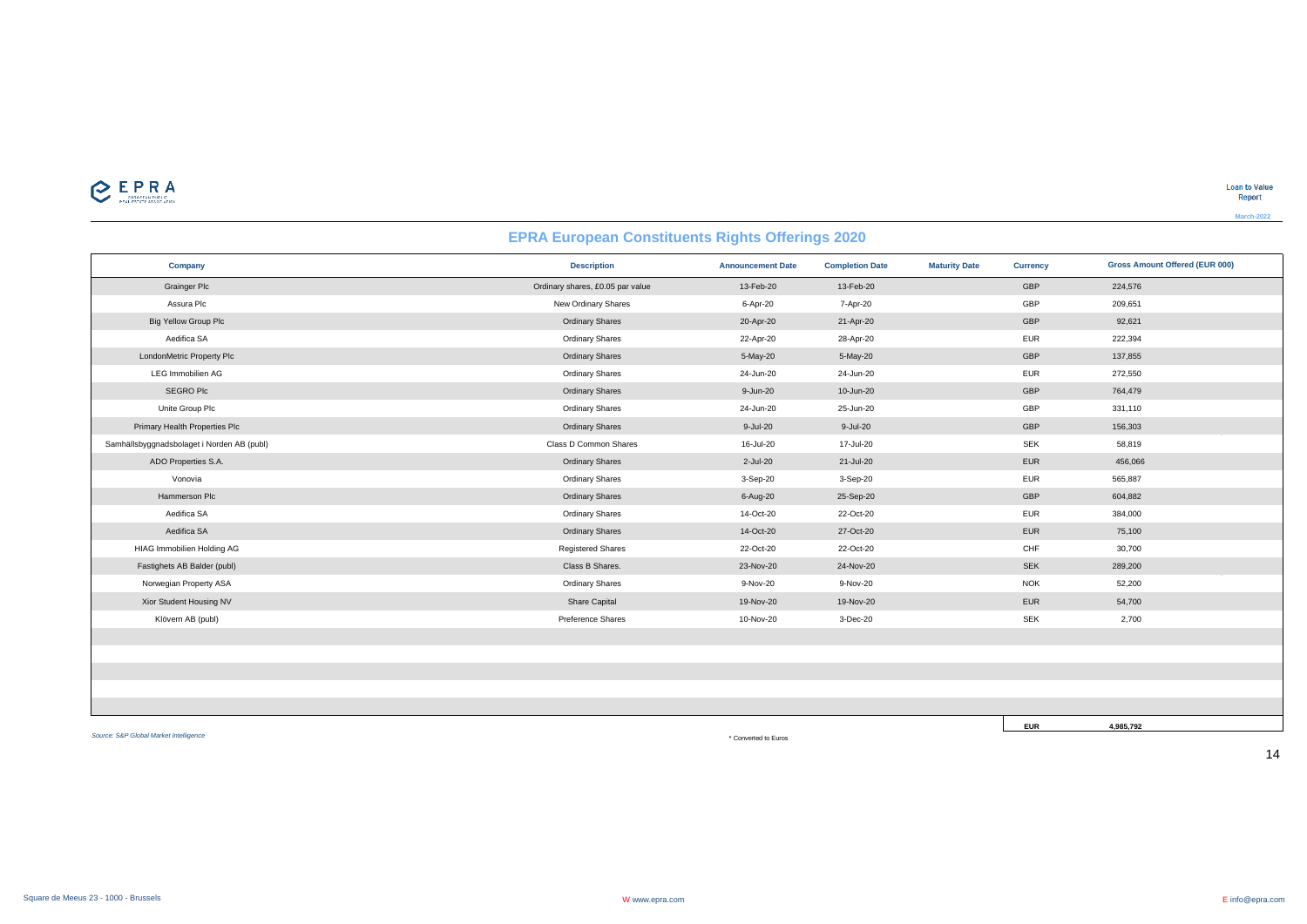

| <b>EPRA European Constituents Rights Offerings 2019</b> |                            |                          |                        |                      |                 |                                       |
|---------------------------------------------------------|----------------------------|--------------------------|------------------------|----------------------|-----------------|---------------------------------------|
| Company                                                 | <b>Description</b>         | <b>Announcement Date</b> | <b>Completion Date</b> | <b>Maturity Date</b> | <b>Currency</b> | <b>Gross Amount Offered (EUR 000)</b> |
| Tritax Big Box REIT Plc                                 | <b>Ordinary Shares</b>     | 24-Jan-19                |                        |                      | GBP             | 287,253                               |
| Deutsche Wohnen SE                                      | <b>Bearer Shares</b>       | 31-Jan-19                | 31-Jan-19              |                      | <b>EUR</b>      | 697,200                               |
| SEGRO Plc                                               | <b>Ordinary Shares</b>     | 15-Feb-19                | 15-Feb-19              |                      | GBP             | 513,963                               |
| Montea Comm. VA                                         | Bearer shares              | 21-Feb-19                | 28-Feb-19              |                      | <b>EUR</b>      | 160,041                               |
| Retail Estates N.V.                                     | <b>Ordinary Shares</b>     | 1-Apr-19                 | 1-Apr-19               |                      | <b>EUR</b>      | 2,600                                 |
| Retail Estates N.V.                                     | <b>Ordinary Shares</b>     | 1-Apr-19                 | 1-Apr-19               |                      | <b>EUR</b>      | 1,820                                 |
| Aedifica SA                                             | <b>Ordinary Shares</b>     | 23-Apr-19                | 2-May-19               |                      | <b>EUR</b>      | 418,006                               |
| Aedifica SA                                             | <b>Ordinary Shares</b>     | 3-May-19                 | 3-May-19               |                      | <b>EUR</b>      | 136,059                               |
| Aedifica SA                                             | <b>Ordinary Shares</b>     | 3-May-19                 | 3-May-19               |                      | <b>EUR</b>      | 45,353                                |
| Custodian REIT Plc                                      | <b>Ordinary Shares</b>     | 10-May-19                | 10-May-19              |                      | GBP             | 661                                   |
| <b>GCP Student Living Plc</b>                           | <b>Ordinary Shares</b>     | 13-May-19                |                        |                      | GBP             | <b>NA</b>                             |
| Vonovia SE                                              | <b>Registered Shares</b>   | 13-May-19                | 13-May-19              |                      | <b>EUR</b>      | 744,150                               |
| Custodian REIT Plc                                      | <b>Ordinary Shares</b>     | 15-May-19                | 15-May-19              |                      | GBP             | 661                                   |
| LXI REIT plc                                            | <b>Ordinary Shares</b>     | 20-May-19                |                        |                      | GBP             | 224,511                               |
| Custodian REIT Plc                                      | <b>Ordinary Shares</b>     | 30-May-19                | 30-May-19              |                      | GBP             | 2,672                                 |
| Irish Residential Properties REIT Plc                   | <b>Ordinary Shares</b>     | 13-Jun-19                | 13-Jun-19              |                      | <b>EUR</b>      | 75,876                                |
| Irish Residential Properties REIT Plc                   | <b>Ordinary Shares</b>     | 13-Jun-19                | 13-Jun-19              |                      | <b>EUR</b>      | 75,385                                |
| Xior Student Housing NV                                 | Share Capital              | 13-Jun-19                | 13-Jun-19              |                      | <b>EUR</b>      | 20,601                                |
| Xior Student Housing NV                                 | Share Capital              | 13-Jun-19                | 13-Jun-19              |                      | <b>EUR</b>      | 20,405                                |
| TLG IMMOBILIEN AG                                       | Registered Ordinary Shares | 26-Jun-19                | 26-Jun-19              |                      | <b>EUR</b>      | 222,105                               |
| Unite Group Plc                                         | <b>Ordinary Shares</b>     | 3-Jul-19                 | 3-Jul-19               |                      | GBP             | 289,231                               |
| Aroundtown SA                                           | <b>Ordinary Shares</b>     | 15-Jul-19                | 15-Jul-19              |                      | <b>EUR</b>      | 600,600                               |
| Regional REIT Limited                                   | <b>Ordinary Shares</b>     | 24-Jun-19                | 18-Jul-19              |                      | GBP             | 69,531                                |
| Custodian REIT Plc                                      | <b>Ordinary Shares</b>     | 18-Sep-19                | 18-Sep-19              |                      | GBP             | 659                                   |
|                                                         |                            |                          |                        |                      |                 |                                       |

*Source: S&P Global Market Intelligence*

\* Converted to Euros

15

**EUR 4,609,342**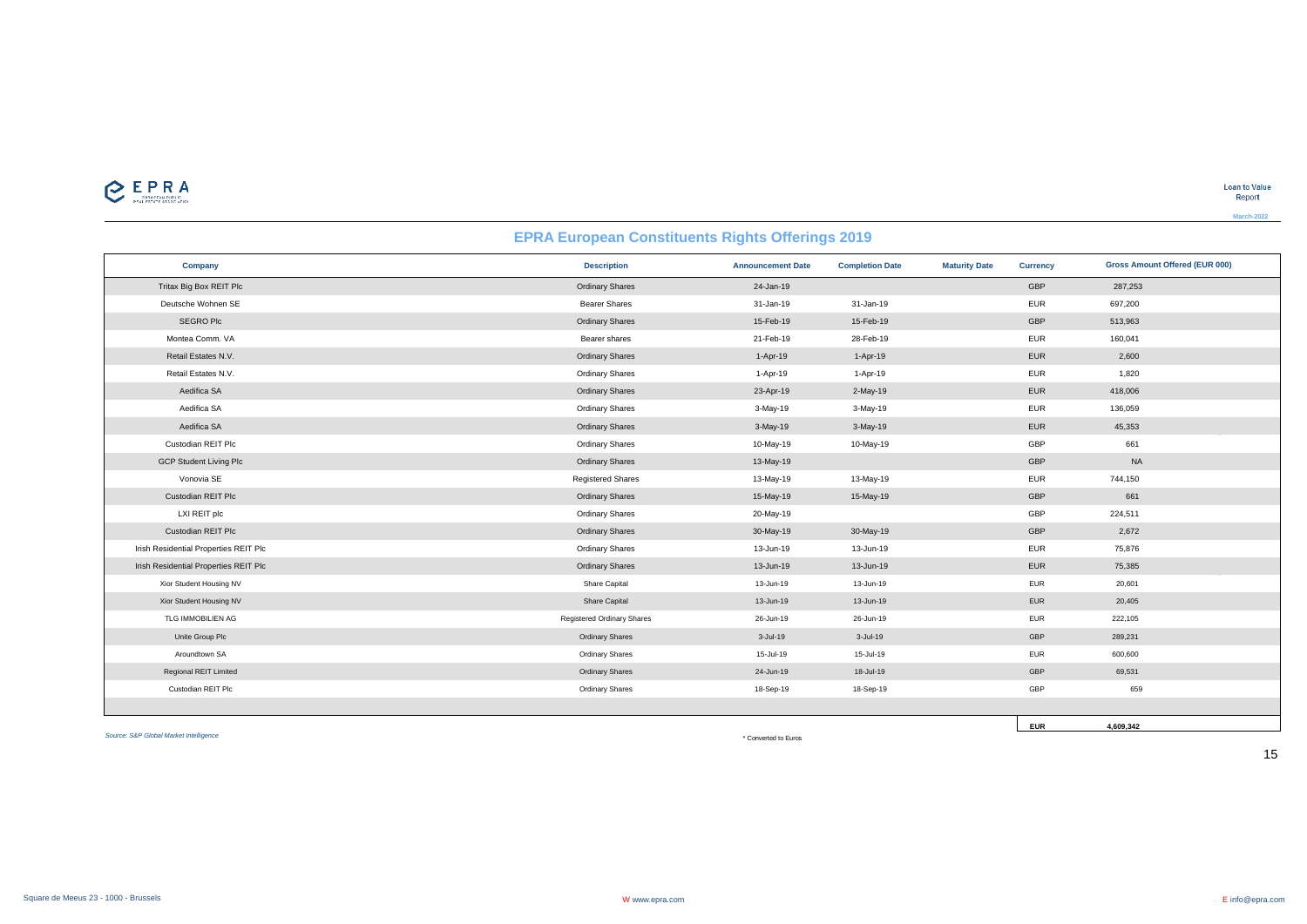

# **EPRA European Constituents Rights Offerings 2019**

|                                | - 17                 | $\tilde{\phantom{a}}$    | $\sim$                 |                      |                 |                                       |
|--------------------------------|----------------------|--------------------------|------------------------|----------------------|-----------------|---------------------------------------|
| Company                        | <b>Description</b>   | <b>Announcement Date</b> | <b>Completion Date</b> | <b>Maturity Date</b> | <b>Currency</b> | <b>Gross Amount Offered (EUR 000)</b> |
| Primary Health Properties Plc  | Ordinary Shares      | 24-Sep-19                | 24-Sep-19              |                      | GBP             | 160,041                               |
| Target Healthcare REIT Limited | Ordinary Shares      | 5-Sep-19                 | 26-Sep-19              |                      | GBP             | 513,963                               |
| Custodian REIT Plc             | Ordinary Shares      | 29-Oct-19                | 29-Oct-19              |                      | GBP             | 1,134                                 |
| Pandox AB (publ)               | Class B Shares       | 4-Nov-19                 | 5-Nov-19               |                      | SEK             | 285,218                               |
| Warehouses De Pauw             | Ordinary Shares      | 6-Nov-19                 | 6-Nov-19               |                      | EUR             | 200,000                               |
| Befimmo SA                     | <b>Bearer Shares</b> | 3-Dec-19                 | 3-Dec-19               |                      | EUR             | 69,013                                |
| <b>GCP Student Living Plc</b>  | Ordinary Shares      | 19-Dec-19                | 23-Dec-19              |                      | GBP             | 90,068                                |
|                                |                      |                          |                        |                      |                 |                                       |
|                                |                      |                          |                        |                      |                 |                                       |
|                                |                      |                          |                        |                      |                 |                                       |
|                                |                      |                          |                        |                      |                 |                                       |
|                                |                      |                          |                        |                      |                 |                                       |
|                                |                      |                          |                        |                      |                 |                                       |
|                                |                      |                          |                        |                      |                 |                                       |
|                                |                      |                          |                        |                      |                 |                                       |
|                                |                      |                          |                        |                      |                 |                                       |
|                                |                      |                          |                        |                      |                 |                                       |
|                                |                      |                          |                        |                      |                 |                                       |
|                                |                      |                          |                        |                      |                 |                                       |
|                                |                      |                          |                        |                      |                 |                                       |
|                                |                      |                          |                        |                      |                 |                                       |
|                                |                      |                          |                        |                      |                 |                                       |
|                                |                      |                          |                        |                      |                 |                                       |
|                                |                      |                          |                        |                      |                 |                                       |
|                                |                      |                          |                        |                      |                 |                                       |
|                                |                      |                          |                        |                      | <b>EUR</b>      | 1,319,437                             |

*Source: S&P Global Market Intelligence*

\* Converted to Euros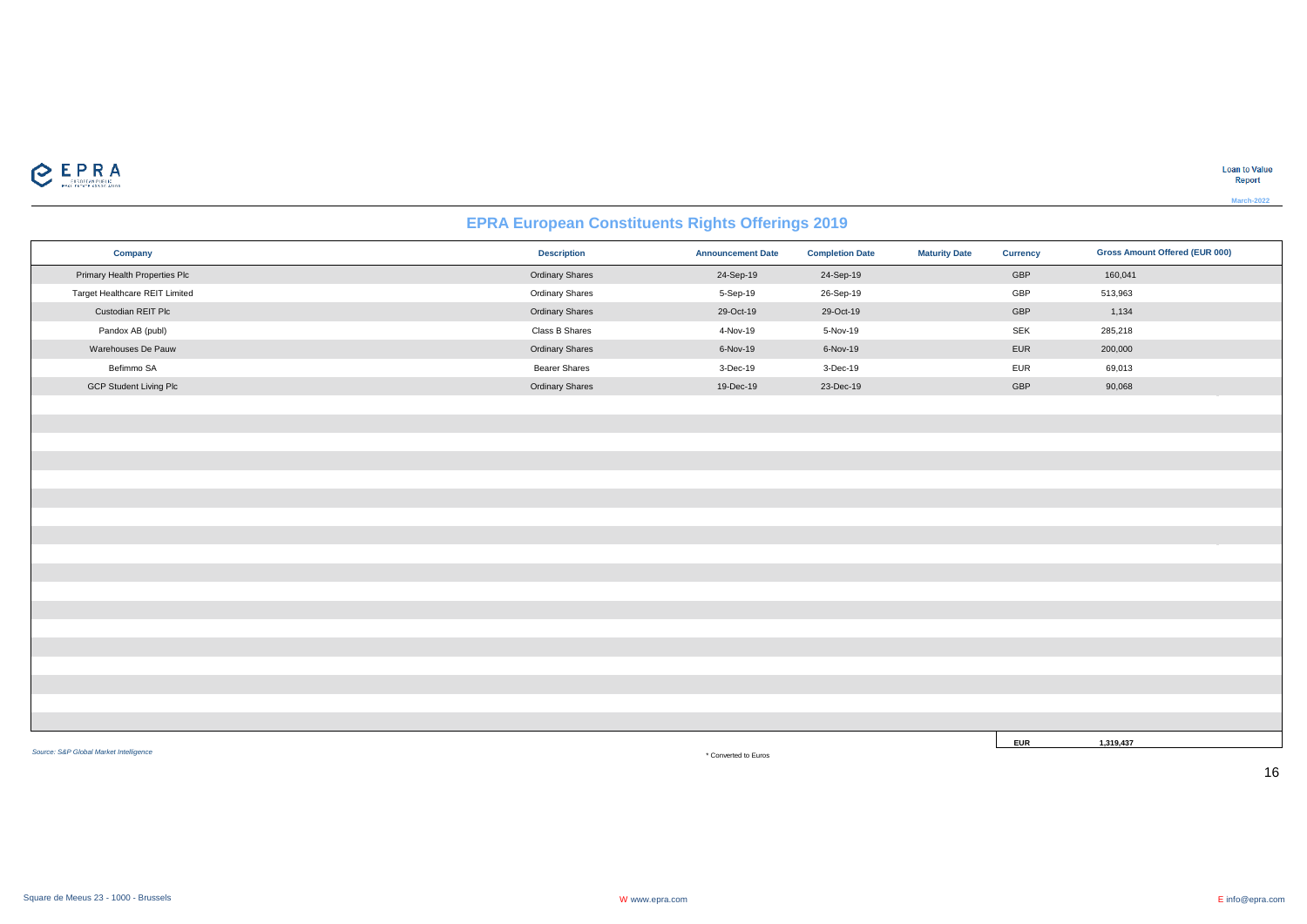**Loan to Value**<br>Report

|                                                             | <b>Appendix - Historical Bond and Equity Issues</b> |                          |                        |                                                                   |            |                                |  |
|-------------------------------------------------------------|-----------------------------------------------------|--------------------------|------------------------|-------------------------------------------------------------------|------------|--------------------------------|--|
| EPRA European Constituents Rights Offerings 2010<br>Company | <b>Description</b>                                  | <b>Announcement Date</b> | <b>Completion Date</b> | If Rights Offering,<br><b>Complete Subscription</b><br>Close date | Currency   | Gross Amount Offered (EUR 000) |  |
| UK Commercial Property Trust Limited                        | Ordinary shares, £0.25 par value                    | 21-Dec-09                | 5-Feb-10               |                                                                   | GBP        | 172,017                        |  |
| Deutsche EuroShop AG                                        | Ordinary shares, no par value                       | 11-Jan-10                | 28-Feb-10              | 29-Jan-10                                                         | <b>EUR</b> | 122,891                        |  |
| Norwegian Property ASA                                      | Ordinary shares, NOK0.50 par value                  | 10-Mar-10                | 10-Mar-10              |                                                                   | <b>NOK</b> | 67,870                         |  |
| Wihlborgs Fastigheter AB                                    | Ordinary shares, SEK2.5 par value                   | 10-Mar-10                | 10-Mar-10              |                                                                   | <b>SEK</b> | 14,725                         |  |
| Corio N.V.                                                  | Ordinary shares, € 10.00 par value                  | 25-Mar-10                | 26-Mar-10              |                                                                   | <b>EUR</b> | 600,000                        |  |
| DIC Asset AG                                                | Common stock, no par value                          | 12-Mar-10                | 29-Mar-10              | 29-Mar-10                                                         | <b>EUR</b> | 47,025                         |  |
| Beni Stabili SpA SIIQ                                       | Ordinary shares, €0.10 par value                    | 14-Apr-10                | 14-Apr-10              |                                                                   | <b>EUR</b> | 88,969                         |  |
| Technopolis Plc                                             | Ordinary shares, no par value                       | 17-May-10                | 19-May-10              |                                                                   | <b>EUR</b> | 19,380                         |  |
| NSI N.V.                                                    | Ordinary shares, €0.46 par value                    | 3-Jun-10                 | $3 - Jun-10$           |                                                                   | <b>EUR</b> | 55,092                         |  |
| Schroder Real Estate Investment Trust Limited               | Ordinary shares, no par value                       | 13-Jul-10                | 13-Jul-10              |                                                                   | GBP        | 14,709                         |  |
| Development Securities Plc                                  | Ordinary shares, £0.5 par value                     | 22-Jul-10                | 28-Jul-10              |                                                                   | GBP        | 12,332                         |  |
| Development Securities Plc                                  | Ordinary shares, £0.5 par value                     | 22-Jul-10                | 12-Aug-10              | 28-Jul-10                                                         | GBP        | 109,138                        |  |
| alstria office REIT-AG                                      | Ordinary shares, no par value                       | 22-Sep-10                | 22-Sep-10              |                                                                   | <b>EUR</b> | 49,000                         |  |
| Citycon Oyj                                                 | Ordinary shares, no par value                       | 21-Sep-10                | 30-Sep-10              |                                                                   | <b>EUR</b> | 63,140                         |  |
| Colonia Real Estate AG                                      | Ordinary shares, €1.00 par value                    | 13-Oct-10                | 14-Oct-10              |                                                                   | EUR        | 10,815                         |  |
| TAG Immobilien AG                                           | Ordinary shares, no par value                       | 14-Oct-10                | 15-Oct-10              |                                                                   | <b>EUR</b> | 21,263                         |  |
| Intu Properties Plc                                         | Ordinary shares, £0.50 par value                    | 25-Nov-10                | 25-Nov-10              |                                                                   | GBP        | 260,863                        |  |
| TAG Immobilien AG                                           | Ordinary shares, no par value                       | 15-Nov-10                | 6-Dec-10               | 6-Dec-10                                                          | <b>EUR</b> | 66,161                         |  |
| Helical Bar Plc                                             | Ordinary shares, £0.01 par value                    | 8-Dec-10                 | 8-Dec-10               |                                                                   | GBP        | 34,578                         |  |
|                                                             |                                                     |                          |                        |                                                                   |            |                                |  |
|                                                             |                                                     |                          |                        |                                                                   |            |                                |  |
|                                                             |                                                     |                          |                        |                                                                   |            |                                |  |
|                                                             |                                                     |                          |                        |                                                                   |            |                                |  |
|                                                             |                                                     |                          |                        |                                                                   |            |                                |  |
|                                                             |                                                     |                          |                        |                                                                   |            |                                |  |
|                                                             |                                                     |                          |                        |                                                                   |            |                                |  |
|                                                             |                                                     |                          |                        |                                                                   |            |                                |  |

\* Converted to Euros **EUR 1,829,967.46**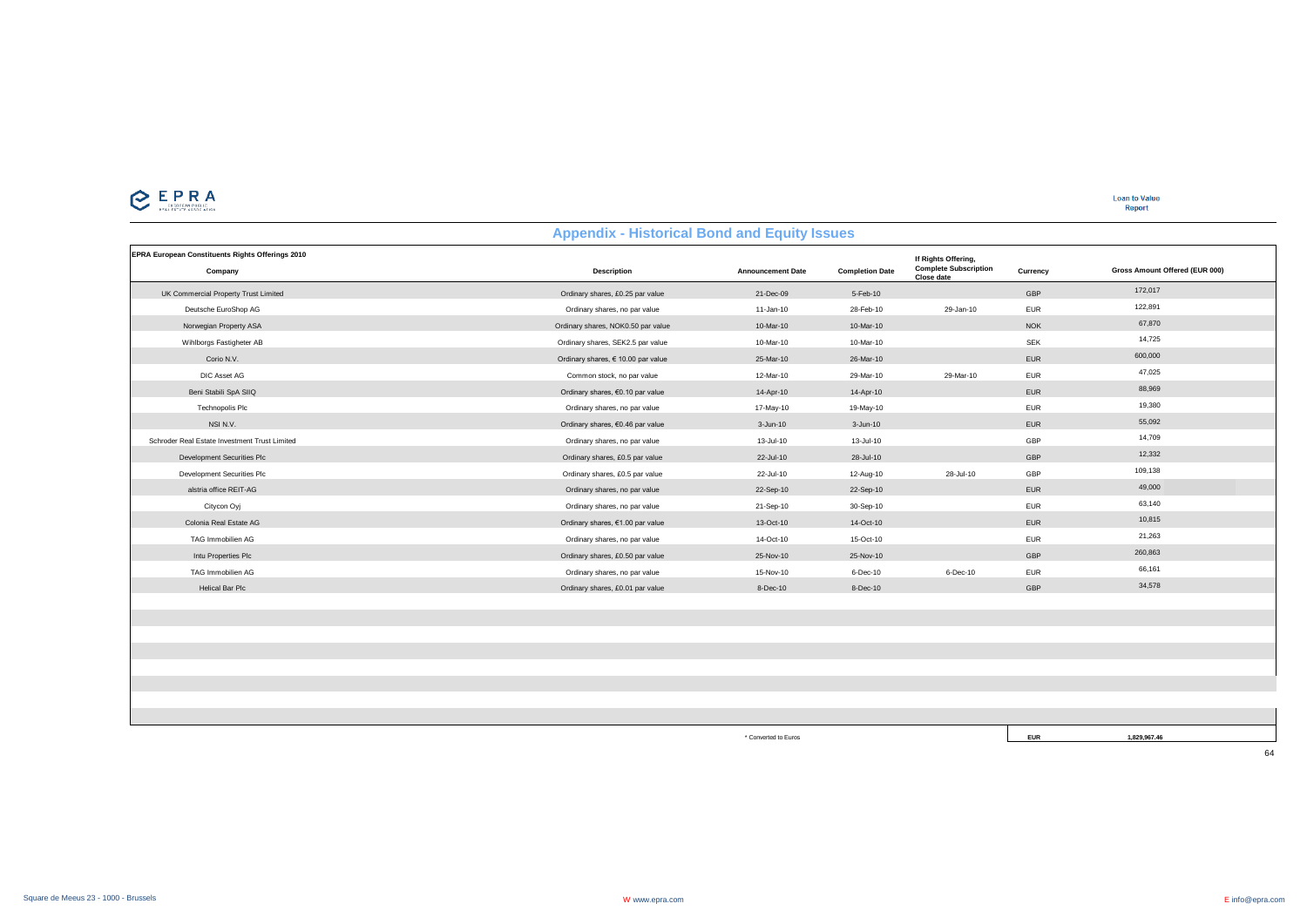

| EPRA European Constituents Rights Offerings 2011<br>Company | <b>Description</b>                   | <b>Announcement Date</b> | <b>Completion Date</b> | If Rights Offering,<br><b>Complete Subscription</b><br>Close date | Currency   | Gross Amount Offered (EUR 000) |  |
|-------------------------------------------------------------|--------------------------------------|--------------------------|------------------------|-------------------------------------------------------------------|------------|--------------------------------|--|
| Shaftesbury Plc                                             | Ordinary shares, £0.25 par value     | 3-Mar-11                 | 3-Mar-11               |                                                                   | GBP        | 119,291                        |  |
| alstria office REIT-AG                                      | Ordinary shares, no par value        | 28-Mar-11                | 29-Mar-11              |                                                                   | <b>EUR</b> | 267,900                        |  |
| DIC Asset AG                                                | Common stock, no par value           | 31-Dec-10                | 30-Mar-11              | 30-Mar-11                                                         | EUR        | 52,250                         |  |
| Primary Health Properties Plc                               | Ordinary shares, £0.50 par value     | 12-Apr-11                | 12-Apr-11              |                                                                   | GBP        | 18,087                         |  |
| TAG Immobilien AG                                           | Ordinary shares, no par value        | 18-Feb-11                | 4-May-11               | 3-May-11                                                          | <b>EUR</b> | 40,996                         |  |
| Capital & Counties Properties Plc                           | Ordinary shares, £0.25 par value     | 5-May-11                 | 5-May-11               |                                                                   | GBP        | 113,041                        |  |
| Hansteen Holdings Plc                                       | Ordinary shares, £0.10 par value     | 13-Apr-11                | 9-May-11               |                                                                   | GBP        | 88,245                         |  |
| Hansteen Holdings Plc                                       | Ordinary shares, £0.10 par value     | 13-Apr-11                | 9-May-11               |                                                                   | GBP        | 83,131                         |  |
| GSW Immobilien AG                                           | Ordinary shares, no par value        | 31-Mar-11                | 14-Apr-11              |                                                                   | EUR        | 467,647                        |  |
| DO Deutsche Office AG                                       | Common stock, no par value           | 23-May-11                | 29-Jun-11              |                                                                   | <b>EUR</b> | 213,900                        |  |
| Citycon Oyj                                                 | Ordinary shares, no par value        | 14-Jul-11                | 14-Jul-11              |                                                                   | <b>EUR</b> | 99,660                         |  |
| Standard Life Investments Property Income Trust Limited     | Ordinary shares, £0.01 par value     | 6-Jun-11                 | 14-Jul-11              | 14-Jul-11                                                         | GBP        | 4,793                          |  |
| Workspace Group Plc                                         | Ordinary shares, £1.00 par value     | 7-Jul-11                 | 27-Jul-11              | 26-Jul-11                                                         | GBP        | 75,654                         |  |
| ProLogis European Properties                                | Ordinary shares                      | 23-Aug-11                | 7-Sep-11               |                                                                   | <b>EUR</b> | 97,495                         |  |
| TAG Immobilien AG                                           | Ordinary shares, no par value        | 17-Nov-11                | 17-Nov-11              |                                                                   | <b>EUR</b> | 30,500                         |  |
| Deutsche Wohnen AG                                          | Ordinary bearer shares, no par value | 14-Nov-11                | 28-Nov-11              | 28-Nov-11                                                         | <b>EUR</b> | 178,649                        |  |
| Deutsche Wohnen AG                                          | Ordinary bearer shares, no par value | 14-Nov-11                | 29-Nov-11              |                                                                   | <b>EUR</b> | 7,827                          |  |
| Mobimo Holding AG                                           | Common shares, CHF29.00 par value    | 14-Nov-11                | 5-Dec-11               | 5-Dec-11                                                          | CHF        | 159,663                        |  |
| LondonMetric Property Plc                                   | Ordinary shares, £0.10 par value     | 8-Dec-11                 | 8-Dec-11               |                                                                   | <b>EUR</b> | 86,866                         |  |
| IVG Immobilien AG                                           | Ordinary shares, no par value        | 30-Nov-11                | 15-Dec-11              | 14-Dec-11                                                         | <b>EUR</b> | 145,496                        |  |
|                                                             |                                      |                          |                        |                                                                   |            |                                |  |
|                                                             |                                      |                          |                        |                                                                   |            |                                |  |
|                                                             |                                      |                          |                        |                                                                   |            |                                |  |
|                                                             |                                      |                          |                        |                                                                   |            |                                |  |
|                                                             |                                      |                          |                        |                                                                   |            |                                |  |

\* Converted to Euros **EUR 2,351,091**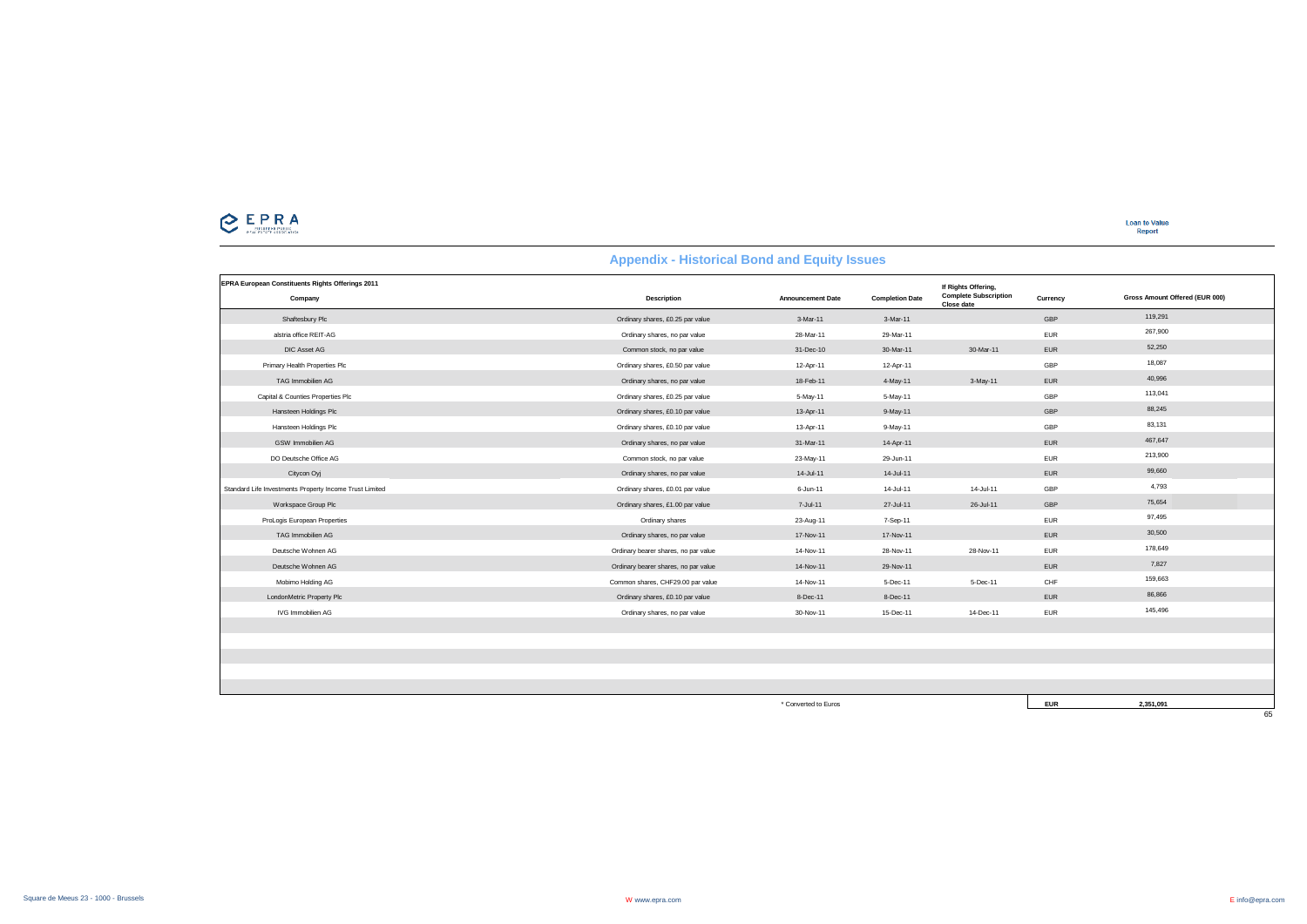

**Loan to Value** Report

#### **EPRA European Constituents Rights Offerings 2012 Company Description Announcement Date Completion Date Currency** F&C Commercial Property Trust Limited Ordinary shares, £0.90 par value 25-Jan-12 26-Jan-12 GBP 18,201 alstria office REIT-AG Ordinary shares, no par value 21-Feb-12 22-Feb-12 EUR 60,948 TAG Immobilien AG Ordinary shares, no par value 29-Feb-12 16-Mar-12 16-Mar-12 EUR 66,083 16-Mar-12 EUR 66,083 UK Commercial Property Trust Limited States Commercial Property Trust Limited States (20.25 par value 15-Mar-12 16-Mar-12 16-Mar-12 16-Mar-12 16-Mar-12 GBP 39,692 TAG Immobilien AG Ordinary shares, no par value 29-Feb-12 19-Mar-12 19-Mar-12 EUR 20-Feb-12 19-Mar-12 29-Feb-12 29-Feb-12 29-Feb-12 29-Feb-12 29-Feb-12 29-Feb-12 29-Feb-12 29-Feb-12 29-Feb-12 29-Feb-12 29-Feb-12 29-Feb-12 NSI N.V. 25,066 par value 12-Apr-12 12-Apr-12 12-Apr-12 12-Apr-12 12-Apr-12 EUR 25,066 GSW Immobilien AG Ordinary shares, no par value 17-Apr-12 3-May-12 2-May-12 EUR 201,789 F&C Commercial Property Trust Limited 6,775 Communical Communical Communication of the Communical Communical Communication of the Communical Property Trust Limited 6,775 Communical Communication of the Communical Property F&C Commercial Property Trust Limited Ordinary shares, £0.90 par value 16-May-12 16-May-12 GBP 10,025 Primary Health Properties Plc Contracts Plc Contracts Contracts Contracts of Dredinary shares, £0.50 par value 18-May-12 18-May-12 18-May-12 (GBP 23,615 Technopolis Plc 2006 and the Cordinary shares, no par value 15-May-12 12-Jun-12 12-Jun-12 EUR 32,640 DO Deutsche Office AG Common stock, no par value 13-Jun-12 13-Jun-12 EUR Deutsche Wohnen AG Ordinary bearer shares, no par value 11-Jun-12 25-Jun-12 25-Jun-12 EUR 455,961 Deutsche Wohnen AG Ordinary bearer shares, no par value 11-Jun-12 28-Jun-12 EUR 5,141 F&C Commercial Property Trust Limited Ordinary shares, £0.90 par value 9-Jul-12 9-Jul-12 GBP 12,859 F&C Commercial Property Trust Limited Ordinary shares, £0.90 par value 12-Jul-12 12-Jul-12 GBP 12,882 Hamborner REIT AG Ordinary shares, no par value 29-Jun-12 16-Jul-12 16-Jul-12 EUR 73,927 Capital & Counties Properties Plc Capital Accounts Contained a contained by the Capital School of the Capital School of the Capital Accounts of the Capital Accounts of the Capital Accounts of the Capital Accounts of the Ca F&C Commercial Property Trust Limited Ordinary shares, £0.90 par value 26-Sep-12 26-Sep-12 GBP 4,164 Citycon Oyj Citycon Oyj Citycon Ordinary shares, no par value **7-Sep-12** 1-Oct-12 1-Oct-12 1-Oct-12 EUR 90,709 Klövern AB Preferred stock 14-Sep-12 1-Oct-12 GBP 77,099 warehouses De Pauw **Calculary Section 20,030** Ordinary shares 4-Oct-12 3-Oct-12 3-Oct-12 3-Oct-12 EUR 20,030 F&C Commercial Property Trust Limited Ordinary shares, £0.90 par value 9-Oct-12 9-Oct-12 GBP 4,556 Picton Property Income Limited CBP 27,314 Cero dividend preference shares, due Oct 15, 2016 6-Sep-12 10-Oct-12 10-Oct-12 GBP 27,314 F&C Commercial Property Trust Limited Subsection Commercial Property Trust Limited Subsection Commercial Property Trust Limited Subsection 2,545 par value 2,545 par value 2,545 par value 1-Nov-12 1-Nov-12 1-Nov-12 5-45 par **If Rights Offering, Complete Subscription Close date Gross Amount Offered (EUR 000) Appendix - Historical Bond and Equity Issues**

\* Converted to Euros **EUR 1,518,209**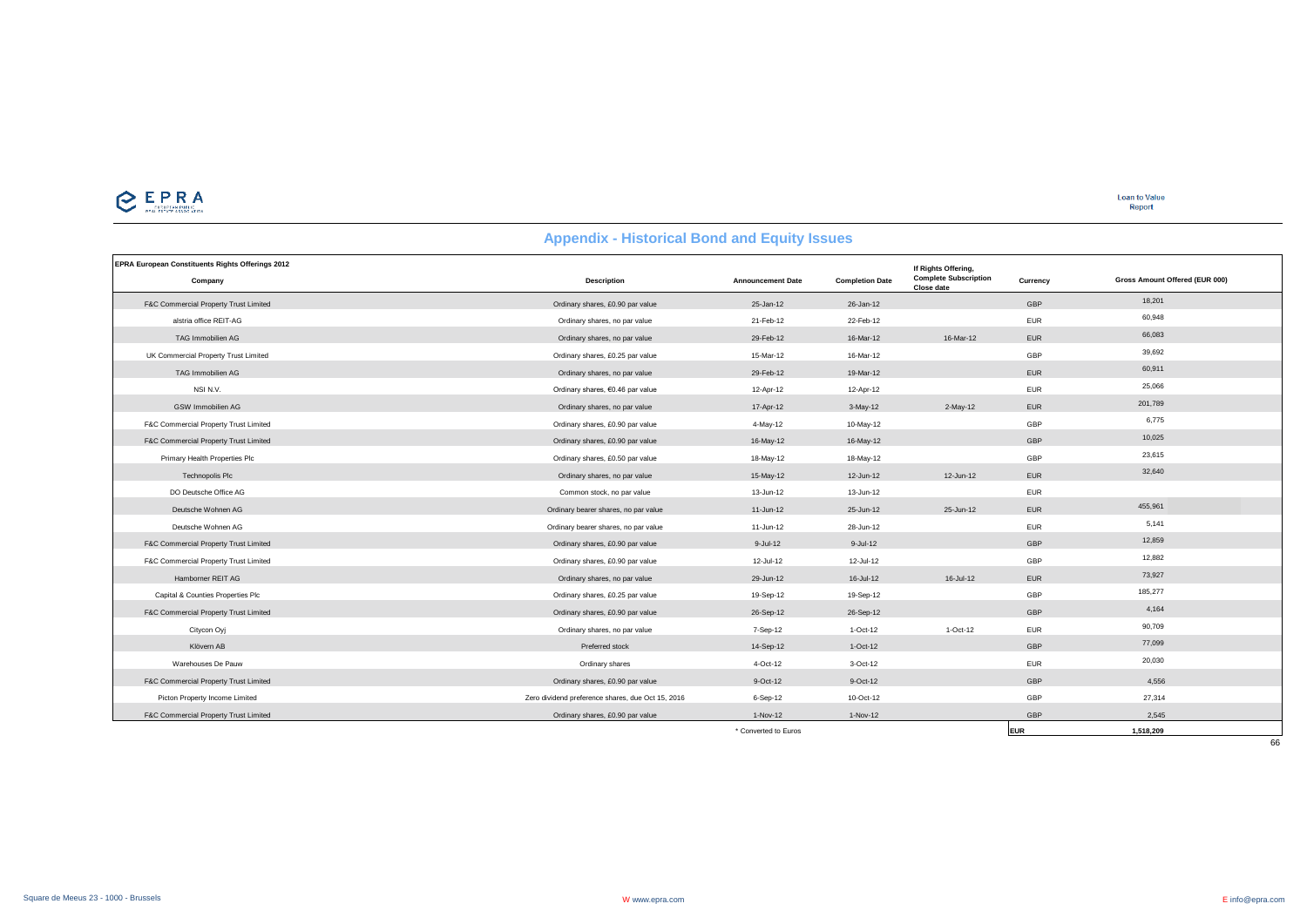

**Loan to Value** Report

#### **Appendix - Historical Bond and Equity Issues**

| EPRA European Constituents Rights Offerings 2012 (cont.) |                                    |                          |                        |                                                                |            |                                |
|----------------------------------------------------------|------------------------------------|--------------------------|------------------------|----------------------------------------------------------------|------------|--------------------------------|
| Company                                                  | <b>Description</b>                 | <b>Announcement Date</b> | <b>Completion Date</b> | If Rights Offering, Complete<br><b>Subscription Close date</b> | Currency   | Gross Amount Offered (EUR 000) |
| Norwegian Property ASA                                   | Ordinary shares, NOK0.50 par value | 5-Nov-12                 | 6-Nov-12               |                                                                | <b>NOK</b> | 54,422                         |
| F&C Commercial Property Trust Limited                    | Ordinary shares, £0.90 par value   | 9-Nov-12                 | 9-Nov-12               |                                                                | GBP        | 4,022                          |
| Deutsche EuroShop AG                                     | Ordinary shares, no par value      | 13-Nov-12                | 14-Nov-12              |                                                                | EUR        | 67,688                         |
| Great Portland Estates Plc                               | Ordinary shares, £0.125 par value  | 14-Nov-12                | 14-Nov-12              |                                                                | GBP        | 175,102                        |
| Vastned Retail Belgium SA                                | Ordinary share, no par value       | 23-Nov-12                | 23-Nov-12              |                                                                | <b>EUR</b> | 16,275                         |
| TAG Immobilien AG                                        | Ordinary shares, no par value      | 19-Nov-12                | 3-Dec-12               |                                                                | EUR        | 97,200                         |
| F&C Commercial Property Trust Limited                    | Ordinary shares, £0.90 par value   | 4-Dec-12                 | 4-Dec-12               |                                                                | GBP        | 1,884                          |
| Swiss Prime Site AG                                      | Ordinary shares                    | 21-Nov-12                | 4-Dec-12               | 3-Dec-12                                                       | CHF        | 288,125                        |
| TAG Immobilien AG                                        | Ordinary shares, no par value      | 19-Nov-12                | 7-Dec-12               | 7-Dec-12                                                       | EUR        | 172,800                        |
| F&C Commercial Property Trust Limited                    | Ordinary shares, £0.90 par value   | 10-Dec-12                | 10-Dec-12              |                                                                | GBP        | 3,715                          |
|                                                          |                                    |                          |                        |                                                                |            |                                |
|                                                          |                                    |                          |                        |                                                                |            |                                |
|                                                          |                                    |                          |                        |                                                                |            |                                |
|                                                          |                                    |                          |                        |                                                                |            |                                |
|                                                          |                                    |                          |                        |                                                                |            |                                |
|                                                          |                                    |                          |                        |                                                                |            |                                |
|                                                          |                                    |                          |                        |                                                                |            |                                |
|                                                          |                                    |                          |                        |                                                                |            |                                |
|                                                          |                                    |                          |                        |                                                                |            |                                |
|                                                          |                                    |                          |                        |                                                                |            |                                |
|                                                          |                                    |                          |                        |                                                                |            |                                |
|                                                          |                                    |                          |                        |                                                                |            |                                |
|                                                          |                                    |                          |                        |                                                                |            |                                |
|                                                          |                                    |                          |                        |                                                                |            |                                |
|                                                          |                                    |                          |                        |                                                                |            |                                |
|                                                          |                                    | * Converted to Euros     |                        |                                                                | <b>EUR</b> | 2,399,442                      |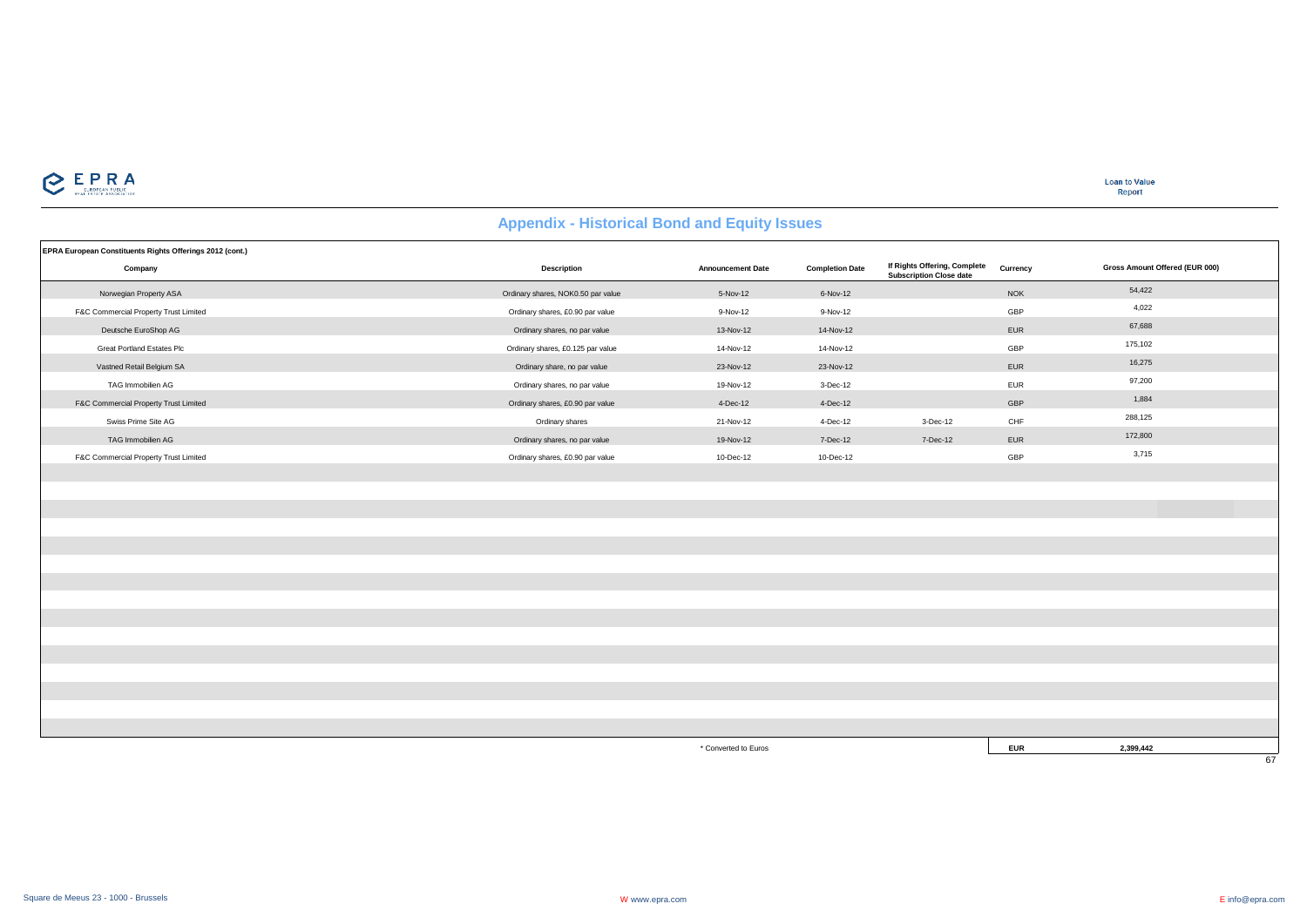# CEPRA

| <b>EPRA European Constituents Rights Offerings 2013</b> |                                      |                          |                        |                                                                   |            |                                |
|---------------------------------------------------------|--------------------------------------|--------------------------|------------------------|-------------------------------------------------------------------|------------|--------------------------------|
| Company                                                 | <b>Description</b>                   | <b>Announcement Date</b> | <b>Completion Date</b> | If Rights Offering,<br><b>Complete Subscription</b><br>Close date | Currency   | Gross Amount Offered (EUR 000) |
| F&C Commercial Property Trust Limited                   | Ordinary shares, £0.90 par value     | $14 - Jan-13$            | 14-Jan-13              |                                                                   | GBP        | 3,671                          |
| Deutsche Wohnen AG                                      | Ordinary bearer shares, no par value | $15 - Jan-13$            | 16-Jan-13              |                                                                   | <b>EUR</b> | 195,101                        |
| F&C Commercial Property Trust Limited                   | Ordinary shares, £0.90 par value     | $21 - Jan-13$            | 21-Jan-13              |                                                                   | GBP        | 1,211                          |
| Big Yellow Group Plc                                    | Ordinary shares, £0.10 par value     | 23-Jan-13                | 23-Jan-13              |                                                                   | GBP        | 44,133                         |
| LEG Immobilien AG                                       | Ordinary shares, no par value        | 7-Jan-13                 | 31-Jan-13              |                                                                   | <b>EUR</b> | 1,165,195                      |
| F&C Commercial Property Trust Limited                   | Ordinary shares, £0.90 par value     | 8-Feb-13                 | 8-Feb-13               |                                                                   | GBP        | 2.408                          |
| St. Modwen Properties Plc                               | Ordinary shares, £0.01 par value     | 26-Feb-13                | 26-Feb-13              |                                                                   | GBP        | 56,804                         |
| Intu Properties Plc                                     | Ordinary shares, £0.50 par value     | 27-Feb-13                | 27-Feb-13              |                                                                   | GBP        | 322,741                        |
| Citycon Oyj                                             | Ordinary shares, no par value        | 12-Feb-13                | 7-Mar-13               | 7-Mar-13                                                          | <b>EUR</b> | 200,214                        |
| F&C Commercial Property Trust Limited                   | Ordinary shares, £0.90 par value     | 8-Mar-13                 | 8-Mar-13               |                                                                   | GBP        | 5,855                          |
| <b>British Land Company Plc</b>                         | Ordinary shares, £0.25 par value     | 12-Mar-13                | 12-Mar-13              |                                                                   | GBP        | 563,595                        |
| F&C Commercial Property Trust Limited                   | Ordinary shares, £0.90 par value     | 18-Mar-13                | 18-Mar-13              |                                                                   | GBP        | 1,187                          |
| F&C Commercial Property Trust Limited                   | Ordinary shares, £0.90 par value     | 20-Mar-13                | 20-Mar-13              |                                                                   | GBP        | 1,190                          |
| F&C Commercial Property Trust Limited                   | Ordinary shares, £0.90 par value     | 3-Apr-13                 | 25-Mar-13              |                                                                   | GBP        | 1,199                          |
| Cofinimmo SA                                            | Ordinary shares, no par value        | 26-Mar-13                | 26-Mar-13              |                                                                   | <b>EUR</b> | 86,574                         |
| Primary Health Properties Plc                           | Ordinary shares, £0.50 par value     | 22-May-13                | $6 - Jun-13$           | $6 - Jun-13$                                                      | GBP        | 19,300                         |
| Primary Health Properties Plc                           | Ordinary shares, £0.50 par value     | 22-May-13                | 11-Jun-13              |                                                                   | GBP        | 27,025                         |
| Primary Health Properties Plc                           | Ordinary shares, £0.50 par value     | 22-May-13                | 11-Jun-13              |                                                                   | GBP        | 4,187                          |
| Primary Health Properties Plc                           | Ordinary shares, £0.50 par value     | 22-May-13                | 11-Jun-13              |                                                                   | GBP        | 29,998                         |
| Unite Group Plc                                         | Ordinary shares, £0.25 par value     | 13-Jun-13                | 13-Jun-13              |                                                                   | GBP        | 60,378                         |
| MedicX Fund Limited                                     | Ordinary shares, no par value        | 18-Jun-13                | 18-Jun-13              |                                                                   | GBP        | 3,315                          |
| Leasinvest Real Estate SCA                              | Ordinary shares, no par value        | 24-May-13                | 20-Jun-13              | 19-Jun-13                                                         | <b>EUR</b> | 60,655                         |
| Befimmo SA                                              | Ordinary shares, no par value        | 18-Jun-13                | 10-Jul-13              |                                                                   | <b>EUR</b> | 110,000                        |
| GAGFAH S.A.                                             | Ordinary shares, €1.25 par value     | 9-Jul-13                 | $10 -$ Jul-13          |                                                                   | <b>EUR</b> | 261,075                        |
| Deutsche Annington Immoblien SE                         | Ordinary shares, no par value        | $9 -$ Jul-13             | $10 -$ Jul-13          |                                                                   | <b>EUR</b> | 575,000                        |
|                                                         |                                      | * Converted to Euros     |                        |                                                                   | <b>EUR</b> | 3,802,013                      |
|                                                         |                                      |                          |                        |                                                                   |            | 68                             |

#### **Appendix - Historical Bond and Equity Issues**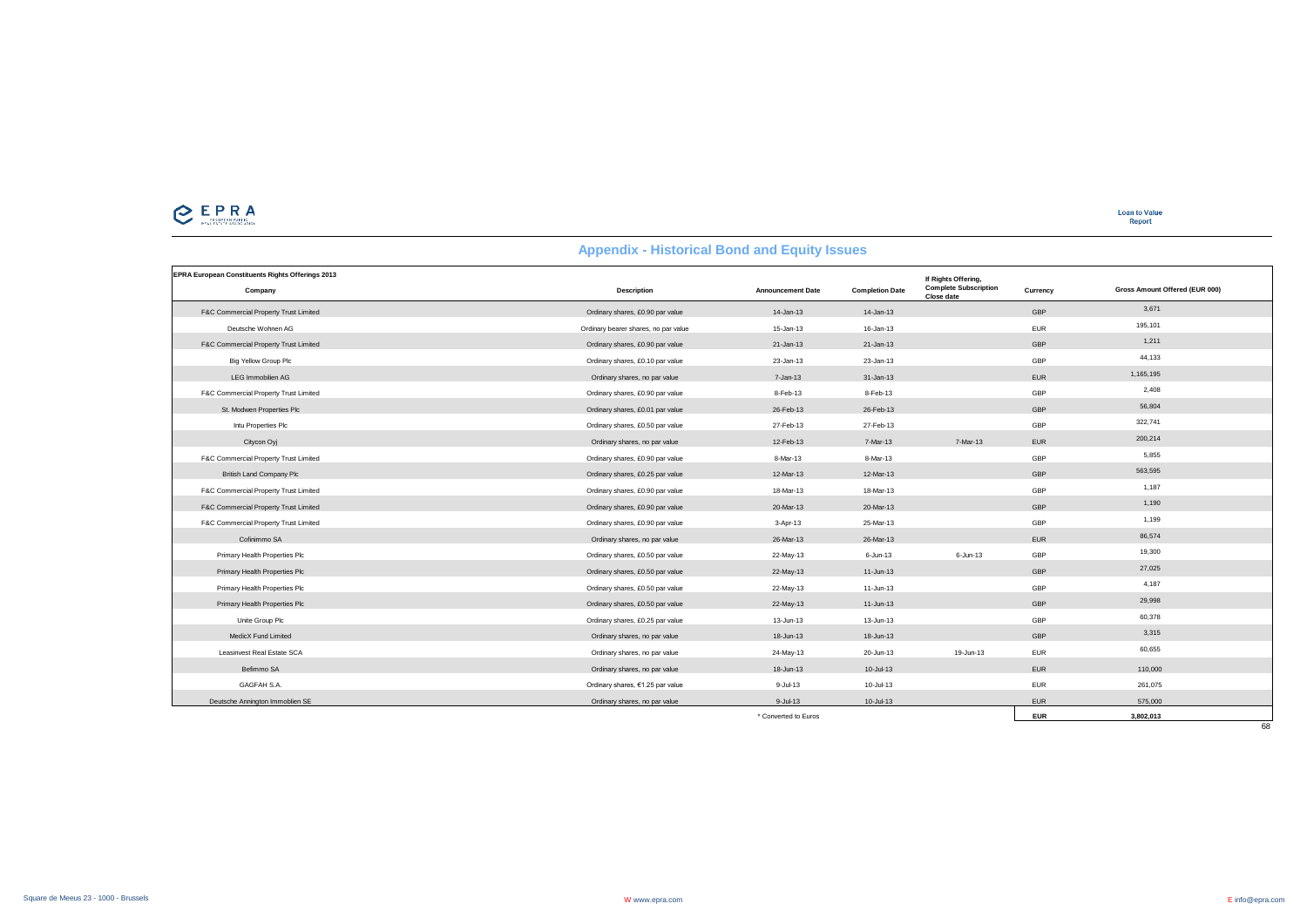

| EPRA European Constituents Rights Offerings 2013 (cont.) |                                  |                          |                        | If Rights Offering,                        |            |                                |
|----------------------------------------------------------|----------------------------------|--------------------------|------------------------|--------------------------------------------|------------|--------------------------------|
| Company                                                  | Description                      | <b>Announcement Date</b> | <b>Completion Date</b> | <b>Complete Subscription</b><br>Close date | Currency   | Gross Amount Offered (EUR 000) |
| MedicX Fund Limited                                      | Ordinary shares, no par value    | 15-Jul-13                | $15 -$ Jul-13          |                                            | GBP        | 3,341                          |
| F&C UK Real Estate Investments Limited                   | Ordinary shares, £0.01 par value | 30-Jul-13                | 29-Jul-13              |                                            | GBP        | 2,553                          |
| Standard Life Investments Property Income Trust Limited  | Ordinary shares, £0.01 par value | 29-Jul-13                | 29-Jul-13              |                                            | GBP        | 821                            |
| F&C UK Real Estate Investments Limited                   | Ordinary shares, £0.01 par value | 8-Aug-13                 | 8-Aug-13               |                                            | GBP        | 1,709                          |
| MedicX Fund Limited                                      | Ordinary shares, no par value    | 20-Aug-13                | 20-Aug-13              |                                            | GBP        | 2.715                          |
| Picton Property Income Limited                           | Ordinary shares, no par value    | 5-Sep-13                 | 5-Sep-13               |                                            | GBP        | 7,529                          |
| MedicX Fund Limited                                      | Ordinary shares, no par value    | 10-Sep-13                | 10-Sep-13              |                                            | GBP        | 2,311                          |
| Quintain Estates and Development Plc                     | Ordinary shares, £0.25 par value | 10-Sep-13                | 10-Sep-13              |                                            | GBP        | 296                            |
| Fastighets Balder AB                                     | 20.000% Preference shares        | 20-Sep-13                | 4-Oct-13               |                                            | GBP        | 132,310                        |
| MedicX Fund Limited                                      | Ordinary shares, no par value    | 25-Sep-13                | 18-Oct-13              | 18-Oct-13                                  | GBP        | 40,557                         |
| MedicX Fund Limited                                      | Ordinary shares, no par value    | 25-Sep-13                | 21-Oct-13              |                                            | GBP        | 4,431                          |
| MedicX Fund Limited                                      | Ordinary shares, no par value    | 25-Sep-13                | 22-Oct-13              |                                            | GBP        | 30,239                         |
| Standard Life Investments Property Income Trust Limited  | Ordinary shares, £0.01 par value | 31-Oct-13                | 31-Oct-13              |                                            | GBP        | 885                            |
| Standard Life Investments Property Income Trust Limited  | Ordinary shares, £0.01 par value | 4-Nov-13                 | 4-Nov-13               |                                            | GBP        | 1,080                          |
| NSI N.V.                                                 | Ordinary shares, €0.46 par value | 8-Nov-13                 | 25-Nov-13              |                                            | <b>EUR</b> | 300,000                        |
| Picton Property Income Limited                           | Ordinary shares, no par value    | 27-Nov-13                | 27-Nov-13              |                                            | GBP        | 14,261                         |
| DIC Asset AG                                             | Common stock, no par value       | 13-Sep-13                | 28-Nov-13              | 27-Nov-13                                  | EUR        | 99,918                         |
| Technopolis Plc                                          | Ordinary shares, no par value    | 4-Nov-13                 | 29-Nov-13              | 29-Nov-13                                  | <b>EUR</b> | 99,892                         |
| GAGFAH S.A.                                              | Ordinary shares, €1.25 par value | 25-Mar-14                | 4-Dec-13               |                                            | EUR        |                                |
|                                                          |                                  |                          |                        |                                            |            |                                |
|                                                          |                                  |                          |                        |                                            |            |                                |
|                                                          |                                  |                          |                        |                                            |            |                                |
|                                                          |                                  |                          |                        |                                            |            |                                |

\* Converted to Euros **EUR 4,546,861**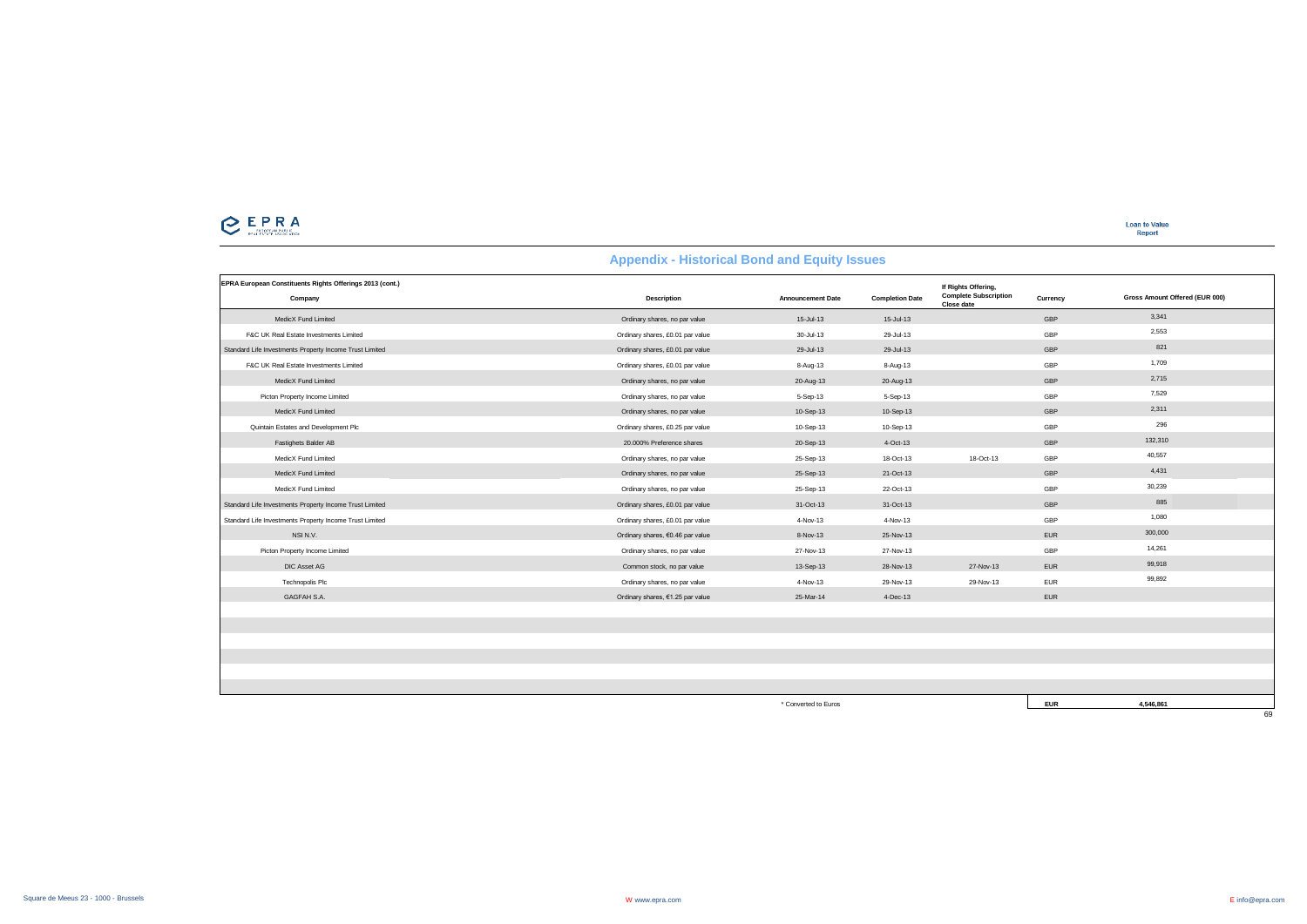

### **EPRA European Constituents Rights Offerings 2014 Company Description Announcement Date Completion Date Currency** Schroder Real Estate Investment Trust Limited Company and Company shares, no par value 12-Sep-13 9-Jan-14 9-Jan-14 GBP 20,815 Eurobank Properties REIC Ordinary shares, €2.13 par value 8-Nov-13 28-Jan-14 28-Jan-14 Euro 193,248 Safestore Holdings Plc Critics Plc Ordinary share, £0.01 par value 29-Jan-14 30-Jan-14 30-Jan-14 GBP 39,592 DO Deutsche Office AG Common stock, no par value 13-Jan-14 11-Feb-14 11-Feb-14 EUR 123,167 DO Deutsche Office AG Common stock, no par value 13-Jan-14 14-Feb-14 14-Feb-14 EUR FUR 1,280 No. 13-Jan-14 14-Feb-14 EUR 7,280 Redefine International Plc Content Content Content Content Content Content of Content Content Content Content Content Content Content Content Content Content Content Content Content Content Content Content Content Content Redefine International Plc Ordinary shares, £0.08 par value 20-Feb-14 20-Feb-14 ZAR Deutsche Annington Immobilen SE **Ordinary Shares, no par value** 5-Mar-14 5-Mar-14 5-Mar-14 EUR 513,000 5-Mar-14 EUR Shaftesbury Plc **Calculary Schares, 20.25 par value** 6-Mar-14 6-Mar-14 6-Mar-14 6-Mar-14 GBP 189,080 189,080 Klövern AB Preferred stock 24-Mar-14 24-Mar-14 SEK 5,315 Hemfosa Fastigheter AB SEK 407,220 AB Common stock, no par value 24-Feb-14 21-Mar-14 21-Mar-14 SEK SEK 407,220 Unite Group Plc Ordinary shares, £0.25 par value 6-Mar-14 27-Mar-14 27-Mar-14 GBP 78,076 Unite Group Plc **Case of Contact Construction** of Critical Actual Construction of Construction of the Construction of the Construction of the Construction of the Construction of the Construction of the Construction of the Hansteen Holdings Plc Ordinary shares, £0.10 par value 28-Mar-14 28-Mar-14 GBP 5,696 Schroder Real Estate Investment Trust Limited Ordinary shares, no par value 20-Mar-14 10-Apr-14 GBP Schroder Real Estate Investment Trust Limited CBP CORP CORPORT CHENNET CHENNET CORPORT ORDINARY Shares, no par value 20-Mar-14 20-Mar-14 11-Apr-14 11-Apr-14 GBP Klövern AB Preferred stock 11-Apr-14 11-Apr-14 SEK 16,821 Intu Properties Plc Ordinary shares, £0.50 par value 13-Mar-14 22-Apr-14 17-Apr-14 GBP 610,690 Inmobiliaria Colonial, S.A. Ordinary shares, €1.00 par value 9-Apr-14 26-Apr-14 26-Apr-14 EUR 1,263,338 BUWOG AG Common stock 28-Apr-14 28-Apr-14 EUR 1,294,975 Capital & Counties Properties Plc Capital Accounts Capital Accounts the Capital Accounts of the Capital Accounts of the Capital Accounts of the Capital Accounts of the Capital Accounts of the Capital Accounts of the Capita F&C UK Real Estate Investments Limited Ordinary shares, £0.01 par value 14-May-14 14-May-14 GBP 6,076 Deutsche Annington Immoblien SE Ordinary shares, no par value 19-May-14 22-May-14 EUR 585,000 F&C UK Real Estate Investments Limited Ordinary shares, £0.01 par value 22-May-14 22-May-14 GBP 3,065 Picton Property Income Limited GBP 32,522 Community of the Community States, no par value 1-May-14 23-May-14 23-May-14 GBP 43,252 **If Rights Offering, Complete Subscription Close date Gross Amount Offered (EUR 000)**

### **Appendix - Historical Bond and Equity Issues**

\* Converted to Euros **EUR 5,797,948**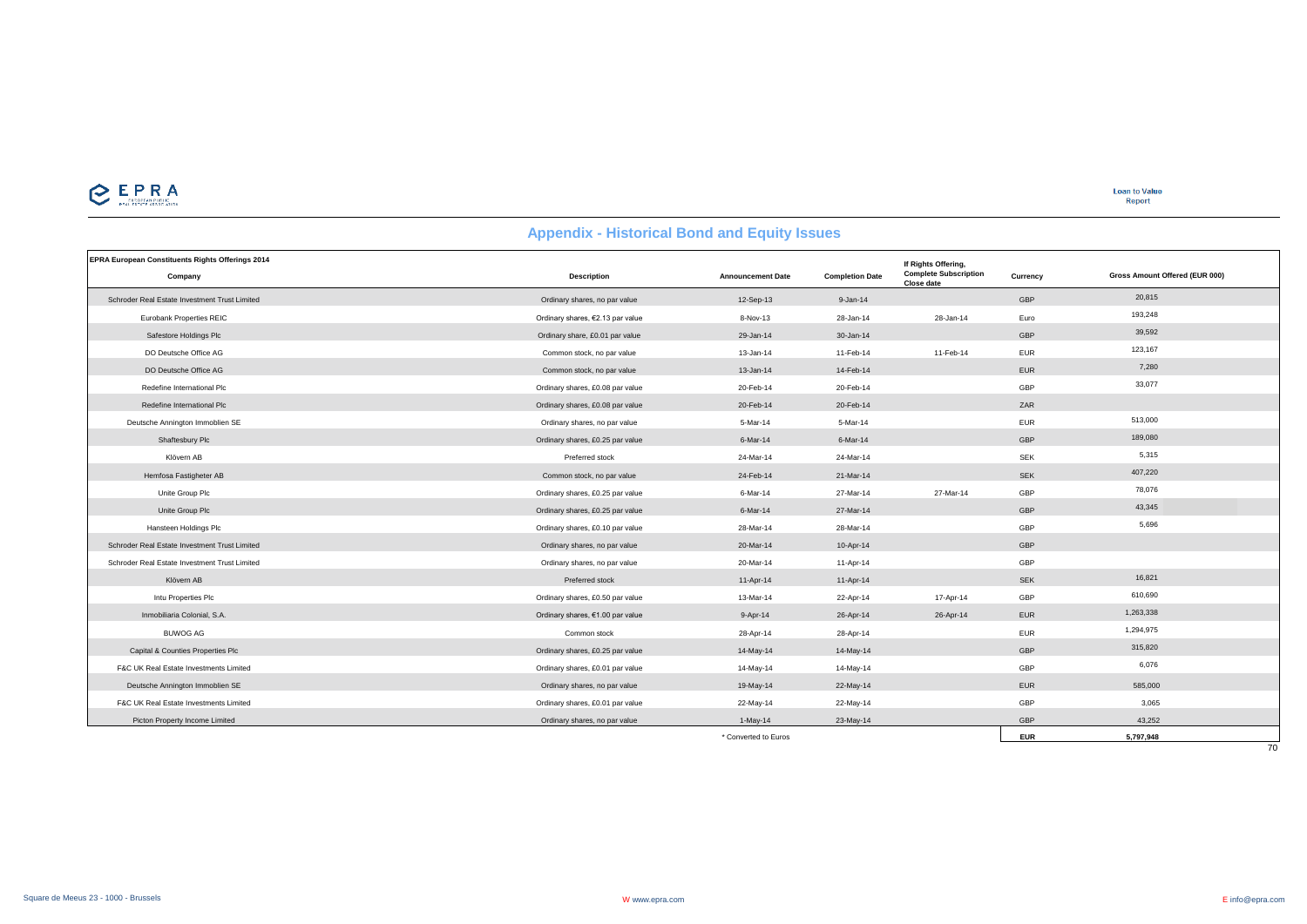

| EPRA European Constituents Rights Offerings 2014<br>Company | Description                        | <b>Announcement Date</b> | <b>Completion Date</b> | If Rights Offering,<br><b>Complete Subscription</b><br>Close date | Currency   | Gross Amount Offered (EUR 000) |
|-------------------------------------------------------------|------------------------------------|--------------------------|------------------------|-------------------------------------------------------------------|------------|--------------------------------|
| Quintain Estates and Development Plc                        | Ordinary shares, £0.25 par value   | 28-May-14                | 28-May-14              |                                                                   | GBP        | 3.113                          |
| Klövern AB                                                  | Preferred stock                    | 28-May-14                | 28-May-14              |                                                                   | <b>SEK</b> | 9,926                          |
| F&C UK Real Estate Investments Limited                      | Ordinary shares, £0.01 par value   | 29-May-14                | 29-May-14              |                                                                   | GBP        | 3,049                          |
| F&C UK Real Estate Investments Limited                      | Ordinary shares, £0.01 par value   | 4-Jun-14                 | 4-Jun-14               |                                                                   | GBP        | 3,054                          |
| Citycon Oyj                                                 | Ordinary shares, no par value      | 13-May-14                | $9 - Jun-14$           |                                                                   | EUR        | 206,367                        |
| F&C UK Real Estate Investments Limited                      | Ordinary shares, £0.01 par value   | 18-Jun-14                | 18-Jun-14              |                                                                   | GBP        | 2.897                          |
| MERLIN Properties SOCIMI, S.A.                              | Ordinary shares, €1.00 par value   | 13-Jun-14                | 26-Jun-14              |                                                                   | EUR        | 1,291,520                      |
| Citycon Oyj                                                 | Ordinary shares, no par value      | 13-May-14                | $2$ -Jul-14            | $2 -$ Jul-14                                                      | EUR        | 191,350                        |
| Citycon Oyj                                                 | Ordinary shares, no par value      | $3 -$ Jul-14             | $8 -$ Jul-14           |                                                                   | <b>EUR</b> | 5,186                          |
| Standard Life Investments Property Income Trust Limited     | Ordinary shares, £0.01 par value   | $1-Jul-14$               | 28-Jul-14              |                                                                   | GBP        | 46,103                         |
| F&C Commercial Property Trust Limited                       | Ordinary shares, £0.90 par value   | 5-Sep-14                 | 5-Sep-14               |                                                                   | GBP        | 62,965                         |
| Hammerson Plc                                               | Ordinary shares, £0.25 par value   | 25-Sep-14                | 5-Sep-14               |                                                                   | GBP        | 502,796                        |
| Standard Life Investments Property Income Trust Limited     | Ordinary shares, £0.01 par value   | 22-Sep-14                | 22-Sep-14              |                                                                   | GBP        | 6,776                          |
| Kungsleden AB                                               | Ordinary shares, SEK1.25 par value | 15-Aug-14                | 8-Oct-14               |                                                                   | <b>SEK</b> | 174,146                        |
| <b>LEG Immobilien AG</b>                                    | Ordinary shares, no par value      | $9-Oct-14$               | $9-Oct-14$             |                                                                   | EUR        | 205,000                        |
| Entra ASA                                                   | Ordinary shares, NOK1.00 par value | 17-Sep-14                | 17-Oct-14              |                                                                   | <b>NOK</b> | 624,200                        |
| Immobiliare Grande Distribuzione SIIQ SpA                   | Ordinary shares, no par value      | 7-Aug-14                 | 21-Oct-14              |                                                                   | EUR        | 199,678                        |
| Beni Stabili SpA SIIQ                                       | Ordinary shares, €0.10 par value   | $2-Sep-14$               | 22-Oct-14              |                                                                   | EUR        | 149,724                        |
| TLG Immobilien AG                                           | Ordinary shares, no par value      | 26-Sep-14                | 23-Oct-14              |                                                                   | EUR        | 360,125                        |
| Deutsche Annington Immoblien SE                             | Ordinary shares, no par value      | 5-Nov-14                 | 6-Nov-14               |                                                                   | EUR        | 450,800                        |
| Workspace Group Plc                                         | Ordinary shares, £1.00 par value   | 12-Nov-14                | 12-Nov-14              |                                                                   | GBP        | 122,487                        |
| Standard Life Investments Property Income Trust Ltd         | Ordinary shares, £0.01 par value   | $6 - Jun-14$             | 13-Nov-14              |                                                                   | GBP        | 25,243                         |
| Klövern AB                                                  | Preferred stock                    | 22-Oct-14                | 18-Nov-14              |                                                                   | <b>SEK</b> | 202,827                        |
| Schroder Real Estate Investment Trust Limited               | Ordinary shares, no par value      | 20-Mar-14                | 20-Nov-14              |                                                                   | GBP        | 33,835                         |
| Warehouses De Pauw                                          | Ordinary shares                    | 19-Nov-14                | 20-Nov-14              |                                                                   | <b>EUR</b> | 37,500                         |
|                                                             |                                    | * Converted to Euros     |                        |                                                                   | <b>EUR</b> | 10.718.616                     |

 $\frac{1}{71}$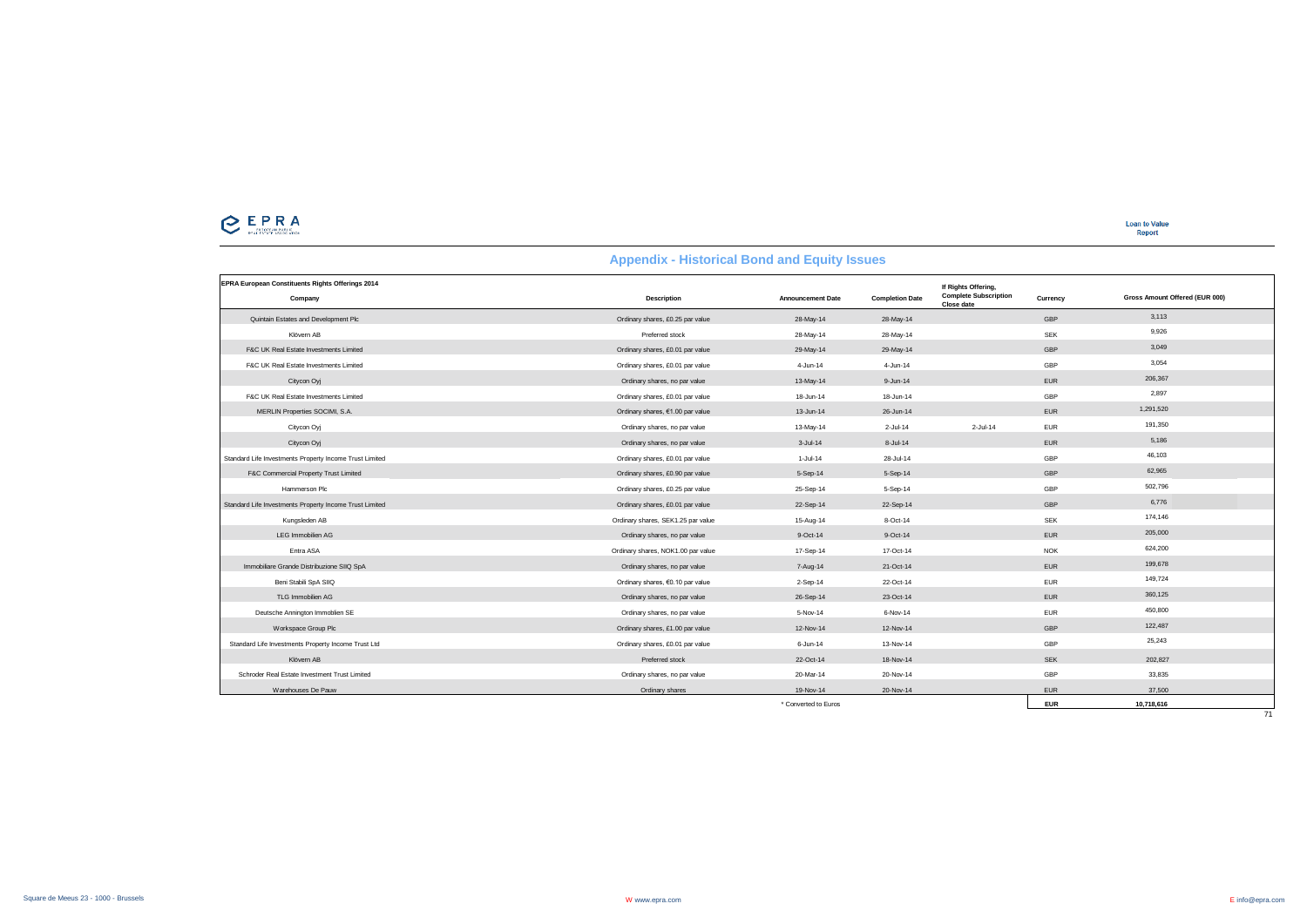

| EPRA European Constituents Rights Offerings 2014 |                                                |                          |                        |                                                                |            |                                |
|--------------------------------------------------|------------------------------------------------|--------------------------|------------------------|----------------------------------------------------------------|------------|--------------------------------|
| Company                                          | <b>Description</b>                             | <b>Announcement Date</b> | <b>Completion Date</b> | If Rights Offering, Complete<br><b>Subscription Close date</b> | Currency   | Gross Amount Offered (EUR 000) |
| Intervest Offices & Warehouses                   | Ordinary shares                                | 7-Nov-14                 | 22-Dec-14              |                                                                | EUR        | 26,183                         |
| Hemfosa Fastigheter AB                           | 6.200% Perpetual preferred stock, no par value | 20-Nov-14                | 4-Dec-14               |                                                                | SEK        | 175,576                        |
| Wereldhave N.V.                                  | Ordinary shares, €10.00 par value              | 1-Dec-14                 | 11-Dec-14              |                                                                | EUR        | 558,428                        |
| Picton Property Income Limited                   | Ordinary shares, no par value                  | 1-Dec-14                 | 17-Dec-14              |                                                                | GBP        | 31,554                         |
|                                                  |                                                |                          |                        |                                                                |            |                                |
|                                                  |                                                |                          |                        |                                                                |            |                                |
|                                                  |                                                |                          |                        |                                                                |            |                                |
|                                                  |                                                |                          |                        |                                                                |            |                                |
|                                                  |                                                |                          |                        |                                                                |            |                                |
|                                                  |                                                |                          |                        |                                                                |            |                                |
|                                                  |                                                |                          |                        |                                                                |            |                                |
|                                                  |                                                |                          |                        |                                                                |            |                                |
|                                                  |                                                |                          |                        |                                                                |            |                                |
|                                                  |                                                |                          |                        |                                                                |            |                                |
|                                                  |                                                |                          |                        |                                                                |            |                                |
|                                                  |                                                |                          |                        |                                                                |            |                                |
|                                                  |                                                |                          |                        |                                                                |            |                                |
|                                                  |                                                |                          |                        |                                                                |            |                                |
|                                                  |                                                |                          |                        |                                                                |            |                                |
|                                                  |                                                |                          |                        |                                                                |            |                                |
|                                                  |                                                |                          |                        |                                                                |            |                                |
|                                                  |                                                |                          |                        |                                                                |            |                                |
|                                                  |                                                |                          |                        |                                                                |            |                                |
|                                                  |                                                |                          |                        |                                                                |            |                                |
|                                                  |                                                |                          |                        |                                                                |            |                                |
|                                                  |                                                | * Converted to Euros     |                        |                                                                | <b>EUR</b> | 11,510,356                     |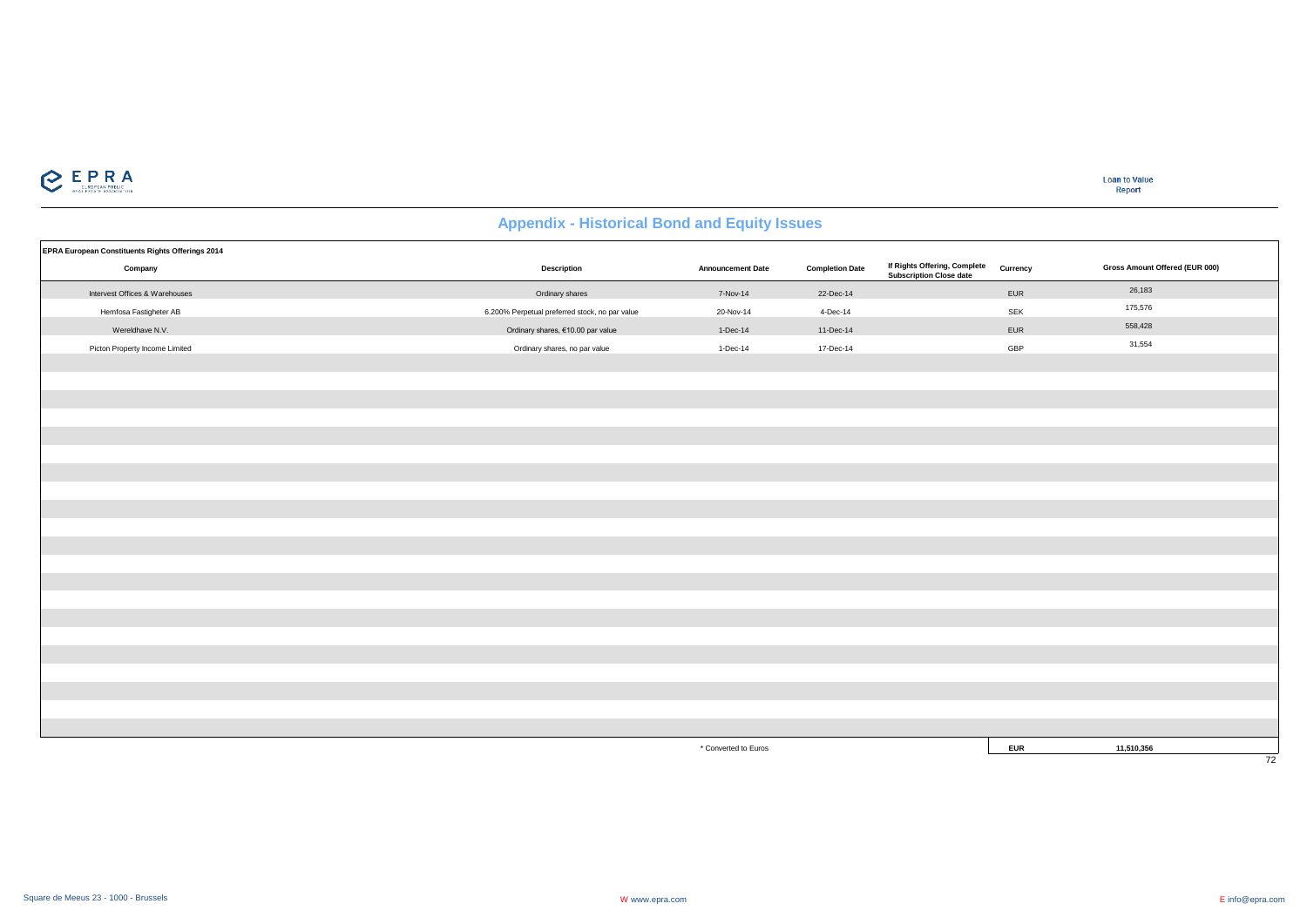# $C$  EPRA

**Loan to Value**<br>Report

| <b>Appendix - Historical Bond and Equity Issues</b>                |                                                                               |                          |                        |                                                                   |            |                                |  |  |
|--------------------------------------------------------------------|-------------------------------------------------------------------------------|--------------------------|------------------------|-------------------------------------------------------------------|------------|--------------------------------|--|--|
| <b>EPRA European Constituents Rights Offerings 2015</b><br>Company | <b>Description</b>                                                            | <b>Announcement Date</b> | <b>Completion Date</b> | If Rights Offering,<br><b>Complete Subscription</b><br>Close date | Currency   | Gross Amount Offered (EUR 000) |  |  |
| F&C UK Real Estate Investments Limited                             | Ordinary shares, £0.01 par value                                              | 23-Jan-15                | 23-Jan-15              |                                                                   | GBP        | 1,893                          |  |  |
| Picton Property Income Limited                                     | Ordinary shares, no par value                                                 | $1-May-14$               | 22-Jan-15              |                                                                   | GBP        | 9,240                          |  |  |
| Wereldhave Belgium                                                 | Ordinary shares                                                               | 26-Jan-15                | 16-Feb-15              | 10-Feb-15                                                         | <b>EUR</b> | 47,378                         |  |  |
| MedicX Fund Limited                                                | Ordinary shares, no par value                                                 | 17-Feb-15                | 18-Feb-15              |                                                                   | GBP        | 37,259                         |  |  |
| Hamborner REIT AG                                                  | Ordinary shares, no par value                                                 | 18-Feb-15                |                        |                                                                   | <b>EUR</b> | 40,912                         |  |  |
| Standard Life Investments Property Income Trust Limited            | Ordinary shares, £0.01 par value                                              | 12-Feb-15                | 20-Feb-15              |                                                                   | GBP        | 33,034                         |  |  |
| Standard Life Investments Property Income Trust Limited            | Ordinary shares, £0.01 par value                                              | 26-Feb-15                | 26-Feb-15              |                                                                   | GBP        | 1,411                          |  |  |
| Redefine International Plc                                         | Ordinary shares, £0.08 par value                                              | 27-Feb-15                | 27-Feb-15              |                                                                   | ZAR        | 48,976                         |  |  |
| Redefine International Plc                                         | Ordinary shares, £0.08 par value                                              | 27-Feb-15                | 27-Feb-15              |                                                                   | GBP        | 48,682                         |  |  |
| Schroder Real Estate Investment Trust Limited                      | Ordinary shares, no par value                                                 | 5-Mar-15                 | 4-Mar-15               |                                                                   | GBP        | 36,477                         |  |  |
| Foncière des Régions                                               | Ordinary shares, €3.00 par value                                              | 26-Feb-15                | 12-Mar-15              | 12-Mar-15                                                         | <b>EUR</b> | 254,652                        |  |  |
| Tritax Big Box REIT Plc                                            | Ordinary shares, £0.01 par value                                              | 6-Mar-15                 | 18-Mar-15              |                                                                   | GBP        | 215,041                        |  |  |
| Tritax Big Box REIT Plc                                            | Ordinary shares, £0.01 par value                                              | 6-Mar-15                 | 18-Mar-15              |                                                                   | GBP        | 26,484                         |  |  |
| Picton Property Income Limited                                     | Ordinary shares, no par value                                                 | 1-May-14                 | 19-Mar-15              |                                                                   | GBP        | 48,734                         |  |  |
| alstria office REIT-AG                                             | Ordinary shares, no par value                                                 | 24-Mar-15                | 24-Mar-15              |                                                                   | <b>EUR</b> | 102,724                        |  |  |
| Warehouses De Pauw                                                 | Ordinary shares                                                               |                          | 31-Mar-15              |                                                                   | <b>EUR</b> | 40,962                         |  |  |
| Cofinimmo                                                          | Ordinary shares, no par value                                                 | 9-Apr-15                 |                        | $6$ -May-15                                                       | <b>EUR</b> | 285,410                        |  |  |
| <b>Merlin Properties</b>                                           | Ordinary shares, €1.00 par value                                              | 15-Apr-15                |                        | 2-May-15                                                          | <b>EUR</b> | 613,757                        |  |  |
| Unite Group Plc                                                    | Ordinary shares, £0.25 par value                                              | 16-Apr-15                | 16-Apr-15              |                                                                   | GBP        | 159,817                        |  |  |
| Swiss Prime Site                                                   | Ordinary shares                                                               |                          | 13-May-15              |                                                                   | CHF        | 410,563                        |  |  |
| <b>Eurocommercial Properties</b>                                   | Bearer depositary receipt representing 10 ordinary shares, €0.50 par<br>value | 18-May-15                | 18-May-15              |                                                                   | <b>EUR</b> | 164,540                        |  |  |
| Deutsche Wohnen                                                    | Ordinary bearer shares, no par value                                          | 20-May-15                | 3-Jun-15               |                                                                   | <b>EUR</b> | 906,580                        |  |  |
| Deutsche Annington                                                 | Ordinary shares                                                               | 16-Jun-15                |                        | $1 -$ Jul-15                                                      | <b>EUR</b> | 2,250,000                      |  |  |
| Intervest Offices & Warehouses                                     | Ordinary shares                                                               | 17-Jun-15                | 17-Jun-15              |                                                                   | <b>EUR</b> | 110,760                        |  |  |
| Tritax Big Box REIT Plc                                            | Ordinary shares, £0.01 par value                                              | 8-Jun-15                 | 17-Jun-15              |                                                                   | GBP        | 75,524                         |  |  |
|                                                                    |                                                                               | * Converted to Euros     |                        |                                                                   | <b>EUR</b> | 5,970,809                      |  |  |

### Square de Meeus 23 - 1000 - Brussels W www.epra.com E info@epra.com

 $\frac{1}{73}$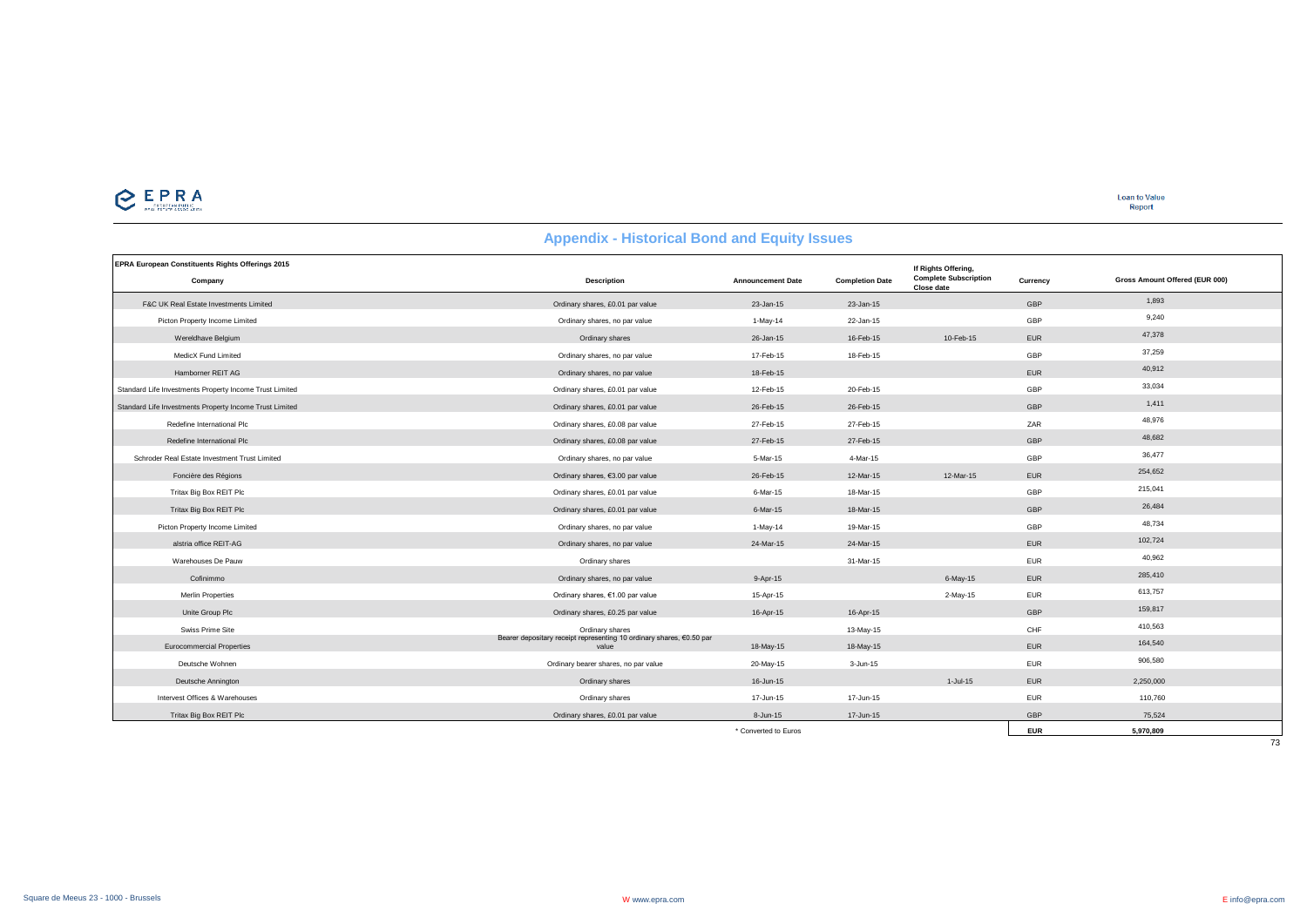

| <b>Appendix - Historical Bond and Equity Issues</b> |  |  |  |  |
|-----------------------------------------------------|--|--|--|--|
|-----------------------------------------------------|--|--|--|--|

| EPRA European Constituents Rights Offerings 2015        |                                                |                          |                        | If Rights Offering.                        |            |                                |
|---------------------------------------------------------|------------------------------------------------|--------------------------|------------------------|--------------------------------------------|------------|--------------------------------|
| Company                                                 | <b>Description</b>                             | <b>Announcement Date</b> | <b>Completion Date</b> | <b>Complete Subscription</b><br>Close date | Currency   | Gross Amount Offered (EUR 000) |
| Standard Life Investments Property Income Trust Limited | Ordinary shares, £0.01 par value               | 12-Jun-15                | 18-Jun-15              |                                            | GBP        | 12,972                         |
| Pandox AB                                               | <b>Ordinary Shares</b>                         |                          | 18-Jun-15              |                                            | <b>SEK</b> | 599,360                        |
| <b>LEG Immobilien AG</b>                                | Ordinary shares, no par value                  | 23-Jun-15                | 23-Jun-15              |                                            | <b>EUR</b> | 73,623                         |
| Hamborner REIT                                          | Ordinary shares                                | 24-Jun-15                |                        | $6 -$ Jul-15                               | <b>EUR</b> | 141,800                        |
| Aedifica                                                | Ordinary shares                                | 25-Jun-15                | 29-Jun-15              |                                            | <b>EUR</b> | 153,000                        |
| Wereldhave                                              | Ordinary shares                                | 25-Jun-15                | 29-Jun-15              |                                            | <b>EUR</b> | 257,000                        |
| <b>Grainger Plc</b>                                     | Ordinary shares, £0.05 par value               | $1-Jul-15$               | $1-Jul-15$             |                                            | GBP        | 42                             |
| Citycon Oyj                                             | Ordinary shares, no par value                  | 25-May-15                | 7-Jul-15               |                                            | <b>EUR</b> | 608,162                        |
| ADO Properties S.A.                                     | Ordinary share, no par value                   | 2-Jun-15                 | 22-Jul-15              |                                            | <b>EUR</b> | 456,500                        |
| Lar España Real Estate SOCIMI, S.A.                     | Ordinary share, no par value                   | 16-Jul-15                |                        | 7-Aug-15                                   | <b>EUR</b> | 134,892                        |
| MERLIN Properties SOCIMI, S.A.                          | Ordinary share, no par value                   | 15-Jul-15                |                        | 7-Aug-15                                   | <b>EUR</b> | 1,033,696                      |
| Hansteen Holdings Plc                                   | Ordinary shares, £0.10 par value               | 27-Aug-15                | 27-Aug-15              |                                            | GBP        | 35,714                         |
| Target Healthcare REIT Limited                          | Ordinary shares, no par value                  | 5-Sep-14                 | 27-Aug-15              |                                            | GBP        | 14,229                         |
| Grand City Properties S.A.                              | Ordinary shares, €0.10 par value               | 9-Sep-15                 | 10-Sep-15              |                                            | <b>EUR</b> | 151,050                        |
| <b>BUWOG AG</b>                                         | Ordinary shares, no par value                  | 15-Sep-15                | 15-Sep-15              |                                            | <b>EUR</b> | 149,813                        |
| Hemfosa Fastigheter AB                                  | 6.200% Perpetual preferred stock, no par value | 30-Sep-15                | $1-Oct-15$             |                                            | <b>SEK</b> | 2,129                          |
| Assura                                                  | Ordinary shares                                | 24-Sep-15                | $9-Oct-15$             |                                            | GBP        | 416,748                        |
| <b>LEG Immobilien AG</b>                                | Ordinary shares, no par value                  | 12-Nov-15                | 12-Nov-15              |                                            | <b>EUR</b> | 306,680                        |
| Target Healthcare REIT Limited                          | Ordinary shares, no par value                  | 16-Nov-15                | 19-Nov-15              |                                            | GBP        | 23,190                         |
| Fastighets Balder AB                                    | Class B ordinary shares, no par value          | 15-Dec-15                | 16-Dec-15              |                                            | <b>SEK</b> | 184,743                        |
| Immobiliare Grande Distribuzione SIIQ SpA               | Ordinary shares, no par value                  | 3-Dec-15                 | 3-Dec-15               |                                            | <b>EUR</b> | 54,295                         |
| TLG IMMOBILIEN AG                                       | Ordinary shares, no par value                  | 17-Nov-15                | 18-Nov-15              |                                            | <b>EUR</b> | 108,334                        |
| Standard Life Investments Property Income Trust Limited | Ordinary shares, £0.01 par value               | 13-Nov-15                | 18-Dec-15              |                                            | GBP        | 114,662                        |
| Standard Life Investments Property Income Trust Limited | Ordinary shares, £0.01 par value               | 13-Nov-15                | 18-Dec-15              |                                            | GBP        | 44,963                         |
|                                                         |                                                |                          |                        |                                            |            |                                |

\* Converted to Euros **EUR 11,048,406**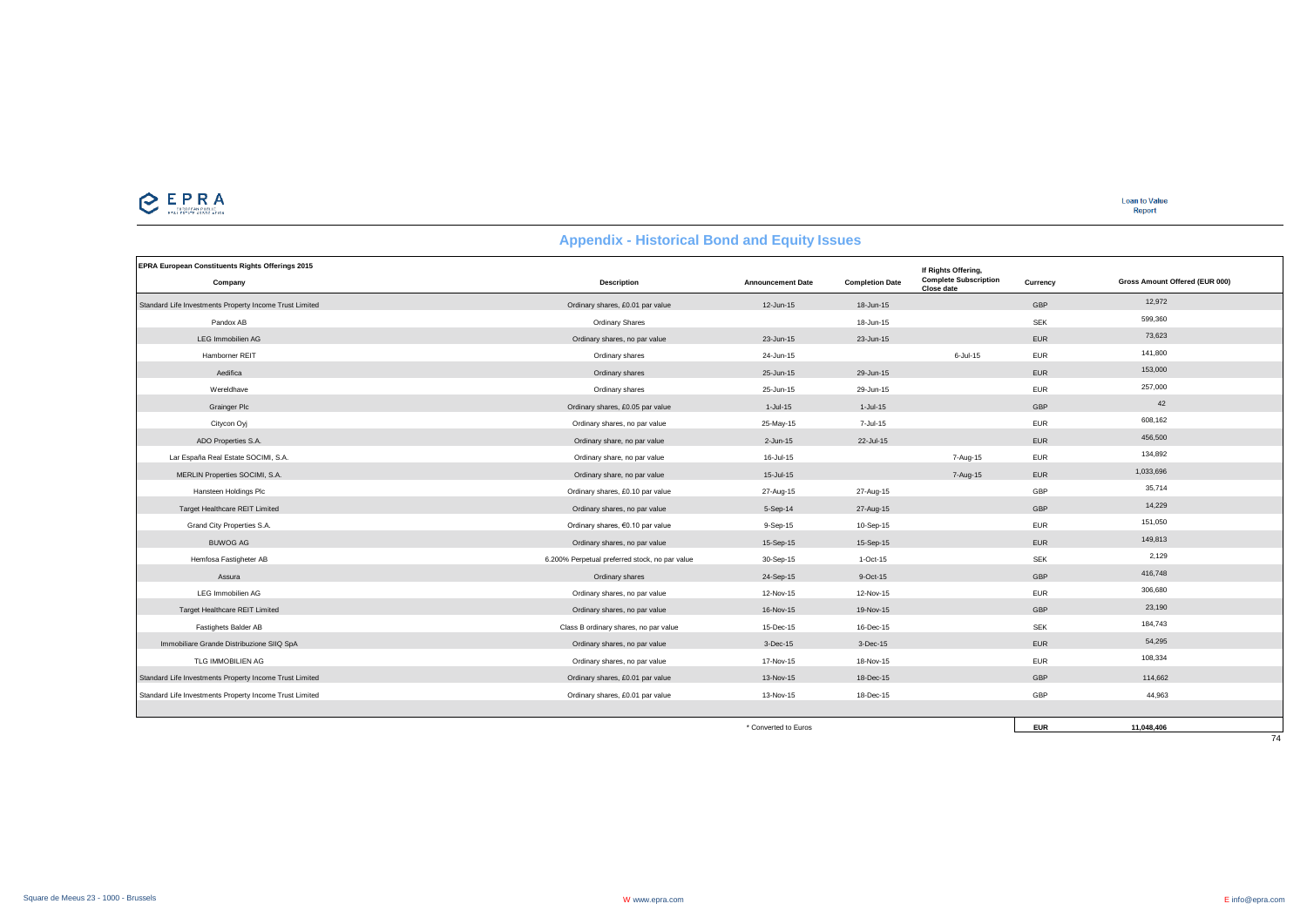

**Loan to Value**<br>Report

# **Appendix - Historical Bond and Equity Issues**

| <b>EPRA European Constituents Rights Offerings 2016</b><br>Company | Description                           | <b>Announcement Date</b> | <b>Completion Date</b> | If Rights Offering,<br><b>Complete Subscription</b><br>Close date | Currency   | Gross Amount Offered (EUR 000) |
|--------------------------------------------------------------------|---------------------------------------|--------------------------|------------------------|-------------------------------------------------------------------|------------|--------------------------------|
| Tritax Big Box REIT Plc                                            | Ordinary shares, £0.01 par value      | 27-Jan-16                | 11-Feb-16              |                                                                   | GBP        | 255,411                        |
| Redefine International Plc                                         | Ordinary shares, £0.08 par value      | 29-Jan-16                | 16-Feb-16              |                                                                   | GBP        | 147,667                        |
| Intervest Offices & Warehouses                                     | Ordinary shares                       | 22-Feb-16                | 22-Feb-16              |                                                                   | <b>EUR</b> | <b>NA</b>                      |
| Sponda Plc                                                         | Ordinary shares, no par value         | 19-Feb-16                | 23-Mar-16              | 23-Mar-16                                                         | <b>EUR</b> | 220,799                        |
| D. Carnegie & Co                                                   | Ordinary shares                       | 4-Apr-16                 | 5-Apr-16               |                                                                   | <b>SEK</b> | 51,100                         |
| Primary Health Properties Plc                                      | Ordinary shares, £0.125 par value     | 22-Mar-16                | 6-Apr-16               |                                                                   | GBP        | 37,548                         |
| Primary Health Properties Plc                                      | Ordinary shares, £0.125 par value     | 22-Mar-16                | 12-Apr-16              |                                                                   | GBP        | 74,974                         |
| Primary Health Properties Plc                                      | Ordinary shares, £0.125 par value     | 22-Mar-16                | 12-Apr-16              |                                                                   | GBP        | 55,359                         |
| Primary Health Properties Plc                                      | Ordinary shares, £0.125 par value     | 22-Mar-16                | 12-Apr-16              |                                                                   | GBP        | 19,231                         |
| Target Healthcare REIT Limited                                     | Ordinary shares, no par value         | 12-Apr-16                | 10-May-16              |                                                                   | GBP        | 151,880                        |
| ADO Properties S.A.                                                | Ordinary share, no par value          | 20-Apr-16                | 20-Apr-16              |                                                                   | <b>EUR</b> | 99,750                         |
| Hemfosa Fastigheter AB                                             | Common stock, no par value            | 15-Mar-16                | 10-May-16              |                                                                   | <b>SEK</b> | 195,252                        |
| Castellum AB                                                       | Ordinary shares, SEK0.50 par value    | 13-Apr-16                |                        | $9 - Jun-16$                                                      | <b>SEK</b> | 682,175                        |
| Hispania Activos Inmobiliarios SOCIMI, S.A.                        | Ordinary share, €1.00 par value       | 11-May-16                |                        | 28-May-16                                                         | <b>EUR</b> | 263,778                        |
| Lar España Real Estate SOCIMI, S.A.                                | Ordinary shares, €2 par value         | 7-Jul-16                 |                        | 23-Jul-16                                                         | <b>EUR</b> | 147,174                        |
| <b>Technopolis Plc</b>                                             | Ordinary shares, no par value         | 31-Aug-16                |                        | 21-Sep-16                                                         | <b>EUR</b> | 125,447                        |
| SEGRO Plc                                                          | Ordinary shares, £0.10 par value      | $2-Sep-16$               | 2-Sep-16               |                                                                   | <b>EUR</b> | 387,863                        |
| ADO Properties S.A.                                                | Ordinary share, no par value          | 13-Sep-16                | 13-Sep-16              |                                                                   | <b>EUR</b> | 198,800                        |
| Fastighets Balder AB                                               | Class B ordinary shares, no par value | 19-Sep-16                | 20-Sep-16              |                                                                   | <b>SEK</b> | 72,020                         |
| Befimmo SA                                                         | Ordinary shares, no par value         | 23-Sep-16                | 23-Sep-16              |                                                                   | <b>EUR</b> | 127,257                        |
| Hamborner REIT AG                                                  | Ordinary shares, no par value         | 12-Sep-16                |                        | 27-Sep-16                                                         | <b>EUR</b> | 153,186                        |
| Hamborner REIT AG                                                  | Ordinary shares, no par value         | 26-Sep-16                | 27-Sep-16              |                                                                   | <b>EUR</b> | 13,335                         |
| Tritax Big Box REIT Plc                                            | Ordinary shares, £0.01 par value      | 28-Sep-16                | 13-Oct-16              |                                                                   | GBP        | 395,000                        |
| Warehouses De Pauw                                                 | Ordinary shares, no par value         | 16-Nov-16                | 24-Nov-16              |                                                                   | <b>EUR</b> | 147,894                        |
| Warehouses De Pauw                                                 | Ordinary shares, no par value         | 16-Nov-16                | 17-Nov-16              |                                                                   | <b>EUR</b> | 29,823                         |
|                                                                    |                                       | * Converted to Euros     |                        |                                                                   | <b>EUR</b> | 4,052,722                      |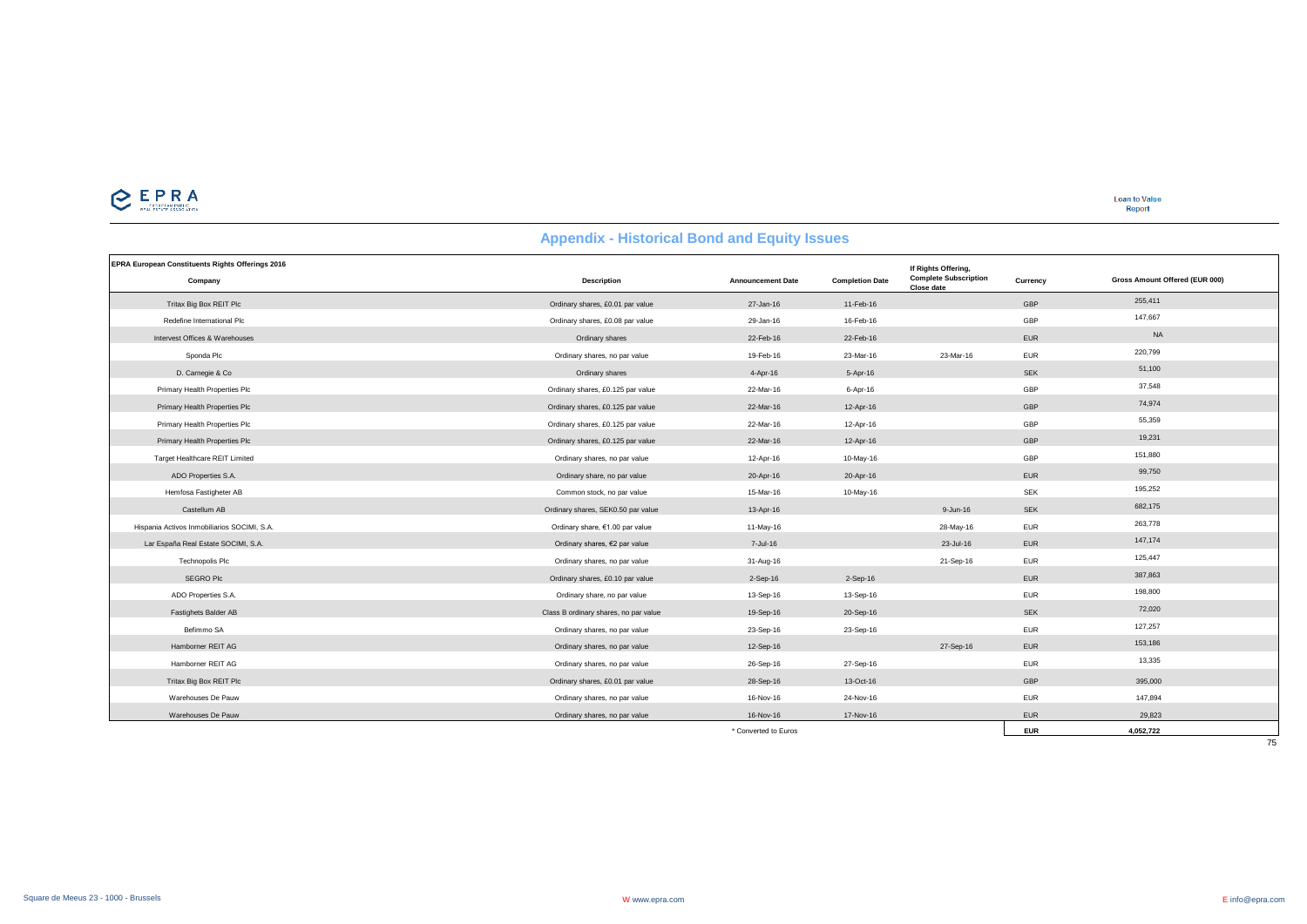

| EPRA European Constituents Rights Offerings 2016 |                                      |                          |                        |                                                         |            |                                |
|--------------------------------------------------|--------------------------------------|--------------------------|------------------------|---------------------------------------------------------|------------|--------------------------------|
| Company                                          | Description                          | <b>Announcement Date</b> | <b>Completion Date</b> | If Rights Offering, Complete<br>Subscription Close date | Currency   | Gross Amount Offered (EUR 000) |
| Pandox AB                                        | Series B common shares, no par value | 8-Dec-16                 | $9-Dec-16$             |                                                         | SEK        | 104,472                        |
|                                                  |                                      |                          |                        |                                                         |            |                                |
|                                                  |                                      |                          |                        |                                                         |            |                                |
|                                                  |                                      |                          |                        |                                                         |            |                                |
|                                                  |                                      |                          |                        |                                                         |            |                                |
|                                                  |                                      |                          |                        |                                                         |            |                                |
|                                                  |                                      |                          |                        |                                                         |            |                                |
|                                                  |                                      |                          |                        |                                                         |            |                                |
|                                                  |                                      |                          |                        |                                                         |            |                                |
|                                                  |                                      |                          |                        |                                                         |            |                                |
|                                                  |                                      |                          |                        |                                                         |            |                                |
|                                                  |                                      |                          |                        |                                                         |            |                                |
|                                                  |                                      |                          |                        |                                                         |            |                                |
|                                                  |                                      |                          |                        |                                                         |            |                                |
|                                                  |                                      |                          |                        |                                                         |            |                                |
|                                                  |                                      |                          |                        |                                                         |            |                                |
|                                                  |                                      |                          |                        |                                                         |            |                                |
|                                                  |                                      |                          |                        |                                                         |            |                                |
|                                                  |                                      |                          |                        |                                                         |            |                                |
|                                                  |                                      |                          |                        |                                                         |            |                                |
|                                                  |                                      |                          |                        |                                                         |            |                                |
|                                                  |                                      |                          |                        |                                                         |            |                                |
|                                                  |                                      |                          |                        |                                                         |            |                                |
|                                                  |                                      |                          |                        |                                                         |            |                                |
|                                                  |                                      | * Converted to Euros     |                        |                                                         | <b>EUR</b> | 4,157,194                      |
|                                                  |                                      |                          |                        |                                                         |            | 76                             |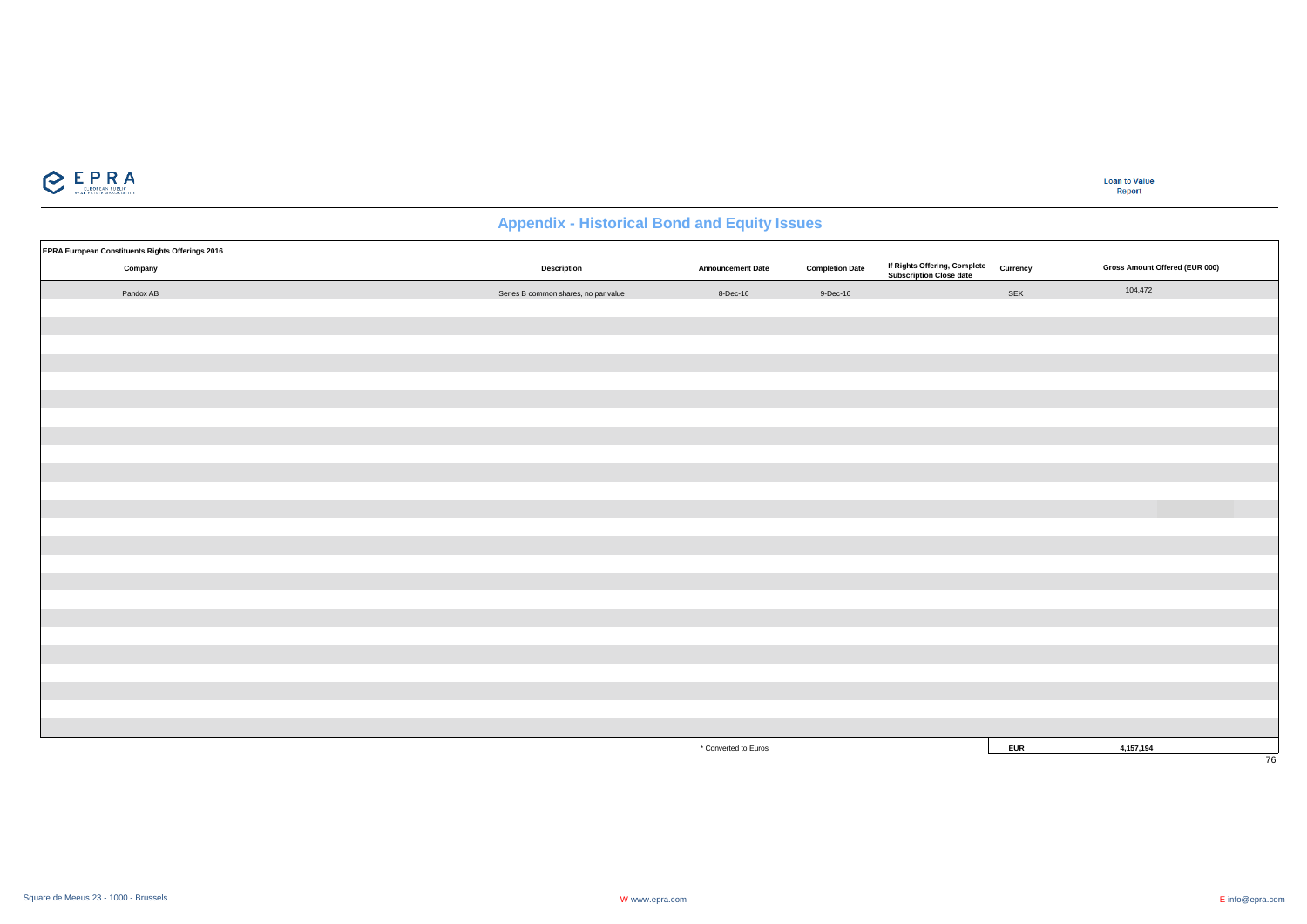# $\sum_{\text{minimize}}$

**Loan to Value**<br>Report

|                                                             | <b>Appendix - Historical Dollu and Equity Issues</b> |                          |                        |                                                                   |            |                                |
|-------------------------------------------------------------|------------------------------------------------------|--------------------------|------------------------|-------------------------------------------------------------------|------------|--------------------------------|
| EPRA European Constituents Rights Offerings 2017<br>Company | <b>Description</b>                                   | <b>Announcement Date</b> | <b>Completion Date</b> | If Rights Offering,<br><b>Complete Subscription</b><br>Close date | Currency   | Gross Amount Offered (EUR 000) |
| Foncière des Régions                                        | Ordinary shares, €3.00 par value                     | $10 - Jan-17$            | 12-Jan-17              |                                                                   | EUR        | 400,000                        |
| Diös Fastigheter AB                                         | Ordinary shares, SEK2 par value                      | 22-Nov-16                | 23-Jan-17              |                                                                   | <b>SEK</b> | 195,100                        |
| TLG Immobilien                                              | Ordinary shares, €1.00 par value                     | 30-Jan-17                | 31-Jan-17              |                                                                   | <b>EUR</b> | 116,000                        |
| Deutsche Wohnen AG                                          | Ordinary bearer shares, no par value                 | 21-Feb-17                | 21-Feb-17              |                                                                   | <b>EUR</b> | 545,278                        |
| Axiare Patrimonio Socimi, S.A.                              | Ordinary shares, €10 par value                       | 7-Mar-17                 | 7-Mar-17               |                                                                   | EUR        | 93,437                         |
| Deutsche EuroShop AG                                        | Ordinary shares, no par value                        | 7-Mar-17                 | 8-Mar-17               |                                                                   | <b>EUR</b> | 165,000                        |
| LondonMetric Property Plc                                   | Ordinary shares, £0.10 par value                     | 23-Mar-17                | 23-Mar-17              |                                                                   | GBP        | 110,853                        |
| Aedifica SA                                                 | Ordinary shares, no par value                        | 14-Mar-17                | 24-Mar-17              |                                                                   | <b>EUR</b> | 219,305                        |
| Kungsleden AB                                               | Ordinary shares, SEK1.25 par value                   | 6-Mar-17                 | 24-Mar-17              |                                                                   | SEK        | 172,049                        |
| SEGRO Plc                                                   | Ordinary shares, £0.10 par value                     | 10-Mar-17                | 28-Mar-17              |                                                                   | GBP        | 665,253                        |
| Custodian REIT Plc                                          | Ordinary shares, £0.01 par value                     | 4-Apr-17                 | 4-Apr-17               |                                                                   | GBP        | 1,599                          |
| Tritax Big Box REIT Plc                                     | Ordinary shares, £0.01 par value                     | 24-Apr-17                | 10-May-17              |                                                                   | GBP        | 160,788                        |
| Tritax Big Box REIT Plc                                     | Ordinary shares, £0.01 par value                     | 24-Apr-17                | 11-May-17              |                                                                   | GBP        | 19,316                         |
| Tritax Big Box REIT Plc                                     | Ordinary shares, £0.01 par value                     | 24-Apr-17                | 11-May-17              |                                                                   | GBP        | 231,560                        |
| Inmobiliaria Colonial, S.A.                                 | Ordinary shares, €2.50 par value                     | 4-May-17                 | 5-May-17               |                                                                   | EUR        | 253,091                        |
| Intervest Offices & Warehouses                              | Ordinary shares, no par value                        | 5-May-17                 | 5-May-17               |                                                                   | <b>EUR</b> | 10,401                         |
| <b>BUWOG AG</b>                                             | Ordinary shares, no par value                        | 15-May-17                |                        |                                                                   | <b>EUR</b> | 325,760                        |
| NewRiver REIT                                               | Common stock, £0.01 par value                        | 15-Jun-17                | 4-Jul-17               |                                                                   | GBP        | 173,469                        |
| NewRiver REIT                                               | Common stock, £0.01 par value                        | 15-Jun-17                | 3-Jul-17               | 27-Jun-17                                                         | GBP        | 82,681                         |
| Assura Plc                                                  | Ordinary shares, £0.1 par value                      | 20-Jun-17                | 20-Jun-17              |                                                                   | GBP        | 111,585                        |
| Gecina                                                      | Ordinary shares, EUR 7.50 par value                  | 18-Jul-17                |                        |                                                                   | EUR        | 1,001,361                      |
| GCP Student Living Plc                                      | Ordinary shares, £0.01 par value                     | 2-Feb-17                 | 7-Jul-17               |                                                                   | GBP        | 79,163                         |
| <b>Empiric Student Property Plc</b>                         | Ordinary share, £0.01 par value                      | 4-Jul-17                 | 14-Jul-17              |                                                                   | GBP        | 53,733                         |
| <b>Empiric Student Property Plc</b>                         | Ordinary share, £0.01 par value                      | 4-Jul-17                 | 20-Jul-17              |                                                                   | GBP        | 56,169                         |
| <b>Empiric Student Property Plc</b>                         | Ordinary share, £0.01 par value                      | 4-Jul-17                 | 20-Jul-17              |                                                                   | GBP        | 14,130                         |
|                                                             |                                                      | * Converted to Euros     |                        |                                                                   | <b>EUR</b> | 5,257,081                      |

### **Appendix - Historical Bond and Equity Issues**

 $\frac{1}{77}$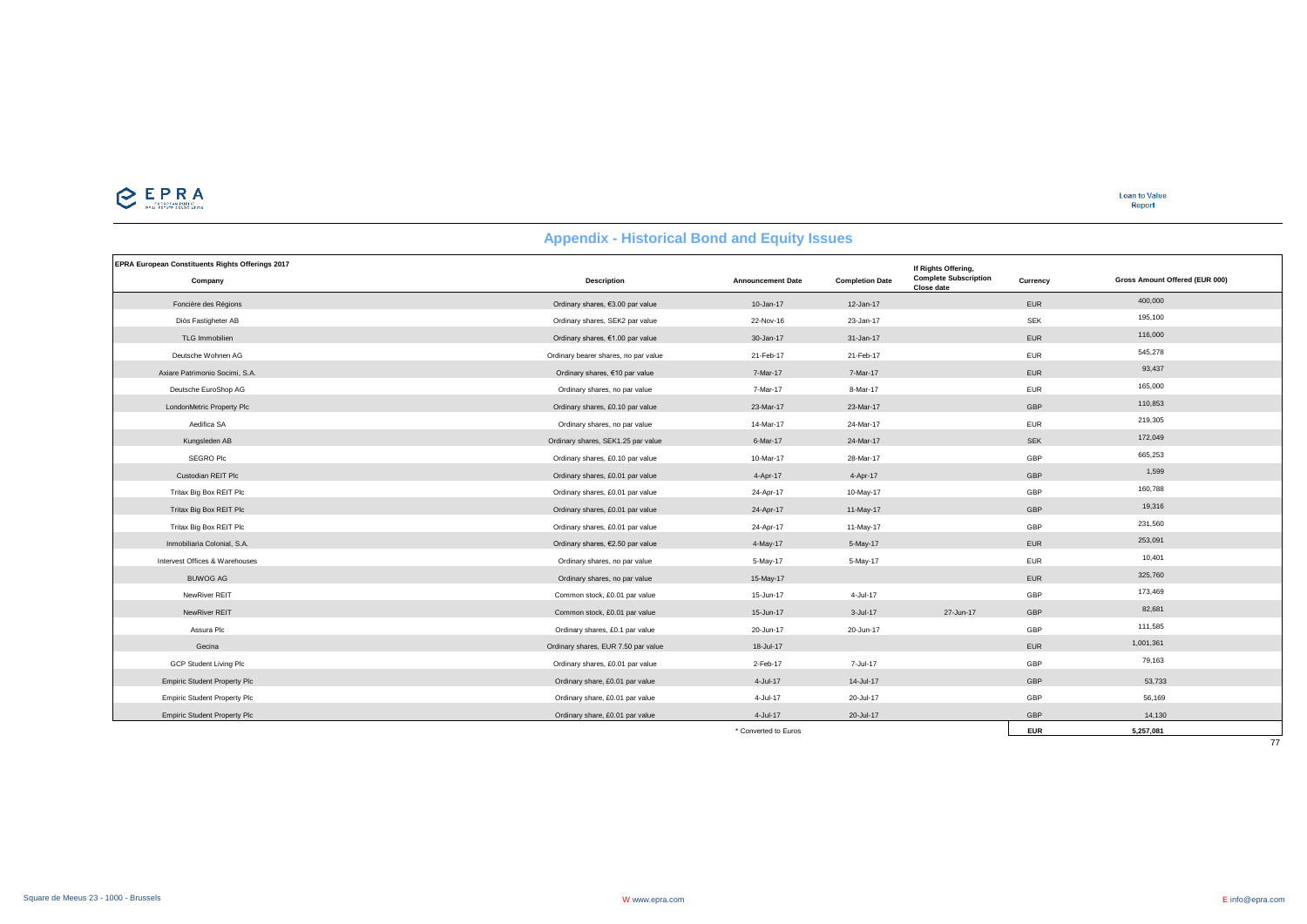

**Loan to Value** Report

# **EPRA European Constituents Rights Offerings 2017 Company Description Announcement Date Completion Date Currency Complete Subscription Close date** Gecina Ordinary shares, €7.50 par value 18-Jul-17 2-Aug-17 2-Aug-17 EUR 1,187,009 Custodian REIT Plc Ordinary shares, £0.01 par value 18-Aug-17 18-Aug-17 GBP 3,220 Custodian REIT Plc Ordinary shares, £0.01 par value 26-Oct-17 26-Oct-17 GBP 2,581 TLG IMMOBILIEN AG CHARAGE DESCRIPTION Ordinary shares, no par value 9-Nov-17 9-Nov-17 9-Nov-17 EUR EUR 146,126 Assura Plc Ordinary shares, £0.1 par value 16-Nov-17 17-Nov-17 GBP 123,550 Inmobiliaria Colonial, S.A. Ordinary shares, €2.50 par value 28-Nov-17 30-Nov-17 EUR 338,065 Assura Plc Ordinary shares, £0.1 par value 16-Nov-17 1-Dec-17 GBP 155,339 Assura Plc Cordinary shares, £0.1 par value 1-Dec-17 1-Dec-17 1-Dec-17 GBP 60.182 Regional REIT Limited Controller Controller Controller Controller Controller Controller Controller Controller Controller Controller Controller Controller Controller Controller Controller Controller Controller Controller Co Regional REIT Limited Cases and the S6,976 contract of the S6,976 contract of the S6,976 contract of the S6,976 contract of the S6,976 contract of the S6,976 contract of the S6,976 contract of the S6,976 contract of the S6 Custodian REIT Plc Ordinary shares, £0.01 par value 5-Dec-17 5-Dec-17 GBP 3,265 Shaftesbury PLC Ordinary shares, £0.25 par value 6-Dec-17 GBP 301,141 Pandox AB Series B common shares, SEK2.50 par value 14-Dec-17 14-Dec-17 14-Dec-17 SEK SEK 148,874 **If Rights Offering, Gross Amount Offered (EUR 000)**

**Appendix - Historical Bond and Equity Issues**

\* Converted to Euros **EUR 7,809,618**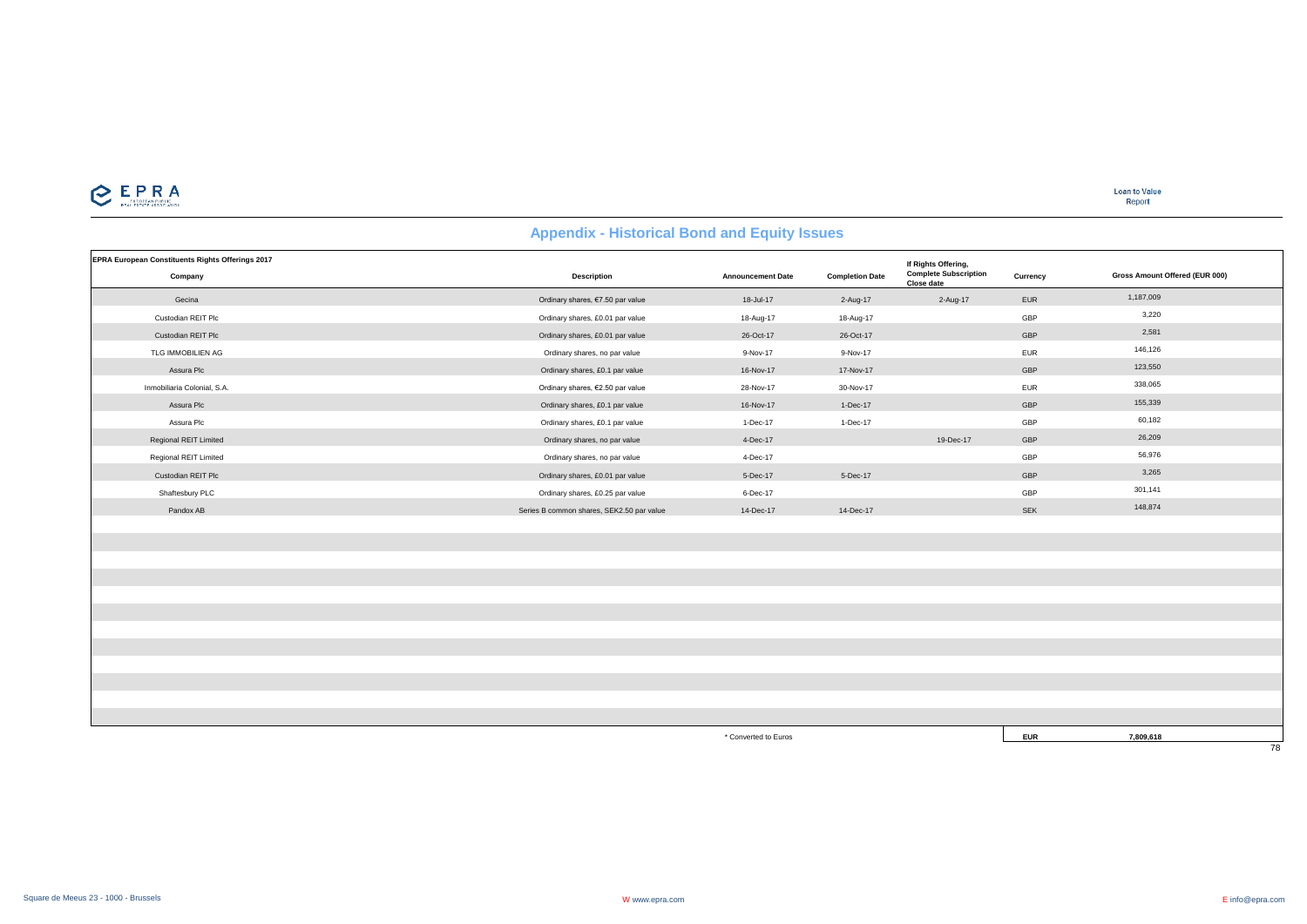

**Loan to Value** Report

## **Appendix - Historical Bond and Equity Issues**

| <b>EPRA European Constituents Rights Offerings 2018</b> | . .                                   |                          |                        |                                                                   |                         |                                |
|---------------------------------------------------------|---------------------------------------|--------------------------|------------------------|-------------------------------------------------------------------|-------------------------|--------------------------------|
| Company                                                 | <b>Description</b>                    | <b>Announcement Date</b> | <b>Completion Date</b> | If Rights Offering,<br><b>Complete Subscription</b><br>Close date | Currency                | Gross Amount Offered (EUR 000) |
| Alstria Office REIT-AG                                  | Ordinary shares, no par value         | 29-Jan-18                | 29-Jan-18              |                                                                   | EUR                     | 193,071                        |
| Target Healthcare REIT Limited                          | Ordinary shares, no par value         | 1-Feb-18                 |                        | 20-Feb-18                                                         | GBP                     | 56,522                         |
| Target Healthcare REIT Limited                          | Ordinary shares, no par value         | 1-Feb-18                 |                        |                                                                   | GBP                     | 57,620                         |
| Unite Group Plc                                         | Ordinary shares, £0.25 par value      | 21-Feb-18                | 21-Feb-18              |                                                                   | GBP                     | 192,778                        |
| D. Carnegie & Co AB                                     | Class B ordinary shares, no par value | 28-Feb-18                |                        | 23-Mar-18                                                         | <b>SEK</b>              | 93,438                         |
| D. Carnegie & Co AB                                     | Class A ordinary shares               | 28-Feb-18                |                        | 23-Mar-18                                                         | <b>SEK</b>              | 6,835                          |
| Aroundtown S.A.                                         | Ordinary shares, €0.01 par value      | 8-Mar-18                 | 8-Mar-18               |                                                                   | <b>EUR</b>              | 606,100                        |
| Sirius Real Estate Limited                              | Ordinary shares, no par value         | 20-Mar-18                | 20-Mar-18              |                                                                   | GBP                     | 39,951                         |
| Immobiliare Grande Distribuzione SIIQ SpA               | Ordinary shares, no par value         | 21-Mar-18                |                        |                                                                   | EUR                     | 149,978                        |
| Primary Health Properties Plc                           | Ordinary shares, £0.125 par value     | 23-Mar-18                |                        |                                                                   | GBP                     | 132,155                        |
| <b>Retail Estates</b>                                   | Ordinary shares, no par value         | 10-Apr-18                |                        | 23-Apr-18                                                         | <b>EUR</b>              | 123,366                        |
| Tritax Big Box REIT Plc                                 | Ordinary shares, £0.01 par value      | 18-Apr-18                | 19-Apr-18              |                                                                   | GBP                     | 178,779                        |
| Vonovia SE                                              | Ordinary shares, no par value         | $3-May-18$               | $3-May-18$             |                                                                   | <b>EUR</b>              | 995,800                        |
| Workspace Group Plc                                     | Ordinary shares, £1.00 par value      | $6 - Jun-18$             | 6-Jun-18               |                                                                   | GBP                     | 204,697                        |
| Standard Life Investments Property Income Trust         | Ordinary shares, £0.01 par value      | 8-Jun-18                 | 8-Jun-18               |                                                                   | GBP                     | 136,755                        |
| Deutsche Wohnen SE                                      | Ordinary bearer shares, no par value  | 18-Jun-18                |                        | 9-Jul-18                                                          | <b>NA</b><br><b>EUR</b> |                                |
| Kojamo Oyj                                              | Series A common stock, no par value   | $1-Jun-18$               | 14-Jun-18              |                                                                   | EUR                     | 150,152                        |
| Hemfosa Fastigheter AB                                  | Common stock, no par value            | 19-Jun-18                | 19-Jun-18              |                                                                   | SEK                     | 104,990                        |
| Cofinimmo SA                                            | Ordinary shares, no par value         | 19-Jun-18                |                        | 27-Jun-18                                                         | <b>EUR</b>              | 155,204                        |
| Big Yellow Group Plc                                    | <b>Ordinary Shares</b>                | 12-Sep-18                | 12-Sep-18              |                                                                   | GBP                     | 75,044                         |
| GCP Student Living Plc                                  | <b>Ordinary Shares</b>                | 10-Sep-18                | 21-Sep-18              |                                                                   | GBP                     | 42,802                         |
| Swiss Prime Site AG                                     | Ordinary shares                       | 12-Sep-18                |                        | 26-Sep-18                                                         | CHF                     | 292,595                        |
| Retail Estates N.V.                                     | Ordinary shares, no par value         | 26-Sep-18                | 26-Sep-18              |                                                                   | EUR                     | 2,310                          |
| LXI REIT plc                                            | Ordinary shares, £0.01 par value      | 24-Sep-18                | 11-Oct-18              |                                                                   | GBP                     | 34,406                         |
| LXI REIT plc                                            | Ordinary shares, £0.01 par value      | 24-Sep-18                | 12-Oct-18              |                                                                   | GBP                     | 165,158                        |
|                                                         |                                       | * Converted to Euros     |                        |                                                                   | <b>EUR</b>              | 4,190,507                      |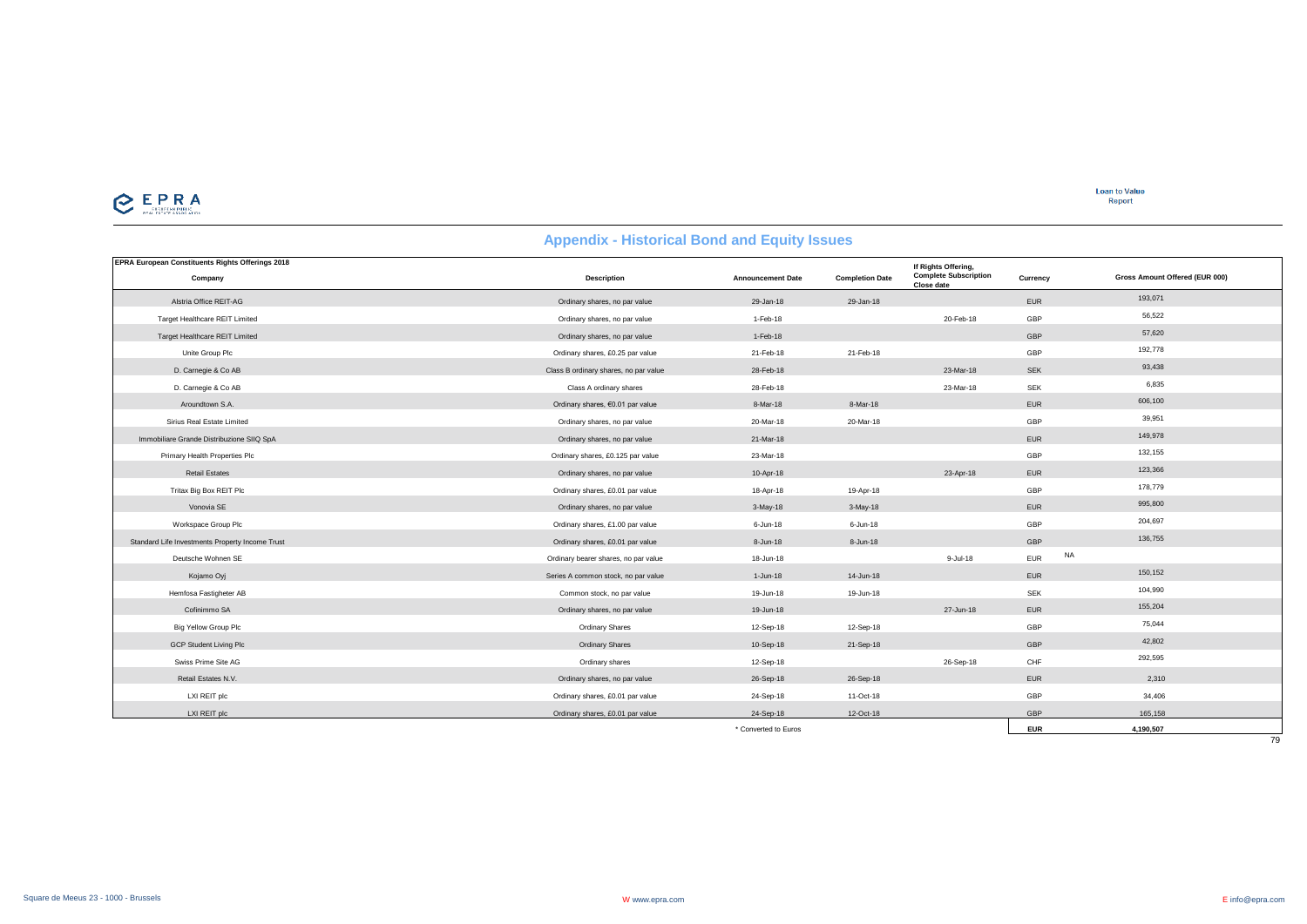

| EPRA European Constituents Rights Offerings 2018 |                                  |                          |                        |                                                                |            |                                |
|--------------------------------------------------|----------------------------------|--------------------------|------------------------|----------------------------------------------------------------|------------|--------------------------------|
| Company                                          | Description                      | <b>Announcement Date</b> | <b>Completion Date</b> | If Rights Offering, Complete<br><b>Subscription Close date</b> | Currency   | Gross Amount Offered (EUR 000) |
| Leasinvest Real Estate SCA                       | Ordinary shares, no par value    | 19-Sep-18                | 2-Oct-18               |                                                                | EUR        | 83,961                         |
| Shurgard Self Storage S.A.                       | IPO, Ordinary Shares             | 18-Sep-18                | 12-Oct-18              |                                                                | EUR        | 575,000                        |
| Warehouses De Pauw                               | Ordinary Shares                  | 17-Oct-18                | 17-Oct-18              |                                                                | EUR        | 11,803                         |
| Triple Point Social Housing REIT Plc             | Ordinary shares, £0.01 par value | 19-Sep-18                | 18-Oct-18              |                                                                | GBP        | 66,177                         |
| Triple Point Social Housing REIT Plc             | Ordinary shares, £0.01 par value | 19-Sep-18                | 18-Oct-18              |                                                                | GBP        | 56,758                         |
| Target Healthcare REIT Limited                   | Ordinary Shares                  | 1-Feb-18                 | 12-Nov-18              |                                                                | GBP        | 57,144                         |
| Warehouses De Pauw                               | Ordinary Shares                  | 29-Nov-18                | 28-Nov-18              |                                                                | <b>EUR</b> | 33,675                         |
| Intervest Offices & Warehouses                   | Ordinary shares, no par value    | 14-Nov-18                | 30-Nov-18              |                                                                | <b>EUR</b> | 99,855                         |
| <b>Grainger Plc</b>                              | Ordinary shares, £0.05 par value | 14-Nov-18                | 17-Dec-18              |                                                                | GBP        | 399,013                        |
|                                                  |                                  |                          |                        |                                                                |            |                                |
|                                                  |                                  |                          |                        |                                                                |            |                                |
|                                                  |                                  |                          |                        |                                                                |            |                                |
|                                                  |                                  |                          |                        |                                                                |            |                                |
|                                                  |                                  |                          |                        |                                                                |            |                                |
|                                                  |                                  |                          |                        |                                                                |            |                                |
|                                                  |                                  |                          |                        |                                                                |            |                                |
|                                                  |                                  |                          |                        |                                                                |            |                                |
|                                                  |                                  |                          |                        |                                                                |            |                                |
|                                                  |                                  |                          |                        |                                                                |            |                                |
|                                                  |                                  |                          |                        |                                                                |            |                                |
|                                                  |                                  |                          |                        |                                                                |            |                                |
|                                                  |                                  |                          |                        |                                                                |            |                                |
|                                                  |                                  |                          |                        |                                                                |            |                                |
|                                                  |                                  |                          |                        |                                                                |            |                                |
|                                                  |                                  |                          |                        |                                                                |            |                                |
|                                                  |                                  | * Converted to Euros     |                        |                                                                | <b>EUR</b> | 5,573,893.21                   |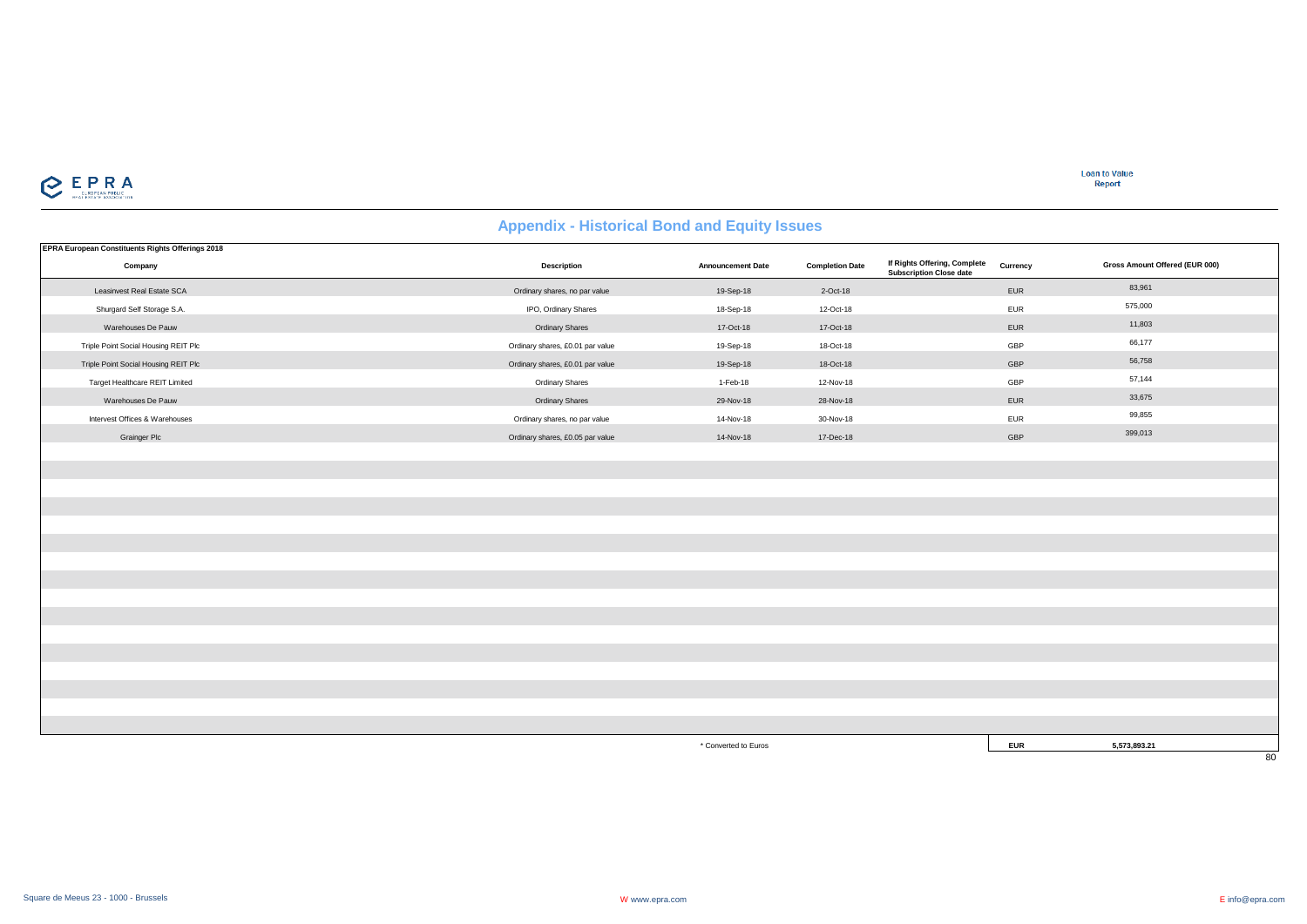#### **EPRA Disclaimer**

EPRA does not intend this presentation to be a solicitation related to any particular company, nor does it intend to provide investment, legal or tax advice. Investors should consult with their own investment, legal or tax advisers regarding the appropriateness of investing in any of the securities or investment strategies discussed in this presentation. Nothing herein should be construed to be an endorsement by EPRA of any specific company or products or as an offer to sell or a solicitation to buy any security or other financial instrument or to participate in any trading strategy.

EPRA expressly disclaims any liability for the accuracy, timeliness or completeness of data in this presentation. Unless otherwise indicated, all data are derived from, and apply only to, publicly traded securities. Any investment returns or performance data (past, hypothetical, or otherwise) are not necessarily indicative of future returns or performance.

#### **SNL DISCLAIMER AND SPECIAL COVENANTS:**

Although SNL makes reasonable efforts to ensure the accuracy and integrity of its Information, SNL does not guarantee or warrant the correctness, completeness, currentness, merchantability or fitness for a particular purpose, of the data contained herein.

THE REPORT IS PROVIDED "AS IS" WITHOUT ANY WARRANTY OF ANY KIND. SNL AND ITS THIRD PARTY PROVIDERS HEREBY DISCLAIM ALL OTHER WARRANTIES, EXPRESS OR IMPLIED, INCLUDING WITHOUT LIMIT IMPLIED WARRANTIES OF MERCHANTABILITY AND FITNESS FOR ANY PARTICULAR PURPOS IN NO EVENT SHALL SNL OR ITS THIRD PARTY PROVIDERS BE LIABLE FOR ANY SPECIAL, INDIRECT, INCIDENTAL, CONSEQUENTIAL OR PUNITIVE DAMAGES (INCLUDING, WITHOUT LIMITATION, DAMAGES FOR LOSS OF PROFITS, BUSINESS INTERRUPTION, LOSS OF DATA OR BUSINESS INFORMATION)